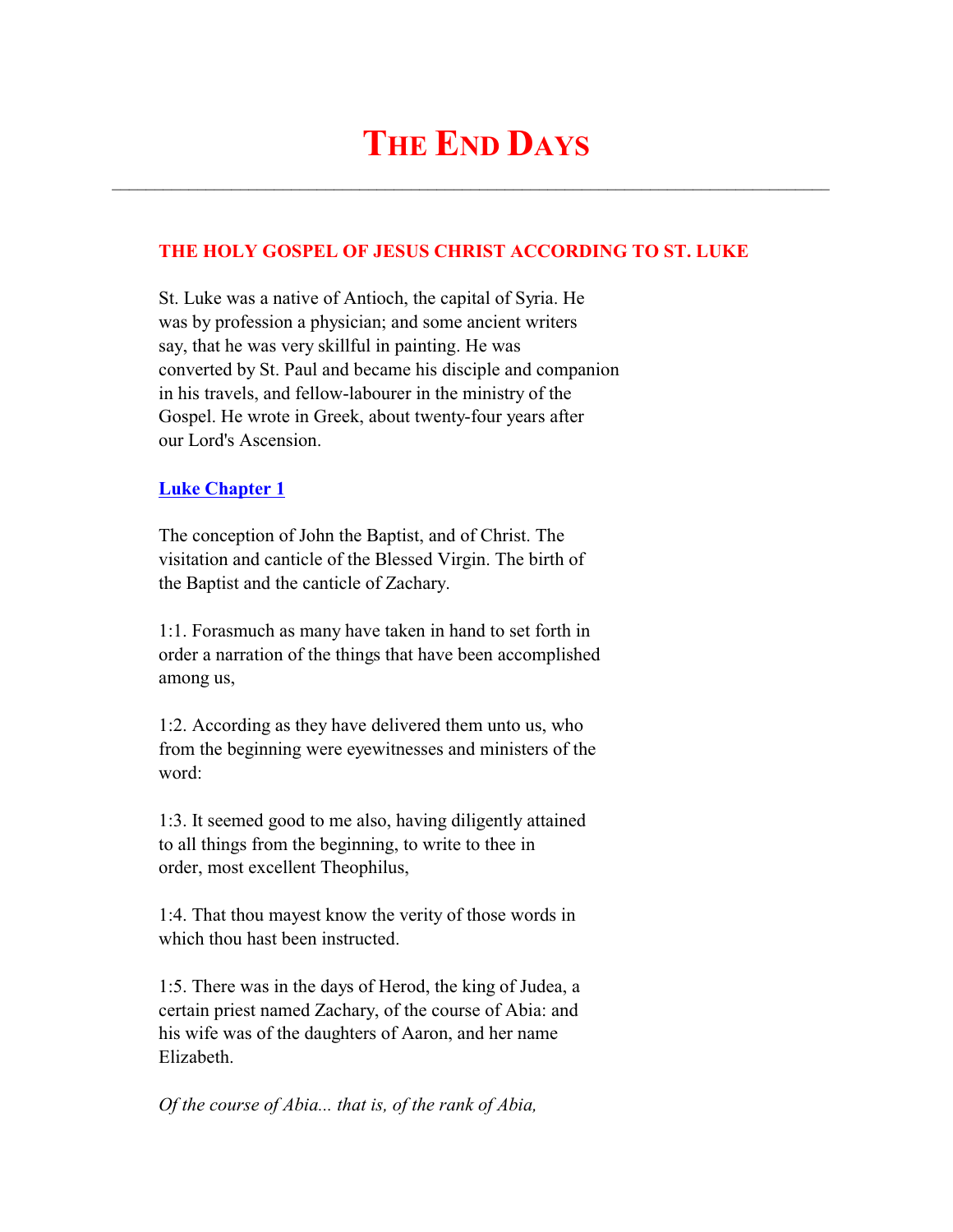*which word in the Greek is commonly put for the employment of one day: but here for the functions of a whole week. For, by the appointment of David, 1 Par. 24., the descendants from Aaron were divided into twenty-four families, of which the eighth was Abia, from whom descended this Zachary, who at this time was in the week of his priestly functions.*

 1:6. And they were both just before God, walking in all the commandments and justifications of the Lord without blame.

 1:7. And they had no son, for that Elizabeth was barren: and they both were well advanced in years.

 1:8. And it came to pass, when he executed the priestly function in the order of his course before God,

 1:9. According to the custom of the priestly office, it was his lot to offer incense, going into the temple of the Lord.

 1:10. And all the multitude of the people was praying without, at the hour of incense.

 1:11. And there appeared to him an angel of the Lord, standing on the right side of the altar of incense.

 1:12. And Zachary seeing him, was troubled: and fear fell upon him.

 1:13. But the angel said to him: Fear not, Zachary, for thy prayer is heard: and thy wife Elizabeth shall bear thee a son. And thou shalt call his name John.

 1:14. And thou shalt have joy and gladness: and many shall rejoice in his nativity.

 1:15. For he shall be great before the Lord and shall drink no wine nor strong drink: and he shall be filled with the Holy Ghost, even from his mother's womb.

1:16. And he shall convert many of the children of Israel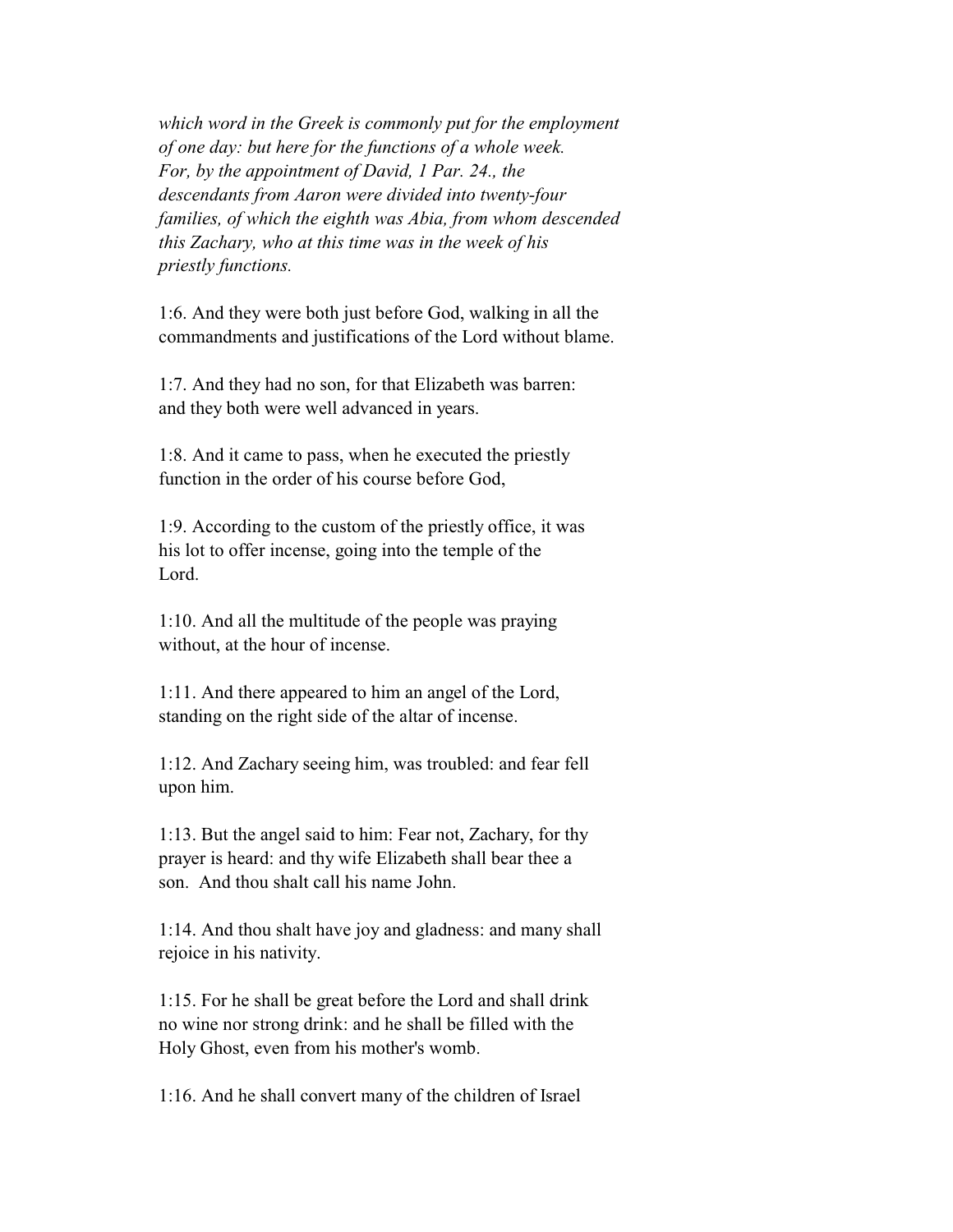to the Lord their God.

 1:17. And he shall go before him in the spirit and power of Elias: that he may turn the hearts of the fathers unto the children and the incredulous to the wisdom of the just, to prepare unto the Lord a perfect people.

 1:18. And Zachary said to the angel: Whereby shall I know this? For I am an old man, and my wife is advanced in years.

 1:19. And the angel answering, said to him: I am Gabriel, who stand before God and am sent to speak to thee and to bring thee these good tidings.

 1:20. And behold, thou shalt be dumb and shalt not be able to speak until the day wherein these things shall come to pass: because thou hast not believed my words, which shall be fulfilled in their time.

 1:21. And the people were waiting for Zachary: and they wondered that he tarried so long in the temple.

 1:22. And when he came out, he could not speak to them: and they understood that he had seen a vision in the temple. And he made signs to them and remained dumb.

 1:23. And it came to pass, after the days of his office were accomplished, he departed to his own house.

 1:24. And after those days, Elizabeth his wife conceived and hid herself five months, saying:

 1:25. Thus hath the Lord dealt with me in the days wherein he hath had regard to take away my reproach among men.

 1:26. And in the sixth month, the angel Gabriel was sent from God into a city of Galilee, called Nazareth,

 1:27. To a virgin espoused to a man whose name was Joseph, of the house of David: and the virgin's name was Mary.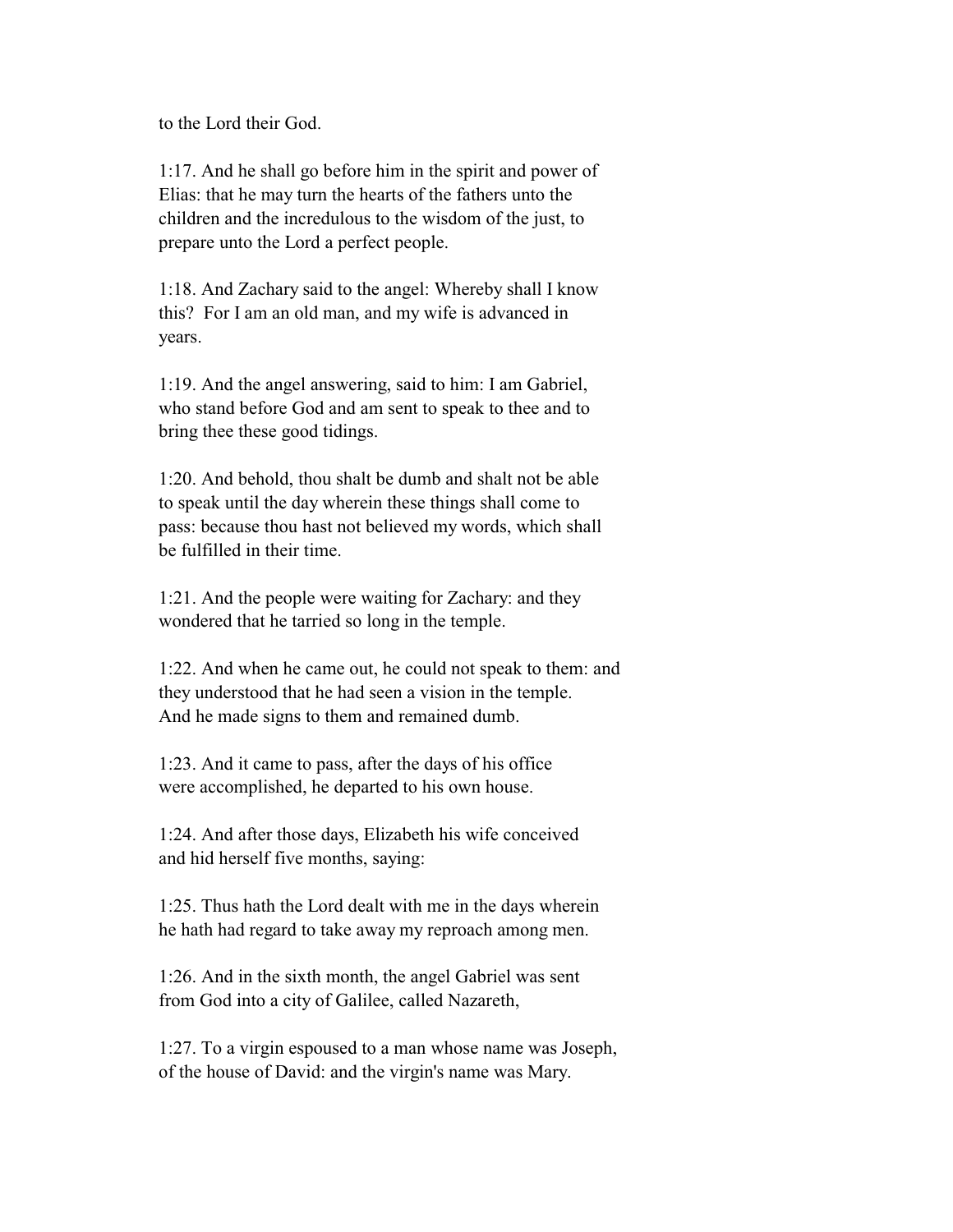1:28. And the angel being come in, said unto her: Hail, full of grace, the Lord is with thee: blessed art thou among women.

 1:29. Who having heard, was troubled at his saying and thought with herself what manner of salutation this should be.

 1:30. And the angel said to her: Fear not, Mary, for thou hast found grace with God.

 1:31. Behold thou shalt conceive in thy womb and shalt bring forth a son: and thou shalt call his name Jesus.

 1:32. He shall be great and shall be called the Son of the Most High. And the Lord God shall give unto him the throne of David his father: and he shall reign in the house of Jacob for ever.

1:33. And of his kingdom there shall be no end.

 1:34. And Mary said to the angel: How shall this be done, because I know not man?

 1:35. And the angel answering, said to her: The Holy Ghost shall come upon thee and the power of the Most High shall overshadow thee. And therefore also the Holy which shall be born of thee shall be called the Son of God.

 1:36. And behold thy cousin Elizabeth, she also hath conceived a son in her old age: and this is the sixth month with her that is called barren.

1:37. Because no word shall be impossible with God.

 1:38. And Mary said: Behold the handmaid of the Lord: be it done to me according to thy word. And the angel departed from her.

 1:39. And Mary rising up in those days, went into the hill country with haste into a city of Juda.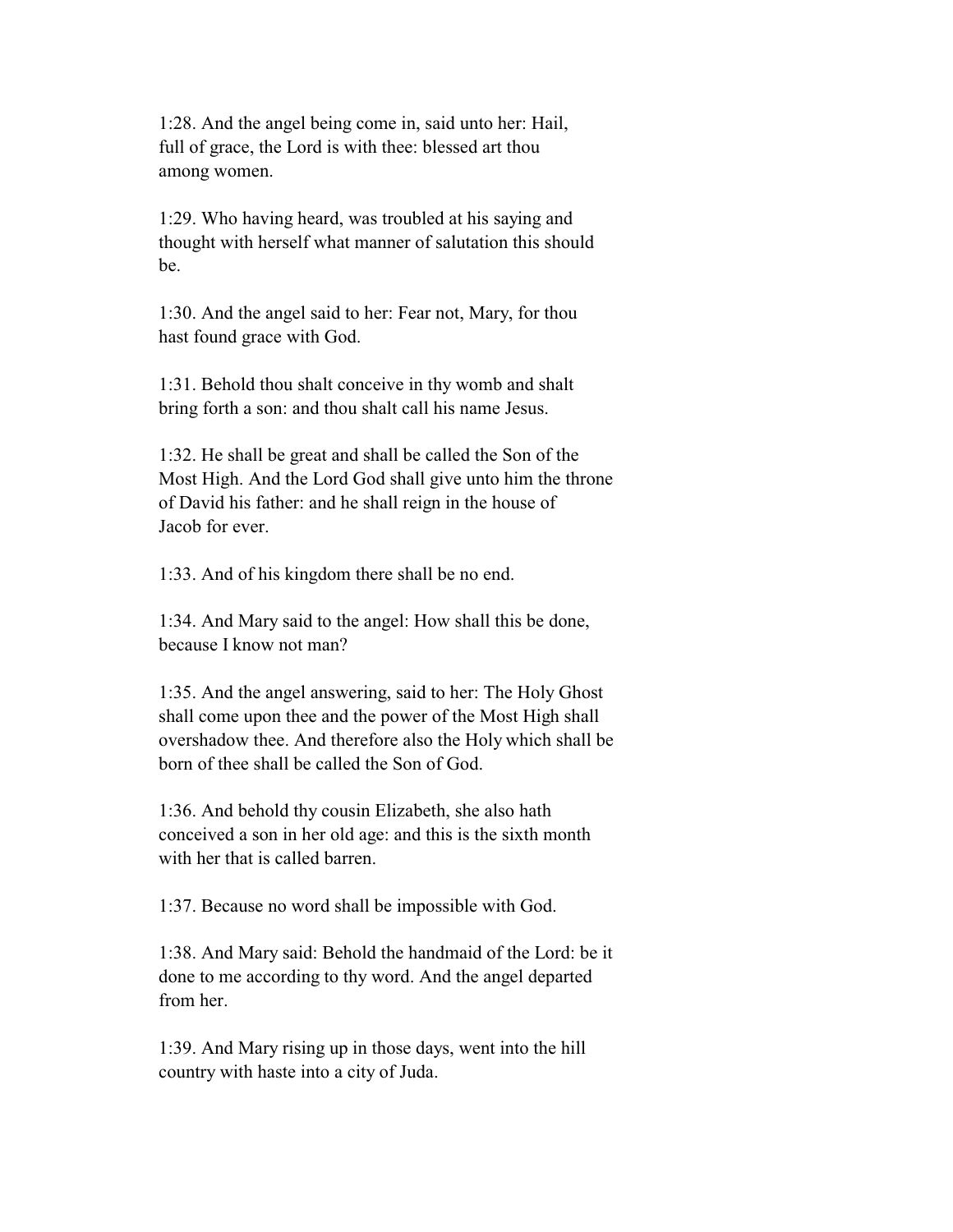1:40. And she entered into the house of Zachary and saluted Elizabeth.

 1:41. And it came to pass that when Elizabeth heard the salutation of Mary, the infant leaped in her womb. And Elizabeth was filled with the Holy Ghost.

 1:42. And she cried out with a loud voice and said: Blessed art thou among women and blessed is the fruit of thy womb.

 1:43. And whence is this to me that the mother of my Lord should come to me?

 1:44. For behold as soon as the voice of thy salutation sounded in my ears, the infant in my womb leaped for joy.

 1:45. And blessed art thou that hast believed, because those things shall be accomplished that were spoken to thee by the Lord.

1:46. And Mary said: My soul doth magnify the Lord.

1:47. And my spirit hath rejoiced in God my Saviour.

 1:48. Because he hath regarded the humility of his handmaid: for behold from henceforth all generations shall call me blessed.

 *Shall call me blessed... These words are a prediction of that honour which the church in all ages should pay to the Blessed Virgin. Let Protestants examine whether they are any way concerned in this prophecy.*

 1:49. Because he that is mighty hath done great things to me: and holy is his name.

 1:50. And his mercy is from generation unto generations, to them that fear him.

 1:51. He hath shewed might in his arm: he hath scattered the proud in the conceit of their heart.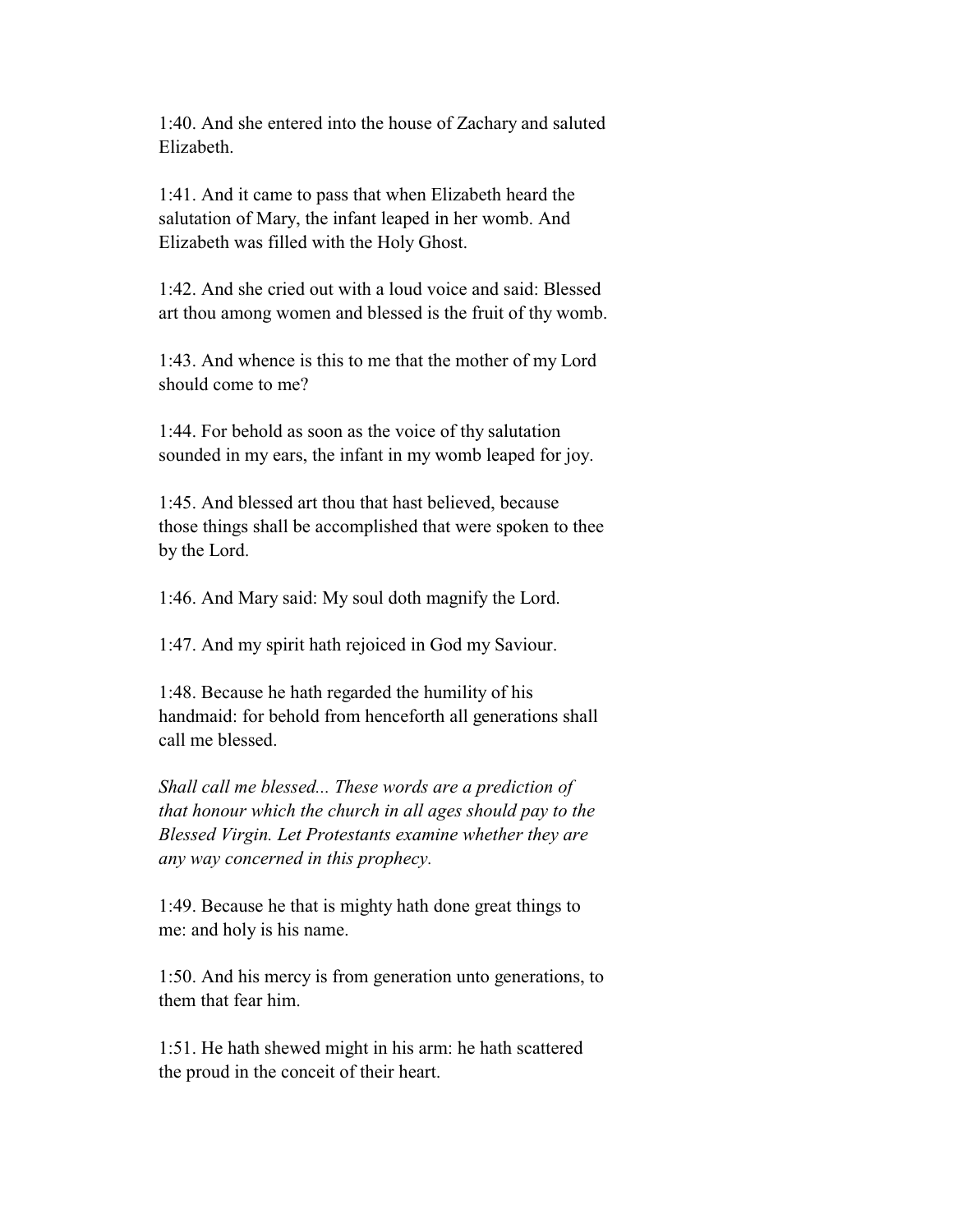1:52. He hath put down the mighty from their seat and hath exalted the humble.

 1:53. He hath filled the hungry with good things: and the rich he hath sent empty away.

 1:54. He hath received Israel his servant, being mindful of his mercy.

 1:55. As he spoke to our fathers: to Abraham and to his seed for ever.

 1:56. And Mary abode with her about three months. And she returned to her own house.

 1:57. Now Elizabeth's full time of being delivered was come: and she brought forth a son.

 1:58. And her neighbors and kinsfolks heard that the Lord had shewed his great mercy towards her: and they congratulated with her.

 1:59. And it came to pass that on the eighth day they came to circumcise the child: and they called him by his father's name Zachary.

 1:60. And his mother answering, said: Not so. But he shall be called John.

 1:61. And they said to her: There is none of thy kindred that is called by this name.

 1:62. And they made signs to his father, how he would have him called.

 1:63. And demanding a writing table, he wrote, saying: John is his name. And they all wondered.

 1:64. And immediately his mouth was opened and his tongue loosed: and he spoke, blessing God.

1:65. And fear came upon all their neighbours: and all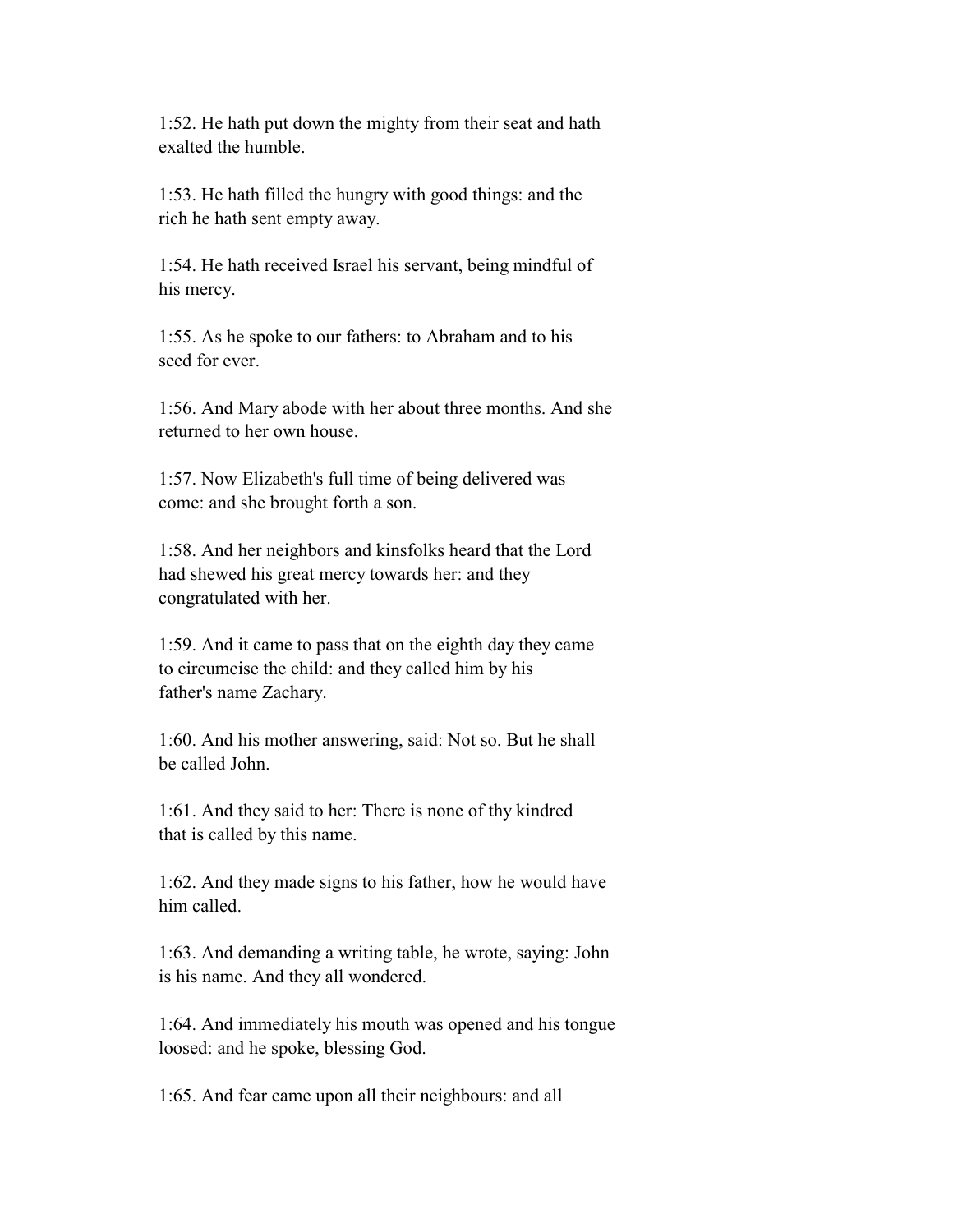these things were noised abroad over all the hill country of Judea.

 1:66. And all they that had heard them laid them up in their heart, saying: What an one, think ye, shall this child be? For the hand of the Lord was with him.

 1:67. And Zachary his father was filled with the Holy Ghost. And he prophesied, saying:

 1:68. Blessed be the Lord God of Israel: because he hath visited and wrought the redemption of his people.

 1:69. And hath raised up an horn of salvation to us, in the house of David his servant.

 Horn of salvation... That is, A powerful salvation, as Dr. Witham translates it. For in the Scripture, by horn is generally understood strength and power.

 1:70. As he spoke by the mouth of his holy prophets, who are from the beginning.

 1:71. Salvation from our enemies and from the hand of all that hate us.

 1:72. To perform mercy to our fathers and to remember his holy testament.

 1:73. The oath, which he swore to Abraham our father, that he would grant to us.

 1:74. That being delivered from the hand of our enemies, we may serve him without fear:

1:75. In holiness and justice before him, all our days.

 1:76. And thou, child, shalt be called the prophet of the Highest: for thou shalt, go before the face of the Lord to prepare his ways:

1:77. To give knowledge of salvation to his people, unto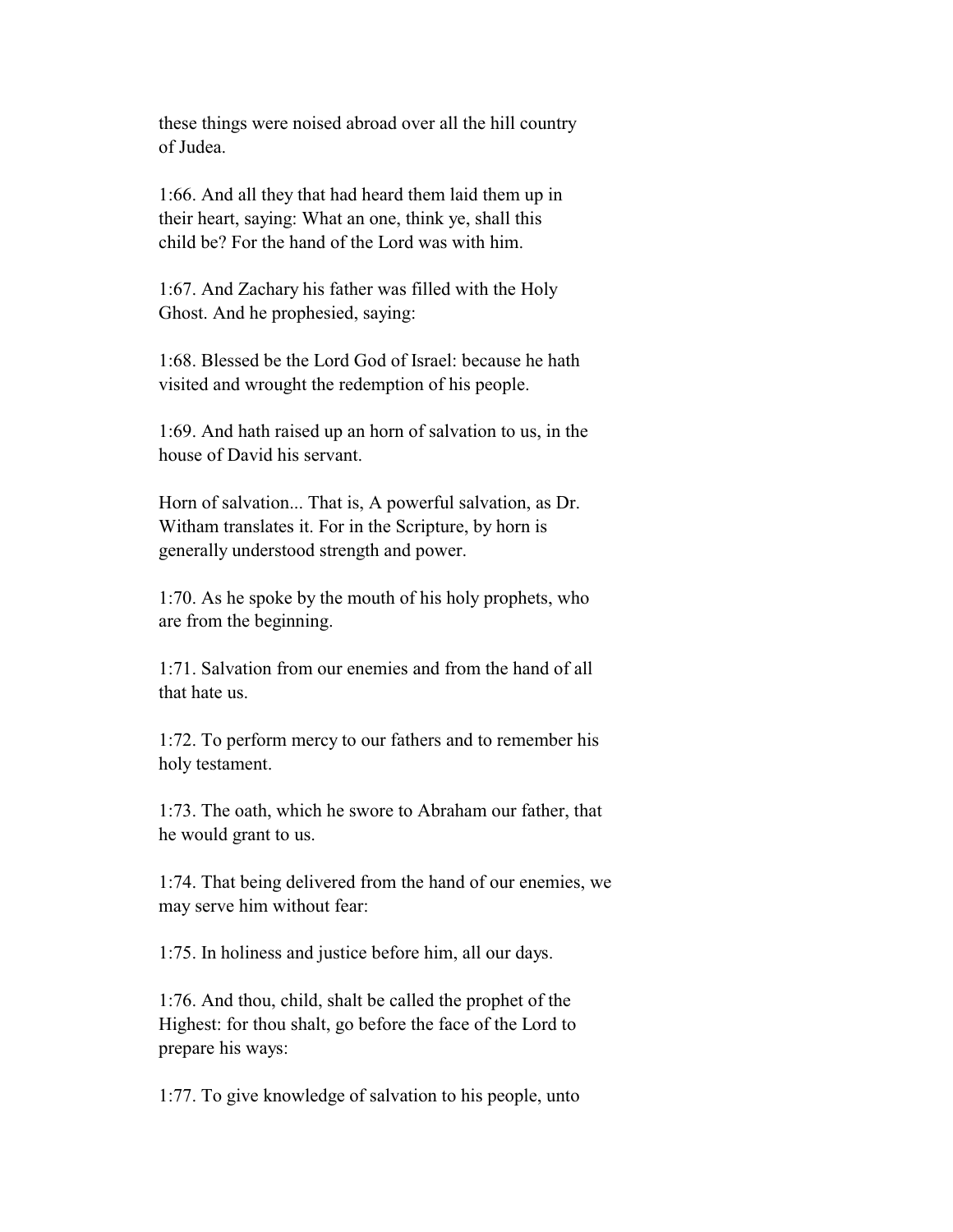the remission of their sins.

 1:78. Through the bowels of the mercy of our God, in which the Orient from on high hath visited us:

 The Orient... It is one of the titles of the Messias, the true light of the world, and the sun of justice.

 1:79. To enlighten them that sit in darkness and in the shadow of death: to direct our feet into the way of peace.

 1:80. And the child grew and was strengthened in spirit: and was in the deserts until the day of his manifestation to Israel.

# **Luke Chapter 2**

 The birth of Christ. His presentation in the temple. Simeon's prophecy. Christ at twelve years of age, is found amongst the doctors.

 2:1. And it came to pass that in those days there went out a decree from Caesar Augustus that the whole world should be enrolled.

 2:2. This enrolling was first made by Cyrinus, the governor of Syria.

 2:3. And all went to be enrolled, every one into his own city.

 2:4. And Joseph also went up from Galilee, out of the city of Nazareth, into Judea, to the city of David, which is called Bethlehem: because he was of the house and family of David.

 2:5. To be enrolled with Mary his espoused wife, who was with child.

 2:6. And it came to pass that when they were there, her days were accomplished that she should be delivered.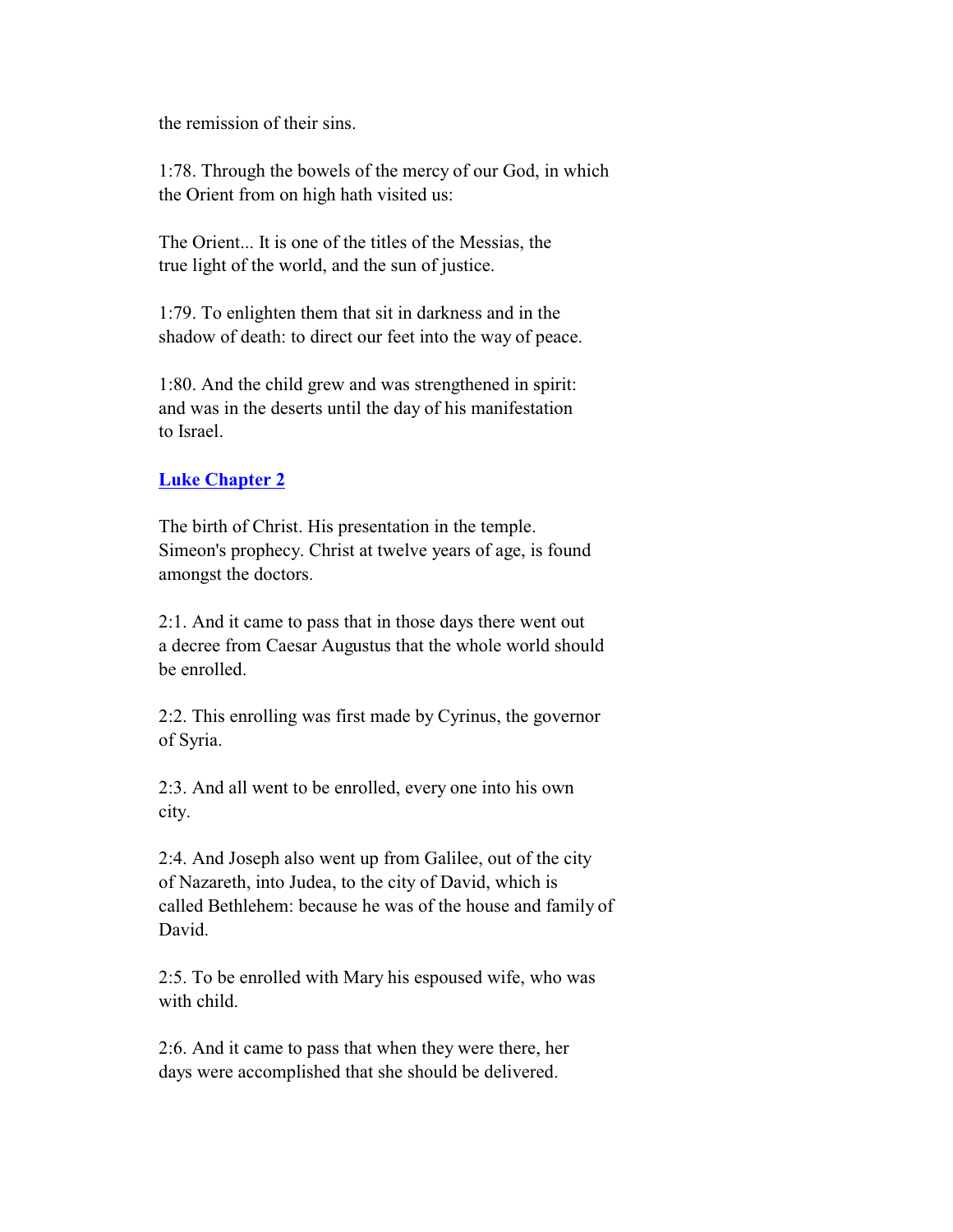2:7. And she brought forth her first born son and wrapped him up in swaddling clothes and laid him in a manger: because there was no room for them in the inn.

 *Her firstborn... The meaning is, not that she had afterward any other child; but it is a way of speech among the Hebrews, to call them also the firstborn, who are the only children. See annotation Matt. 1. 25.*

 2:8. And there were in the same country shepherds watching and keeping the night watches over their flock.

 2:9. And behold an angel of the Lord stood by them and the brightness of God shone round about them: and they feared with a great fear.

 2:10. And the angel said to them: Fear not; for, behold, I bring you good tidings of great joy that shall be to all the people:

 2:11. For, this day is born to you a Saviour, who is Christ the Lord, in the city of David.

 2:12. And this shall be a sign unto you. You shall find the infant wrapped in swaddling clothes and laid in a manger.

 2:13. And suddenly there was with the angel a multitude of the heavenly army, praising God and saying:

 2:14. Glory to God in the highest: and on earth peace to men of good will.

 2:15. And it came to pass, after the angels departed from them into heaven, the shepherds said one to another: Let us go over to Bethlehem and let us see this word that is come to pass, which the Lord hath shewed to us.

 2:16. And they came with haste: and they found Mary and Joseph, and the infant lying in the manger.

 2:17. And seeing, they understood of the word that had been spoken to them concerning this child.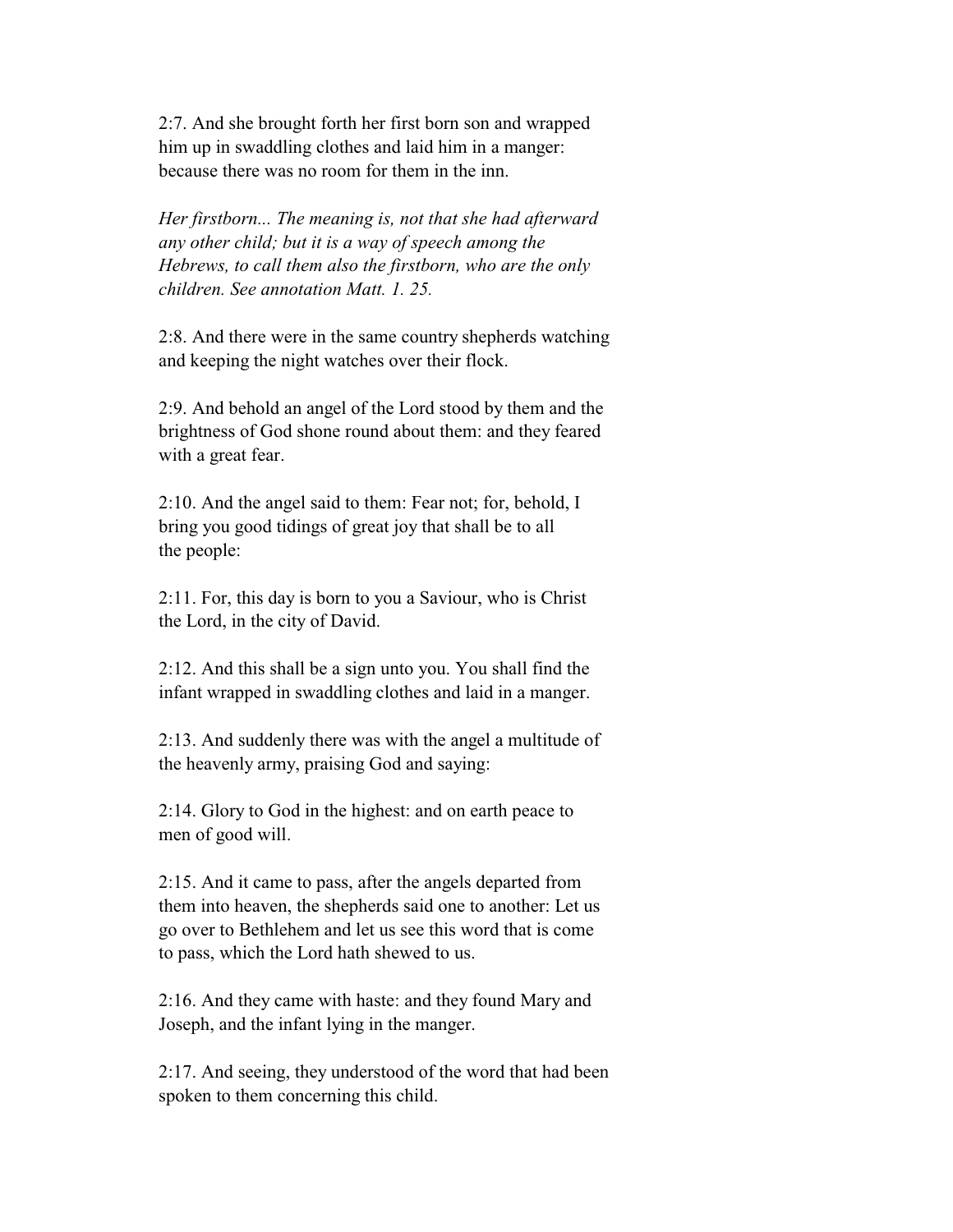2:18. And all that heard wondered: and at those things that were told them by the shepherds.

 2:19. But Mary kept all these words, pondering them in her heart.

 2:20. And the shepherds returned, glorifying and praising God for all the things they had heard and seen, as it was told unto them.

 2:21. And after eight days were accomplished, that the child should be circumcised, his name was called JESUS, which was called by the angel before he was conceived in the womb.

 2:22. And after the days of her purification, according to the law of Moses, were accomplished, they carried him to Jerusalem, to present him to the Lord:

 2:23. As it is written in the law of the Lord: Every male opening the womb shall be called holy to the Lord:

 2:24. And to offer a sacrifice, according as it is written in the law of the Lord, a pair of turtledoves or two young pigeons:

 2:25. And behold there was a man in Jerusalem named Simeon: and this man was just and devout, waiting for the consolation of Israel. And the Holy Ghost was in him.

 2:26. And he had received an answer from the Holy Ghost, that he should not see death before he had seen the Christ of the Lord.

 2:27. And he came by the Spirit into the temple. And when his parents brought in the child Jesus, to do for him according to the custom of the law,

 2:28. He also took him into his arms and blessed God and said

2:29. Now thou dost dismiss thy servant, O Lord, according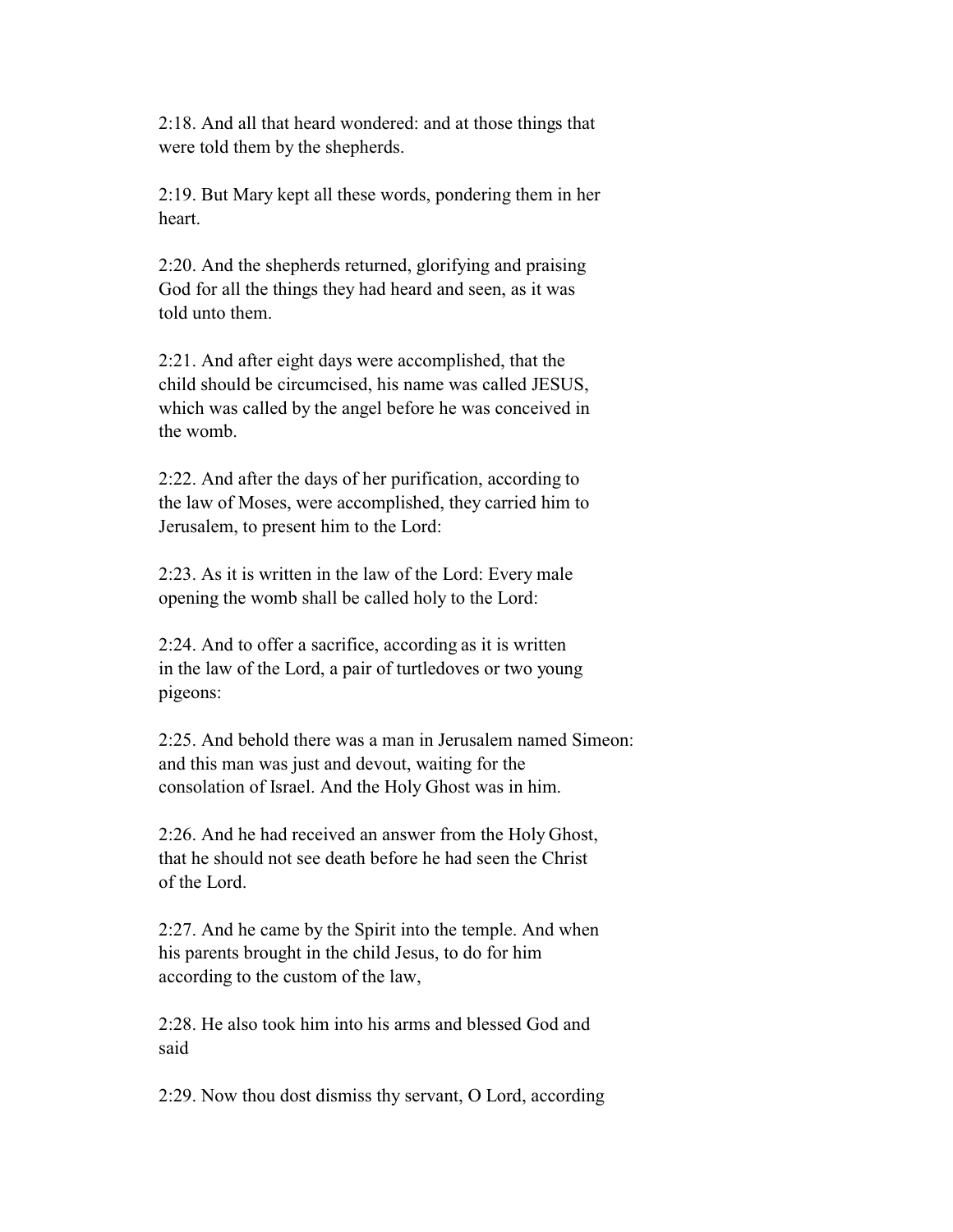to thy word in peace:

2:30. Because my eyes have seen thy salvation,

 2:31. Which thou hast prepared before the face of all peoples:

 2:32. A light to the revelation of the Gentiles and the glory of thy people Israel.

 2:33. And his father and mother were wondering at those things which were spoken concerning him.

 2:34. And Simeon blessed them and said to Mary his mother: Behold this child is set for the fall and for the resurrection of many in Israel and for a sign which shall be contradicted.

 *For the fall, etc... Christ came for the salvation of all men; but here Simeon prophesies what would come to pass, that many through their own wilful blindness and obstinacy would not believe in Christ, nor receive his doctrine, which therefore would be ruin to them: but to others a resurrection, by their believing in him, and obeying his commandments.*

 2:35. And thy own soul a sword shall pierce, that, out of many hearts thoughts may be revealed.

 2:36. And there was one Anna, a prophetess, the daughter of Phanuel, of the tribe of Aser. She was far advanced in years and had lived with her husband seven years from her virginity.

 2:37. And she was a widow until fourscore and four years: who departed not from the temple, by fastings and prayers serving night and day.

 2:38. Now she, at the same hour, coming in, confessed to the Lord: and spoke of him to all that looked for the redemption of Israel.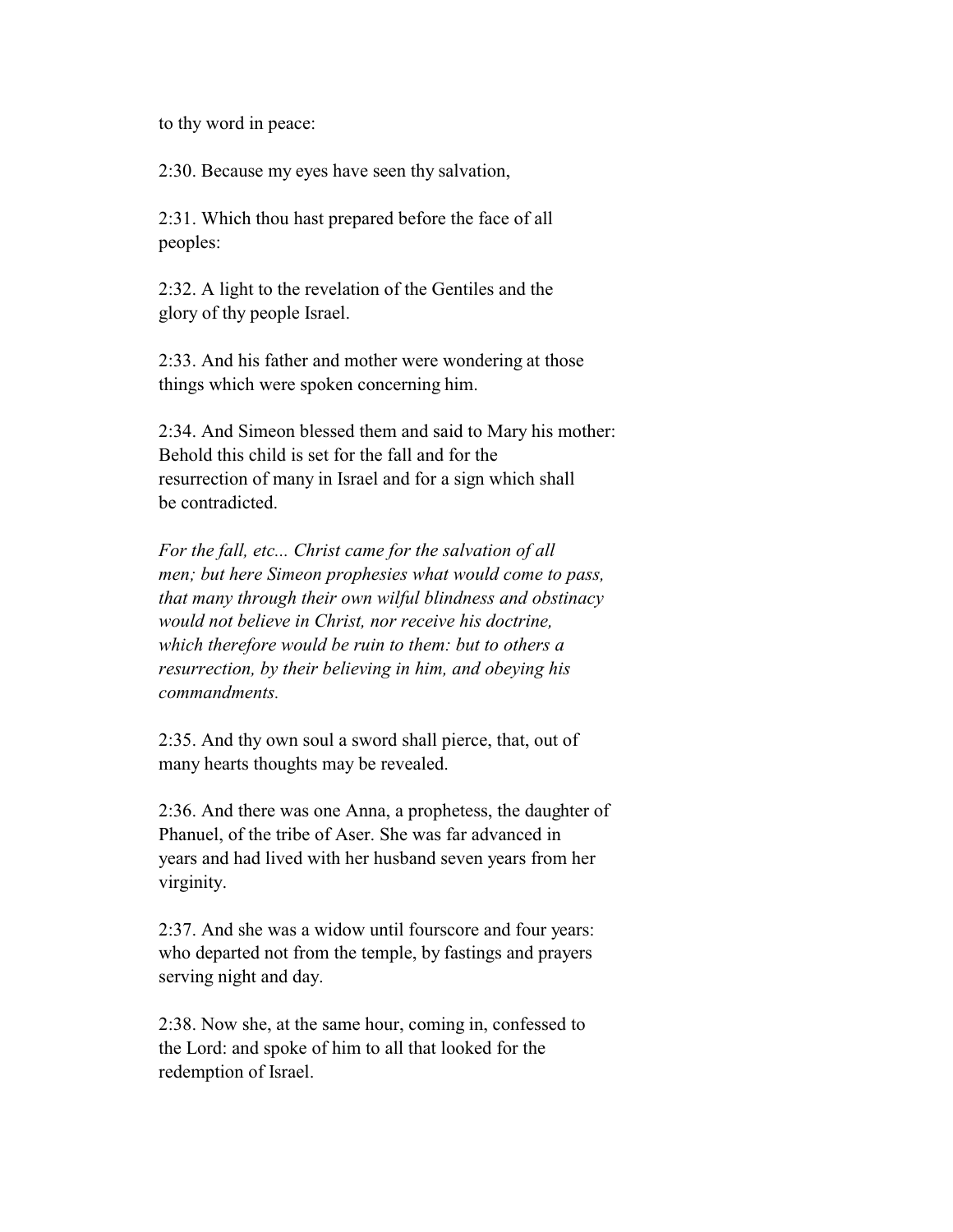2:39. And after they had performed all things according to the law of the Lord, they returned into Galilee, to their city Nazareth.

 2:40. And the child grew and waxed strong, full of wisdom: and the grace of God was in him.

 2:41. And his parents went every year to Jerusalem, at the solemn day of the pasch.

 2:42. And when he was twelve years old, they going up into Jerusalem, according to the custom of the feast,

 2:43. And having fulfilled the days, when they returned, the child Jesus remained in Jerusalem. And his parents knew it not.

 2:44. And thinking that he was in the company, they came a day's journey and sought him among their kinsfolks and acquaintance.

 2:45. And not finding him, they returned into Jerusalem, seeking him.

 2:46. And it came to pass, that, after three days, they found him in the temple, sitting in the midst of the doctors, hearing them and asking them questions.

 2:47. And all that heard him were astonished at his wisdom and his answers.

 2:48. And seeing him, they wondered. And his mother said to him: Son, why hast thou done so to us? Behold thy father and I have sought thee sorrowing.

 2:49. And he said to them: How is it that you sought me? Did you not know that I must be about my father's business?

 2:50. And they understood not the word that he spoke unto them.

2:51. And he went down with them and came to Nazareth and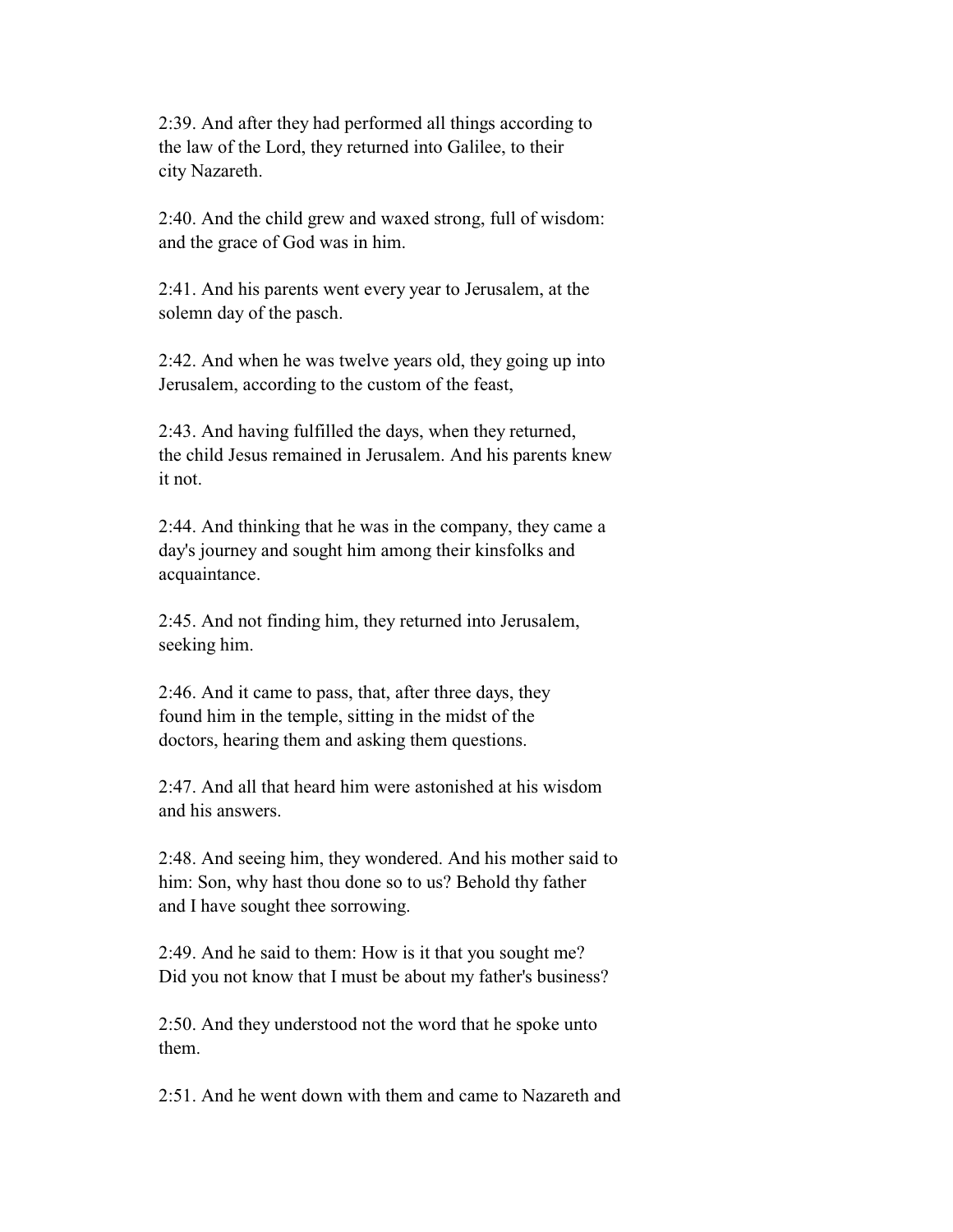was subject to them. And his mother kept all these words in her heart.

 2:52. And Jesus advanced in wisdom and age and grace with God and men.

# **Luke Chapter 3**

John's mission and preaching. Christ is baptized by him.

 3:1. Now in the fifteenth year of the reign of Tiberius Caesar, Pontius Pilate being governor of Judea, and Herod being tetrarch of Galilee, and Philip his brother tetrarch of Iturea and the country of Trachonitis, and Lysanias tetrarch of Abilina:

 3:2. Under the high priests Anna and Caiphas: the word of the Lord was made unto John, the son of Zachary, in the desert.

 3:3. And he came into all the country about the Jordan, preaching the baptism of penance for the remission of sins.

 3:4. As it was written in the book of the sayings of Isaias the prophet: A voice of one crying in the wilderness: Prepare ye the way of the Lord, make straight his paths.

 3:5. Every valley shall be filled and every mountain and hill shall be brought low: and the crooked shall be made straight, and the rough ways plain.

3:6. And all flesh shall see the salvation of God.

 3:7. He said therefore to the multitudes that went forth to be baptized by him: Ye offspring of vipers, who hath shewed you to flee from the wrath to come?

 3:8. Bring forth therefore fruits worthy of penance: and do not begin to say, We have Abraham for our father. For I say unto you that God is able of these stones, to raise up children to Abraham.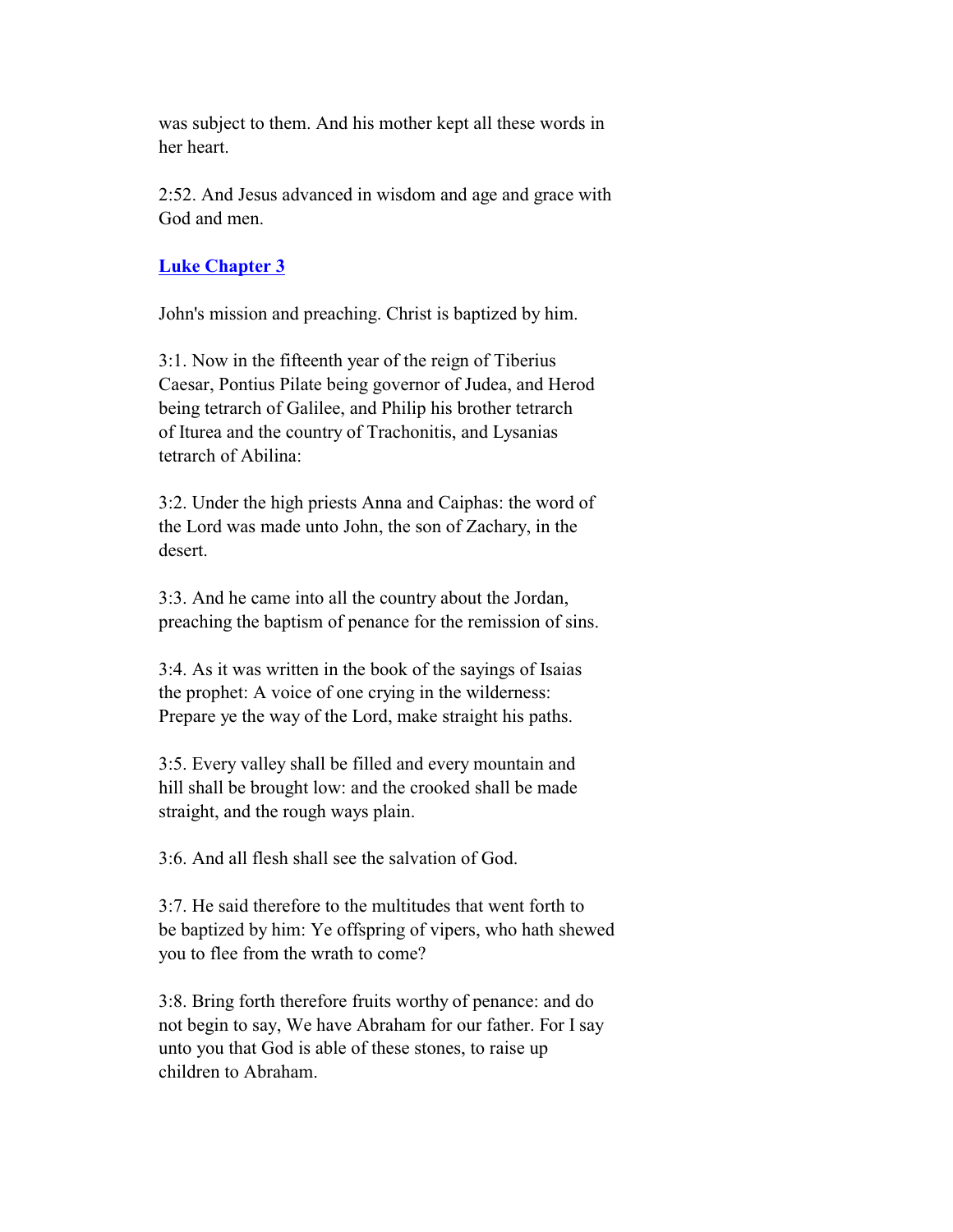3:9. For now the axe is laid to the root of the trees. Every tree therefore that bringeth not forth good fruit shall be cut down and cast into the fire.

 3:10. And the people asked him, saying: What then shall we do?

 3:11. And he answering, said to them: He that hath two coats, let him give to him that hath none; and he that hath meat, let him do in like manner.

 3:12. And the publicans also came to be baptized and said to him: Master, what shall we do?

 3:13. But he said to them: Do nothing more than that which is appointed you.

 3:14. And the soldiers also asked him, saying: And what shall we do? And he said to them: Do violence to no man, neither calumniate any man; and be content with your pay.

 3:15. And as the people were of opinion, and all were thinking in their hearts of John, that perhaps he might be the Christ:

 3:16. John answered, saying unto all: I indeed baptize you with water: but there shall come one mightier than I, the latchet of whose shoes I am not worthy to loose. He shall baptize you with the Holy Ghost and with fire;

 3:17. Whose fan is in his hand: and he will purge his floor and will gather the wheat into his barn: but the chaff he will burn with unquenchable fire.

 3:18. And many other things exhorting did he preach to the people.

 3:19. But Herod the tetrarch, when he was reproved by him for Herodias, his brother's wife, and for all the evils which Herod had done:

3:20. He added this also above all and shut up John in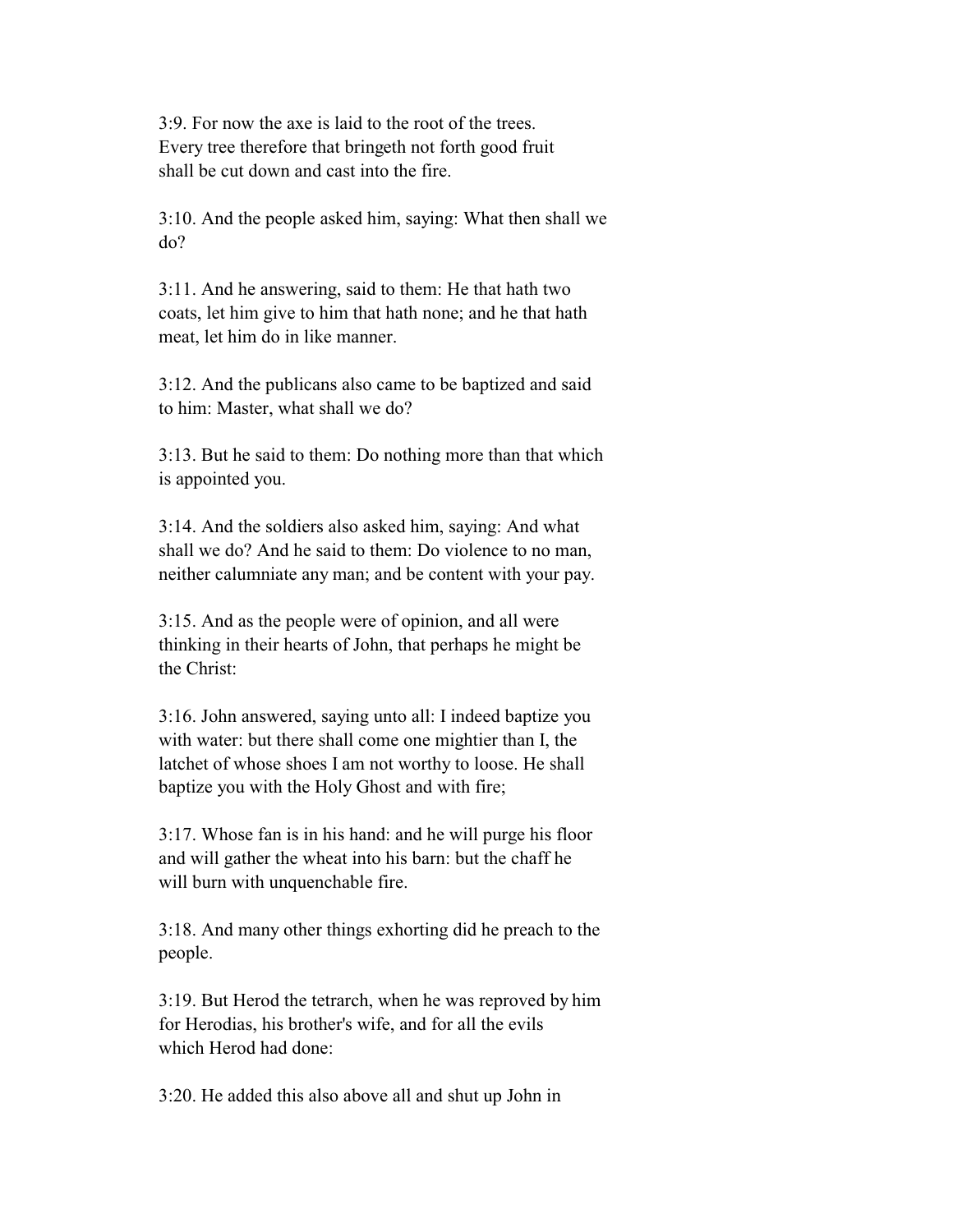prison.

 3:21. Now it came to pass, when all the people were baptized, that Jesus also being baptized and praying, heaven was opened.

 3:22. And the Holy Ghost descended in a bodily shape, as a dove, upon him. And a voice came from heaven: Thou art my beloved Son. In thee I am well pleased.

 3:23. And Jesus himself was beginning about the age of thirty years: being (as it was supposed) the son of Joseph, who was of Heli, who was of Mathat,

 *Who was of Heli... St. Joseph, who by nature was the son of Jacob, (St. Matt. 1. 16,) in the account of the law, was son of Heli. For Heli and Jacob were brothers, by the same mother; and Heli, who was the elder, dying without issue, Jacob, as the law directed, married his widow: in consequence of such marriage, his son Joseph was reputed in the law the son of Heli.*

 3:24. Who was of Levi, who was of Melchi. who was of Janne, who was of Joseph,

 3:25. Who was of Mathathias, who was of Amos, who was of Nahum, who was of Hesli, who was of Nagge,

 3:26. Who was of Mahath, who was of Mathathias, who was of Semei, who was of Joseph, who was of Juda,

 3:27. Who was of Joanna, who was of Reza, who was of Zorobabel, who was of Salathiel, who was of Neri,

 3:28. Who was of Melchi, who was of Addi, who was of Cosan, who was of Helmadan, who was of Her,

 3:29. Who was of Jesus, who was of Eliezer, who was of Jorim, who was of Mathat, who was of Levi,

 3:30. Who was of Simeon, who was of Judas, who was of Joseph, who was of Jona, who was of Eliakim,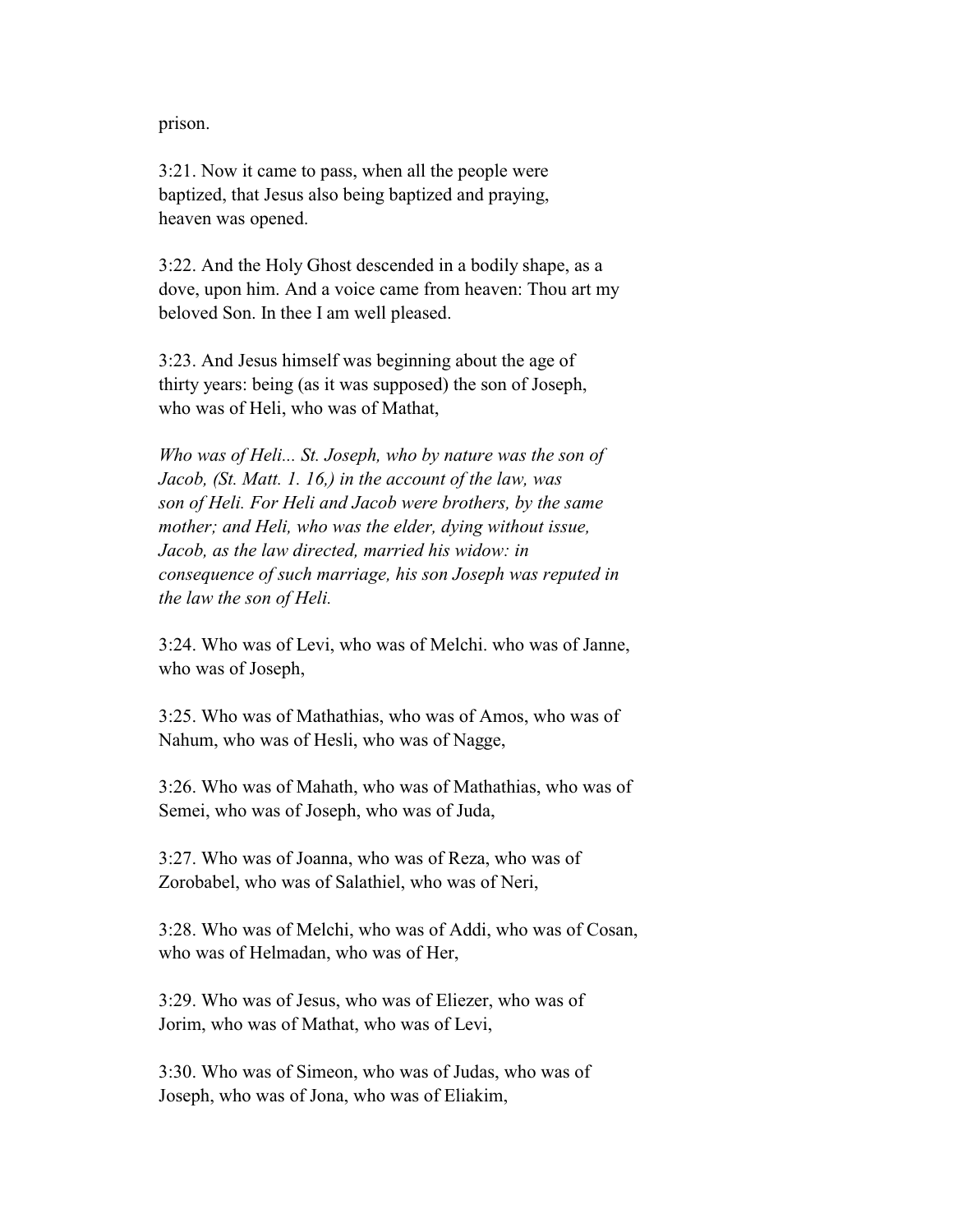3:31. Who was of Melea, who was of Menna, who was of Mathatha, who was of Nathan, who was of David,

 3:32. Who was of Jesse, who was of Obed, who was of Booz, who was of Salmon, who was of Naasson,

 3:33. Who was of Aminadab, who was of Aram, who was of Esron, who was of Phares, who was of Judas,

 3:34. Who was of Jacob, who was of Isaac, who was of Abraham, who was of Thare, who was of Nachor,

 3:35. Who was of Sarug, who was of Ragau, who was of Phaleg, who was of Heber, who was of Sale,

 3:36. Who was of Cainan, who was of Arphaxad, who was of Sem, who was Of Noe, who was of Lamech,

 3:37. Who was of Mathusale, who was of Henoch, who was of Jared, who was of Malaleel, who was of Cainan,

 3:38. Who was of Henos, who was of Seth, who was of Adam, who was of God.

# **Luke Chapter 4**

 Christ's fasting and temptation. He is persecuted in Nazareth. His miracles in Capharnaum.

 4:1. And Jesus being full of the Holy Ghost, returned from the Jordan and was led the by the spirit into the desert,

 4:2. For the space of forty days, and was tempted by the devil. And he ate nothing in those days. And when they were ended, he was hungry.

 4:3. And the devil said to him: If thou be the Son of God, say to this stone that it be made bread.

 4:4. And Jesus answered him: is written that Man liveth not by bread alone, but by every word of God.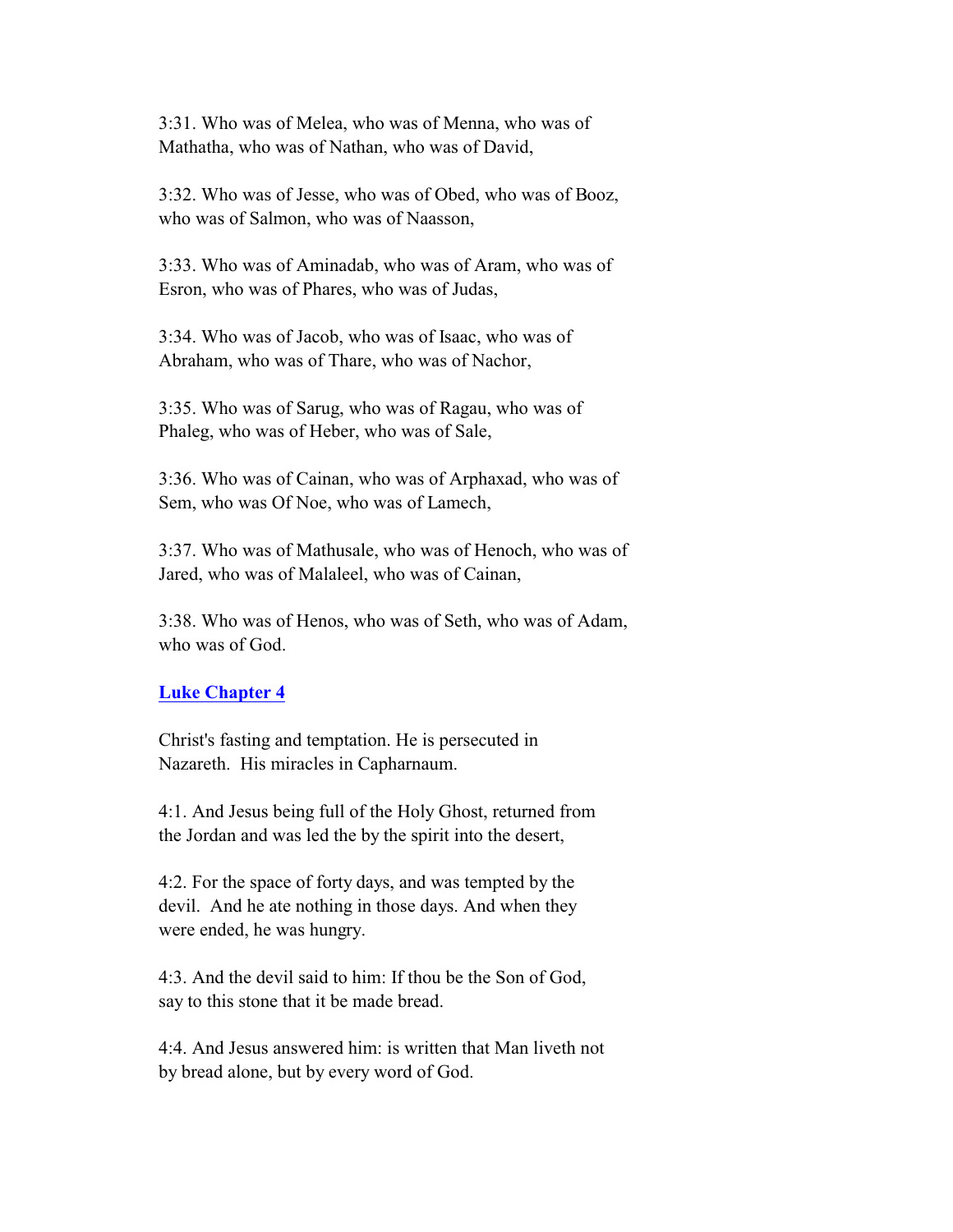4:5. And the devil led him into a high mountain and shewed him all the kingdoms of the world in a moment of time.

 4:6. And he said to him: To thee will I give all this power and the glory of them. For to me they are delivered: and to whom I will, I give them.

 4:7. If thou therefore wilt adore before me, all shall be thine.

 4:8. And Jesus answering said to him. It is written: Thou shalt adore the Lord thy God, and him only shalt thou serve.

 4:9. And he brought him to Jerusalem and set him on a pinnacle of the temple and said to him: If thou be the Son of God, cast thyself from hence.

 4:10. For it is written that He hath given his angels charge over thee that they keep thee.

 4:11. And that in their hands they shall bear thee up, lest perhaps thou dash thy foot against a stone.

 4:12. And Jesus answering, said to him: It is said: Thou shalt not tempt the Lord thy God.

 4:13. And all the temptation being ended, the devil departed from him for a time.

 4:14. And Jesus returned in the power of the spirit, into Galilee: and the fame of him went out through the whole country.

 4:15. And he taught in their synagogues and was magnified by all.

 4:16. And he came to Nazareth, where he was brought up: and he went into the synagogue, according to his custom, on the sabbath day: and he rose up to read.

4:17. And the book of Isaias the prophet was delivered unto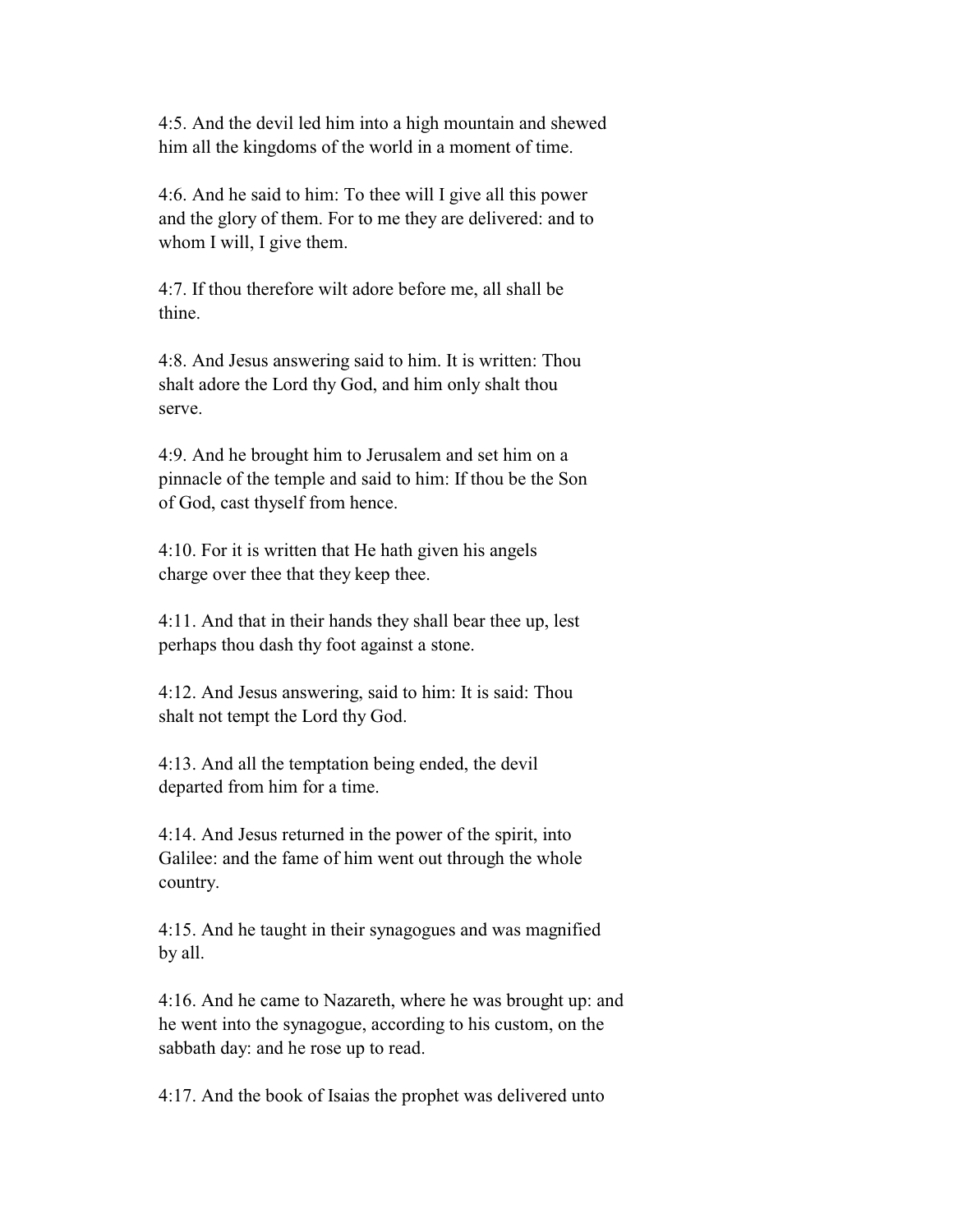him. And as he unfolded the book, he found the place where it was written:

 4:18. The spirit of the Lord is upon me. Wherefore he hath anointed me to preach the gospel to the poor, he hath sent me to heal the contrite of heart,

 4:19. To preach deliverance to the captives and sight to the blind, to set at liberty them that are bruised, to preach the acceptable year of the Lord and the day of reward.

 4:20. And when he had folded the book, he restored it to the minister and sat down. And the eyes of all in the synagogue were fixed on him.

 4:21. And he began to say to them: This day is fulfilled this scripture in your ears.

 4:22. And all gave testimony to him. And they wondered at the words of grace that proceeded from his mouth. And they said: Is not this the son of Joseph?

 4:23. And he said to them: Doubtless you will say to me this similitude: Physician, heal thyself. As great things as we have heard done in Capharnaum, do also here in thy own country.

 4:24. And he said: Amen I say to you that no prophet is accepted in his own country.

 4:25. In truth I say to You, there were many widows in the days of Elias in Israel, when heaven was shut up three years and six months, when there was a great famine throughout all the earth.

 4:26. And to none of them was Elias sent, but to Sarepta of Sidon, to a widow woman.

 4:27. And there were many lepers in Israel in the time of Eliseus the prophet: and none of them was cleansed but Naaman the Syrian.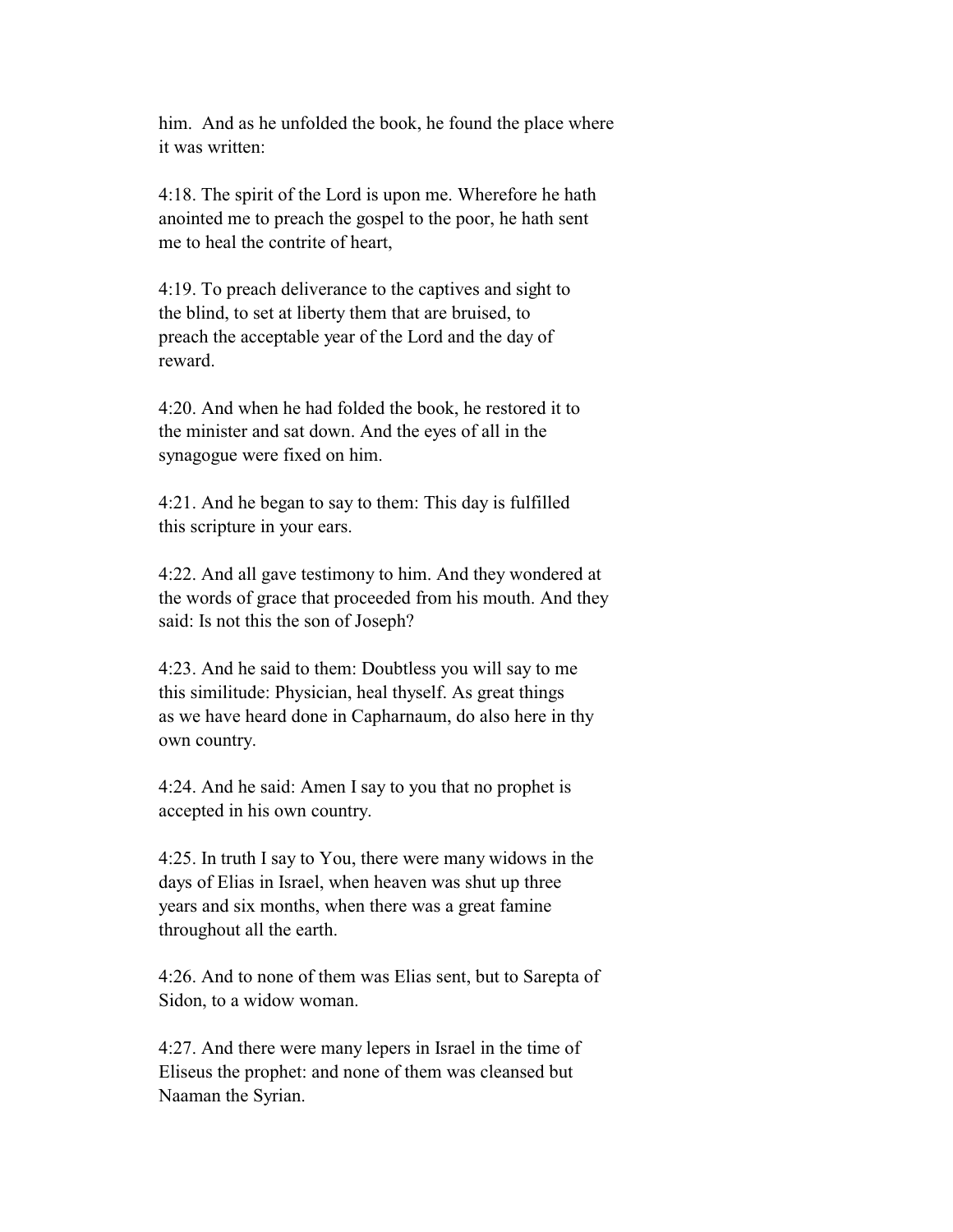4:28. And all they in the synagogue, hearing these things, were filled with anger.

 4:29. And they rose up and thrust him out of the city: and they brought him to the brow of the hill whereon their city was built, that they might cast him down headlong.

 4:30. But he passing through the midst of them, went his way.

 4:31. And he went down into Capharnaum, a city of Galilee: and there he taught them on the sabbath days.

 4:32. And they were astonished at his doctrine: for his speech was with power.

 4:33. And in the synagogue there was a man who had an unclean devil: and he cried out with a loud voice,

 4:34. Saying: Let us alone. What have we to do with thee, Jesus of Nazareth? Art thou come to destroy us? I know thee who thou art, the holy one of God.

 4:35. And Jesus rebuked him, saying: Hold thy peace and go out of him. And when the devil had thrown him into the midst, he went out of him and hurt him not at all.

 4:36. And there came fear upon all; and they talked among themselves, saying: What word is this, for with authority and power he commandeth the unclean spirits, and they go out?

 4:37. And the fame of him was published into every place of the country.

 4:38. And Jesus rising up out of the synagogue, went into Simon's house. And Simon's wife's mother was taken with a great fever: and they besought him for her.

 4:39. And standing over her, he commanded the fever: and it left her. And immediately rising, she ministered to them.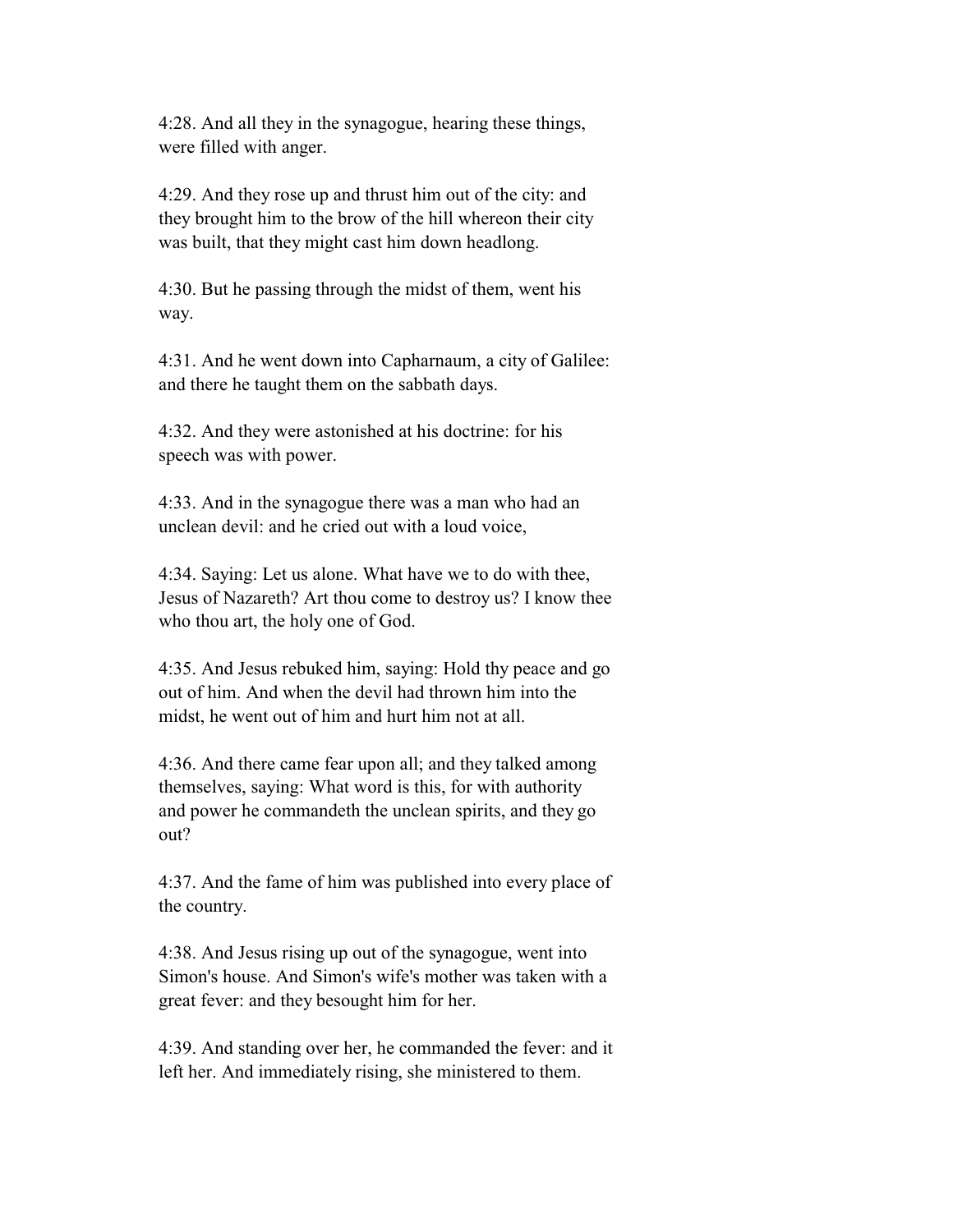4:40. And when the sun was down, all they that had any sick with divers diseases brought them to him. But he, laying his hands on every one of them, healed them.

 4:41. And devils went out from many, crying out and saying: Thou art the son of God. And rebuking them he suffered them not to speak; for they knew that he was Christ.

 4:42. And when it was day, going out he went into a desert place: and the multitudes sought him, and came unto him. And they stayed him that should not depart from them.

 4:43. To whom he said: To other cities also I must preach the kingdom of God: for therefore am I sent.

4:44. And he was preaching in the synagogues of Galilee.

# **Luke Chapter 5**

 The miraculous draught of fishes. The cure of the leper and of the paralytic. The call of Matthew.

 5:1. And it came to pass, that when the multitudes pressed upon him to hear the word of God, he stood by the lake of Genesareth,

 5:2. And saw two ships standing by the lake: but the fishermen were gone out of them and were washing their nets.

 5:3. And going into one of the ships that was Simon's, he desired him to draw back a little from the land. And sitting, he taught the multitudes out of the ship.

 5:4. Now when he had ceased to speak, he said to Simon: Launch out into the deep and let down your nets for a draught.

 5:5. And Simon answering said to him: Master, we have laboured all the night and have taken nothing: but at thy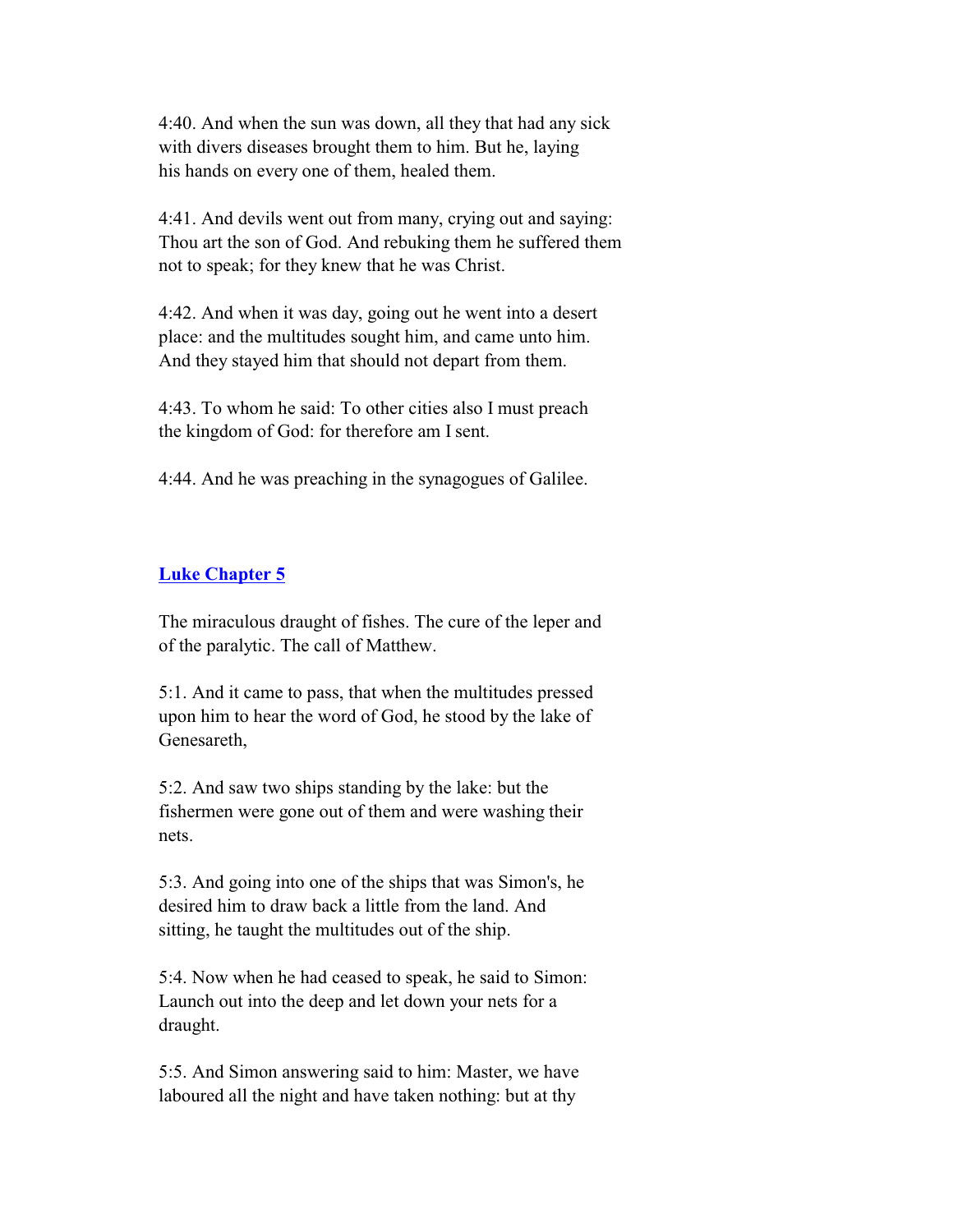word I will let down the net.

 5:6. And when they had done this, they enclosed a very great multitude of fishes: and their net broke.

 5:7. And they beckoned to their partners that were in the other ship, that they should come and help them. And they came and filled both the ships, so that they were almost sinking.

 5:8. Which when Simon Peter saw, he fell down at Jesus' knees, saying: Depart from me, for I am a sinful man, O Lord.

 5:9. For he was wholly astonished, and all that were with him, at the draught of the fishes which they had taken.

 5:10. And so were also James and John, the sons of Zebedee, who were Simon's partners. And Jesus saith to Simon: Fear not: from henceforth thou shalt catch men.

 5:11. And having brought their ships to land, leaving all things, they followed him.

 5:12. And it came to pass, when he was in a certain city, behold a man full of leprosy who, seeing Jesus and falling on his face, besought him saying: Lord, if thou wilt, thou canst make me clean.

 5:13. And stretching forth his hand, he touched him, saying: I will. Be thou cleansed. And immediately the leprosy departed from him.

 5:14. And he charged him that he should tell no man, but: Go, shew thyself to the priest and offer for thy cleansing according as Moses commanded, for a testimony to them.

 5:15. But the fame of him went abroad the more: and great multitudes came together to hear and to be healed by him of their infirmities.

5:16. And he retired into the desert; and prayed.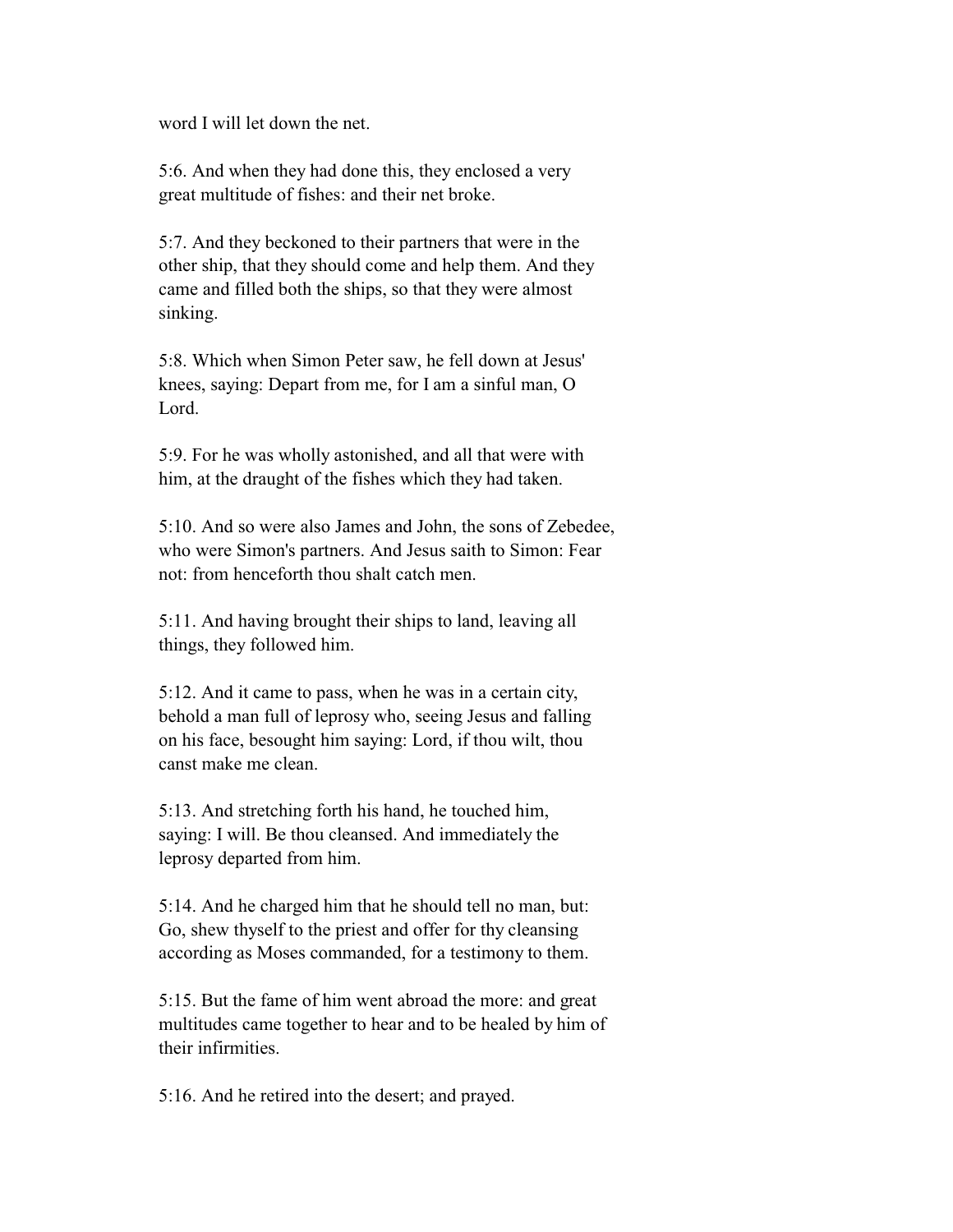5:17. And it came to pass on a certain day, as he sat teaching, that there were also Pharisees and doctors of the law sitting by, that were come out of every town of Galilee and Judea and Jerusalem: and the power of the Lord was to heal them.

 5:18. And behold, men brought in a bed a man who had the palsy: and they sought means to bring him in and to lay him before him.

 5:19. And when they could not find by what way they might bring him in, because of the multitude, they went up upon the roof and let him down through the tiles with his bed into the midst before Jesus.

 5:20. Whose faith when he saw, he said: Man, thy sins are forgiven thee.

 5:21. And the scribes and Pharisees began to think, saying: Who is this who speaketh blasphemies? Who can forgive sins, but God alone?

 5:22. And when Jesus knew their thoughts, answering he said to them: What is it you think in your hearts?

 5:23. Which is easier to say: Thy sins are forgiven thee; or to say: Arise and walk?

 5:24. But that you may know that the Son of man hath the power on earth to forgive sins (he saith to the sick of the palsy), I say to thee to: Arise, take up thy bed and go into thy house.

 5:25. And immediately rising up before them, he took up the bed on which he lay: and he went away to his own house, glorifying God.

 5:26. And all were astonished: and they glorified God. And they were filled with fear, saying: We have seen wonderful things to-day.

5:27. And after these things, he went forth and saw a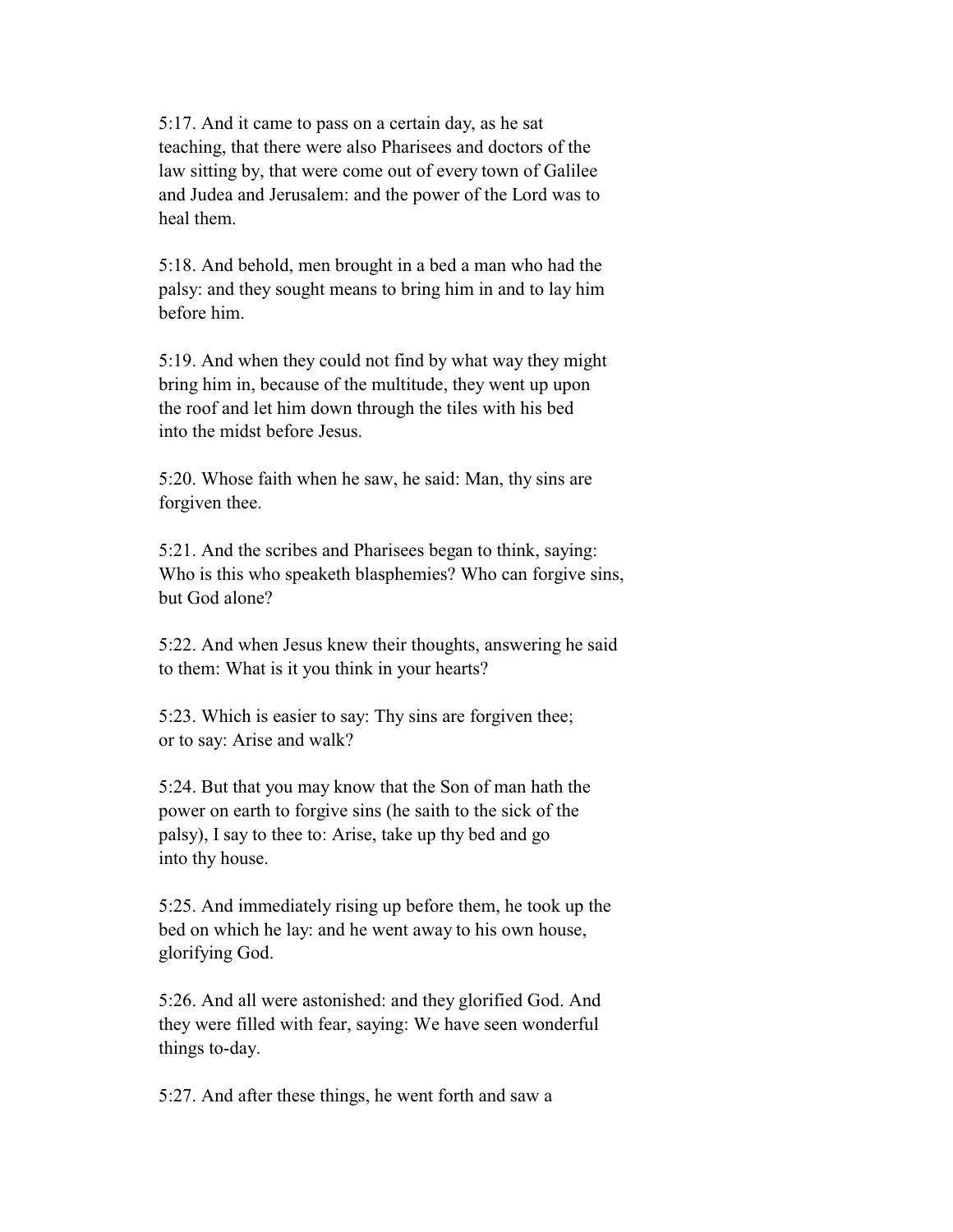publican named Levi, sitting at the receipt of custom: and he said to him: Follow me.

5:28. And leaving all things, he rose up and followed him.

 5:29. And Levi made him a great feast in his own house: And there was a great company of publicans and of others that were at table with them.

 5:30. But the Pharisees and scribes murmured, saying to his disciples: Why do you eat and drink with publicans and sinners?

 5:31. And Jesus answering, said to them: They that are whole need not the physician: but they that are sick.

5:32. I came not to call the just, but sinners to penance.

 5:33. And they said to him: Why do the disciples of John fast often and make prayers, and the disciples of the Pharisees in like manner; but thine eat and drink?

 5:34. To whom he said: Can you make the children of the bridegroom fast whilst the bridegroom is with them?

 5:35. But the days will come when the bridegroom shall be taken away from them: then shall they fast in those days.

 5:36. And he spoke also a similitude to them: That no man putteth a piece from a new garment upon an old garment: otherwise he both rendeth the new, and the piece taken from the new agreeth not with the old.

 5:37. And no man putteth new wine into old bottles: otherwise the new wine will break the bottles; and it will be spilled and the bottles will be lost.

 5:38. But new wine must be put into new bottles: and both are preserved.

 5:39. And no man drinking old hath presently a mind to new: for he saith: The old is better.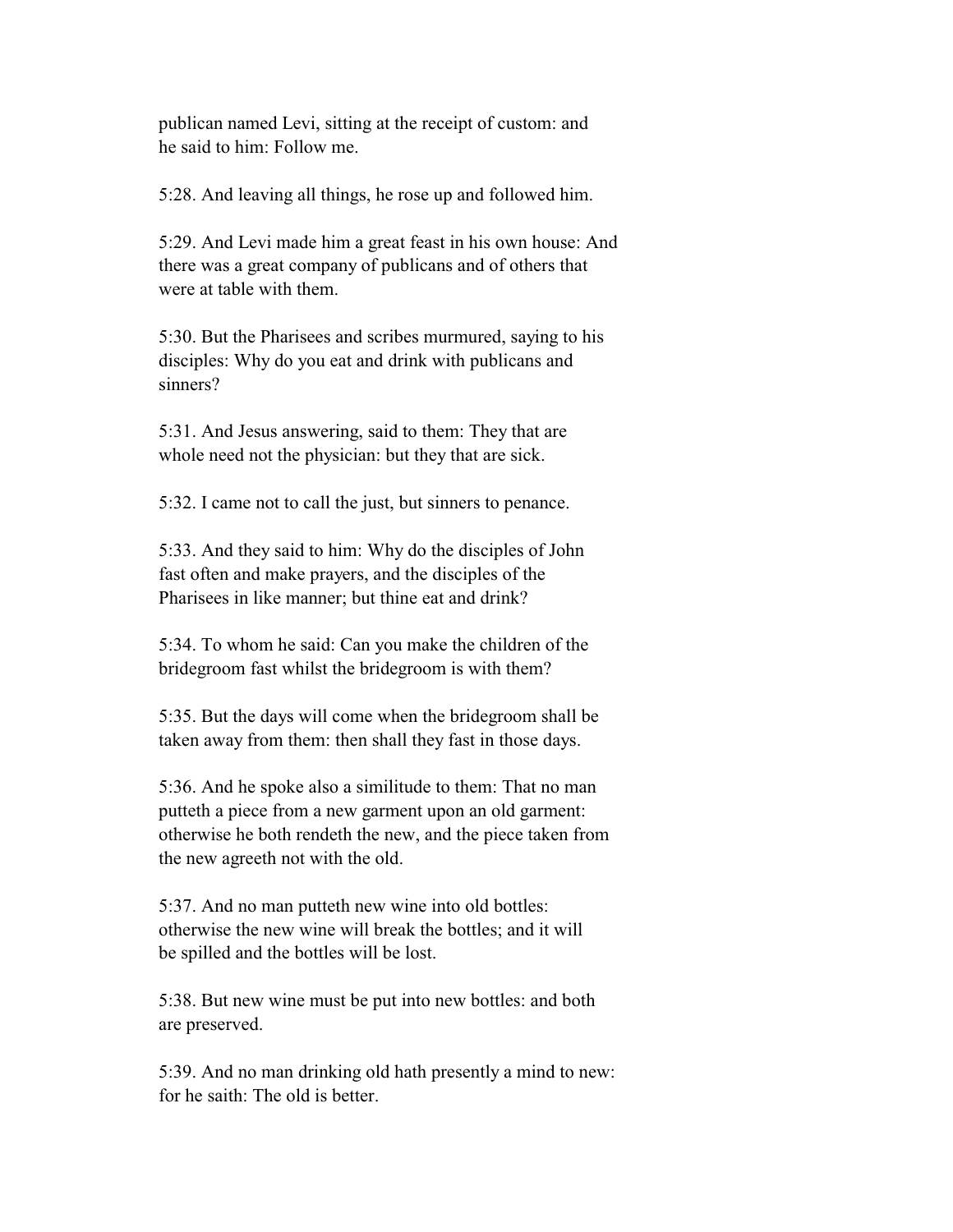### **Luke Chapter 6**

 Christ excuses his disciples. He cures upon the sabbath day, chooses the twelve and makes a sermon to them.

 6:1. And it came to pass on the second first sabbath that, as he went through the corn fields, his disciples plucked the ears and did eat, rubbing them in their hands.

 The second first sabbath... Some understand this of the sabbath of Pentecost, which was the second in course among the great feasts: others, of a sabbath day that immediately followed any solemn feast.

 6:2. And some of the Pharisees said to them: Why do you that which is not lawful on the sabbath days?

 6:3. And Jesus answering them, said: Have you not read so much as this, what David did, when himself was hungry and they that were with him:

 6:4. How he went into the house of God and took and ate the bread of proposition and gave to them that were with him, which is not lawful to eat but only for the priests?

 6:5. And he said to them: The Son of man is Lord also of the sabbath.

 6:6. And it came to pass also, on another sabbath, that he entered into the synagogue and taught. And there was a man whose right hand was withered.

 6:7. And the scribes and Pharisees watched if he would heal on the sabbath: that they might find an accusation against him.

 6:8. But he knew their thoughts and said to the man who had the withered hand: Arise and stand forth in the midst. And rising he stood forth.

 6:9. Then Jesus said to them: I ask you, if it be lawful on the sabbath days to do good or to do evil? To save life or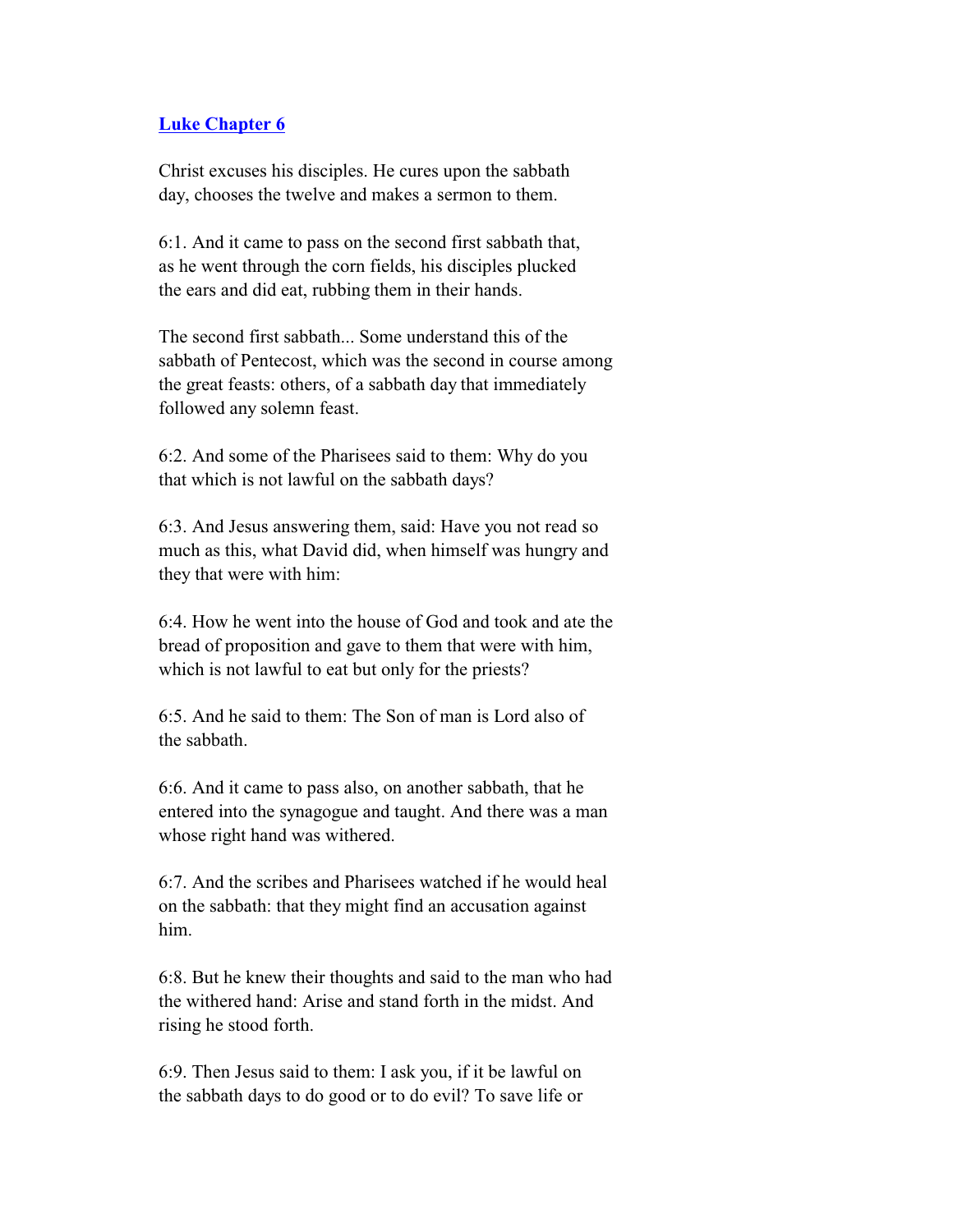to destroy?

 6:10. And looking round about on them all, he said to the man: Stretch forth thy hand. And he stretched it forth. And his hand was restored.

 6:11. And they were filled with madness: and they talked one with another, what they might do to Jesus.

 6:12. And it came to pass in those days, that he went out into a mountain to pray: and he passed the whole night in the prayer of God.

 6:13. And when day was come, he called unto him his disciples: and he chose twelve of them (whom also he named apostles):

 6:14. Simon, whom he surnamed Peter, and Andrew his brother, James and John, Philip and Bartholomew,

 6:15. Matthew and Thomas, James the son of Alpheus, and Simon who is called Zelotes,

 6:16. And Jude the brother of James, and Judas Iscariot, who was the traitor.

 6:17. And coming down with them, he stood in a plain place: and the company of his disciples and a very great multitude of people from all Judea and Jerusalem and the sea coast, both of Tyre and Sidon,

 6:18. Who were come to hear him and to be healed of their diseases. And they that were troubled with unclean spirits were cured.

 6:19. And all the multitude sought to touch him: for virtue went out from him and healed all.

 6:20. And he, lifting up his eyes on his disciples, said: Blessed are ye poor: for yours is the kingdom of God.

6:21. Blessed are ye that hunger now: for you shall be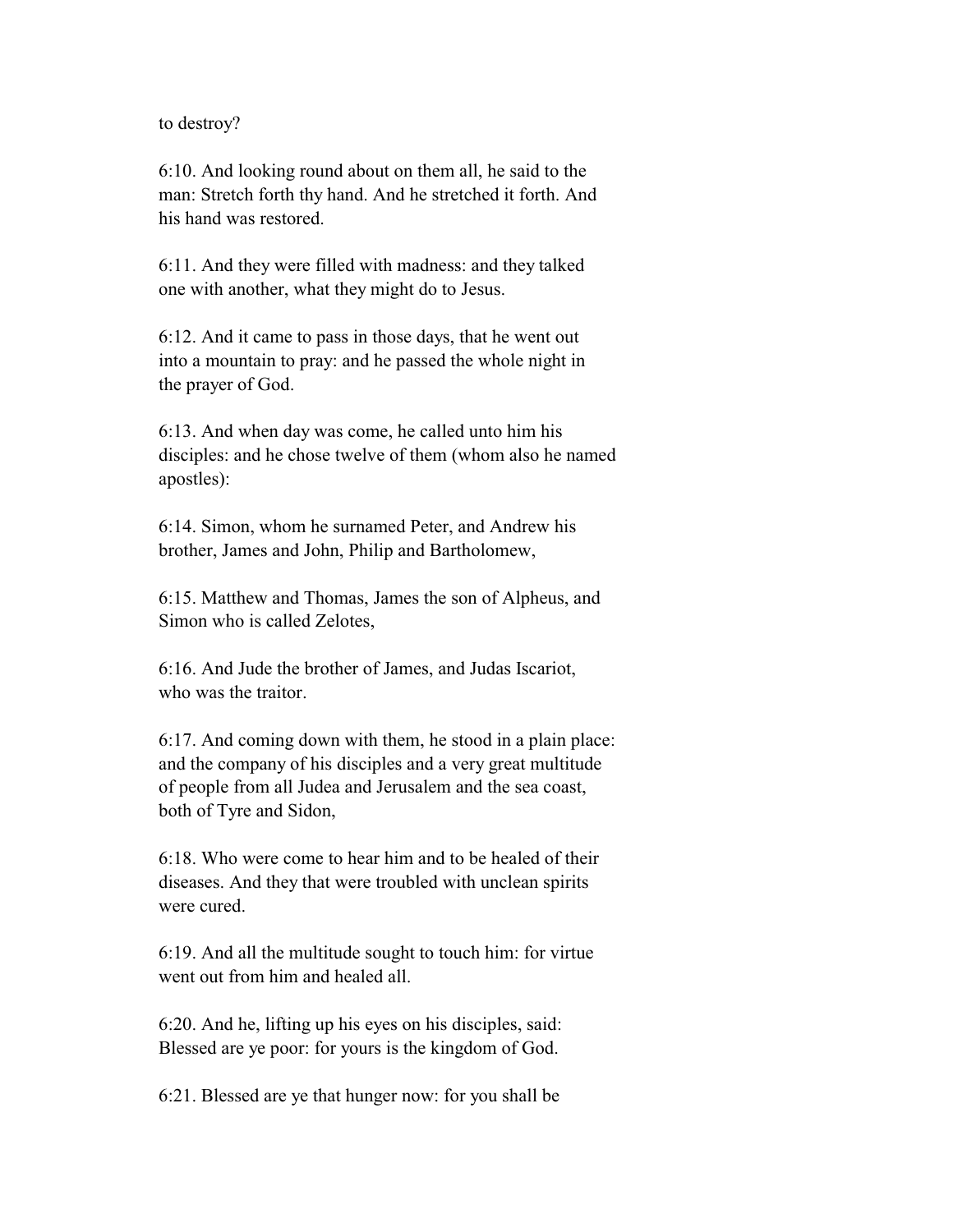filled. Blessed are ye that weep now: for you shall laugh.

 6:22. Blessed shall you be when men shall hate you, and when they shall separate you and shall reproach you and cast out your name as evil, for the Son of man's sake.

 6:23. Be glad in that day and rejoice: for behold, your reward is great in heaven, For according to these things did their fathers to the prophets.

 6:24. But woe to you that are rich: for you have your consolation.

 6:25. Woe to you that are filled: for you shall hunger. Woe to you that now laugh: for you shall mourn and weep.

 6:26. Woe to you when men shall bless you: for according to these things did their fathers to the false prophets.

 6:27. But I say to you that hear: Love your enemies. Do good to them that hate you.

 6:28. Bless them that curse you and pray for them that calumniate you.

 6:29. And to him that striketh thee on the one cheek, offer also the other. And him that taketh away from thee thy cloak, forbid not to take thy coat also.

 6:30. Give to every one that asketh thee: and of him that taketh away thy goods, ask them not again.

 6:31. And as you would that men should do to you, do you also to them in like manner.

 6:32. And if you love them that love you, what thanks are to you? For sinners also love those that love them.

 6:33. And if you do good to them who do good to you, what thanks are to you? For sinners also do this.

6:34. And if you lend to them of whom you hope to receive,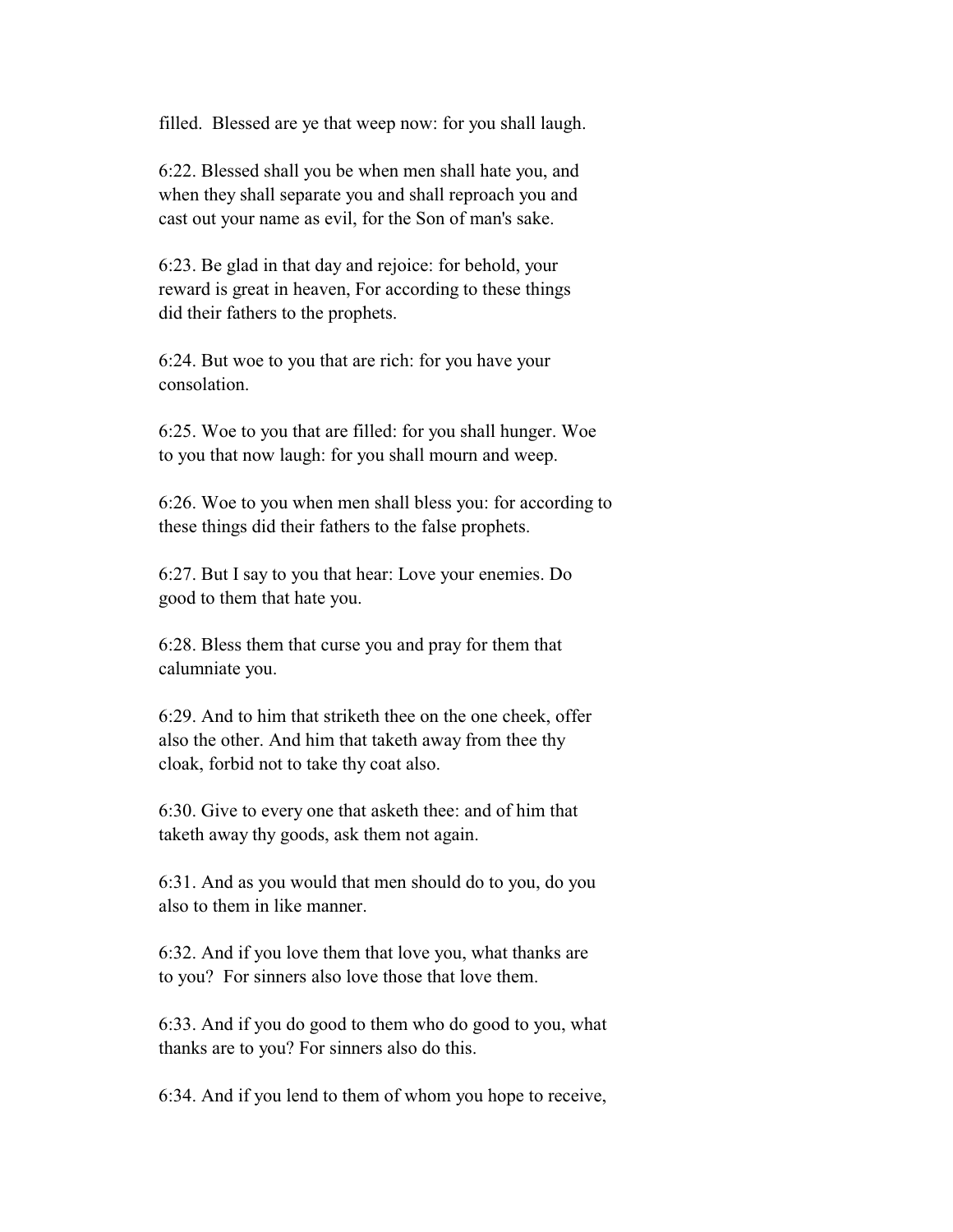what thanks are to you? For sinners also lend to sinners, for to receive as much.

 6:35. But love ye your enemies: do good, and lend, hoping for nothing thereby: and your reward shall be great, and you shall be the sons of the Highest. For he is kind to the unthankful and to the evil.

 6:36. Be ye therefore merciful, as your Father also is merciful.

 6:37. Judge not: and you shall not be judged. Condemn not: and you shall not be condemned. Forgive: and you shall be forgiven.

 6:38. Give: and it shall be given to you: good measure and pressed down and shaken together and running over shall they give into your bosom. For with the same measure that you shall mete withal, it shall be measured to you again.

 6:39. And he spoke also to them a similitude: Can the blind lead the blind? Do they not both fall into the ditch?

 6:40. The disciple is not above his master: but every one shall be perfect, if he be as his master.

 6:41. And why seest thou the mote in thy brother's eye: but the beam that is in thy own eye thou considerest not?

 6:42. Or how canst thou say to thy brother: Brother, let me pull the mote out of thy eye, when thou thyself seest not the beam in thy own eye? Hypocrite, cast first the beam out of thy own eye: and then shalt thou see clearly to take out the mote from thy brother's eye.

 6:43. For there is no good tree that bringeth forth evil fruit: nor an evil tree that bringeth forth good fruit.

 6:44. For every tree is known by its fruit. For men do not gather figs from thorns: nor from a bramble bush do they gather the grape.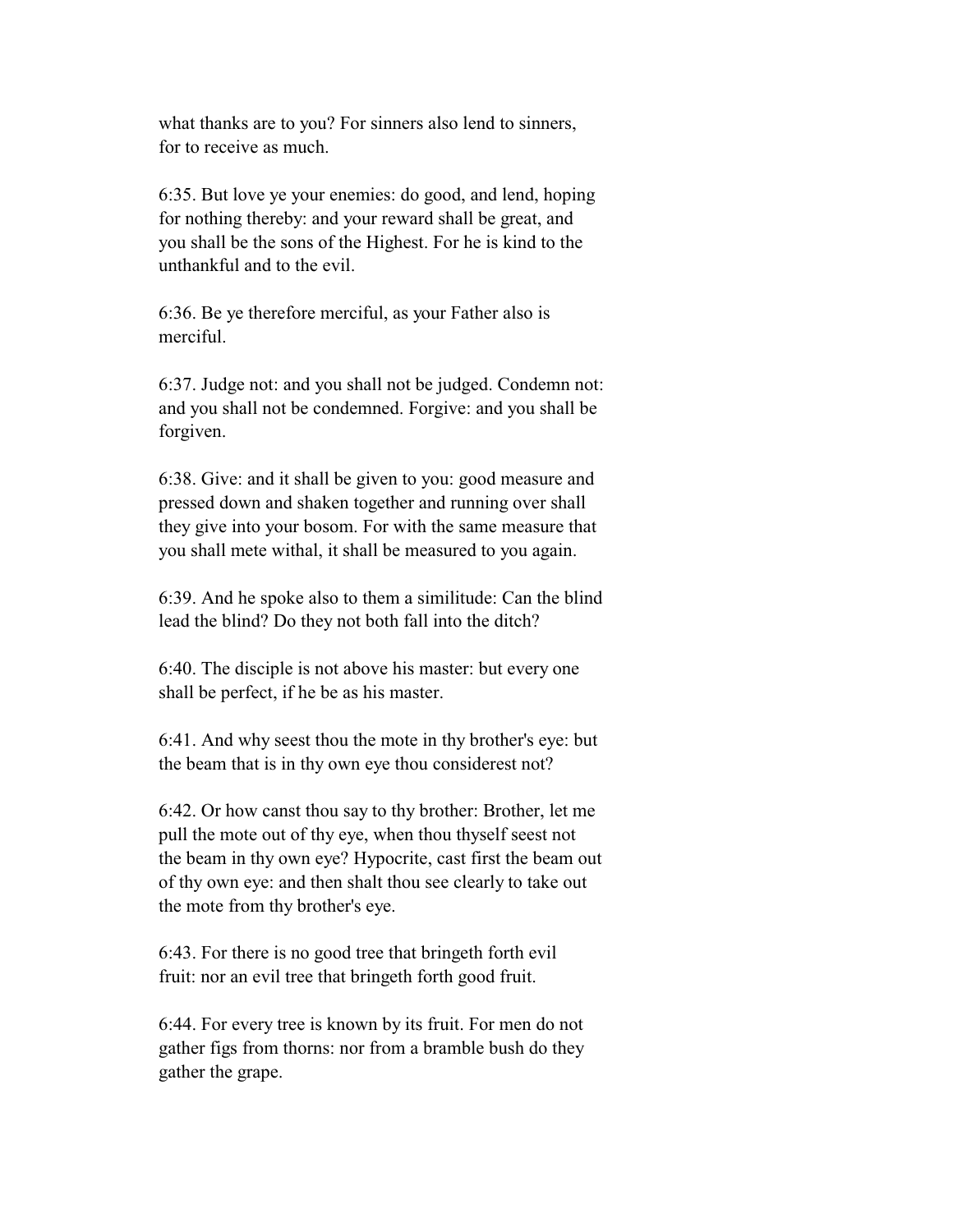6:45. A good man out of the good treasure of his heart bringeth forth that which is good: and an evil man out of the evil treasure bringeth forth that which is evil. For out of the abundance of the heart the mouth speaketh.

 6:46. And why call you me, Lord, Lord; and do not the things which I say?

 6:47. Every one that cometh to me and heareth my words and doth them, I will shew you to whom he is like.

 6:48. He is like to a man building a house, who digged deep and laid the foundation upon a rock. And when a flood came, the stream beat vehemently upon that house: and it could not shake it: for it was founded on a rock.

 6:49. But he that heareth and doth not is like to a man building his house upon the earth without a foundation: against which the stream beat vehemently. And immediately it fell: and the ruin of that house was great.

## **Luke Chapter 7**

 Christ heals the centurion's servant. He raises the widow's son to life, answers the messengers sent by John and absolves the penitent sinner.

 7:1. And when he had finished all his words in the hearing of the people, he entered into Capharnaum.

 7:2. And the servant of a certain centurion who was dear to him, being sick, was ready to die.

 7:3. And when he had heard of Jesus, he sent unto him the ancients of the Jews, desiring him to come and heal his servant.

 7:4. And when they came to Jesus, they besought him earnestly, saying to him: He is worthy that thou shouldest do this for him.

7:5. For he loveth our nation: and he hath built us a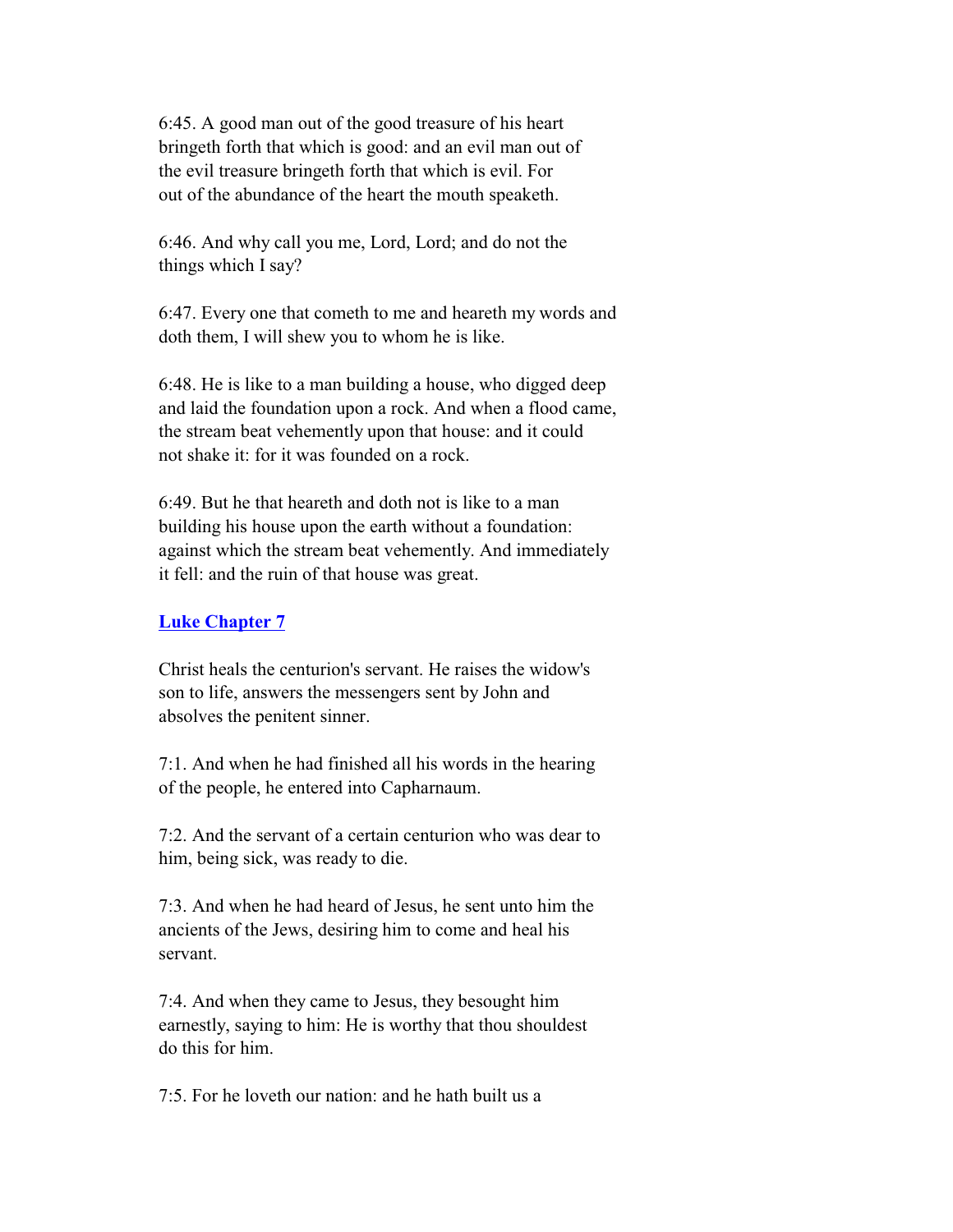#### synagogue.

 7:6. And Jesus went with them. And when he was now not far from the house, the centurion sent his friends to him, saying: Lord, trouble not thyself; for I am not worthy that thou shouldst enter under my roof.

 7:7. For which cause neither did I think myself worthy to come to thee: but say the word, and my servant shall be healed.

 7:8. For I also am a man subject to authority, having under me soldiers: and I say to one, Go, and he goeth: and to another, Come, and he cometh; and to my servant, Do this, and he doth it.

 7:9. Which Jesus hearing, marvelled: and turning about to the multitude that followed him, he said: Amen I say to you, I have not found so great faith, not even in Israel.

 7:10. And they who were sent, being returned to the house, found the servant whole who had been sick.

 7:11. And it came to pass afterwards that he went into a city that is called Naim: and there went with him his disciples and a great multitude.

 7:12. And when he came nigh to the gate of the city, behold a dead man was carried out, the only son of his mother: and she was a widow. And a great multitude of the city was with her.

 7:13. Whom when the Lord had seen, being moved with mercy towards her, he said to her: Weep not.

 7:14. And he came near and touched the bier. And they that carried it stood still. And he said: Young man, I say to thee, arise.

 7:15. And he that was dead sat up and begun to speak. And he gave him to his mother.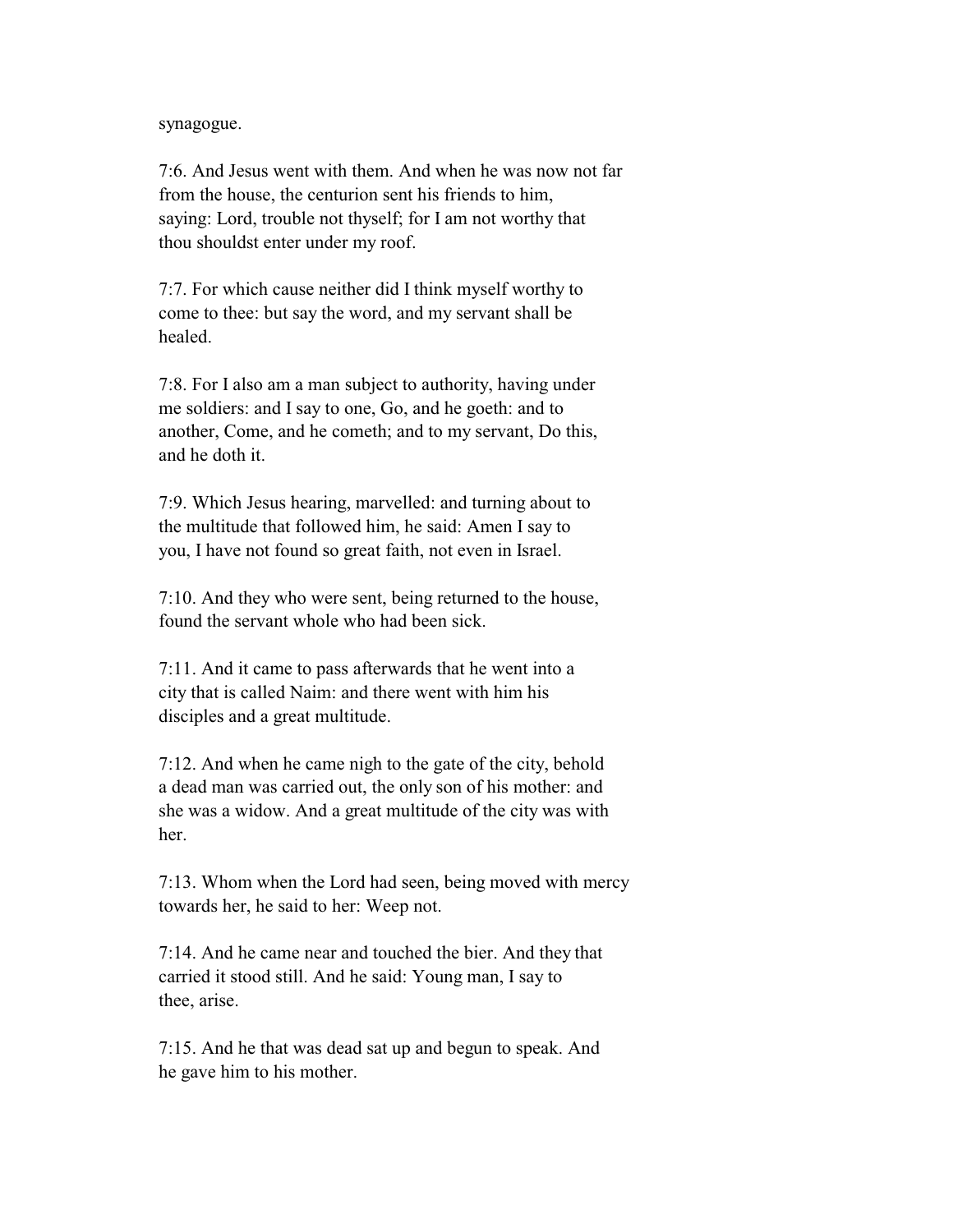7:16. And there came a fear upon them all: and they glorified God saying: A great prophet is risen up among us: and, God hath visited his people.

 7:17. And this rumour of him went forth throughout all Judea and throughout all the country round about.

7:18. And John's disciples told him of all these things.

 7:19. And John called to him two of his disciples and sent them to Jesus, saying: Art thou he that art to come? Or look we for another?

 7:20. And when the men were come unto him, they said: John the Baptist hath sent us to thee, saying: Art thou he that art to come? Or look we for another?

 7:21. (And in that same hour, he cured many of their diseases and hurts and evil spirits: and to many that were blind he gave sight.)

 7:22. And answering, he said to them: Go and relate to John what you have heard and seen: the blind see, the lame walk, the lepers are made clean, the deaf hear, the dead rise again, to the poor the gospel is preached.

 $7:23$  And blessed is he whosoever shall not be scandalized in me.

 7:24. And when the messengers of John were departed, he began to speak to the multitudes concerning John. What went ye out into the desert to see? A reed shaken with the wind?

 7:25. But what went you out to see? A man clothed in soft garments? Behold they that are in costly apparel and live delicately are in the houses of kings.

 7:26. But what went you out to see? A prophet? Yea, I say to you, and more than a prophet.

 7:27. This is he of whom it is written: Behold I send my angel before thy face, who shall prepare thy way before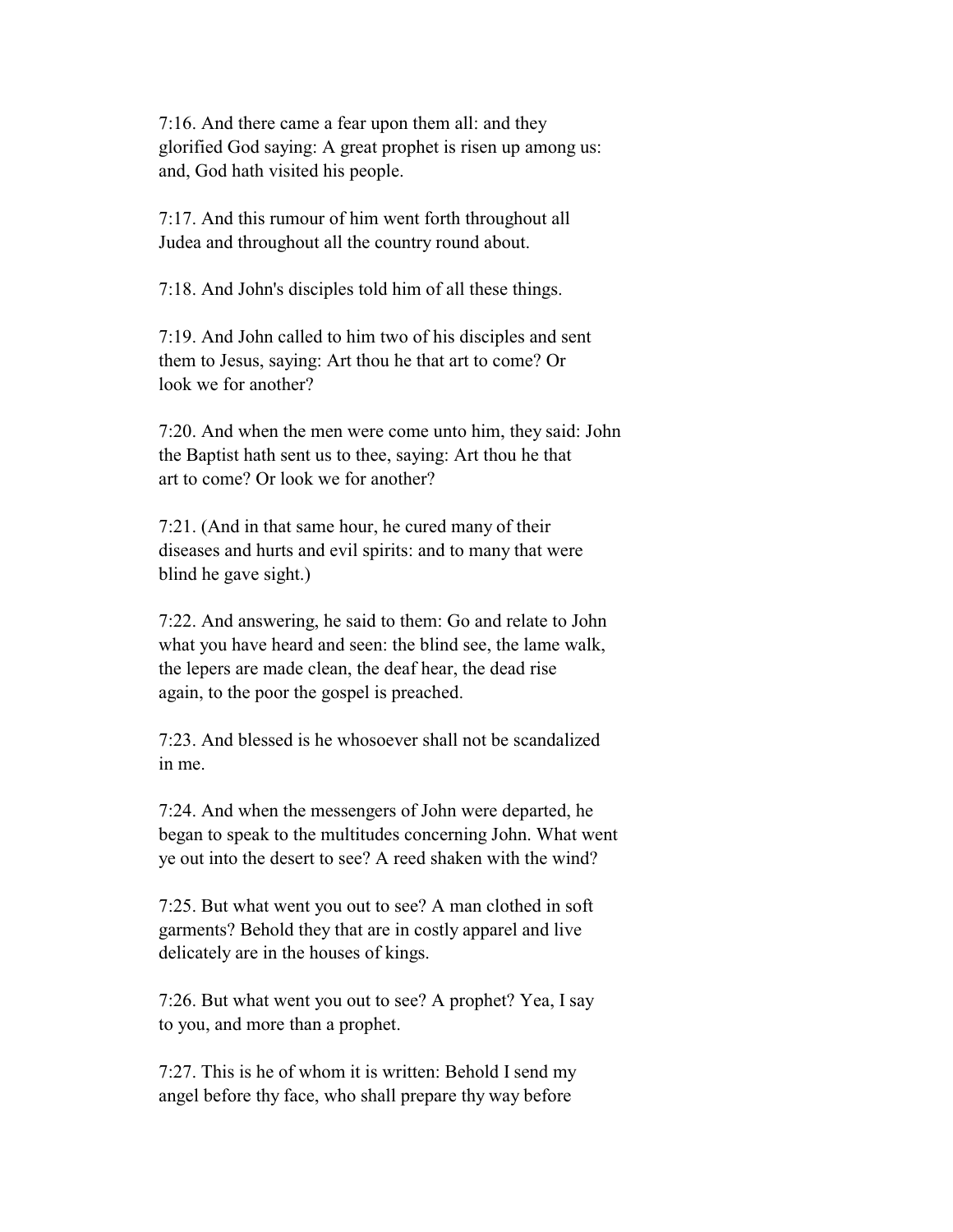thee.

 7:28. For I say to you: Amongst those that are born of men, there is not a greater prophet than John the Baptist. But he that is the lesser in the kingdom of God is greater than he.

 7:29. And all the people hearing, and the publicans, justified God, being baptized with John's baptism.

 Justified God... that is, praised the justice of God, feared and worshipped God, as just and merciful.

 7:30. But the Pharisees and the lawyers despised the counsel of God against themselves, being not baptized by him.

 7:31. And the Lord said: Whereunto then shall I liken the men of this generation? And to what are they like?

 7:32. They are like to children sitting in the marketplace and speaking one to another and saying: We have piped to you, and you have not danced: we have mourned, and you have not wept.

 7:33. For John the Baptist came neither eating bread nor drinking wine. And you say: He hath a devil.

 7:34. The Son of man is come eating and drinking. And you say: Behold a man that is a glutton and a drinker of wine, a friend of publicans and sinners.

7:35. And wisdom is justified by all her children.

 7:36. And one of the Pharisees desired him to eat with him. And he went into the house of the Pharisee and sat down to meat.

One of the Pharisees: that is, Simon.

 7:37. And behold a woman that was in the city, a sinner, when she knew that he sat at meat in the Pharisee's house,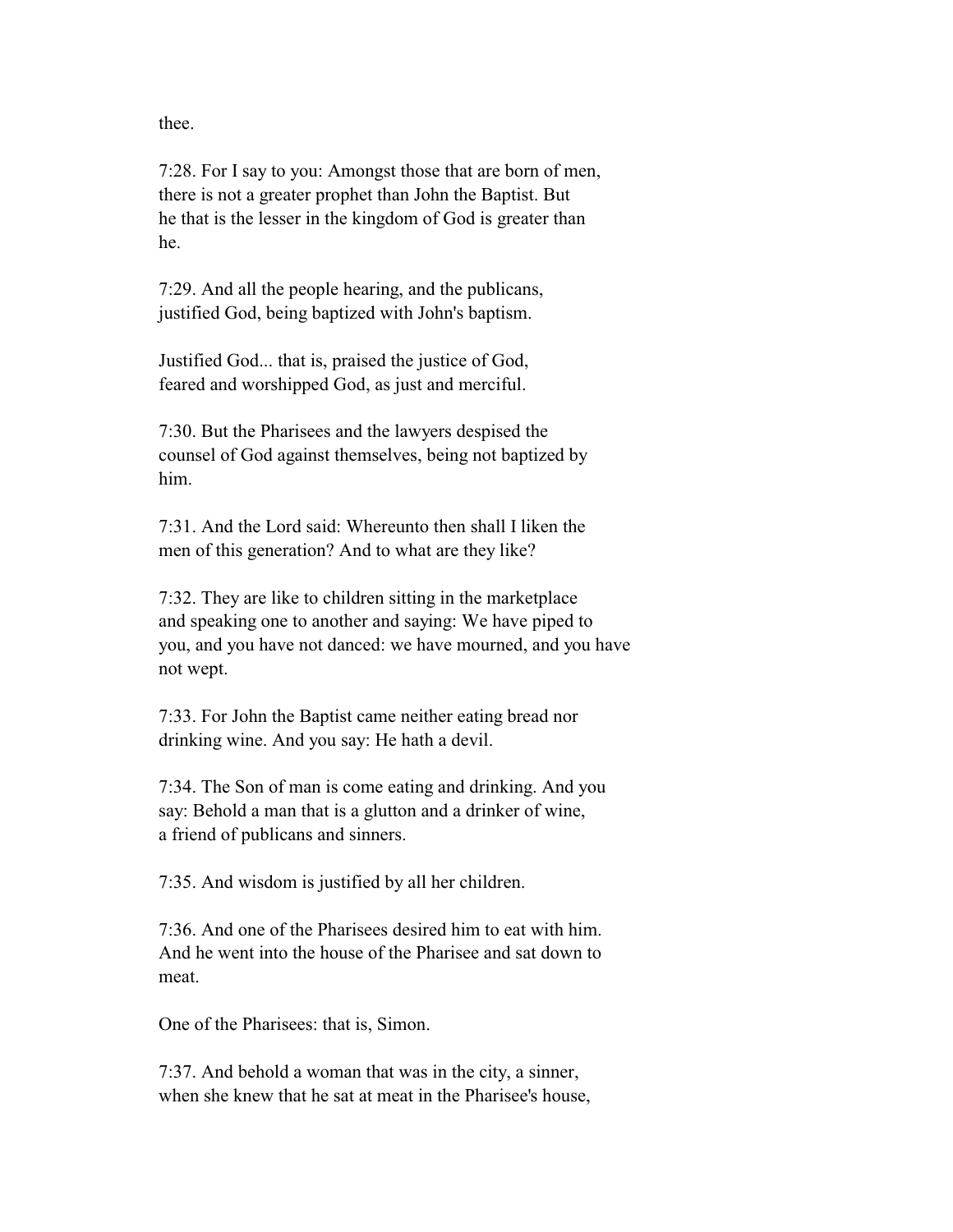brought an alabaster box of ointment.

 7:38. And standing behind at his feet. she began to wash his feet with tears and wiped them with the hairs of her head and kissed his feet and anointed them with the ointment.

 7:39. And the Pharisee, who had invited him, seeing it, spoke within himself, saying: This man, if he were if a prophet, would know surely who and what manner of woman this is that toucheth him, that she is a sinner.

 7:40. And Jesus answering, said to him: Simon, I have somewhat to say to thee. But he said: Master, say it.

 7:41. A certain creditor had two debtors: the one owed five hundred pence and the other fifty.

 7:42. And whereas they had not wherewith to pay, he forgave them both. Which therefore of the two loveth him most?

 7:43. Simon answering, said: I suppose that he to whom he forgave most. And he said to him: Thou hast judged rightly.

 7:44. And turning to the woman, he said unto Simon: Dost thou see this woman? I entered into thy house: thou gavest me no water for my feet. But she with tears hath washed my feet; and with her hairs hath wiped them.

 7:45. Thou gavest me no kiss. But she, since she cane in, hath not ceased to kiss my feet.

 7:46. My head with oil thou didst not anoint. But she with ointment hath anointed my feet.

 7:47. Wherefore, I say to thee: Many sins are forgiven her, because she hath loved much. But to whom less is forgiven, he loveth less.

 *Many sins are forgiven her, because she hath loved much... In the scripture an effect sometimes seems attributed to one only cause, when there are divers other concurring*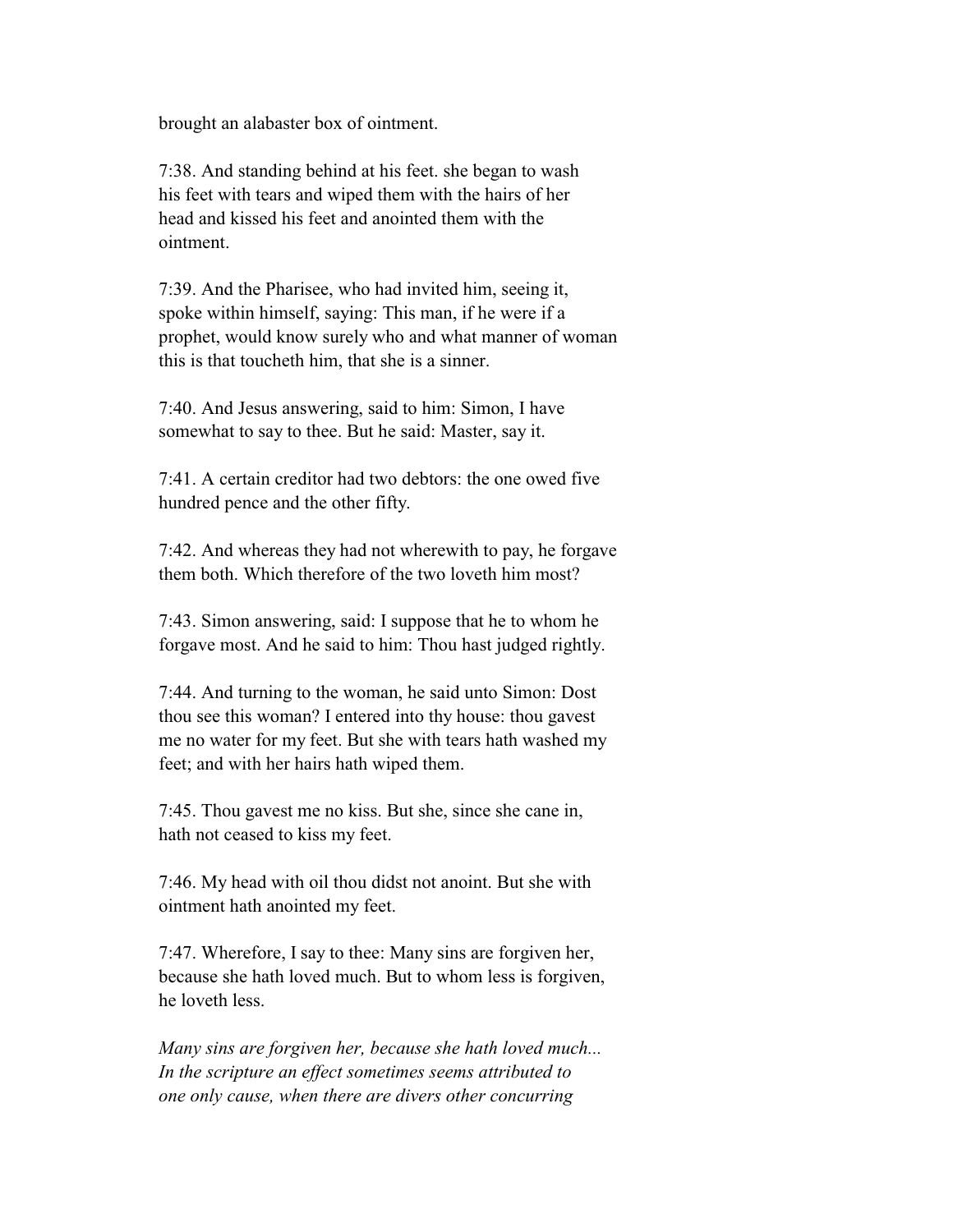*dispositions; for the sins of this woman, in this verse, are said to be forgiven, because she loved much: but (ver. 50) Christ tells her, Thy faith hath made thee safe. Hence in a true conversion are joined faith, hope, love, sorrow for sin, and other pious dispositions.*

7:48. And he said to her: Thy sins are forgiven thee.

 7:49. And they that sat at meat with him began to say within themselves: Who is this that forgiveth sins also?

 7:50. And he said to the woman: Thy faith hath made thee safe. Go in peace.

#### **Luke Chapter 8**

 The parable of the seed. Christ stills the storm at sea, casts out the legion, heals the issue of blood and raises the daughter of Jairus to life.

 8:1. And it came to pass afterwards he travelled through the cities and towns, preaching and evangelizing the kingdom of God: and the twelve with him:

 8:2. And certain women who had been healed of evil spirits and infirmities: Mary who is called Magdalen, out of whom seven devils were gone forth,

 8:3. And Joanna the wife of Chusa, Herod's steward, and Susanna and many others who ministered unto him of their substance.

 8:4. And when a very great multitude was gathered together and hastened out of the cities, unto him, he spoke by a similitude.

 8:5. The sower went out to sow his seed. And as he sowed, some fell by the way side. And it was trodden down: and the fowls of the air devoured it.

 8:6. And other some fell upon a rock. And as soon as it was sprung up, it withered away, because it had no moisture.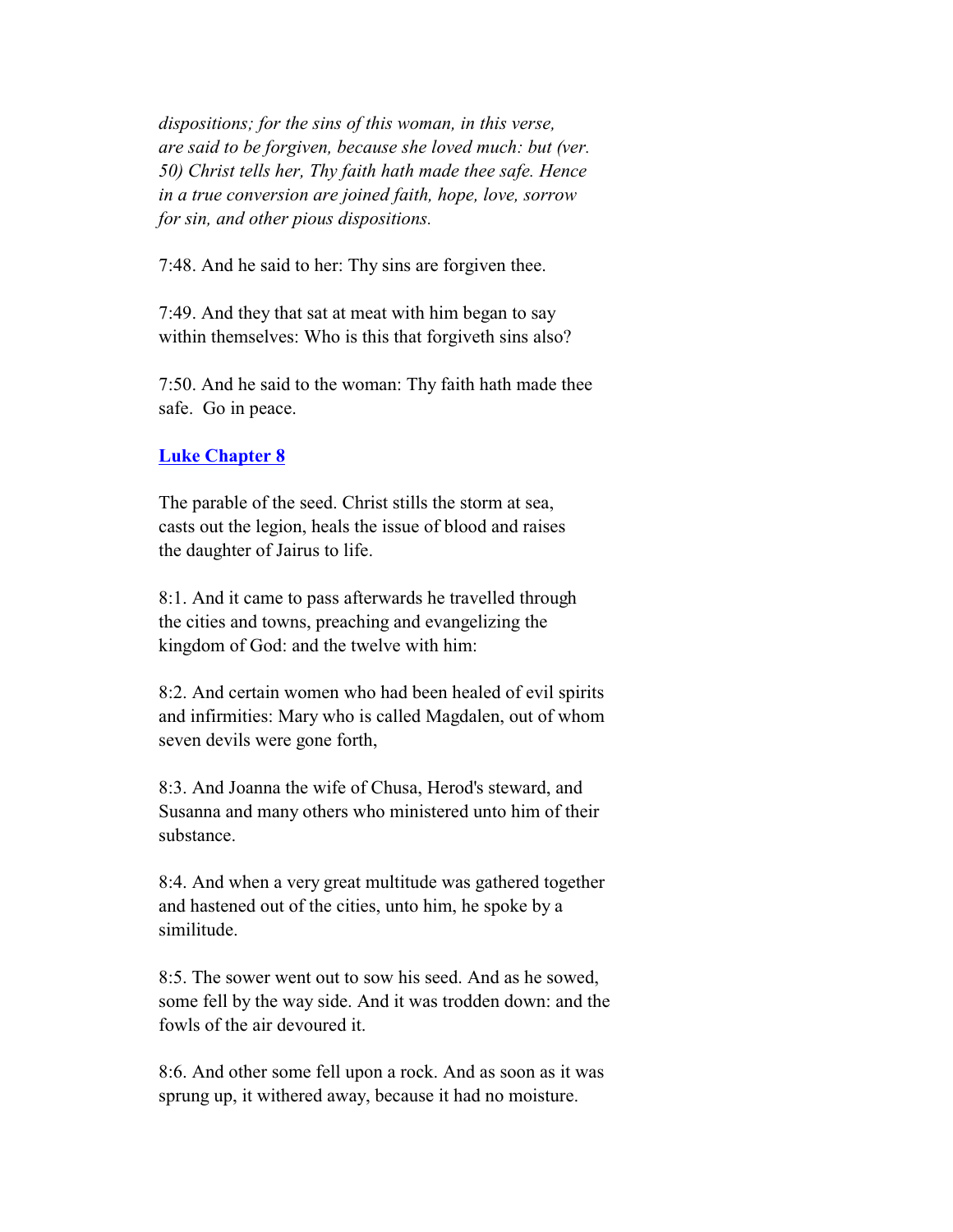8:7. And other some fell among thorns. And the thorns growing up with it, choked it.

 8:8. And other some fell upon good ground and, being sprung up, yielded fruit a hundredfold. Saying these things, he cried out: He that hath ears to hear, let him hear.

 8:9. And his disciples asked him what this parable might be.

 8:10. To whom he said: To you it is given to know the mystery of the kingdom of God; but to the rest in parables, that seeing they may not see and hearing may not understand.

*Seeing they may not see... See the annotation, Mark 4. 12.*

8:11. Now the parable is this: The seed is the word of God.

 8:12. And they by the way side are they that hear: then the devil cometh and taketh the word out of their heart, lest believing they should be saved.

 8:13. Now they upon the rock are they who when they hear receive the word with joy: and these have no roots: for they believe for a while and in time of temptation they fall away.

 8:14. And that which fell among thorns are they who have heard and, going their way, are choked with the cares and riches and pleasures of this life and yield no fruit.

 8:15. But that on the good ground are they who in a good and perfect heart, hearing the word, keep it and bring forth fruit in patience.

 8:16. Now no man lighting a candle covereth it with a vessel or putteth it under a bed: but setteth it upon a candlestick, that they who come in may see the light.

 8:17. For there is not any thing secret that shall not be made manifest, nor hidden that shall not be known and come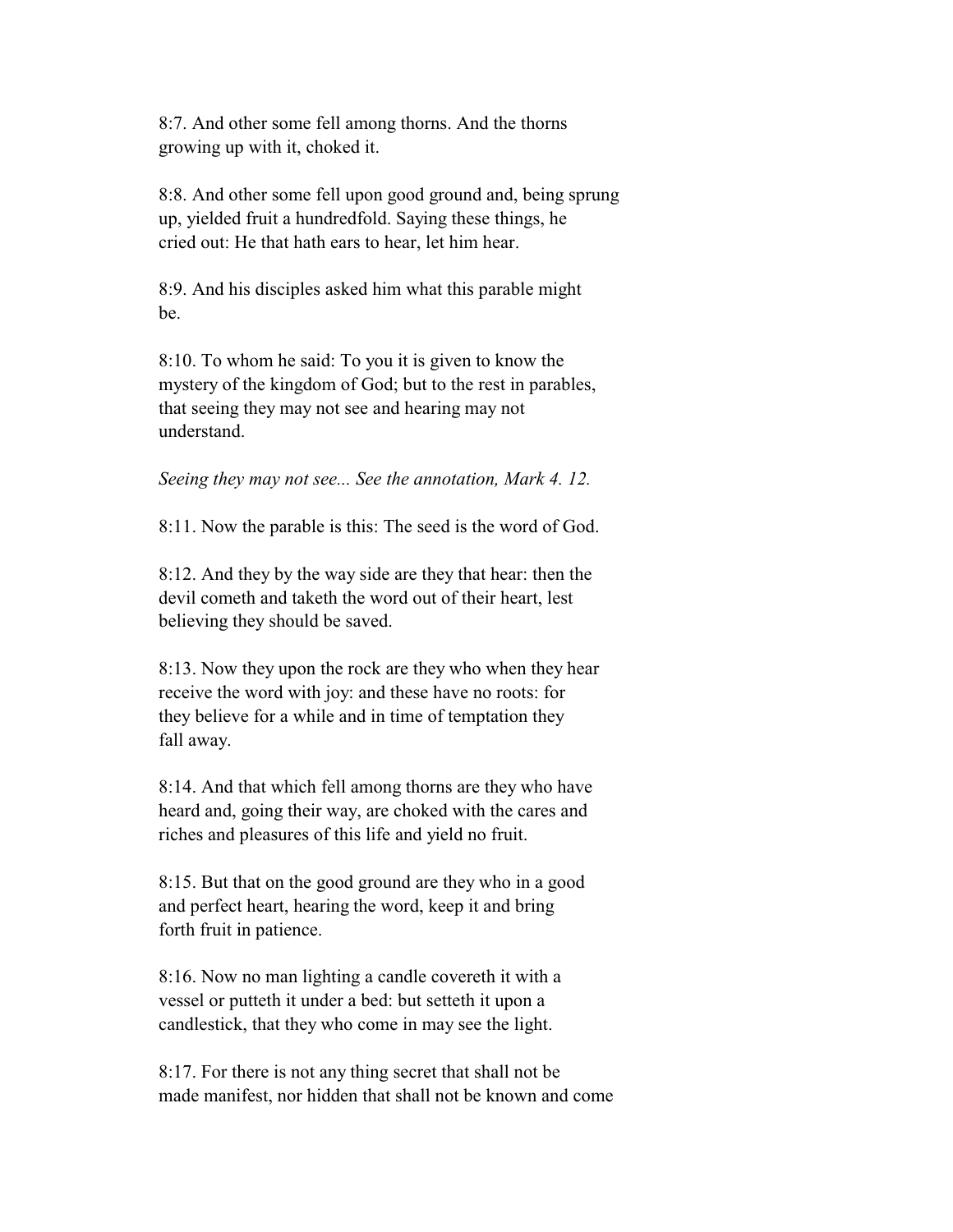abroad.

 8:18. Take heed therefore how you hear. For whosoever hath, to him shall be given: and whosoever hath not, that also which he thinketh he hath shall be taken away from him.

 8:19. And his mother and brethren came unto him: and they could not come at him for the crowd.

 8:20. And it was told him: Thy mother and thy brethren stand without, desiring to see thee.

 8:21. Who answering, said to them: My mother and my brethren are they who hear the word of God and do it.

 8:22. And it came to pass on a certain day that he went into a little ship with his disciples. And he said to them: Let us go over to the other side of the lake. And they launched forth.

 8:23. And when they were sailing, he slept. And there came down a storm of wind upon the lake: and they were filled and were in danger.

 8:24. And they came and awaked him, saying: Master, we perish. But he arising, rebuked the wind and the rage of the water. And it ceased: and there was a calm.

 8:25. And he said to them: Where is your faith? Who being afraid, wondered, saying one to another: Who is this (think you), that he commandeth both the winds and the sea: and they obey him?

 8:26. And they sailed to the country of the Gerasens, which is over against Galilee.

 8:27. And when he was come forth to the land, there met him a certain man who had a devil now a very long time. And he wore no clothes: neither did he abide in a house, but in the sepulchres.

8:28. And when he saw Jesus, he fell down before him. And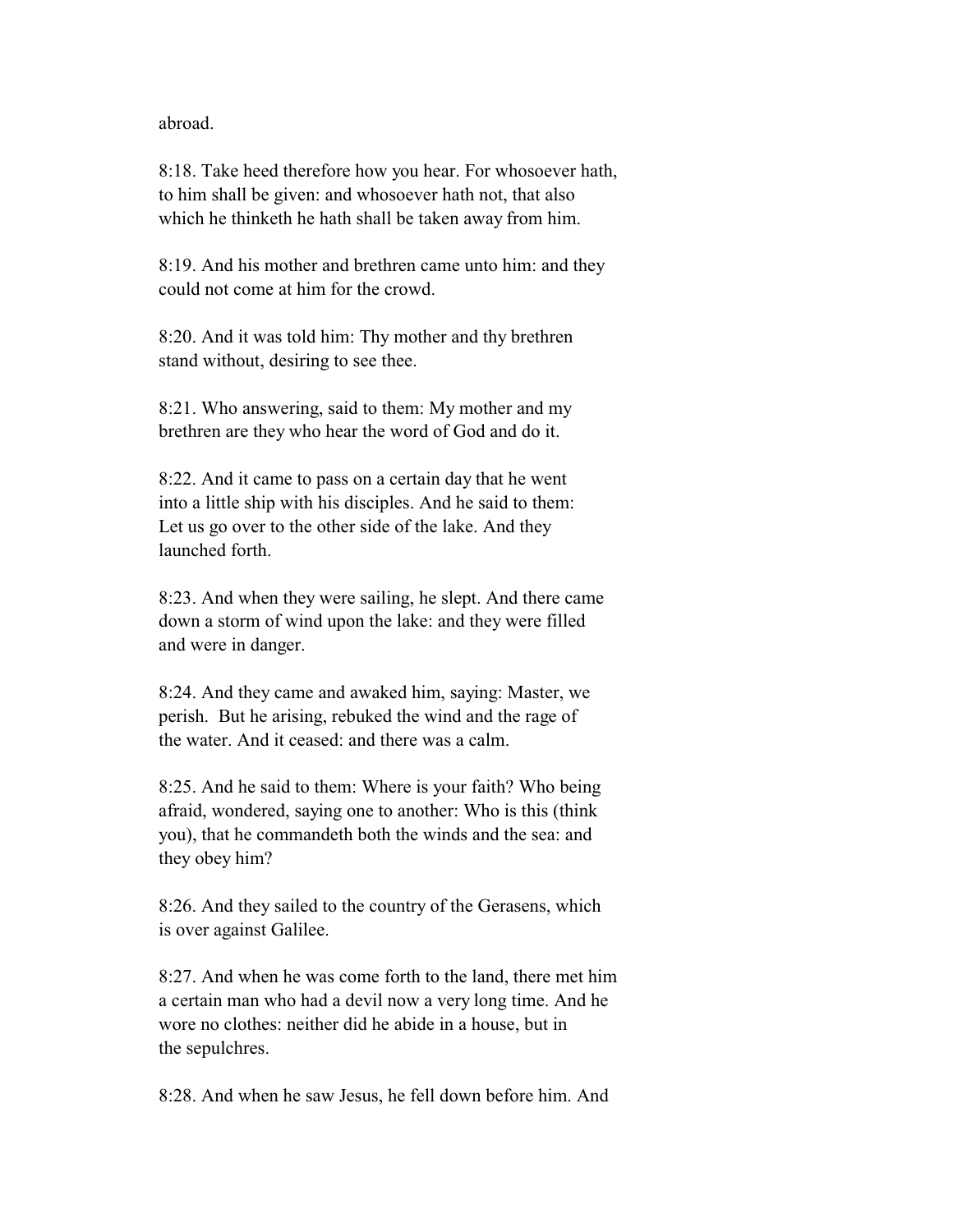crying out with a loud voice, he said: What have I to do with thee, Jesus, Son of the most high God? I beseech thee, do not torment me.

 8:29. For he commanded the unclean spirit to go out of the man. For many times it seized him: and he was bound with chains and kept in fetters: and breaking the bonds, he was driven by the devil into the deserts.

 8:30. And Jesus asked him, saying: What is thy name? But he said: Legion. Because many devils were entered into him.

 8:31. And they besought him that he would not command them to go into the abyss.

 8:32. And there was there a herd of many swine feeding on the mountain: and they besought him that he would suffer them to enter into them. And he suffered them.

 8:33. The devils therefore went out of the man and entered into the swine. And the herd ran violently down a steep place into the lake and were stifled.

 8:34. Which when they that fed them saw done, they fled away and told it in the city and in the villages.

 8:35. And they went out to see what was done. And they came to Jesus and found the man out of whom the devils were departed, sitting at his feet, clothed and in his right mind. And they were afraid.

 8:36. And they also that had seen told them how he had been healed from the legion.

 8:37. And all the multitude of the country of the Gerasens besought him to depart from them: for they were taken with great fear. And he, going up into the ship, returned back again.

 8:38. Now the man out of whom the devils were departed besought him that he might be with him. But Jesus sent him away, saying: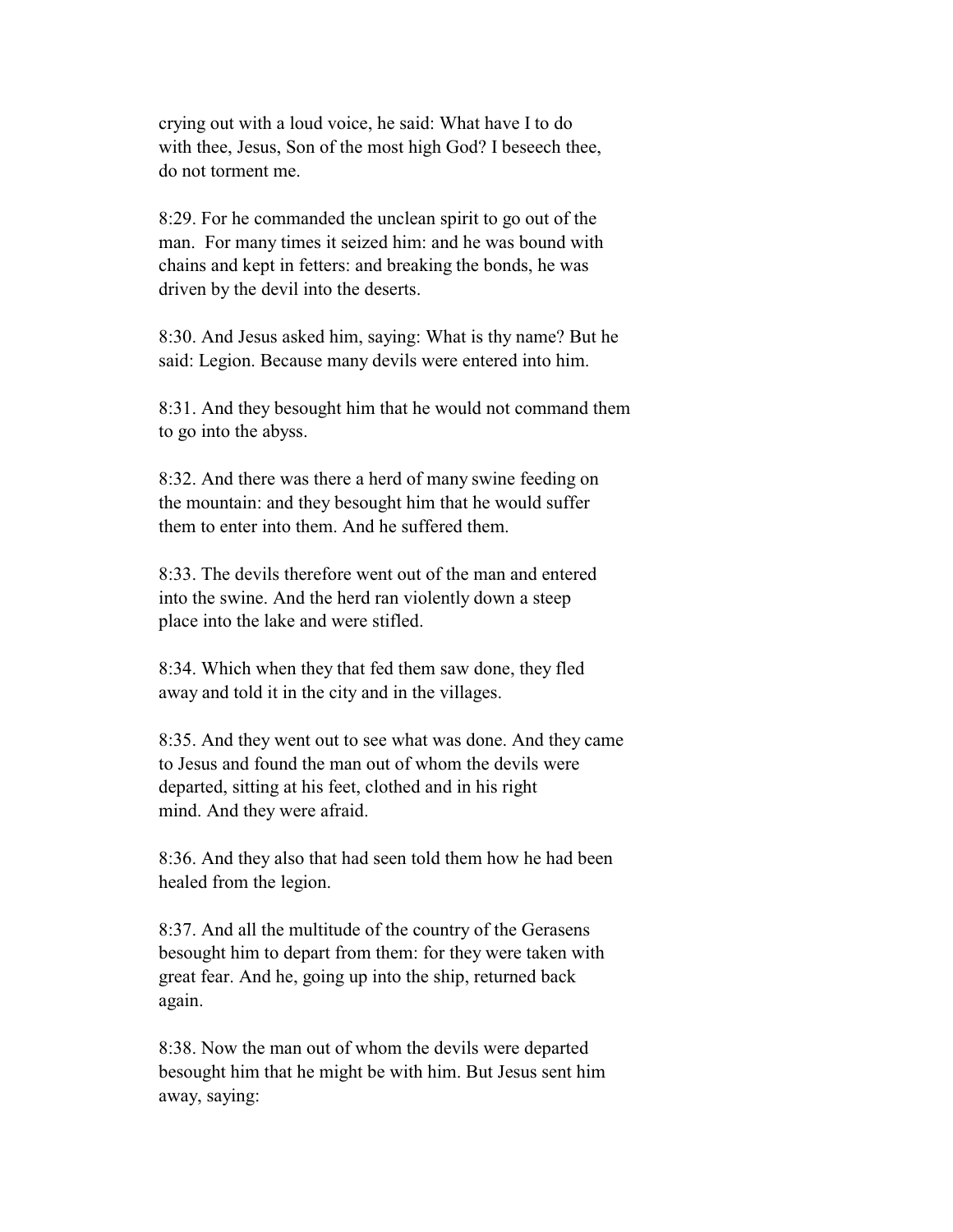8:39. Return to thy house and tell how great things God hath done to thee. And he went through the whole city, publishing how great things Jesus had done to him.

 8:40. And it came to pass that when Jesus was returned, the multitude received him: for they were all waiting for him.

 8:41. And behold there came a man whose name was Jairus: and he was a ruler of the synagogue. And he fell down at the feet of Jesus, beseeching him that he would come into his house:

 8:42. For he had an only daughter, almost twelve years old, and she was dying. And it happened as he went that he was thronged by the multitudes.

 8:43. And there was a certain woman having an issue of blood twelve years, who had bestowed all her substance on physicians and could not be healed by any.

 8:44. She came behind him and touched the hem of his garment: and immediately the issue of her blood stopped.

 8:45. And Jesus said: Who is it that touched me? And all denying, Peter and they that were with him said: Master, the multitudes throng and press thee; and dost thou say, who touched me?

 8:46. And Jesus said: Somebody hath touched me; for I know that virtue is gone out from me.

 8:47. And the woman seeing that she was not hid, came trembling and fell down before his feet and declared before all the people for what cause she had touched him, and how she was immediately healed.

 8:48. But he said to her: Daughter, thy faith hath made thee whole. Go thy way in peace.

 8:49. As he was yet speaking, there cometh one to the ruler of the synagogue, saying to him: Thy daughter is dead: trouble him not.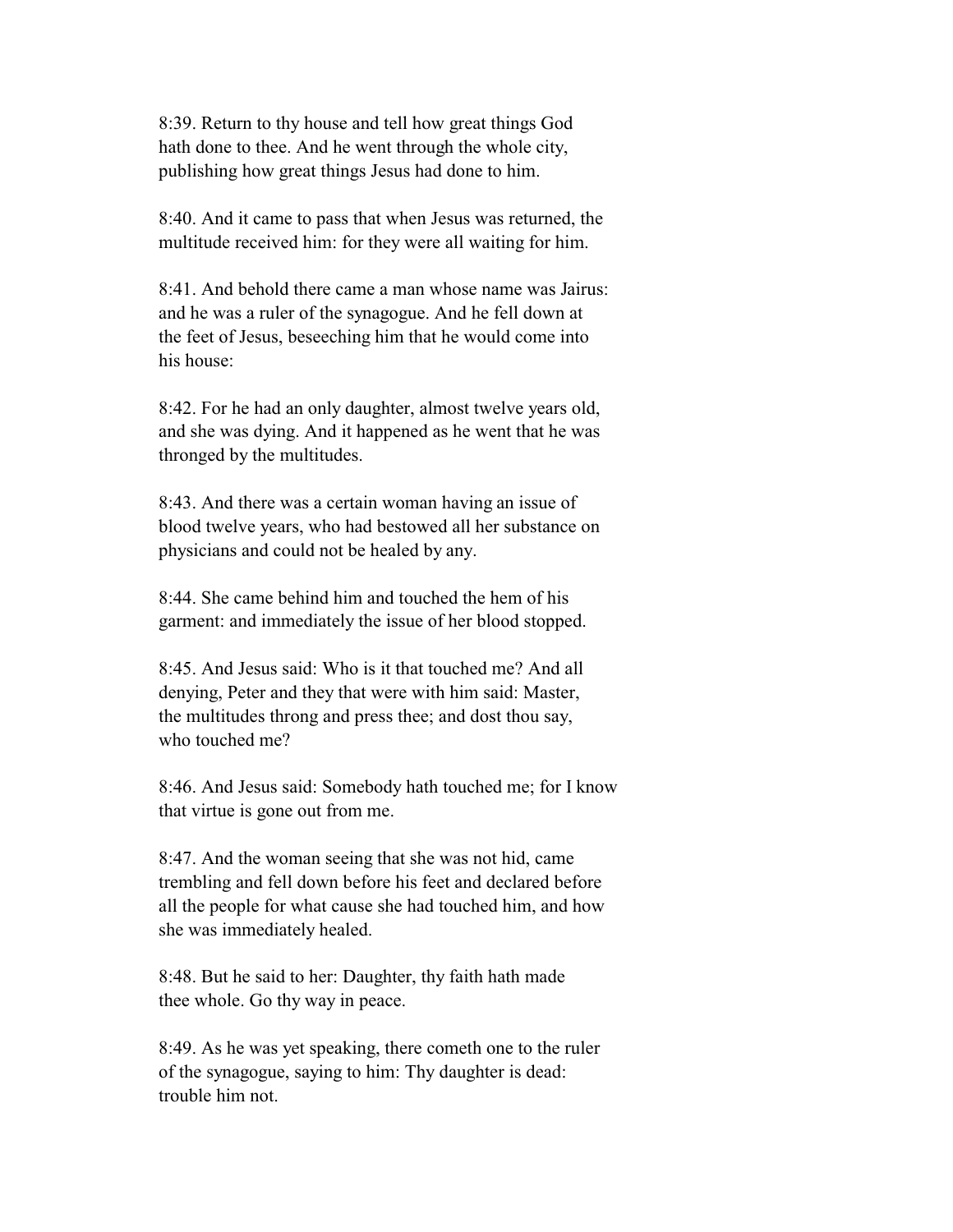8:50. And Jesus hearing this word, answered the father of the maid: Fear not. Believe only: and she shall be safe.

 8:51. And when he was come to the house, he suffered not any man to go in with him, but Peter and James and John, and the father and mother of the maiden.

 8:52. And all wept and mourned for her. But he said: Weep not. The maid is not dead, but sleepeth.

 8:53. And they laughed him to scorn, knowing that she was dead.

 8:54. But he taking her by the hand, cried out, saying: Maid, arise.

 8:55. And her spirit returned: and she arose immediately. And he bid them give her to eat.

 8:56. And her parents were astonished, whom he charged to tell no man what was done.

# **Luke Chapter 9**

 Christ sends forth his apostles, feeds five thousand with five loaves, is transfigured and casts out a devil.

 9:1. Then calling together the twelve apostles, he gave them power and authority over all devils and to cure diseases.

 9:2. And he sent them to preach the kingdom of God and to heal the sick.

 9:3. And he said to them: Take nothing for your journey, neither staff, nor scrip, nor bread, nor money; neither have two coats.

 9:4. And whatsoever house you shall enter into, abide there and depart not from thence.

9:5. And whosoever will not receive you, when ye go out of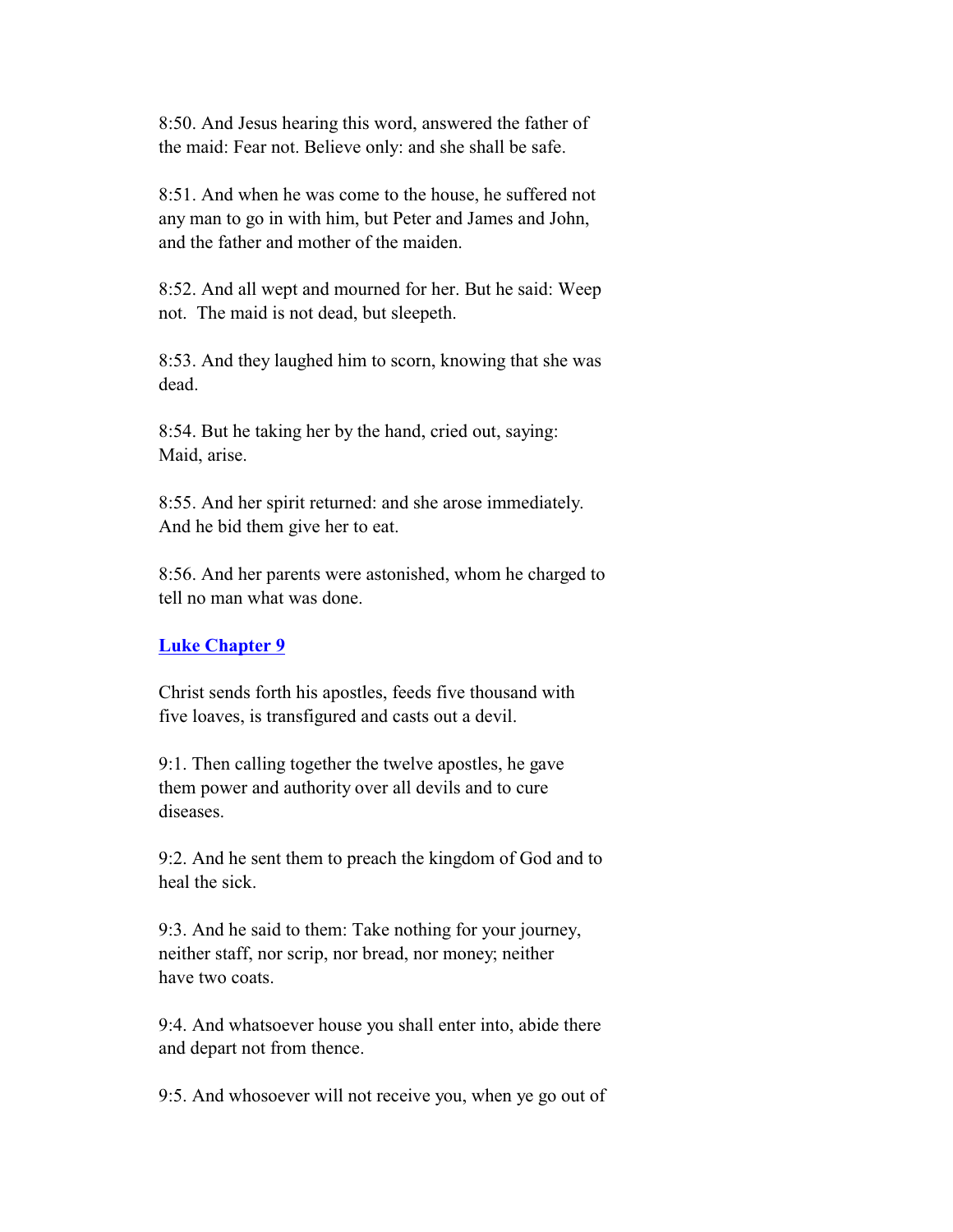that city, shake off even the dust of your feet, for a testimony against them.

 9:6. And going out, they went about through the towns, preaching the gospel and healing every where.

 9:7. Now Herod, the tetrarch, heard of all things that were done by him. And he was in a doubt, because it was said

 9:8. By some that John was risen from the dead: but by other some, that Elias had appeared: and by others, that one of the old prophets was risen again.

 9:9. And Herod said: John I have beheaded. But who is this of whom I hear such things? And he sought to see him.

 9:10. And the apostles, when they were returned, told him all they had done. And taking them, he went aside into a desert place, apart, which belongeth to Bethsaida.

 9:11. Which when the people knew, they followed him: and he received them and spoke to them of the kingdom of God and healed them who had need of healing.

 9:12. Now the day began to decline. And the twelve came and said to him: Send away the multitude, that, going into the towns and villages round about, they may lodge and get victuals; for we are here in a desert place.

 9:13. But he said to them: Give you them to eat. And they said: We have no more than five loaves and two fishes; unless perhaps, we should go and buy food for all this multitude.

 9:14. Now there were about five thousand men. And he said to his disciples: Make them sit down by fifties in a company.

9:15. And they did so and made them all sit down.

 9:16. And taking the five loaves and the two fishes, he looked up to heaven and blessed them: and he broke and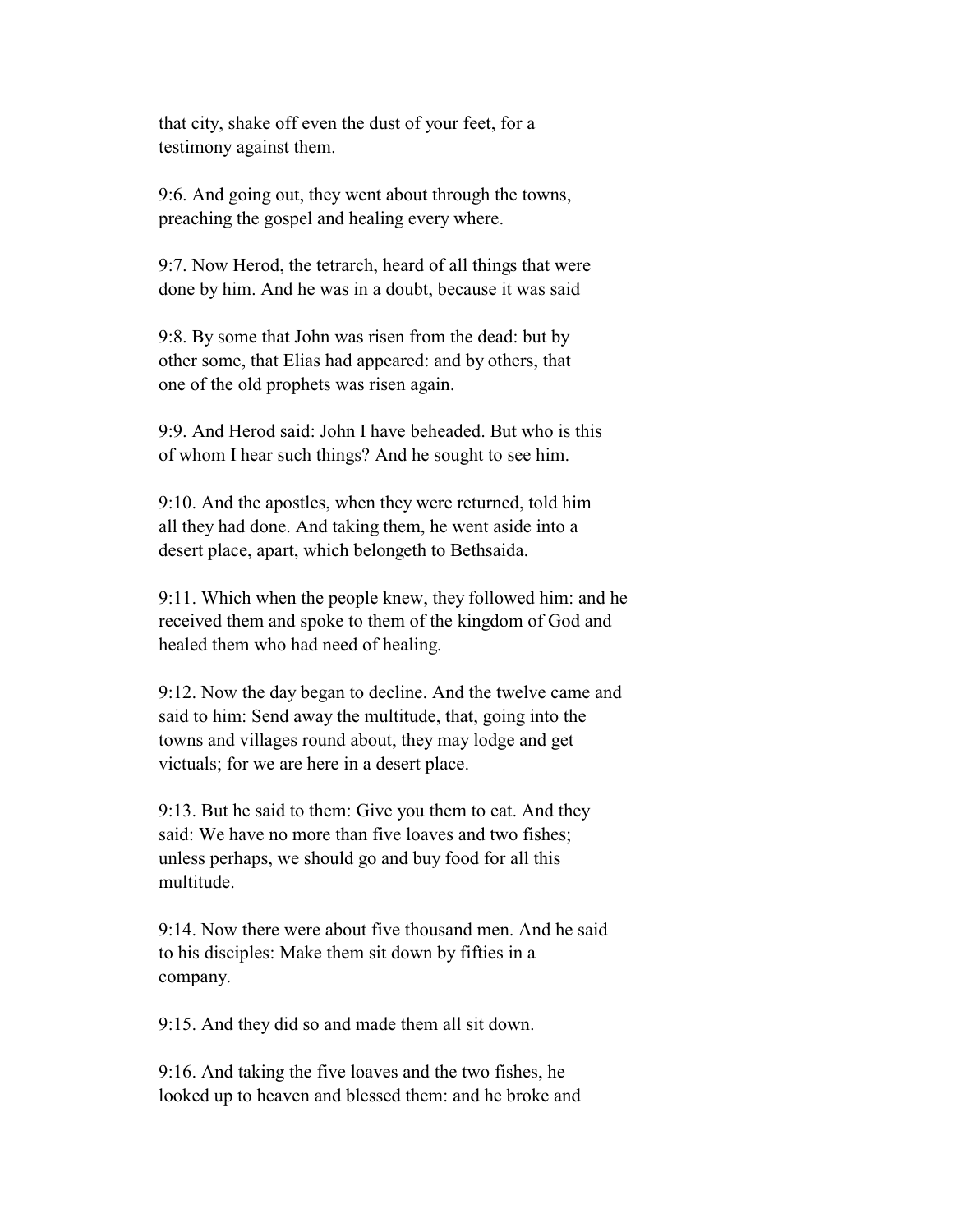distributed to his disciples, to set before the multitude.

 9:17. And they did all eat and were filled. And there were taken up of fragments that remained to them, twelve baskets.

 9:18. And it came to pass, as he was alone praying, his disciples also were with him: and he asked them, saying: Whom do the people say that I am?

 9:19. But they answered and said: John the Baptist; but some say Elias: and others say that one of the former prophets is risen again.

 9:20. And he said to them: But whom do you say that I am? Simon Peter answering, said: The Christ of God.

 9:21. But he strictly charging them, commanded they should tell this to no man.

 9:22. Saying: The Son of man must suffer many things and be rejected by the ancients and chief priests and scribes and be killed and the third day rise again.

 9:23. And he said to all: If any man will come after me, let him deny himself and take up his cross daily and follow me.

 9:24. For whosoever will save his life shall lose it: for he that shall lose his life for my sake shall save it.

 9:25. For what is a man advantaged, if he gain the whole world and lose himself and cast away himself?

 9:26. For he that shall be ashamed of me and of my words, of him the Son of man shall be ashamed, when he shall come in his majesty and that of his Father and of the holy angels.

 9:27. But I tell you of a truth: There are some standing here that shall not taste death till they see the kingdom of God.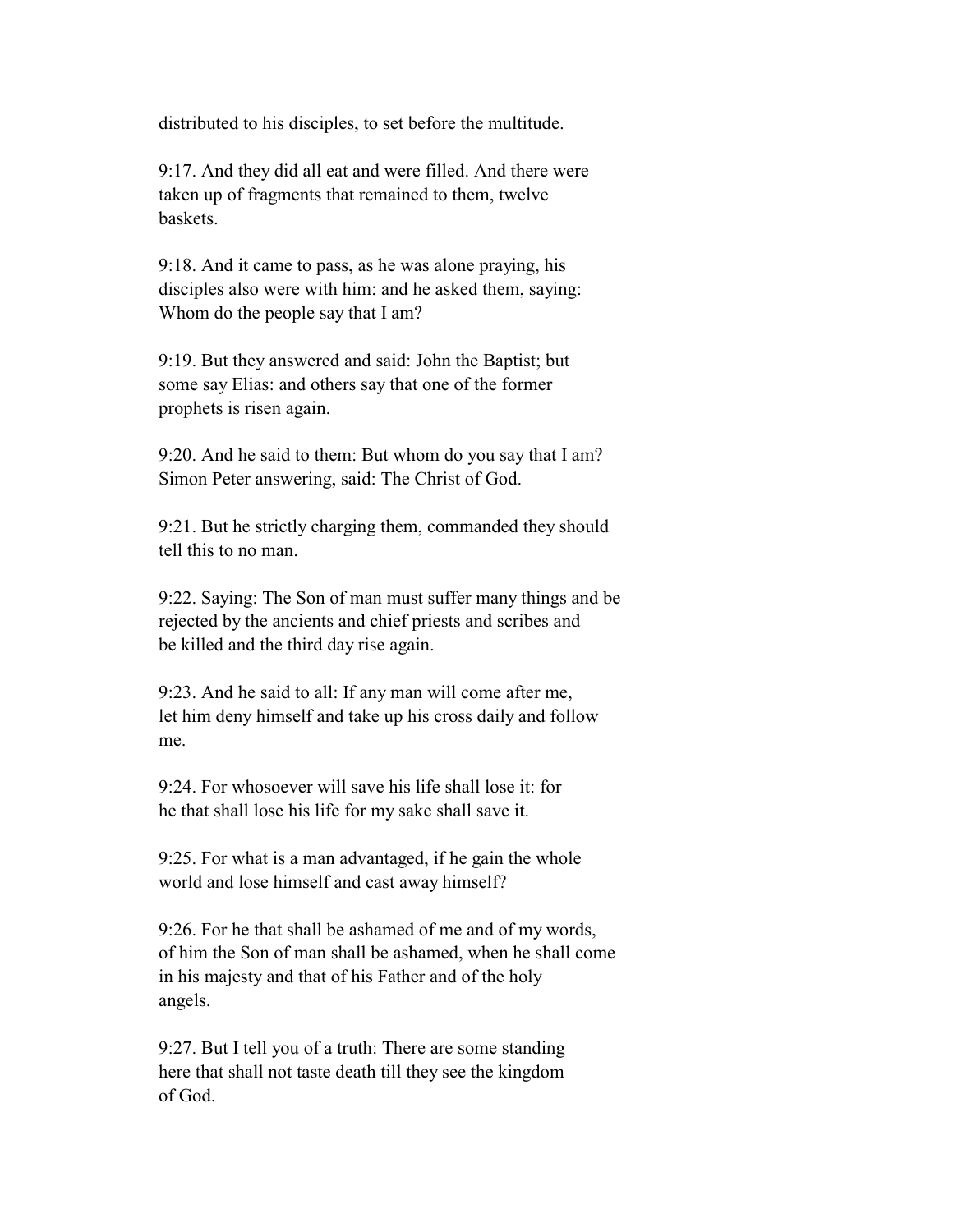9:28. And it came to pass, about eight days after these words, that he took Peter and James and John and went up into a mountain to pray.

 9:29. And whilst he prayed, the shape of his countenance was altered and his raiment became white and glittering.

 9:30. And behold two men were talking with him. And they were Moses and Elias,

 9:31. Appearing in majesty. And they spoke of his decease that he should accomplish in Jerusalem.

 9:32. But Peter and they that were with him were heavy with sleep. And waking, they saw his glory and the two men that stood with him.

 9:33. And it came to pass that, as they were departing from him, Peter saith to Jesus: Master, it is good for us to be here: and let us make three tabernacles, one for thee, and one for Moses; and one for Elias: not knowing what he said.

 9:34. And as he spoke these things, there came a cloud and overshadowed them. And they were afraid when they entered into the cloud.

 9:35. And a voice came out of the cloud; saying: This is my beloved son. Hear him.

 9:36. And whilst the voice was uttered Jesus was found alone. And they held their peace and told no man in those days any of these things which they had seen.

 9:37. And it came to pass the day following, when they came down from the mountain, there met him a great multitude.

 9:38. And behold a man among the crowd cried out, saying: Master, I beseech thee, look upon my son, because he is my only one.

 9:39. And lo, a spirit seizeth him, and he suddenly crieth out, and he throweth him down and teareth him, so that he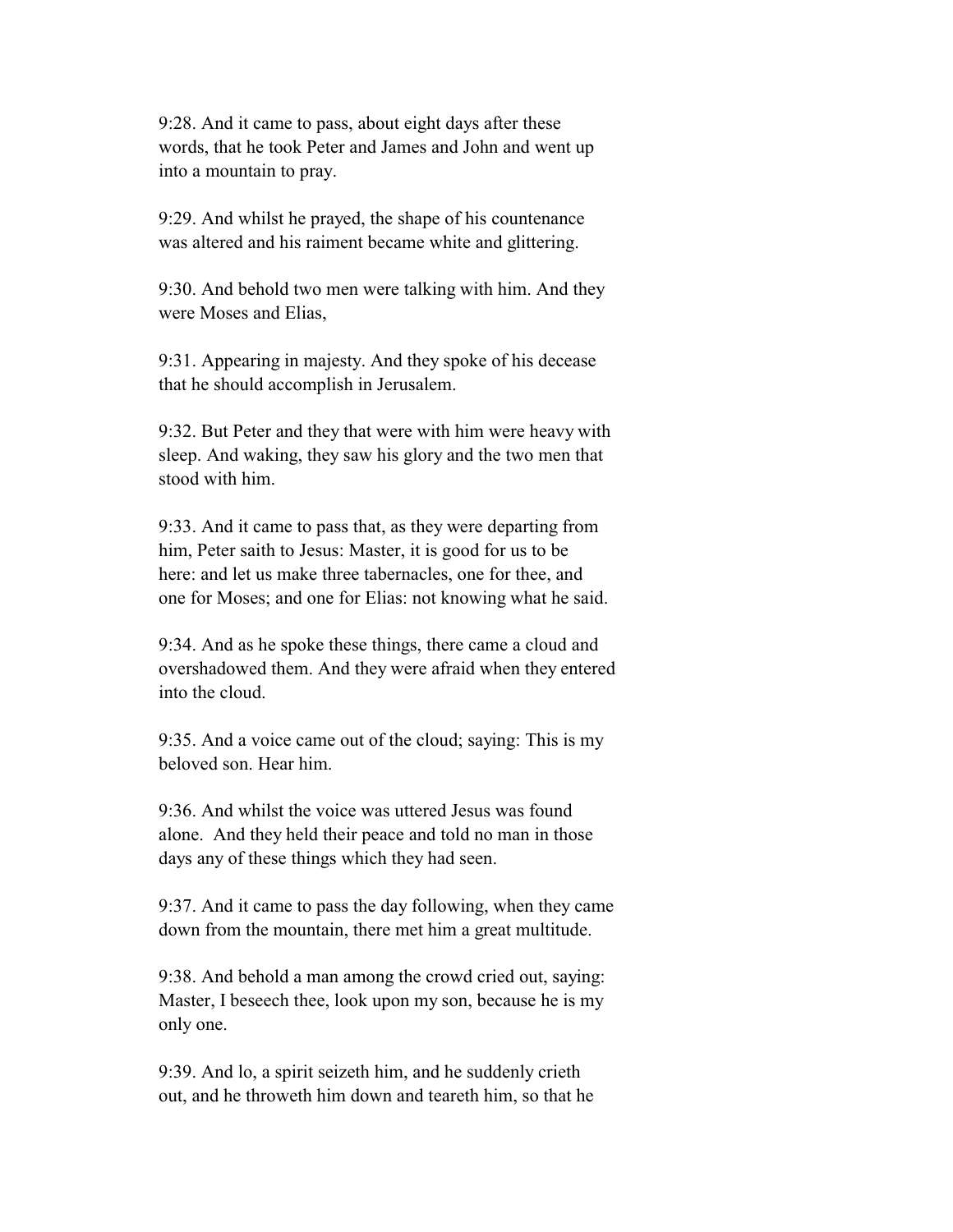foameth; and bruising him, he hardly departeth from him.

 9:40. And I desired thy disciples to cast him out: and they could not.

 9:41. And Jesus, answering:, said: O faithless and perverse generation, how long shall I be with you and suffer you? Bring hither thy son.

 9:42. And as he was coming to him, the devil threw him down and tore him.

 9:43. And Jesus rebuked the unclean spirit and cured the boy and restored him to his father.

 9:44. And all were astonished at the mighty power of God. But while all wondered at all the things he did, he said to his disciples: Lay you up in your hearts these words, for it shall come to pass that the Son of man shall be delivered into the hands of men.

 9:45. But they understood not this word: and it was hid from them, so that they perceived it not. And they were afraid to ask him concerning this word.

 9:46. And there entered a thought into them, which of them should be greater.

 9:47. But Jesus seeing the thoughts of their hearts, took a child and set him by him,

 9:48. And said to them: Whosoever shall receive this child in my name receiveth me; and whosoever shall receive me receiveth him that sent me. For he that is the lesser among you all, he is the greater.

 9:49. And John, answering, said: Master, we saw a certain man casting out devils in thy name: and we forbade him, because he followeth not with us.

 9:50. And Jesus said to him: Forbid him not: for he that is not against you is for you.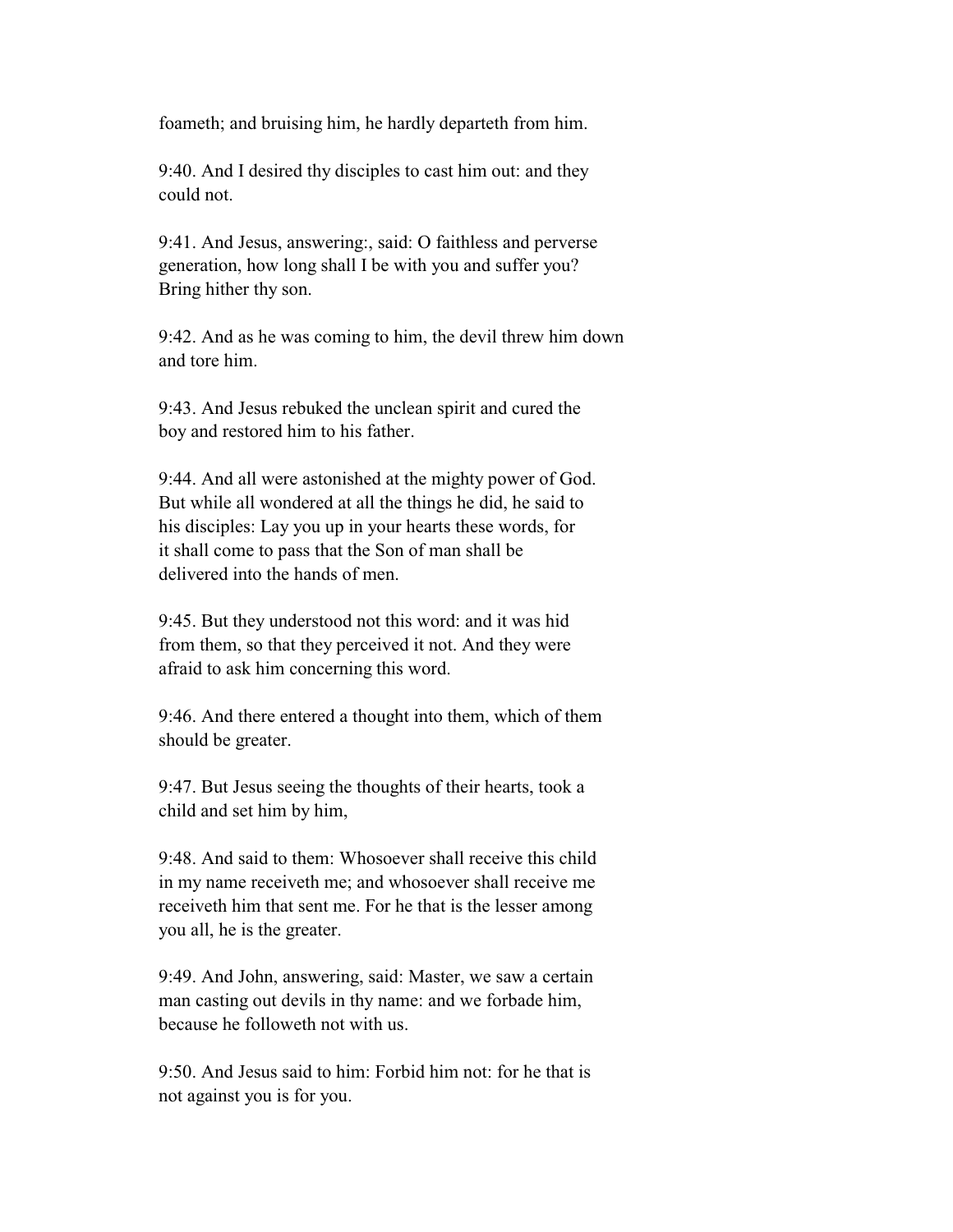9:51. And it came to pass, when the days of his assumption were accomplishing, that he steadfastly set his face to go to Jerusalem.

 9:52. And he sent messengers before his face: and going, they entered into a city of the Samaritans, to prepare for him.

 9:53. And they received him not, because his face was of one going to Jerusalem.

 9:54. And when his disciples, James and John, had seen this, they said: Lord, wilt thou that we command fire to come down from heaven and consume them?

 9:55. And turning, he rebuked them, saying: you know not of what spirit you are.

 9:56. The Son of man came not to destroy souls, but to save. And they went into another town.

 9:57. And it came to pass, as they walked in the way, that a certain man said to him: I will follow thee whithersoever thou goest.

 9:58. Jesus said to him: The foxes have holes, and the birds of the air nests: but the Son of man hath not where to lay his head.

 9:59. But he said to another: Follow me. And he said: Lord, suffer me first to go and to bury my father.

 9:60. And Jesus said to him: Let the dead bury their dead: but go thou and preach the kingdom of God.

 9:61. And another said: I will follow thee, Lord; but let me first take my leave of them that are at my house.

 9:62. Jesus said to him: No man putting his hand to the plough and looking back is fit for the kingdom of God.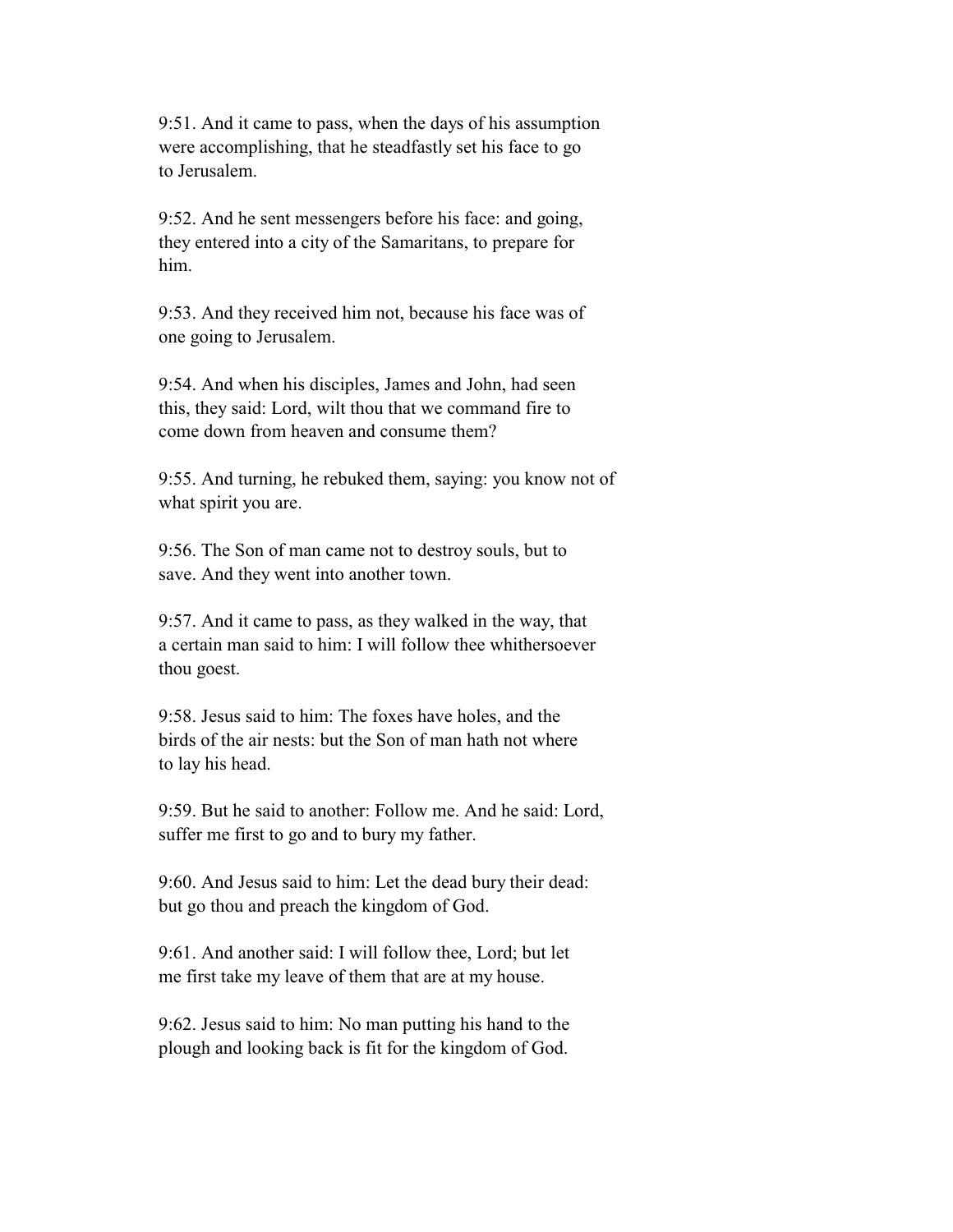#### **Luke Chapter 10**

 Christ sends forth and instructs his seventy-two disciples. The good Samaritan.

 10:1. And after these things, the Lord appointed also other seventy-two. And he sent them two and two before his face into every city and place whither he himself was to come.

 10:2. And he said to them: The harvest indeed is great, but the labourers are few. Pray ye therefore the Lord of the harvest that he send labourers into his harvest.

10:3. Go: Behold I send you as lambs among wolves.

 10:4. Carry neither purse, nor scrip, nor shoes: and salute no man by the way.

 10:5. Into whatever house you enter, first say: Peace be to this house.

 10:6. And if the son of peace be there, your peace shall rest upon him: but if not, it shall return to you.

 10:7. And in the same house, remain, eating and drinking such things as they have: for the labourer is worthy of his hire. Remove not from house to house.

 10:8. And into what city soever you enter, and they receive you, eat such things as are set before you.

 10:9. And heal the sick that are therein and say to them: The kingdom of God is come nigh unto you.

 10:10. But into whatsoever city you enter, and they receive you not, going forth into the streets thereof, say:

 10:11. Even the very dust of your city that cleaveth to us, we wipe off against you. Yet know this, that the kingdom of God is at hand.

10:12. I say to you, it shall be more tolerable at that day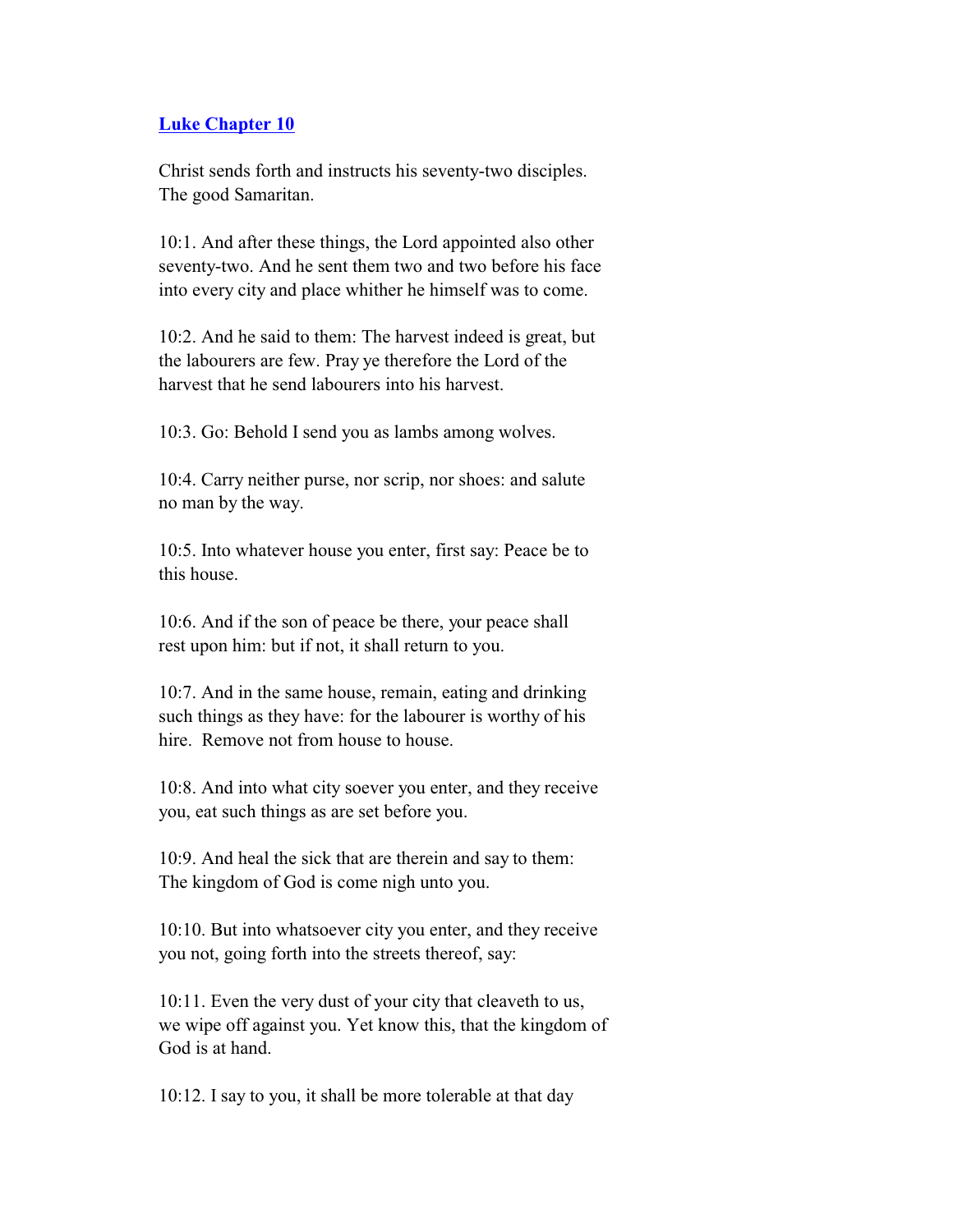for Sodom than for that city.

 10:13. Woe to thee, Corozain! Woe to thee, Bethsaida! For if in Tyre and Sidon had been wrought the mighty works that have been wrought in you, they would have done penance long ago, sitting in sackcloth and ashes.

 10:14. But it shall be more tolerable for Tyre and Sidon at the judgment than for you.

 10:15. And thou, Capharnaum, which art exalted unto heaven, thou shalt be thrust down to hell.

 10:16. He that heareth you heareth me: and he that despiseth you despiseth me: and he that despiseth me despiseth him that sent me.

 10:17. And the seventy-two returned with joy, saying: Lord, the devils also are subject to us in thy name.

 10:18. And he said to them: I saw Satan like lightning falling from heaven.

 10:19. Behold, I have given you power to tread upon serpents and scorpions and upon all the power of the enemy: and nothing shall hurt you.

 10:20. But yet rejoice not in this, that spirits are subject unto you: but rejoice in this, that your names are written in heaven.

 10:21. In that same hour, he rejoiced in the Holy Ghost and said: I confess to thee, O Father, Lord of heaven and earth, because thou hast hidden these things from the wise and prudent and hast revealed them to little ones. Yea, Father, for so it hath seemed good in thy sight.

 *He rejoiced in the Holy Ghost... That is, according to his humanity he rejoiced in the Holy Ghost, and gave thanks to his eternal Father.*

10:22. All things are delivered to me by my Father. And no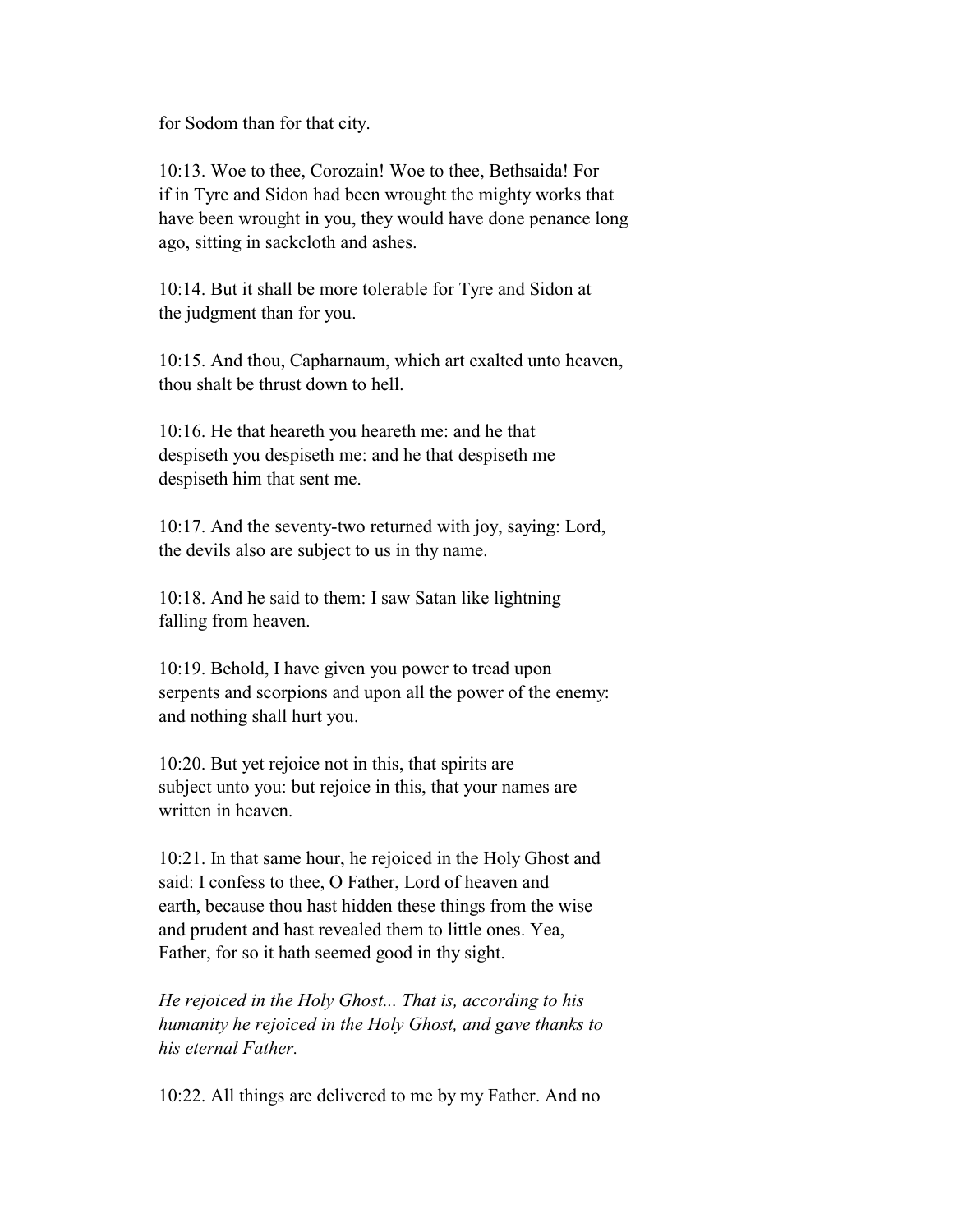one knoweth who the Son is, but the Father: and who the Father is, but the Son and to whom the Son will reveal him.

 10:23. And turning to his disciples, he said: Blessed are the eyes that see the things which you see.

 10:24. For I say to you that many prophets and kings have desired to see the things that you see and have not seen them; and to hear the things that you hear and have not heard them.

 10:25. And behold a certain lawyer stood up, tempting him and saying, Master, what must I do to possess eternal life?

 10:26. But he said to him: What is written in the law? How readest thou?

 10:27. He answering, said: Thou shalt love the Lord thy God with thy whole heart and with thy whole soul and with all thy strength and with all thy mind: and thy neighbour as thyself.

 10:28. And he said to him: Thou hast answered right. This do: and thou shalt live.

 10:29. But he willing to justify himself, said to Jesus: And who is my neighbour?

 10:30. And Jesus answering, said: A certain man went down from Jerusalem to Jericho and fell among robbers, who also stripped him and having wounded him went away, leaving him half dead.

 10:31. And it chanced, that a certain priest went down the same way: and seeing him, passed by.

 10:32. In like manner also a Levite, when he was near the place and saw him, passed by.

 10:33. But a certain Samaritan, being on his journey, came near him: and seeing him, was moved with compassion: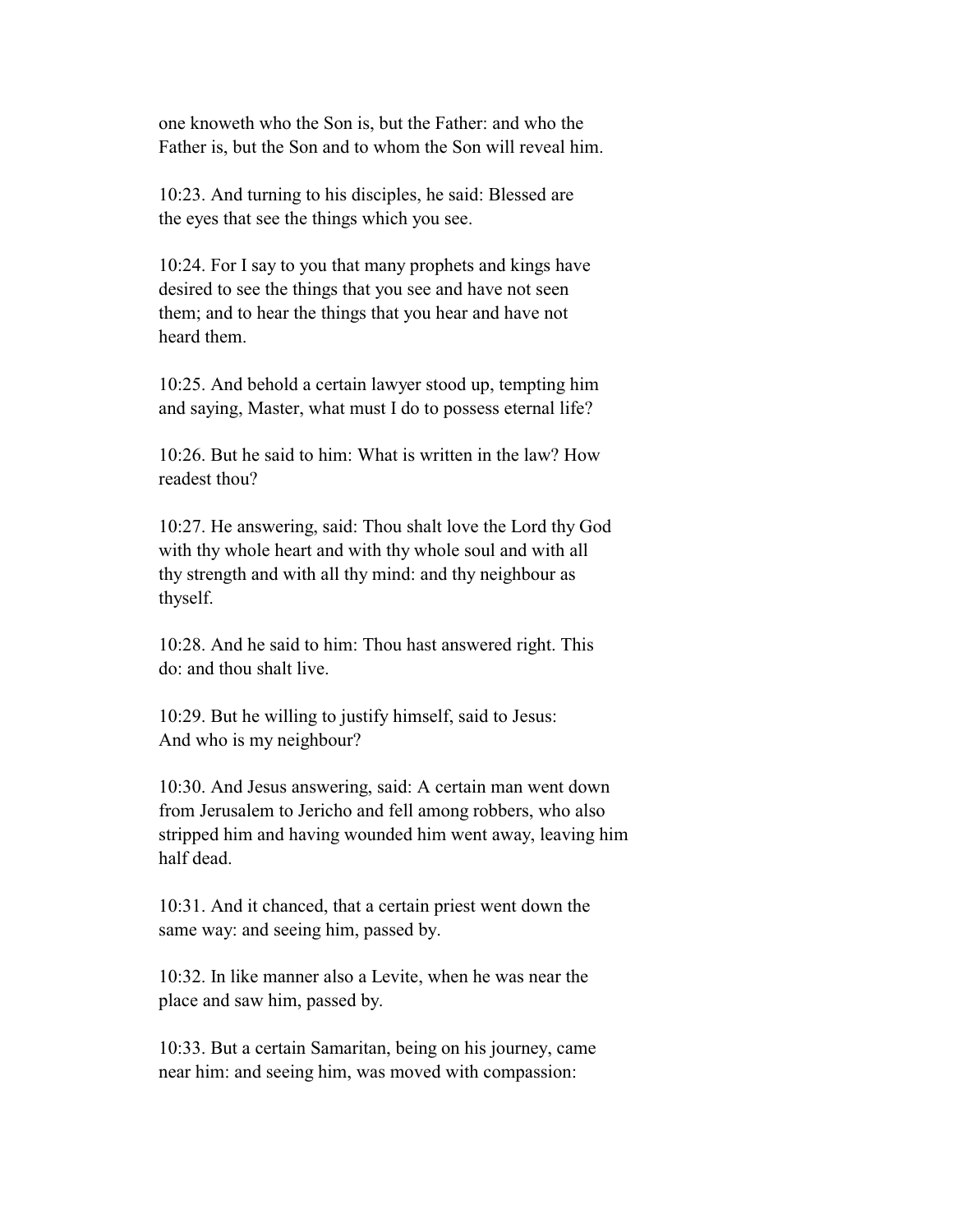10:34. And going up to him, bound up his wounds, pouring in oil and wine: and setting him upon his own beast, brought him to an inn and took care of him.

 10:35. And the next day he took out two pence and gave to the host and said: Take care of him; and whatsoever thou shalt spend over and above, I, at my return, will repay thee.

 10:36. Which of these three, in thy opinion, was neighbour to him that fell among the robbers?

 10:37. But he said: He that shewed mercy to him. And Jesus said to him: Go, and do thou in like manner.

 10:38. Now it came to pass, as they went, that he entered into a certain town: and a certain woman named Martha received him into her house.

 10:39. And she had a sister called Mary. who, sitting also at the Lord's feet, heard his word.

 10:40. But Martha was busy about much serving. Who stood and said: Lord, hast thou no care that my sister hath left me alone to serve? Speak to her therefore, that she help me.

 10:41. And the Lord answering, said to her: Martha, Martha, thou art careful and art troubled about many things:

 10:42. But one thing is necessary. Mary hath chosen the best part, which shall not be taken away from her.

### **Luke Chapter 11**

 Christ teaches his disciples to pray. He casts out a dumb devil, confutes the Pharisees, and pronounces woes against them for their hypocrisy.

 11:1. And it came to pass that as he was in a certain place praying, when he ceased, one of his disciples said to him: Lord, teach us to pray, as John also taught his disciples.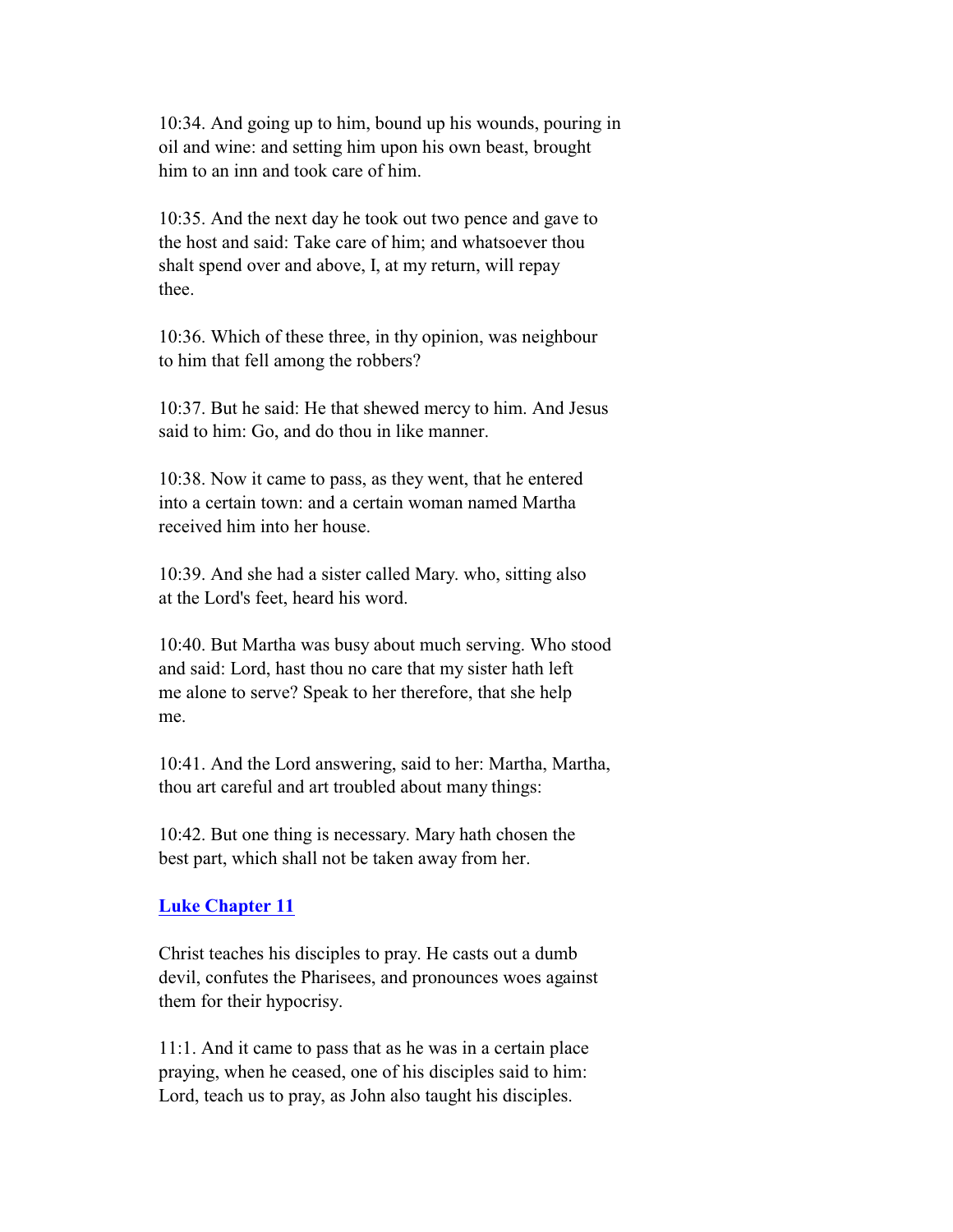11:2. And he said to them: When you pray, say: Father, hallowed be thy name. Thy kingdom come.

11:3. Give us this day our daily bread.

 11:4. And forgive us our sins, for we also forgive every one that is indebted to us. And lead us not into temptation.

 11:5. And he said to them: Which of you shall have a friend and shall go to him at midnight and shall say to him: Friend, lend me three loaves,

 11:6. Because a friend of mine is come off his journey to me and I have not what to set before him.

 11:7. And he from within should answer and say: Trouble me not; the door is now shut, and my children are with me in bed. I cannot rise and give thee.

 11:8. Yet if he shall continue knocking, I say to you, although he will not rise and give him because he is his friend; yet, because of his importunity, he will rise and give him as many as he needeth.

 11:9. And I say to you: Ask, and it shall be given you: seek, and you shall find: knock, and it shall be opened to you.

 11:10. For every one that asketh receiveth: and he that seeketh findeth: and to him that knocketh it shall be opened:

 11:11. And which of you, if he ask his father bread, will he give him a stone? Or a fish, will he for a fish give him a serpent?

 11:12. Or if he shall ask an egg, will he reach him a scorpion?

 11:13. If you then, being evil, know how to give good gifts to your children, how much more will your Father from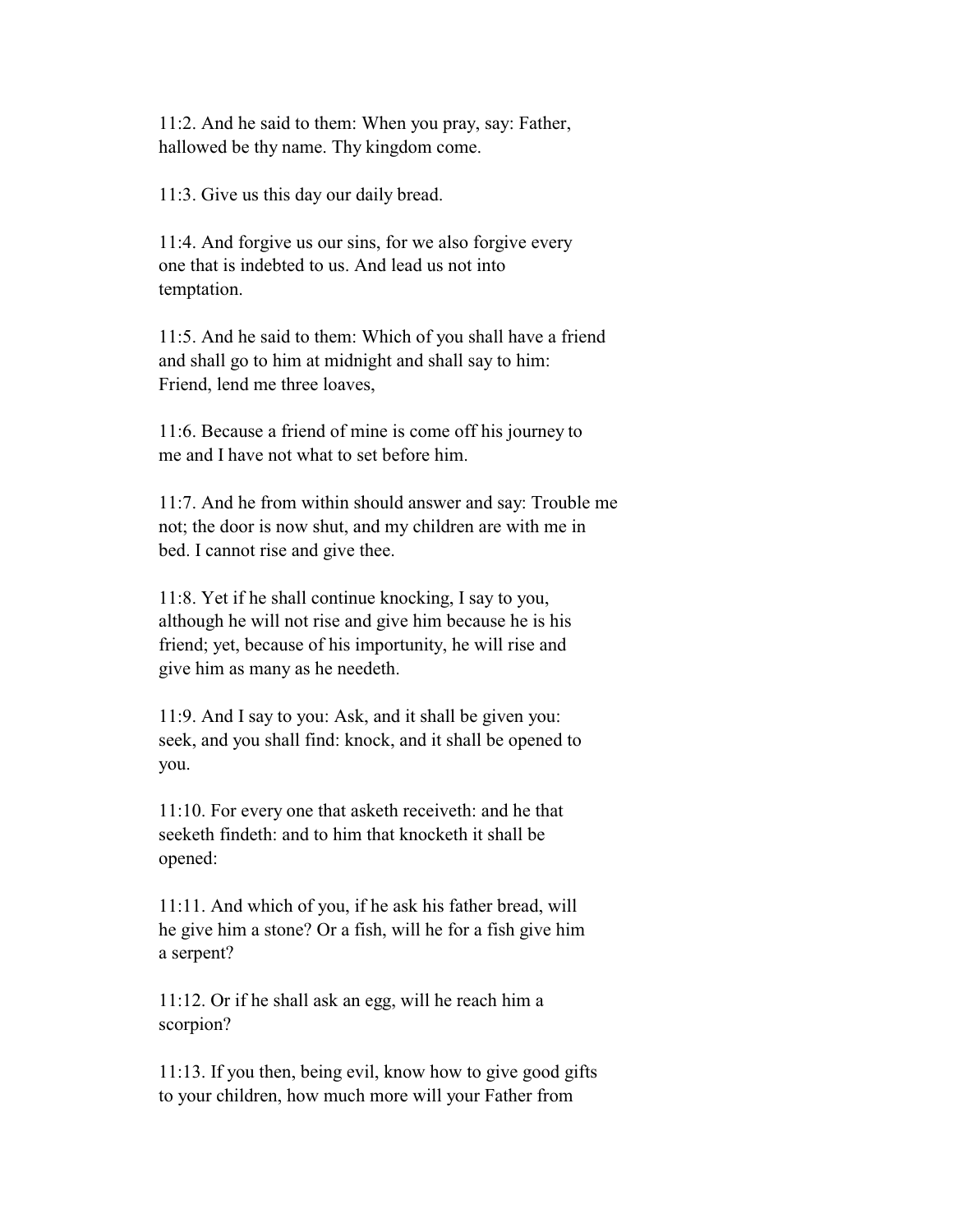heaven give the good Spirit to them that ask him?

 11:14. And he was casting out a devil: and the same was dumb. And when he had cast out the devil, the dumb spoke: and the multitudes, were in admiration at it.

 11:15. But some of them said: He casteth out devils by Beelzebub, the prince of devils.

 11:16. And others tempting, asked of him a sign from heaven.

 11:17. But he seeing their thoughts, said to them: Every kingdom divided against itself shall be brought to desolation; and house upon house shall fall.

 11:18. And if Satan also be divided against himself, how shall his kingdom stand? Because you say that through Beelzebub I cast out devils.

 11:19. Now if I cast out devils by Beelzebub, by whom do your children cast them out? Therefore, they shall be your judges.

 11:20. But if I by the finger of God cast out devils, doubtless the kingdom of God is come upon you.

 11:21. When a strong man armed keepeth his court, those things are in peace which he possesseth.

 11:22. But if a stronger than he come upon him and overcome him, he will take away all his armour wherein he trusted and will distribute his spoils.

 11:23. He that is not with me is against me; and he that gathereth not with me scattereth.

 11:24. When the unclean spirit is gone out of a man, he walketh through places without water, seeking rest: and not finding, he saith: I will return into my house whence I came out.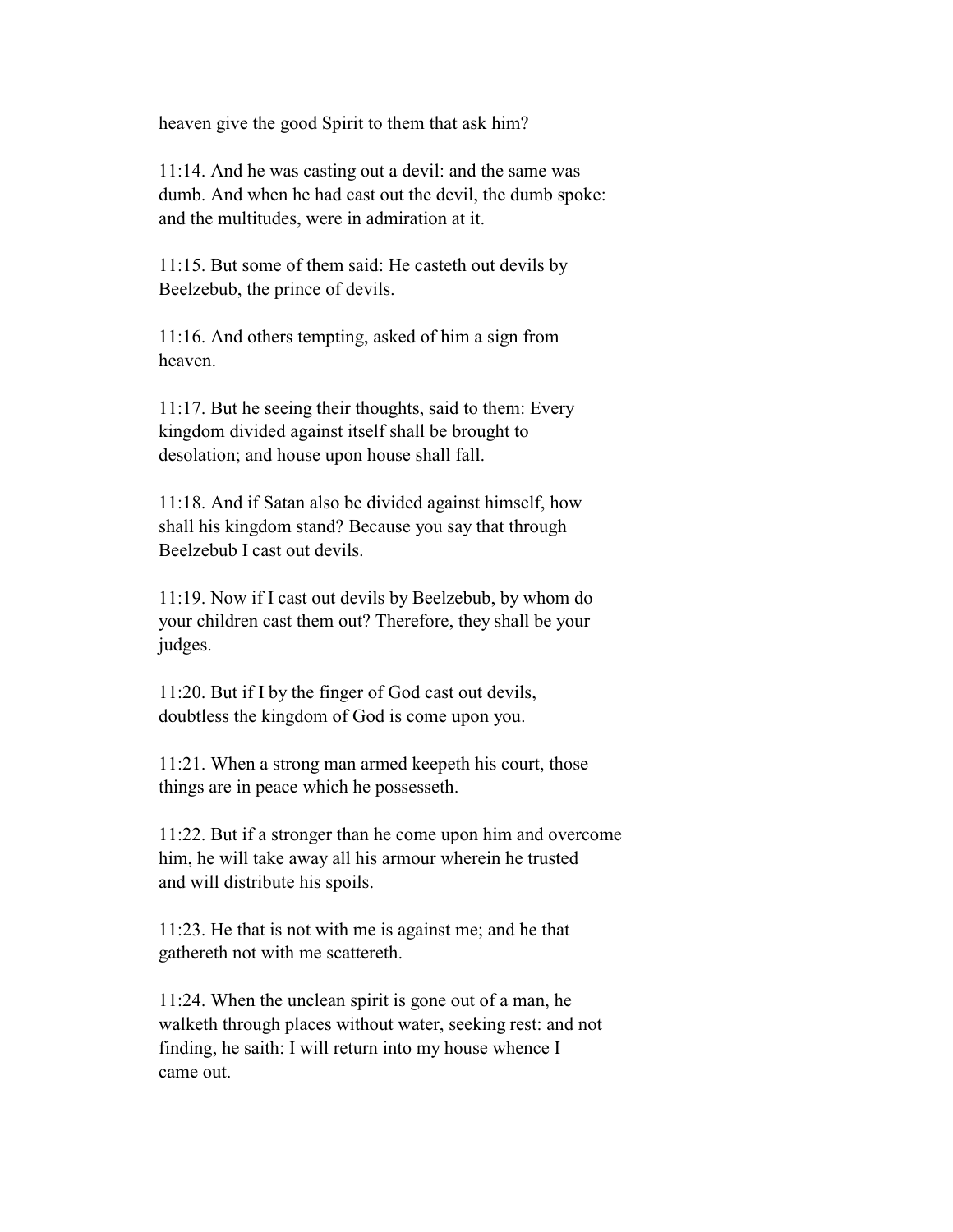11:25. And when he is come, he findeth it swept and garnished.

 11:26. Then he goeth and taketh with him seven other spirits more wicked than himself: and entering in they dwell there. And the last state of that man becomes worse than the first.

 11:27. And it came to pass, as he spoke these things, a certain woman from the crowd, lifting up her voice, said to him: Blessed is the womb that bore thee and the paps that gave thee suck.

 11:28. But he said: Yea rather, blessed are they who hear the word of God and keep it.

 11:29. And the multitudes running together, he began to say: This generation is a wicked generation. It asketh a sign: and a sign shall not be given it, but the sign of Jonas the prophet.

 11:30. For as Jonas was a sign to the Ninivites; so shall the Son of man also be to this generation.

 11:31. The queen of the south shall rise in the judgment with the men of this generation and shall condemn them: because she came from the ends of the earth to hear the wisdom of Solomon. And behold more than Solomon here.

 11:32. The men of Ninive shall rise in the judgment with this generation and shall condemn it; Because they did penance at the preaching of Jonas. And behold more than Jonas here.

 11:33. No man lighteth a candle and putteth it in a hidden place, nor under a bushel: but upon a candlestick, that they that come in may see the light.

 11:34. The light of thy body is thy eye. If thy eye be single, thy whole body will be lightsome: but if it be evil, thy body also will be darksome.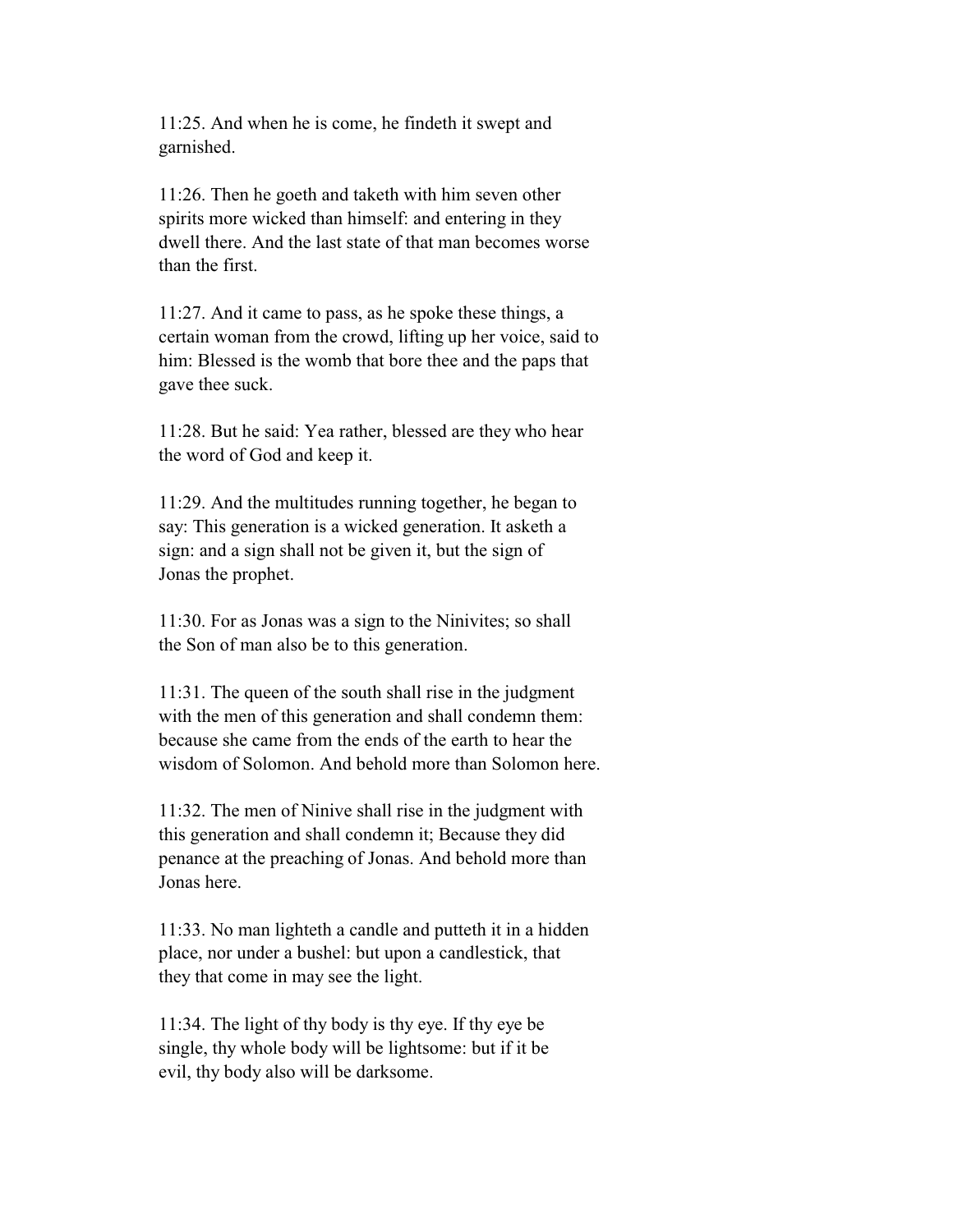11:35. Take heed therefore that the light which is in thee be not darkness.

 11:36. If then thy whole body be lightsome, having no part of darkness: the whole shall be lightsome and, as a bright lamp, shall enlighten thee.

 11:37. And as he was speaking, a certain Pharisee prayed him that he would dine with him. And he going in, sat down to eat.

 11:38. And the Pharisee began to say, thinking within himself, why he was not washed before dinner.

 11:39. And the Lord said to him: Now you, Pharisees, make clean the outside of the cup and of the platter: but your inside is full of rapine and iniquity.

 11:40. Ye fools, did not he that made that which is without make also that which is within?

 11:41. But yet that which remaineth, give alms: and behold, all things are clean unto you.

 11:42. But woe to you, Pharisees, because you tithe mint and rue and every herb and pass over judgment and the charity of God. Now these things you ought to have done, and not to leave the other undone.

 11:43. Woe to you, Pharisees, because you love the uppermost seats in the synagogues and salutations in the marketplace.

 11:44. Woe to you, because you are as sepulchres that appear not: and men that walk over are not aware.

 11:45. And one of the lawyers answering, saith to him: Master, in saying these things, thou reproachest us also.

 11:46. But he said: Woe to you lawyers also, because you load men with burdens which they cannot bear and you yourselves touch not the packs with one of your fingers.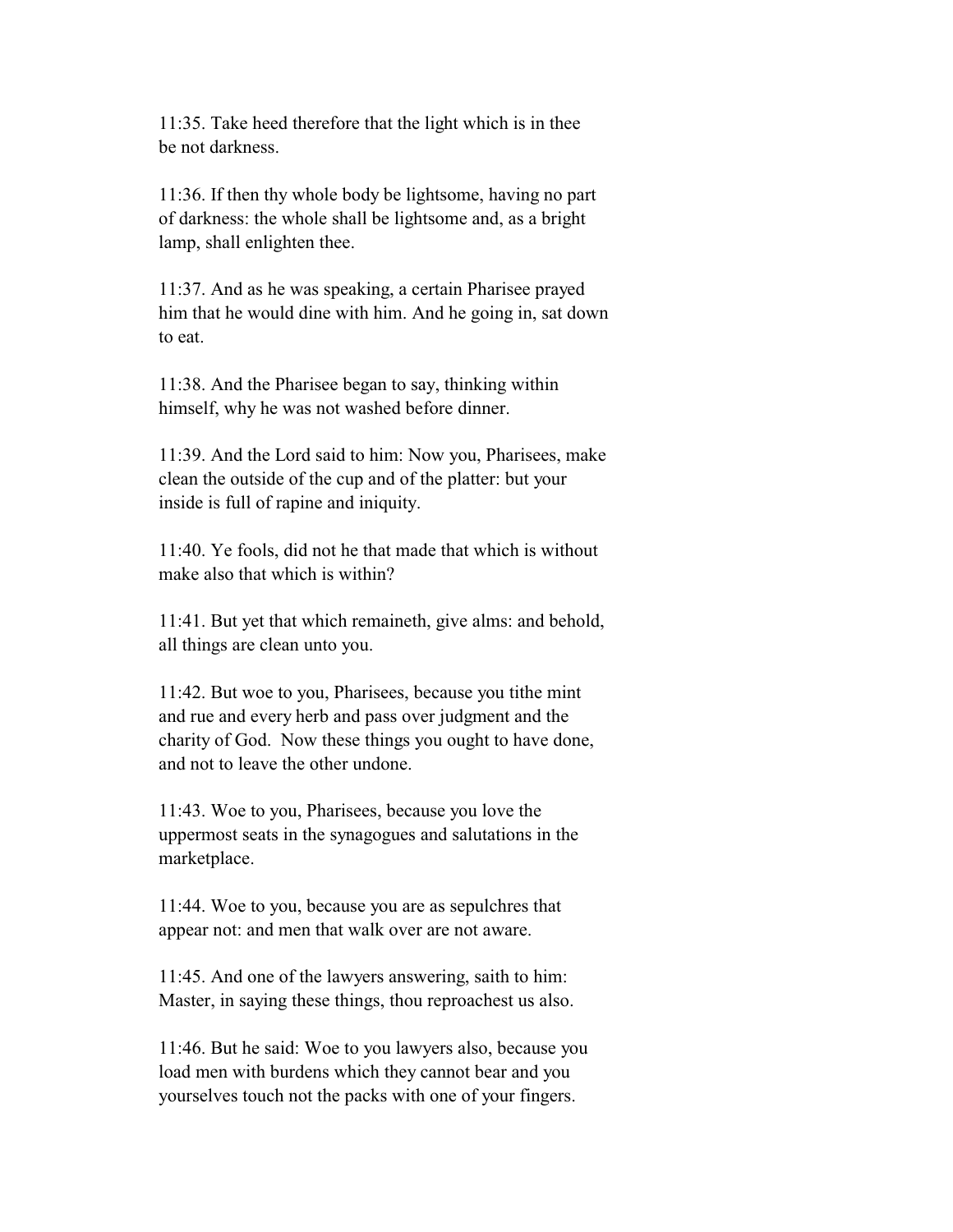*Woe to you lawyers... He speaks of the doctors of the law of Moses, commonly called the scribes.*

 11:47. Woe to you who build the monuments of the prophets: and your fathers killed them.

 *Woe to you who build, etc... Not that the building of the monuments of the prophets was in itself blameworthy, but only the intention of these unhappy men, who made use of this outward shew of religion and piety, as a means to carry on their wicked designs against the prince of prophets.*

 11:48. Truly you bear witness that you consent to the doings of your fathers. For they indeed killed them: and you build their sepulchres.

 11:49. For this cause also the wisdom of God said: I will send to them prophets and apostles: and some of them they will kill and persecute.

 11:50. That the blood of all the prophets which was shed from the foundation of the world may be required of this generation,

 11:51. From the blood of Abel unto the blood of Zacharias, who was slain between the altar and the temple. Yea I say to you: It shall be required of this generation.

 11:52. Woe to you lawyers, for you have taken away the key of knowledge. You yourselves have not entered in: and those that were entering in, you have hindered.

 11:53. And as he was saying these things to them, the Pharisees and the lawyers began violently to urge him and to oppress his mouth about many things,

 11:54. Lying in wait for him and seeking to catch something from his mouth, that they might accuse him.

### **Luke Chapter 12**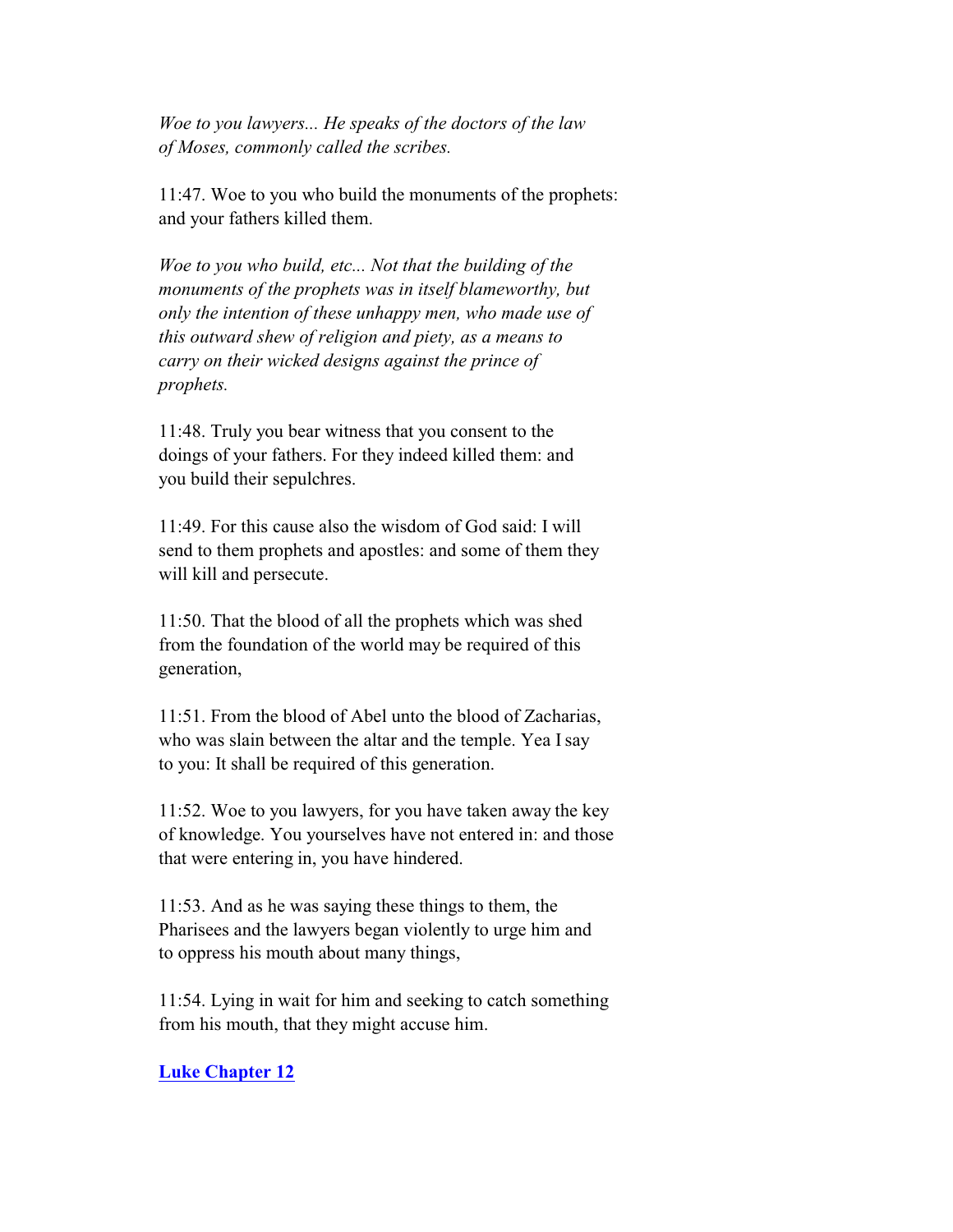Christ warns us against hypocrisy, the fear of the world and covetousness. He admonishes all to watch.

 12:1. And when great multitudes stood about him, so that they trod one upon another, he began to say to his disciples: Beware ye of the leaven of the Pharisees, which is hypocrisy.

 12:2. For there is nothing covered that shall not be revealed: nor hidden that shall not be known.

 12:3. For whatsoever things you have spoken in darkness shall be published in the light: and that which you have spoken in the ear in the chambers shall be preached on the housetops.

 12:4. And I say to you, my friends: Be not afraid of them who kill the body and after that have no more that they can do.

 12:5. But I will shew you whom you shall fear: Fear ye him who, after he hath killed, hath power to cast into hell. Yea, I say to you: Fear him.

 12:6. Are not five sparrows sold for two farthings, and not one of them is forgotten before God?

 12:7. Yea, the very hairs of your head are all numbered. Fear not therefore: you are of more value than many sparrows.

 12:8. And I say to you: Whosoever shall confess me before men, him shall the Son of man also confess before the angels of God.

 12:9. But he that shall deny me before men shall be denied before the angels of God.

 12:10. And whosoever speaketh a word against the Son of man, it shall be forgiven him: but to him that shall blaspheme against the Holy Ghost, it shall not be forgiven.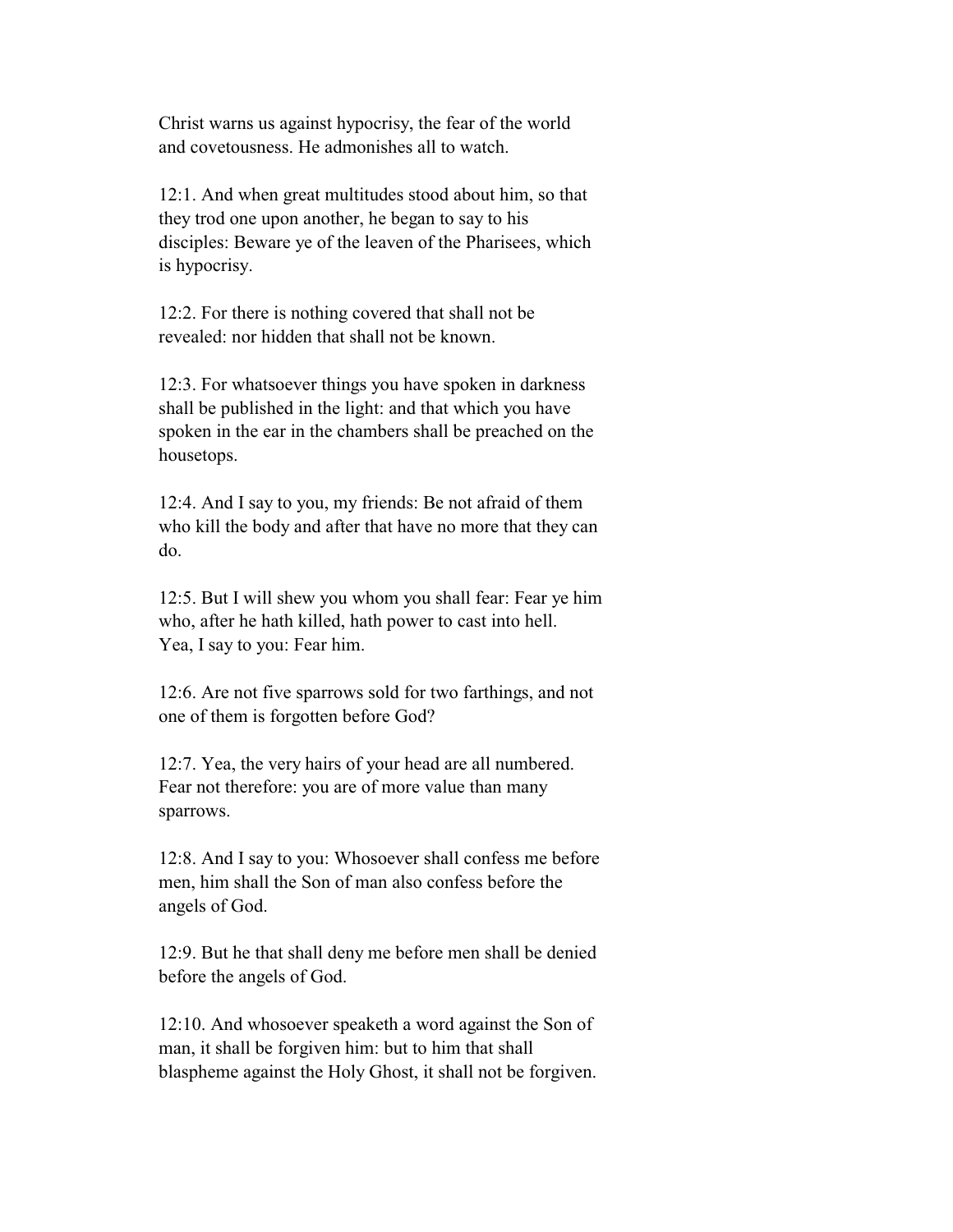12:11. And when they shall bring you into the synagogues and to magistrates and powers, be not solicitous how or what you shall answer, or what you shall say.

 12:12. For the Holy Ghost shall teach you in the same hour what you must say.

 12:13. And one of the multitude said to him: Master, speak to my brother that he divide the inheritance with me.

 12:14. But he said to him: Man, who hath appointed me judge or divider over you?

 12:15. And he said to them: Take heed and beware of all covetousness: for a man's life doth not consist in the abundance of things which he possesseth.

 12:16. And he spoke a similitude to them, saying: The land of a certain rich man brought forth plenty of fruits.

 12:17. And he thought within himself, saying: What shall I do, because I have no room where to bestow my fruits?

 12:18. And he said: This will I do: I will pull down my barns and will build greater: and into them will I gather all things that are grown to me and my goods.

 12:19. And I will say to my soul: Soul, thou hast much goods laid up for many years. Take thy rest: eat, drink, make good cheer.

 12:20. But God said to him: Thou fool, this night do they require thy soul of thee. And whose shall those things be which thou hast provided?

 12:21. So is he that layeth up treasure for himself and is not rich towards God.

 12:22. And he said to his disciples: Therefore I say to you: Be not solicitous for your life, what you shall eat, nor for your body, what you shall put on.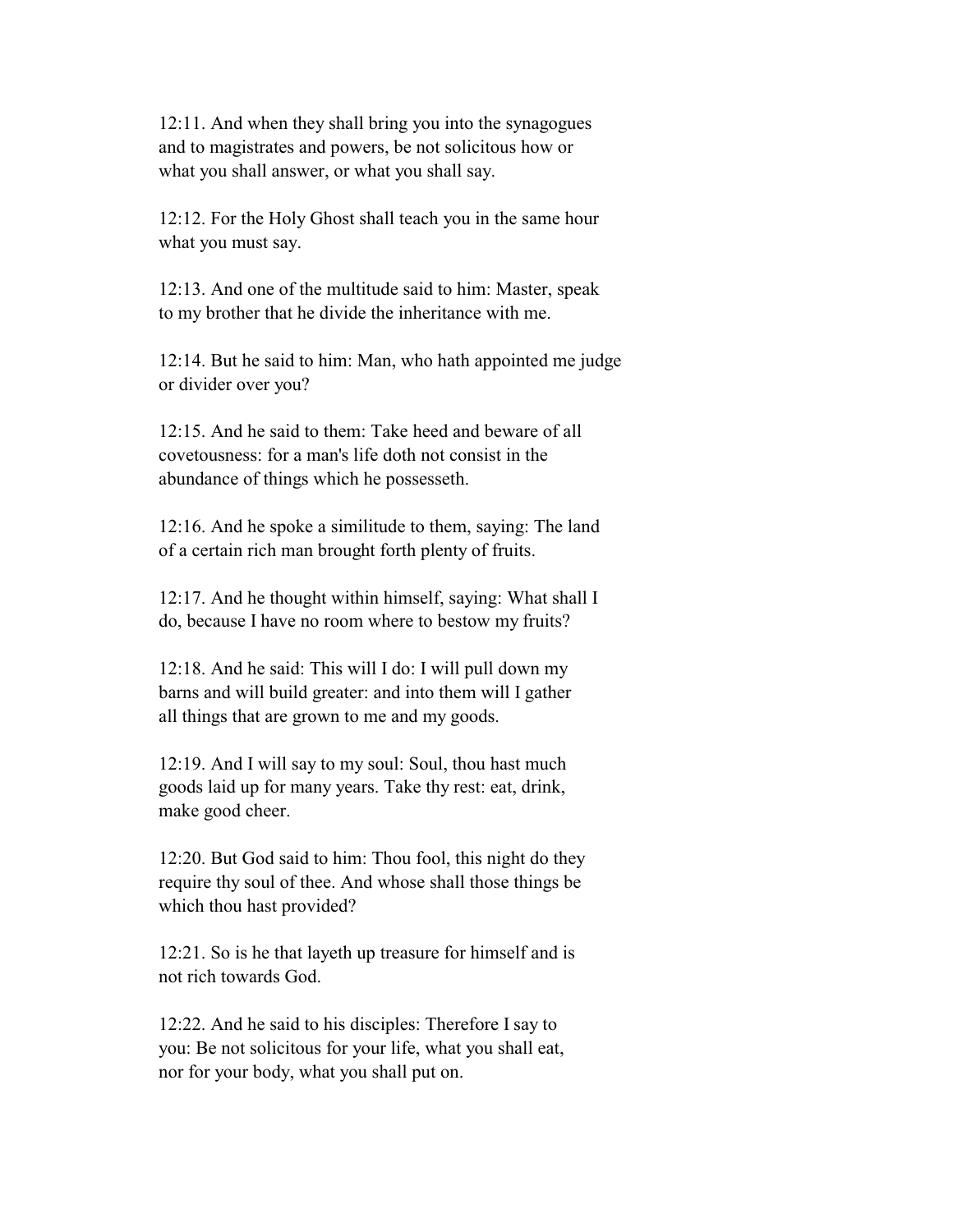12:23. The life is more than the meat: and the body is more than the raiment.

 12:24. Consider the ravens, for they sow not, neither do they reap, neither have they storehouse nor barn, and God feedeth them. How much are you more valuable than they?

 12:25. And which of you by taking thought can add to his stature one cubit?

 12:26. If then ye be not able to do so much as the least thing, why are you solicitous for the rest?

 12:27. Consider the lilies, how they grow: they labour not, neither do they spin. But I say to you, not even Solomon in all his glory was clothed like one of these.

 12:28. Now, if God clothe in this manner the grass that is to-day in the field and to-morrow is cast into the oven: how much more you, O ye of little faith?

 12:29. And seek not what you shall eat or what you shall drink: and be not lifted up on high.

 12:30. For all these things do the nations of the world seek. But your Father knoweth that you have need of these things.

 12:31. But seek ye first the kingdom of God and his justice: and all these things shall be added unto you.

 12:32. Fear not, little flock, for it hath pleased your Father to give you a kingdom.

 12:33. Sell what you possess and give alms. Make to yourselves bags which grow not old, a treasure in heaven which faileth not: where no thief approacheth, nor moth corrupteth.

 12:34. For where your treasure is, there will your heart be also.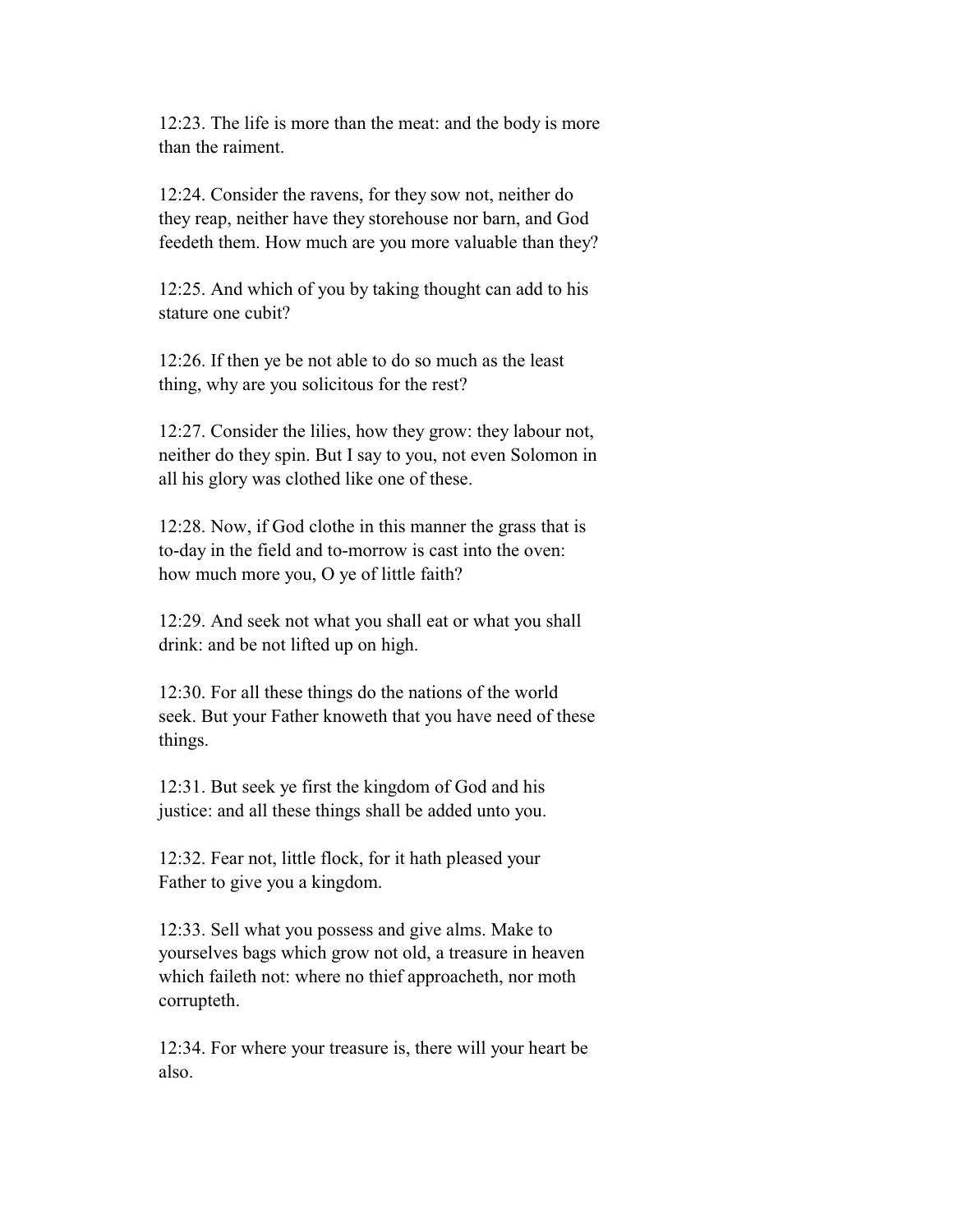12:35. Let your loins be girt and lamps burning in your hands.

 12:36. And you yourselves like to men who wait for their lord, when he shall return from the wedding; that when he cometh and knocketh, they may open to him immediately.

 12:37. Blessed are those servants whom the Lord, when he cometh, shall find watching. Amen I say to you that he will gird himself and make them sit down to meat and passing will minister unto them.

 12:38. And if he shall come in the second watch or come in the third watch and find them so, blessed are those servants.

 12:39. But this know ye, that if the householder did know at what hour the thief would come, he would surely watch and would not suffer his house to be broken open.

 12:40. Be you then also ready: for at what hour you think not the Son of man will come.

 12:41. And Peter said to him: Lord, dost thou speak this parable to us, or likewise to all?

 12:42. And the Lord said: Who thinkest thou is the faithful and wise steward, whom his lord setteth over his family, to give them their measure of wheat in due season?

 12:43. Blessed is that servant whom, when his lord shall come, he shall find so doing.

 12:44. Verily I say to you, he will set him over all that he possesseth.

 12:45. But if that servant shall say in his heart: My Lord is long a coming; and shall begin to strike the men-servants and maid-servants, and to eat and to drink and be drunk:

12:46. The lord of that servant will come in the day that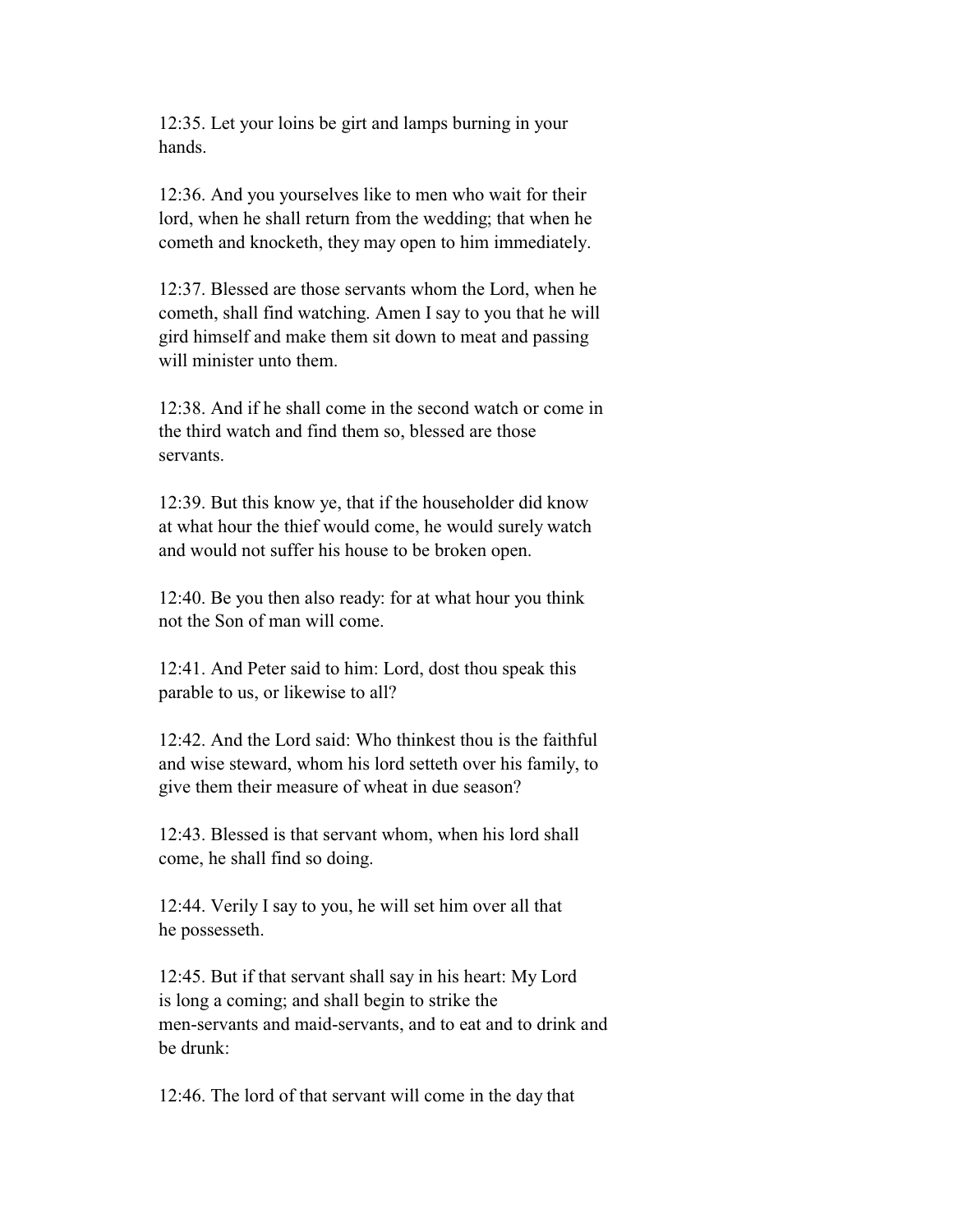he hopeth not, and at the hour that he knoweth not: and shall separate him and shall appoint him his portion with unbelievers.

 12:47. And that servant, who knew the will of his lord and prepared not himself and did not according to his will, shall be beaten with many stripes.

 12:48. But he that knew not and did things worthy of stripes shall be beaten with few stripes. And unto whomsoever much is given, of him much shall be required: and to whom they have committed much, of him they will demand the more.

 12:49. I am come to cast fire on the earth. And what will I, but that it be kindled?

 12:50. And I have a baptism wherewith I am to be baptized. And how am I straitened until it be accomplished?

 12:51. Think ye, that I am come to give peace on earth? I tell you, no; but separation.

 12:52. For there shall be from henceforth five in one house divided: three against two, and two against three.

 12:53. The father shall be divided against the son and the son against his father: the mother against the daughter and the daughter against her mother: the mother-in-law against the daughter-in-law and the daughter-in-law law against her mother-in-law.

 12:54. And he said also to the multitudes: When you see a cloud rising from the west, presently you say: A shower is coming. And so it happeneth.

 12:55. And when ye see the south wind blow, you say: There will heat. And it cometh to pass.

 12:56. You hypocrites, you know how to discern the face of the heaven and of the earth: but how is it that you do not discern this time?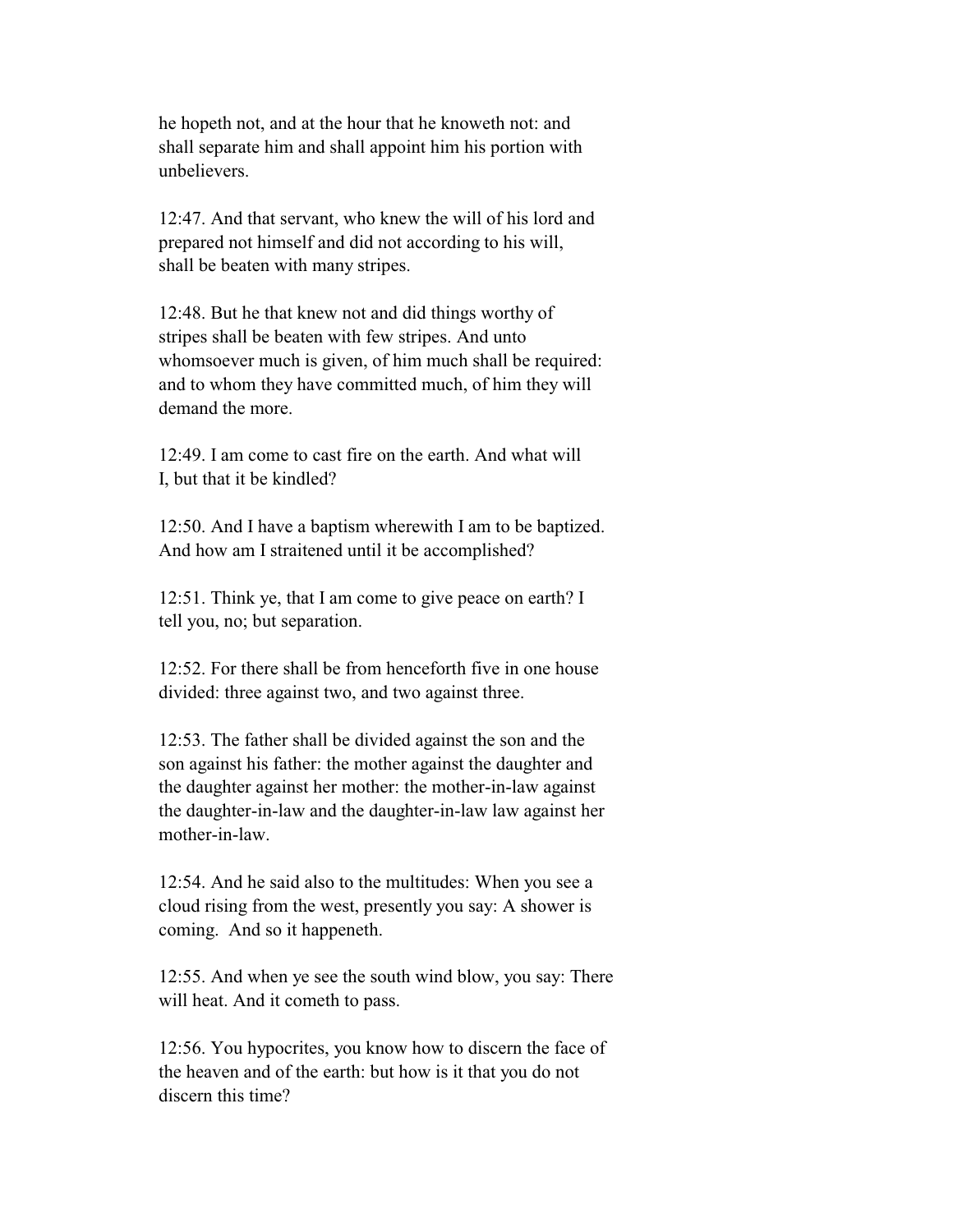12:57. And why, even of yourselves, do you not judge that which is just?

 12:58. And when thou goest with thy adversary to the prince, whilst thou art in the way, endeavour to be delivered from him: lest perhaps he draw thee to he judge, and the judge deliver thee to the exacter, and the exacter cast thee into prison.

 12:59. I say to thee, thou shalt not go out thence until thou pay the very last mite.

# **Luke Chapter 13**

 The necessity of penance. The barren fig tree. The cure of the infirm woman. The journey to Jerusalem.

 13:1. And there were present, at that very time, some that told him of the Galileans, whose blood Pilate had mingled with their sacrifices.

 13:2. And he answering, said to them: Think you that these Galileans were sinners above all the men of Galilee, because they suffered such things?

 13:3. No, I say to you: but unless you shall do penance, you shall all likewise perish.

 13:4. Or those eighteen upon whom the tower fell in Siloe and slew them: think you that they also were debtors above all the men that dwelt in Jerusalem?

 13:5. No, I say to you: but except you do penance, you shall all likewise perish.

 13:6. He spoke also this parable: A certain man had a fig tree planted in his vineyard: and he came seeking fruit on it and found none.

 13:7. And he said to the dresser of the vineyard: Behold, for these three years I come seeking fruit on this fig tree and I find none. Cut it down therefore. Why cumbereth it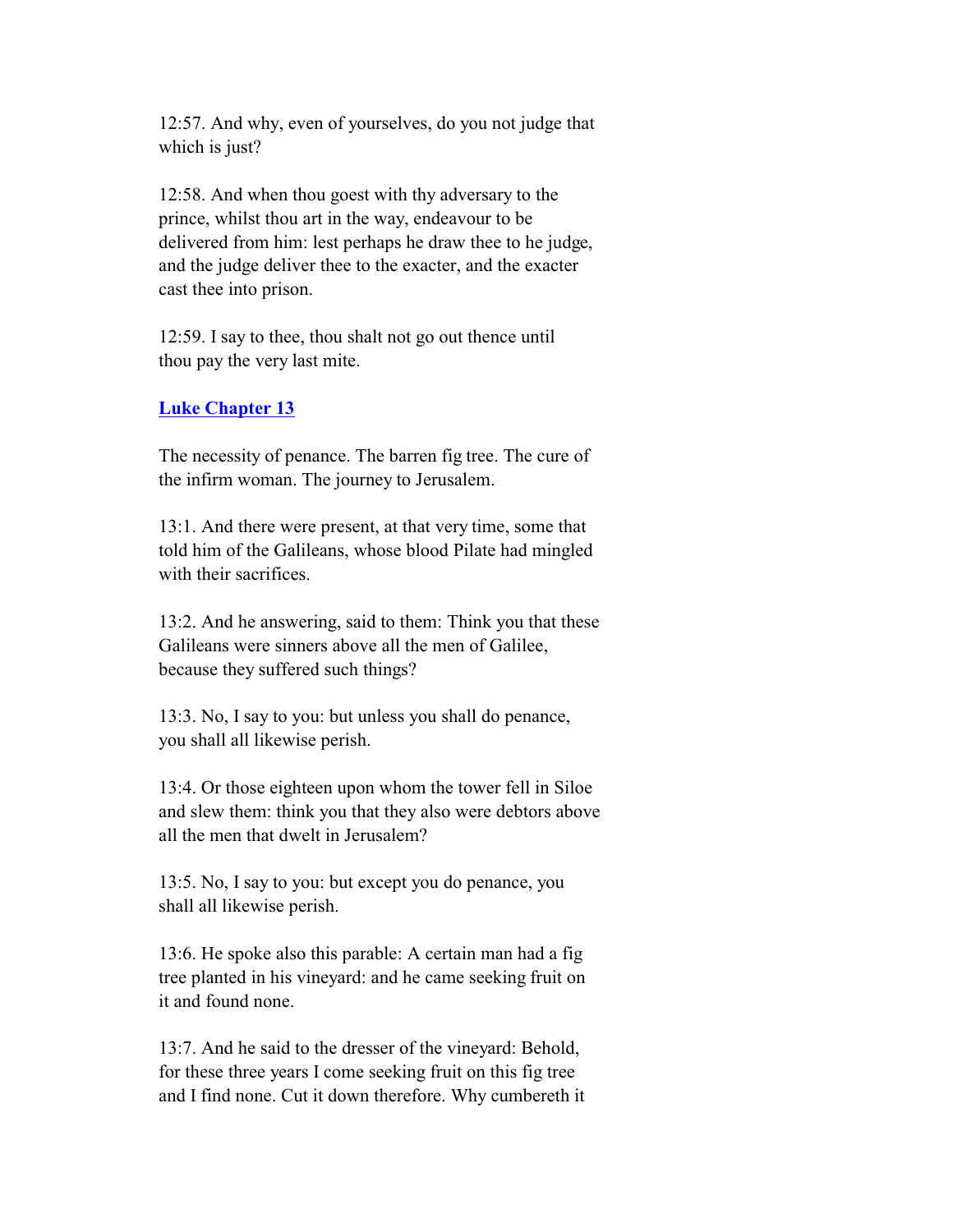the ground?

 13:8. But he answering, said to him: Lord, let it alone this year also, until I dig about it and dung it.

 13:9. And if happily it bear fruit: but if not, then after that thou shalt cut it down.

 13:10. And he was teaching in their synagogue on their sabbath.

 13:11. And behold there was a woman who had a spirit of infirmity eighteen years. And she was bowed together: neither could she look upwards at all.

 13:12. Whom when Jesus saw, he called her unto him and said to her: Woman, thou art delivered from thy infirmity.

 13:13. And he laid his hands upon her: and immediately she was made straight and glorified God.

 13:14. And the ruler of the synagogue being angry that Jesus had healed on the sabbath answering, said to the multitude: Six days there are wherein you ought to work. In them therefore come and be healed: and not on the sabbath day.

 13:15. And the Lord answering him, said: Ye hypocrites, doth not every one of you, on the sabbath day, loose his ox or his ass from the manger and lead them to water?

 13:16. And ought not this daughter of Abraham, whom Satan hath bound, lo, these eighteen years, be loosed from this bond on the sabbath day?

 13:17. And when he said these things, all his adversaries were ashamed: and all the people rejoiced for all the things that were gloriously done by him.

 13:18. He said therefore: To what is the kingdom of God like, and whereunto shall I resemble it?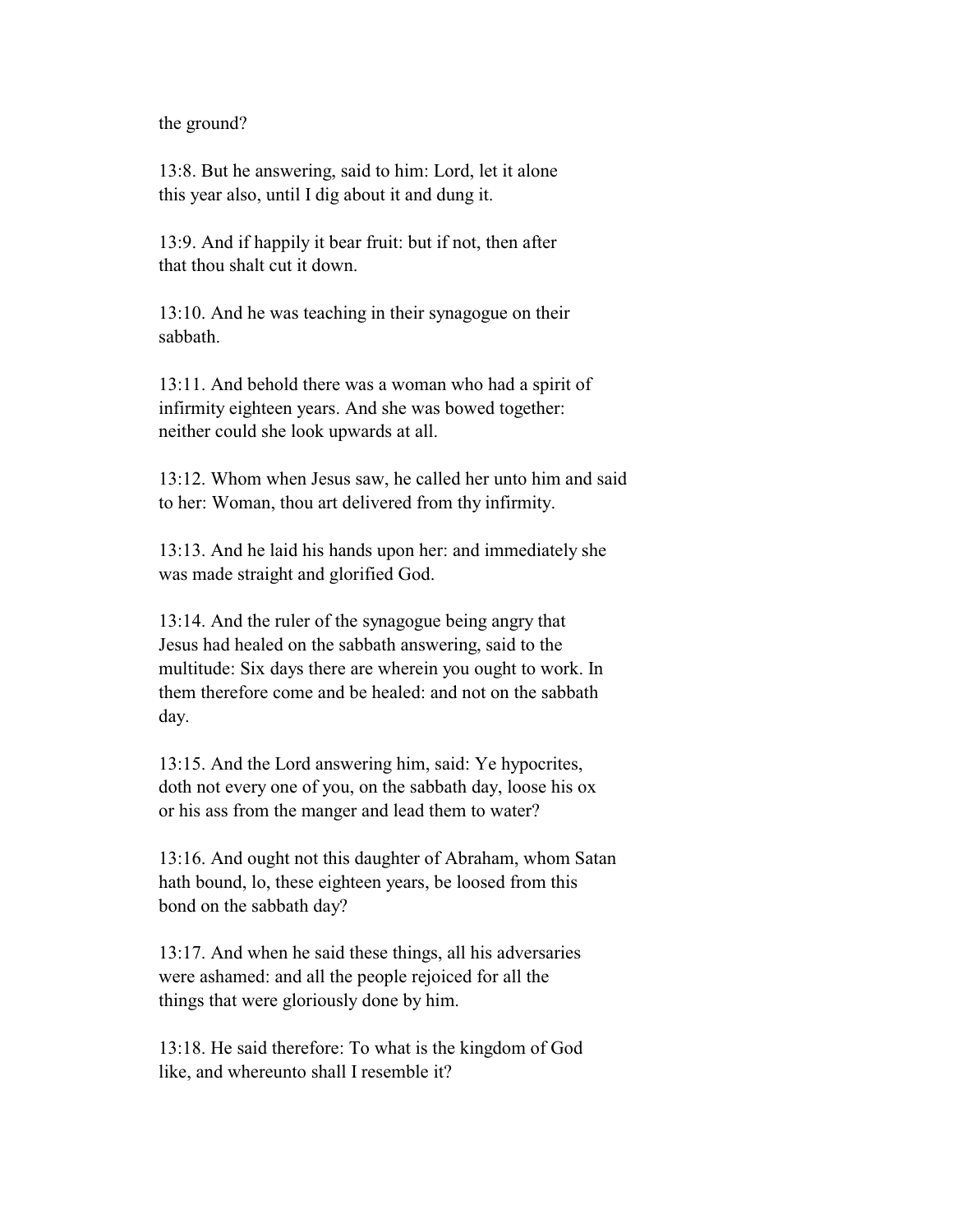13:19. It is like to a grain of mustard seed, which a man took and cast into his garden: and it grew and became a great tree, and the birds of the air lodged in the branches thereof.

 13:20. And again he said: Whereunto shall I esteem the kingdom of God to be like?

 13:21. It is like to leaven, which a woman took and hid in three measures of meal, till the whole was leavened.

 13:22. And he went through the cities and towns teaching and making his journey to Jerusalem.

 13:23. And a certain man said to him: Lord, are they few that are saved? But he said to them:

 13:24. Strive to enter by the narrow gate: for many, I say to you, shall seek to enter and shall not be able.

 Shall seek, etc... Shall desire to be saved; but for want of taking sufficient pains, and being thoroughly in earnest, shall not attain to it.

 13:25. But when the master of the house shall be gone in and shall shut the door, you shall begin to stand without; and knock at the door, saying: Lord, open to us. And he answering, shall say to you: I know you not, whence you are.

 13:26. Then you shall begin to say: We have eaten and drunk in thy presence: and thou hast taught in our streets.

 13:27. And he shall say to you: I know you not, whence you are. Depart from me, all ye workers of iniquity.

 13:28. There shall be weeping and gnashing of teeth; when you shall see Abraham and Isaac and Jacob and all the prophets, in the kingdom of God: and you yourselves thrust out.

13:29. And there shall come from the east and the west and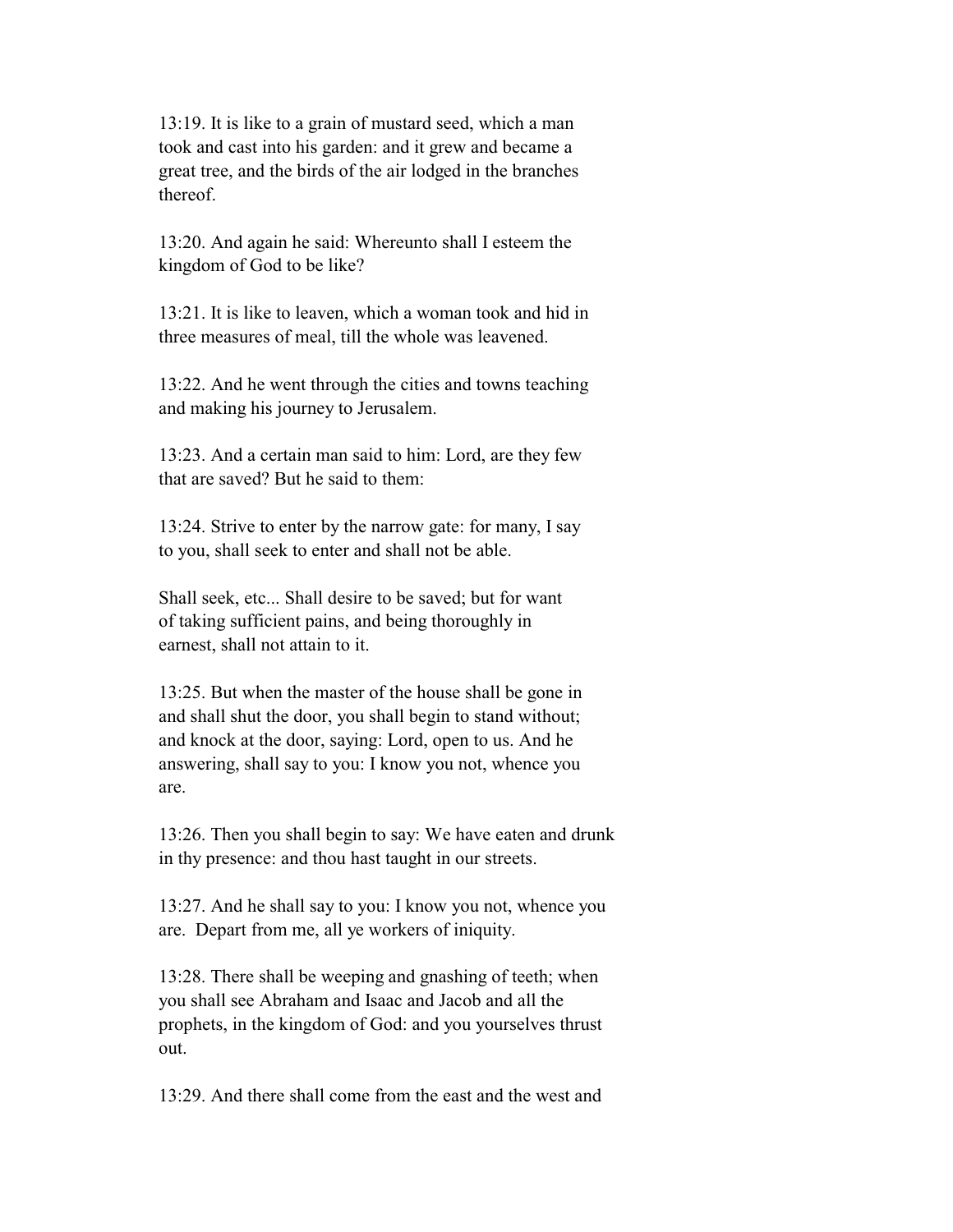the north and the south: and shall sit down in the kingdom of God.

 13:30. And behold, they are last that shall be first: and they are first that shall be last.

 13:31. The same day, there came some of the Pharisees, saying to him: Depart, and get thee hence, for Herod hath a mind to kill thee.

 13:32. And he said to them: Go and tell that fox: Behold, I cast out devils and do cures, to-day and to-morrow, and the third day I am consummated.

 13:33. Nevertheless, I must walk to-day and to-morrow and the day following, because it cannot be that a prophet perish, out of Jerusalem.

 13:34. Jerusalem, Jerusalem, that killest the prophets; and stonest them that are sent to thee, how often would I have gathered thy children as the bird doth her brood under her wings, and thou wouldest not?

 13:35. Behold your house shall be left to you desolate. And I say to you that you shall not see me till the time come when you shall say: Blessed is he that cometh in the name of the Lord.

### **Luke Chapter 14**

 Christ heals the dropsical man. The parable of the supper. The necessity of renouncing all to follow Christ.

 14:1. And it came to pass, when Jesus went into the house of one of the Pharisees, on the sabbath day, that they watched him.

 14:2. And behold, there was a certain man before him that had the dropsy.

 14:3. And Jesus answering, spoke to the lawyers and Pharisees, saying: Is it lawful to heal on the sabbath day?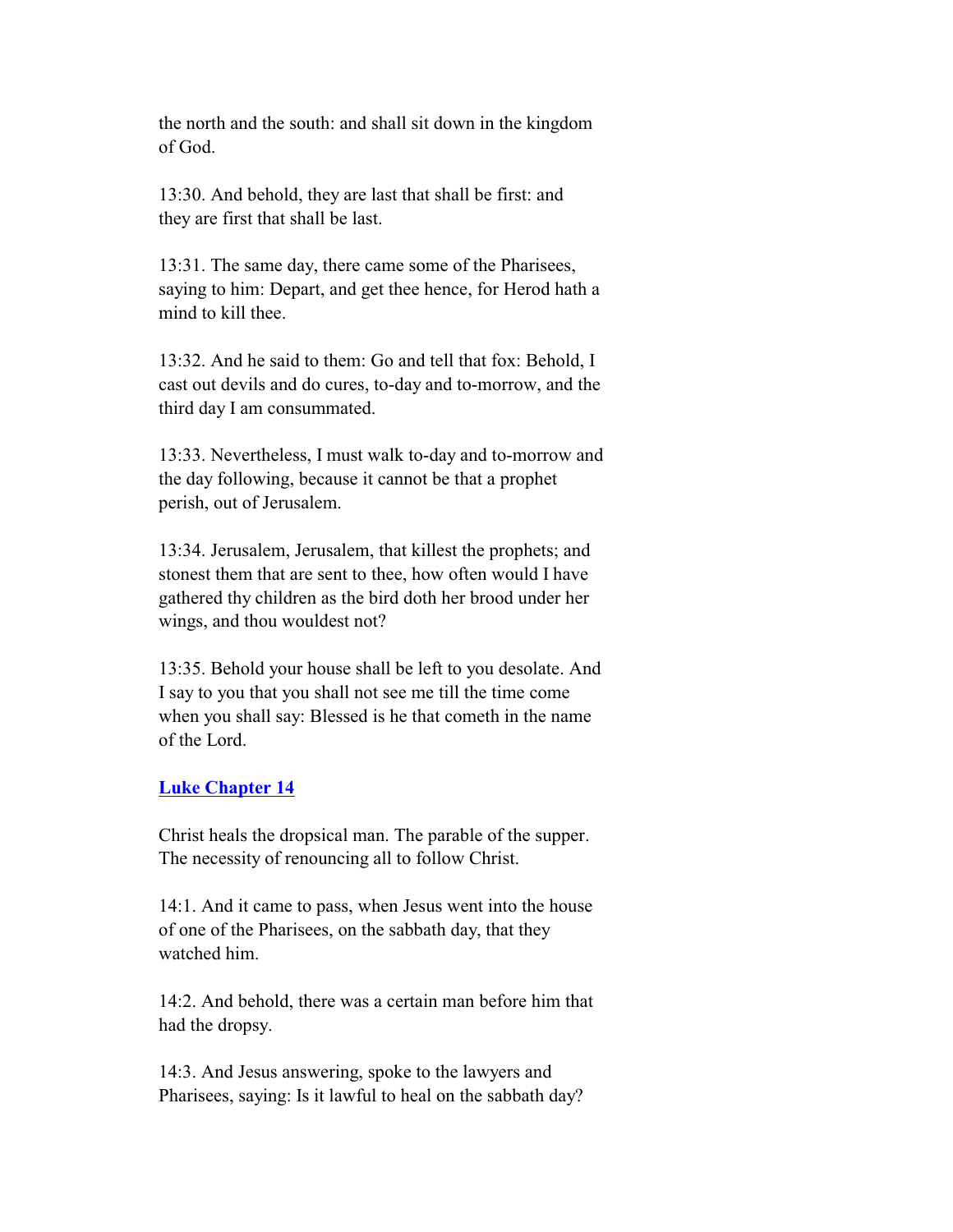14:4. But they held their peace. But he taking him, healed him and sent him away.

 14:5. And answering them, he said: Which of you shall have an ass or an ox fall into a pit and will not immediately draw him out, on the sabbath day?

14:6. And they could not answer him to these things.

 14:7. And he spoke a parable also to them that were invited, marking how they chose the first seats at the table, saying to them:

 14:8. When thou art invited to a wedding, sit not down in the first place, lest perhaps one more honourable than thou be invited by him:

 14:9. And he that invited thee and him, come and say to thee: Give this man place. And then thou begin with shame to take the lowest place.

 14:10. But when thou art invited, go, sit down in the lowest place; that when he who invited thee cometh, he may say to thee: Friend, go up higher. Then shalt thou have glory before them that sit at table with thee.

 14:11. Because every one that exalteth himself shall be humbled: and he that humbleth himself shall be exalted.

 14:12. And he said to him also that had invited him: When thou makest a dinner or a supper, call not thy friends nor thy brethren nor thy kinsmen nor thy neighbours who are rich; lest perhaps they also invite thee again, and a recompense be made to thee.

 14:13. But when thou makest a feast, call the poor, the maimed, the lame and the blind.

 14:14. And thou shalt be blessed, because they have not wherewith to make thee recompense: for recompense shall be made thee at the resurrection of the just.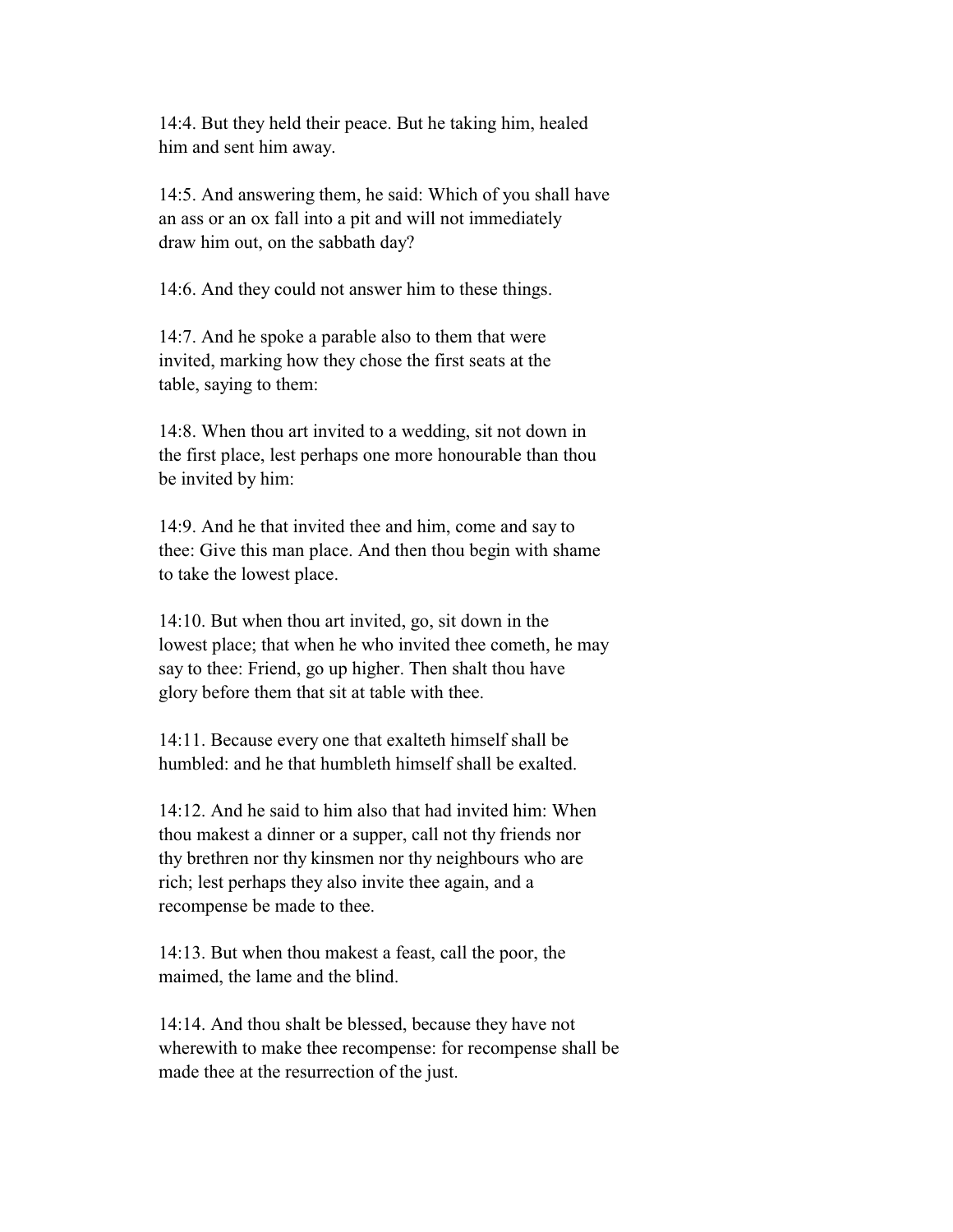14:15. When one of them that sat at table with him had heard these things, he said to him: Blessed is he that shall eat bread in the kingdom of God.

 14:16. But he said to him: A certain man made a great supper and invited many.

 14:17. And he sent his servant at the hour of supper to say to them that were invited, that they should come: for now all things are ready.

 14:18. And they began all at once to make excuse. The first said to him: I have bought a farm and I must needs go out and see it. I pray thee, hold me excused.

 14:19. And another said: I have bought five yoke of oxen and I go to try them. I pray thee, hold me excused.

 14:20. And another said: I have married a wife; and therefore I cannot come.

 14:21. And the servant returning, told these things to his lord. Then the master of the house, being angry, said to his servant: Go out quickly into the streets and lanes of the city; and bring in hither the poor and the feeble and the blind and the lame.

 14:22. And the servant said: Lord, it is done as thou hast commanded; and yet there is room.

 14:23. And the Lord said to the servant: Go out into the highways and hedges, and compel them to come in, that my house may be filled.

 14:24. But I say unto you that none of those men that were invited shall taste of my supper.

 14:25. And there went great multitudes with him. And turning, he said to them:

 14:26. If any man come to me, and hate not his father and mother and wife and children and brethren and sisters, yea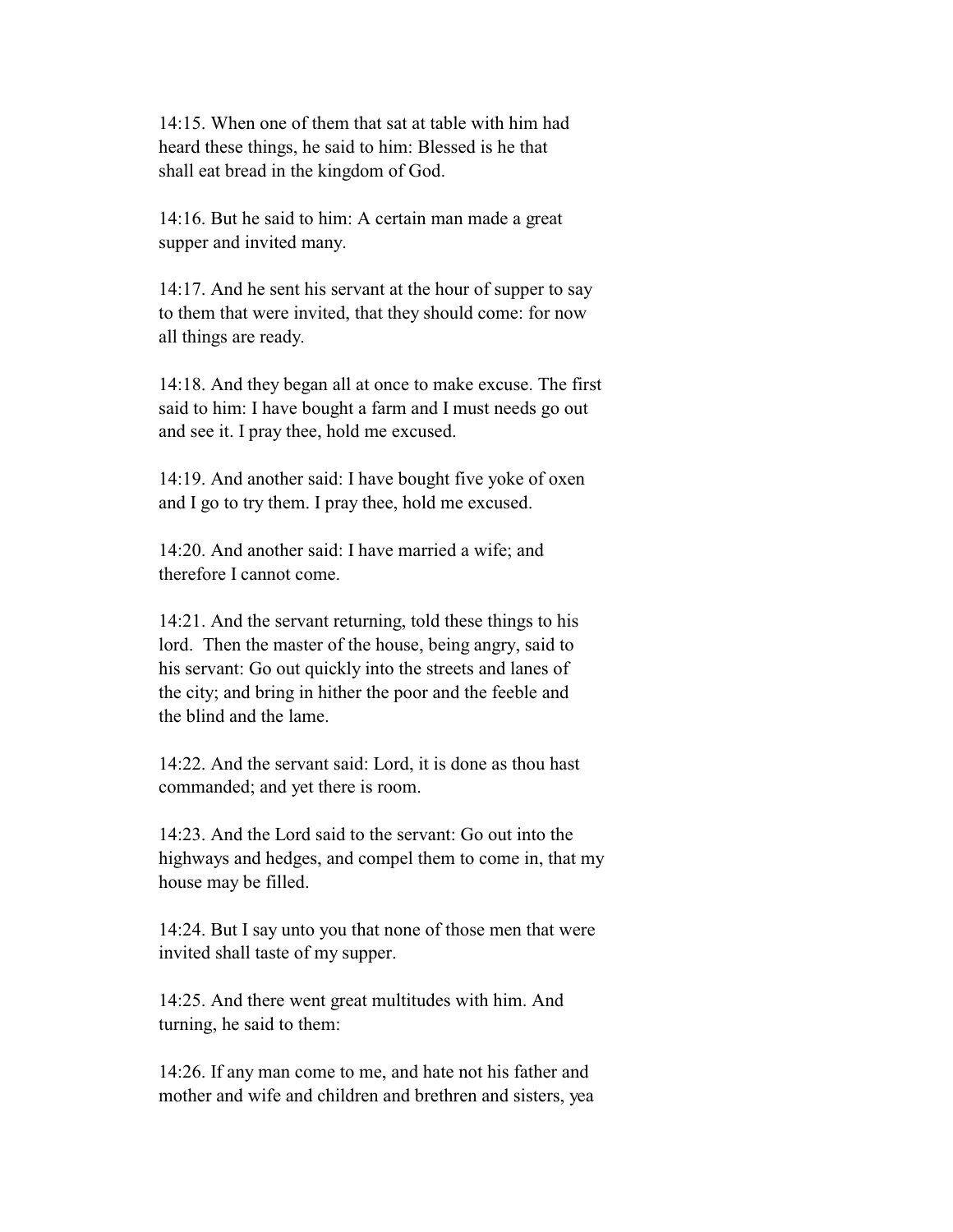and his own life also, he cannot be my disciple.

 Hate not, etc... The law of Christ does not allow us to hate even our enemies, much less our parents: but the meaning of the text is, that we must be in that disposition of soul, as to be willing to renounce, and part with every thing, how near or dear soever it may be to us, that would keep us from following Christ.

 14:27. And whosoever doth not carry his cross and come after me cannot be my disciple.

 14:28. For which of you, having a mind to build a tower, doth not first sit down and reckon the charges that are necessary, whether he have wherewithal to finish it:

 14:29. Lest, after he hath laid the foundation and is not able to finish it, all that see it begin to mock him,

 14:30. Saying: This man began to build and was not able to finish.

 14:31. Or, what king, about to go to make war against another king, doth not first sit down and think whether he be able, with ten thousand, to meet him that, with twenty thousand, cometh against him?

 14:32. Or else, while the other is yet afar off, sending an embassy, he desireth conditions of peace.

 14:33. So likewise every one of you that doth not renounce all that he possesseth cannot be my disciple.

 14:34. Salt is good. But if the salt shall lose its savour, wherewith shall it be seasoned?

 14:35. It is neither profitable for the land nor for the dunghill: but shall be cast out. He that hath ears to hear, let him hear.

### **Luke Chapter 15**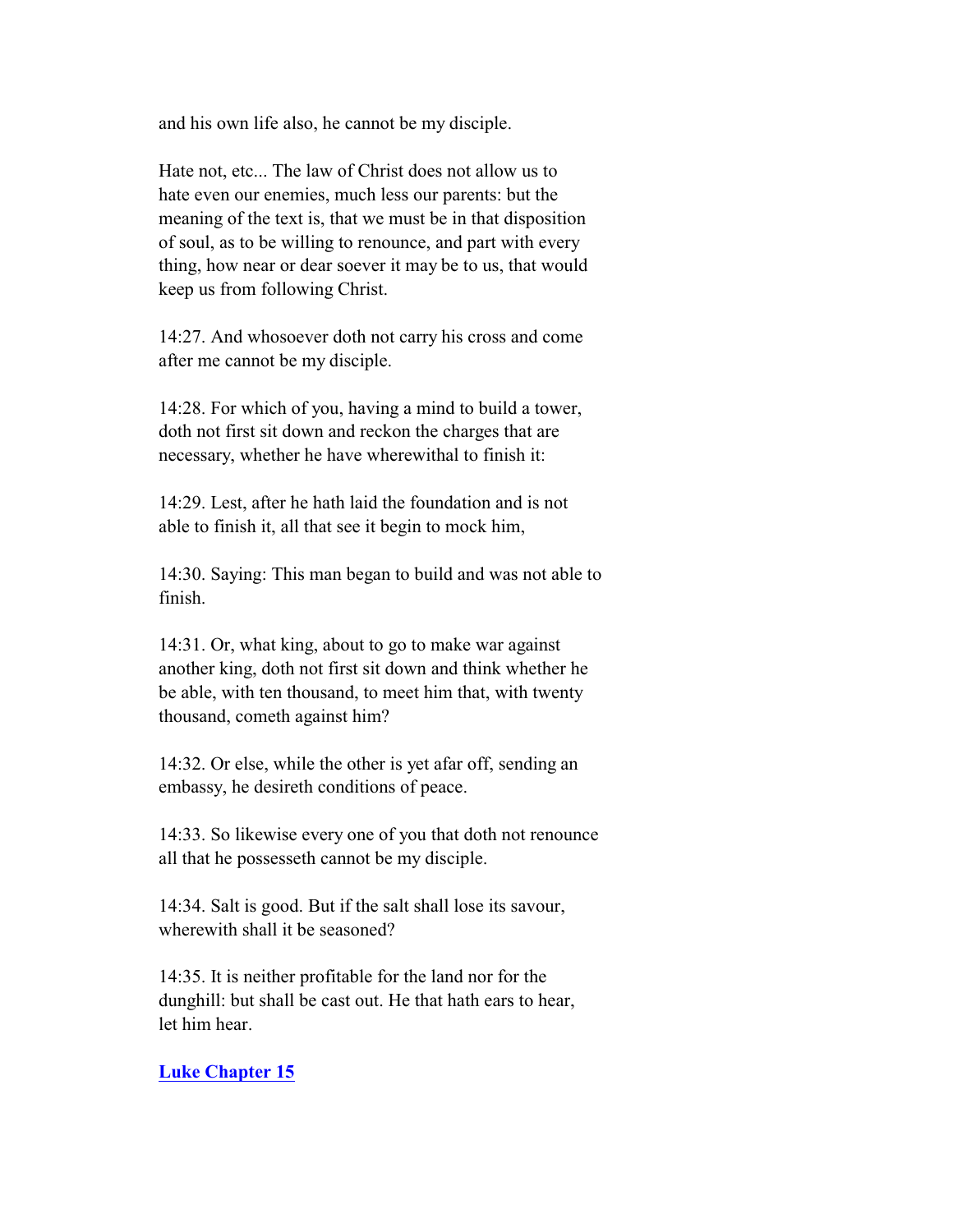The parables of the lost sheep and of the prodigal son.

 15:1. Now the publicans and sinners drew near unto him to hear him.

 15:2. And the Pharisees and the scribes murmured, saying: This man receiveth sinners and eateth with them.

15:3. And he spoke to them this parable, saying:

 15:4. What man of you that hath an hundred sheep, and if he shall lose one of them, doth he not leave the ninety-nine in the desert and go after that which was lost, until he find it?

 15:5. And when he hath found it, lay it upon his shoulders, rejoicing?

 15:6. And coming home, call together his friends and neighbours, saying to them: Rejoice with me, because I have found my sheep that was lost?

 15:7. I say to you that even so there shall be joy in heaven upon one sinner that doth penance, more than upon ninety-nine just who need not penance.

 15:8. Or what woman having ten groats, if she lose one groat, doth not light a candle and sweep the house and seek diligently until she find it?

 15:9. And when she hath found it, call together her friends and neighbours, saying: Rejoice with me, because I have found the groat which I had lost.

 15:10. So I say to you, there shall be joy before the angels of God upon one sinner doing penance.

 Before the angels... By this it is plain that the spirits in heaven have a concern for us below, and a joy at our repentance and consequently a knowledge of it.

15:11. And he said: A certain man had two sons.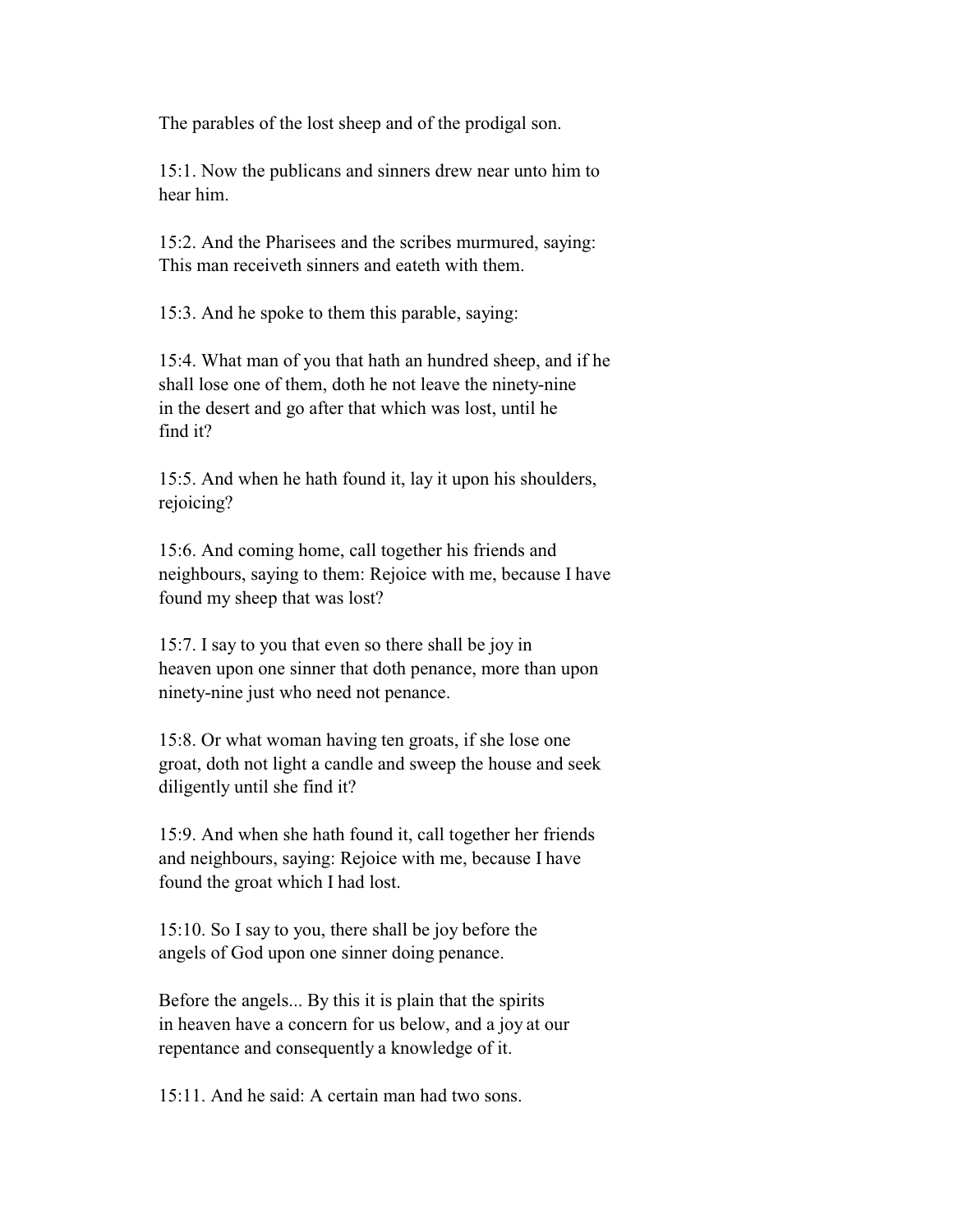15:12. And the younger of them said to his father: Father, give me the portion of substance that falleth to me. And he divided unto them his substance.

 15:13. And not many days after, the younger son, gathering all together, went abroad into a far country: and there wasted his substance, living riotously.

 15:14. And after he had spent all, there came a mighty famine in that country: and he began to be in want.

 15:15. And he went and cleaved to one of the citizens of that country. And he sent him into his farm to feed swine.

 15:16. And he would fain have filled his belly with the husks the swine did eat: and no man gave unto him.

 15:17. And returning to himself, he said: How many hired servants in my father's house abound with bread, and I here perish with hunger!

 15:18. I will arise and will go to my father and say to him: Father, I have sinned against heaven and before thee.

 15:19. I am not worthy to be called thy son: make me as one of thy hired servants.

 15:20. And rising up, he came to his father. And when he was yet a great way off, his father saw him and was moved with compassion and running to him fell upon his neck and kissed him.

 15:21. And the son said to him: Father: I have sinned against heaven and before thee I am not now worthy to be called thy son.

 15:22. And the father said to his servants: Bring forth quickly the first robe and put it on him: and put a ring on his hand and shoes on his feet.

 15:23. And bring hither the fatted calf, and kill it: and let us eat and make merry: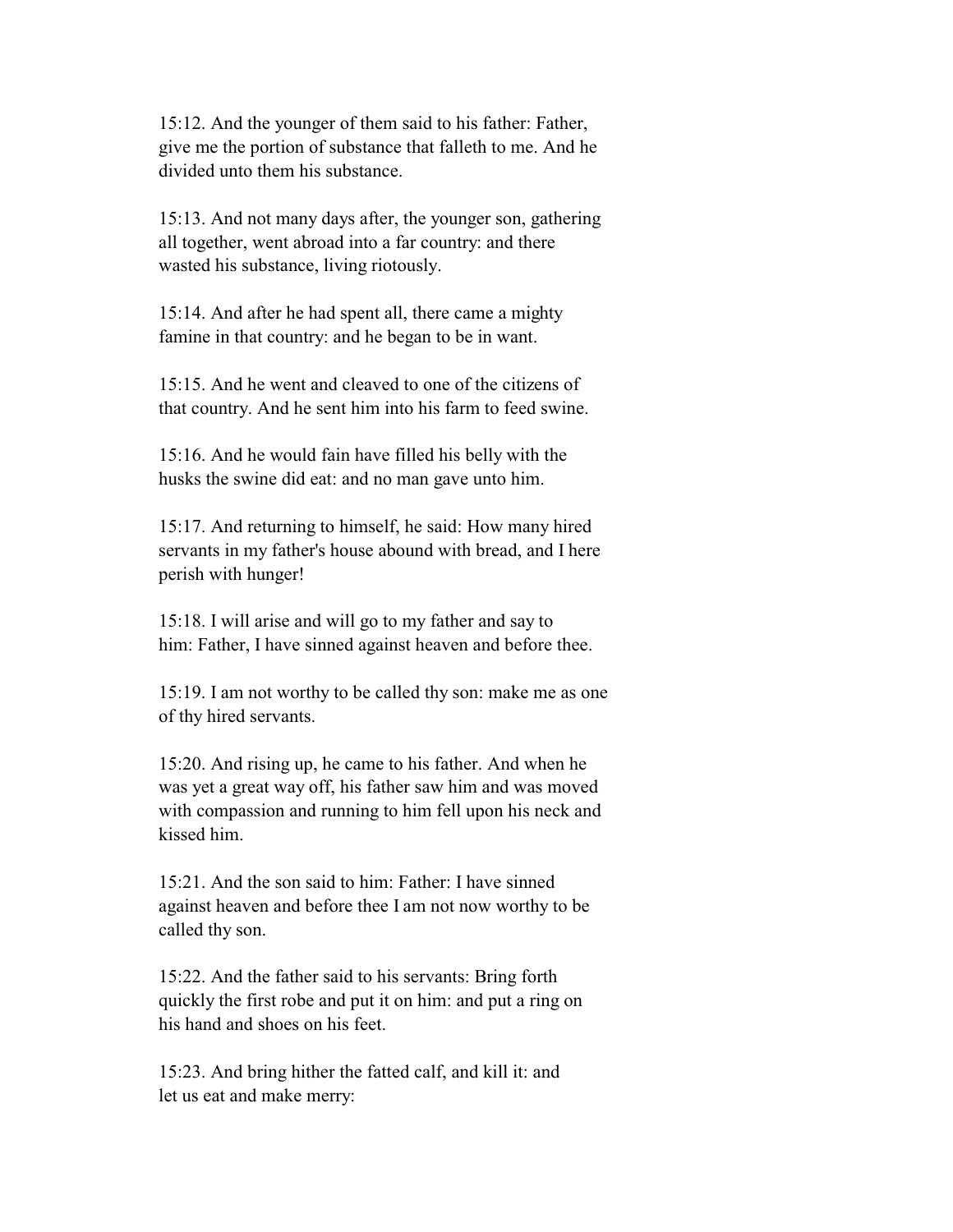15:24. Because this my son was dead and is come to life again, was lost and is found. And they began to be merry.

 15:25. Now his elder son was in the field and when he came and drew nigh to the house, he heard music and dancing.

 15:26. And he called one of the servants, and asked what these things meant.

 15:27. And he said to him: Thy brother is come and thy father hath killed the fatted calf, because he hath received him safe.

 15:28. And he was angry and would not go in. His father therefore coming out began to entreat him.

 15:29. And he answering, said to his father: Behold, for so many years do I serve thee and I have never transgressed thy commandment: and yet thou hast never given me a kid to make merry with my friends.

 15:30. But as soon as this thy son is come, who hath devoured his substance with harlots, thou hast killed for him the fatted calf.

 15:31. But he said to him: Son, thou art always with me; and all I have is thine.

 15:32. But it was fit that we should make merry and be glad: for this thy brother was dead and is come to life again; he was lost, and is found.

### **Luke Chapter 16**

 The parable of the unjust steward and of the rich man and Lazarus.

 16:1. And he said also to his disciples: There was a certain rich man who had a steward: and the same was accused unto him, that he had wasted his goods.

16:2. And he called him and said to him: How is it that I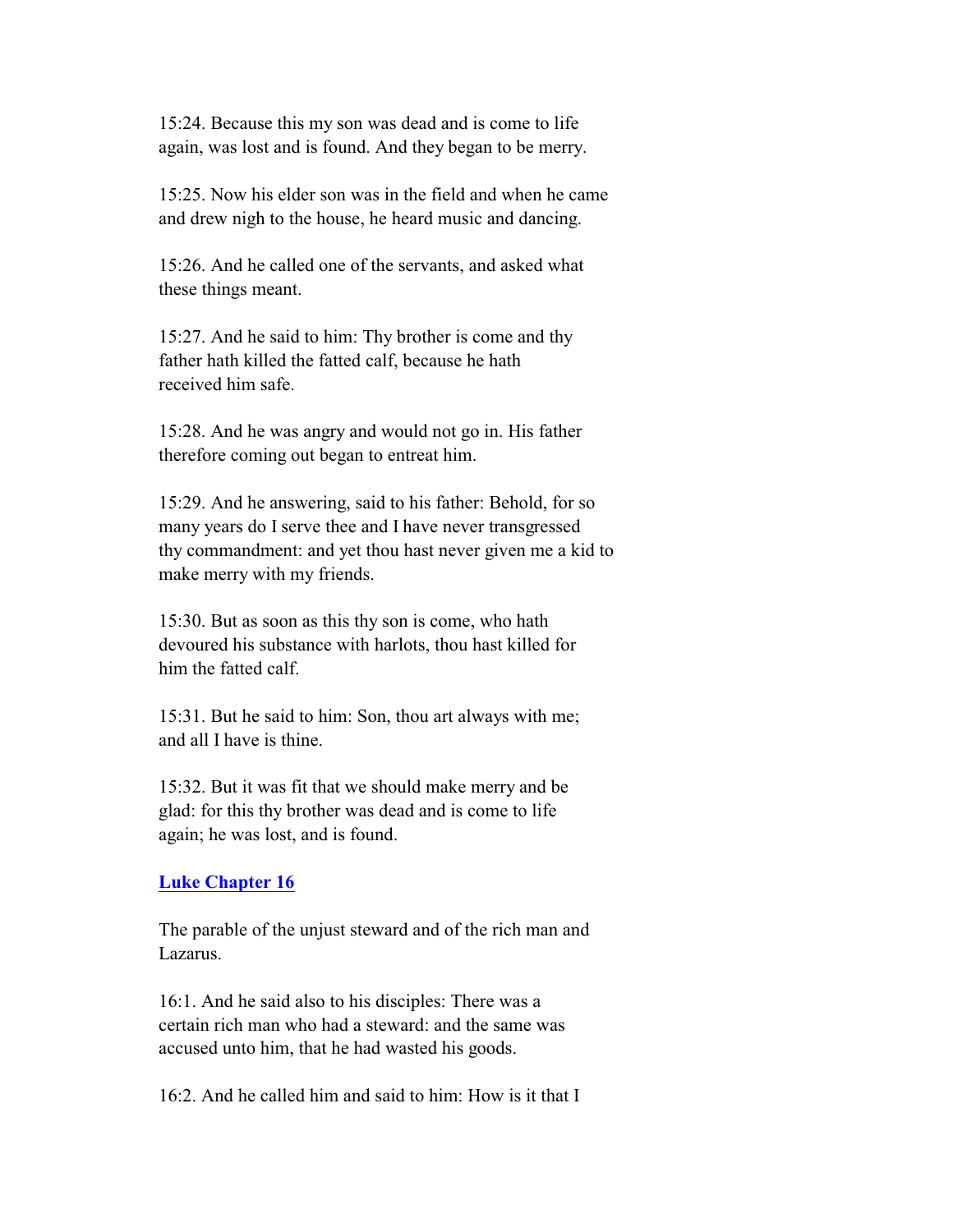hear this of thee? Give an account of thy stewardship: for now thou canst be steward no longer.

 16:3. And the steward said within himself: What shall I do, because my lord taketh away from me the stewardship? To dig I am not able; to beg I am ashamed.

 16:4. I know what I will do, that when I shall be removed from the stewardship, they may receive me into their houses.

 16:5. Therefore, calling together every one of his lord's debtors, he said to the first: How much dost thou owe my lord?

 16:6. But he said: An hundred barrels of oil. And he said to him: Take thy bill and sit down quickly and write fifty.

 16:7. Then he said to another: And how much dost thou owe? Who said: An hundred quarters of wheat. He said to him: Take thy bill and write eighty.

 16:8. And the lord commended the unjust steward, forasmuch as he had done wisely: for the children of this world are wiser in their generation than the children of light.

 16:9. And I say to you: Make unto you friends of the mammon of iniquity: that when you shall fail, they may receive you into everlasting dwellings.

 *Mammon of iniquity... Mammon signifies riches. They are here called the mammon of iniquity, because oftentimes ill gotten, ill bestowed, or an occasion of evil; and at the best are but worldly, and false; and not the true riches of a Christian. They may receive... By this we see, that the poor servants of God, whom we have relieved by our alms, may hereafter, by their intercession, bring our souls to heaven.*

 16:10. He that is faithful in that which is least is faithful also in that which is greater: and he that is unjust in that which is little is unjust also in that which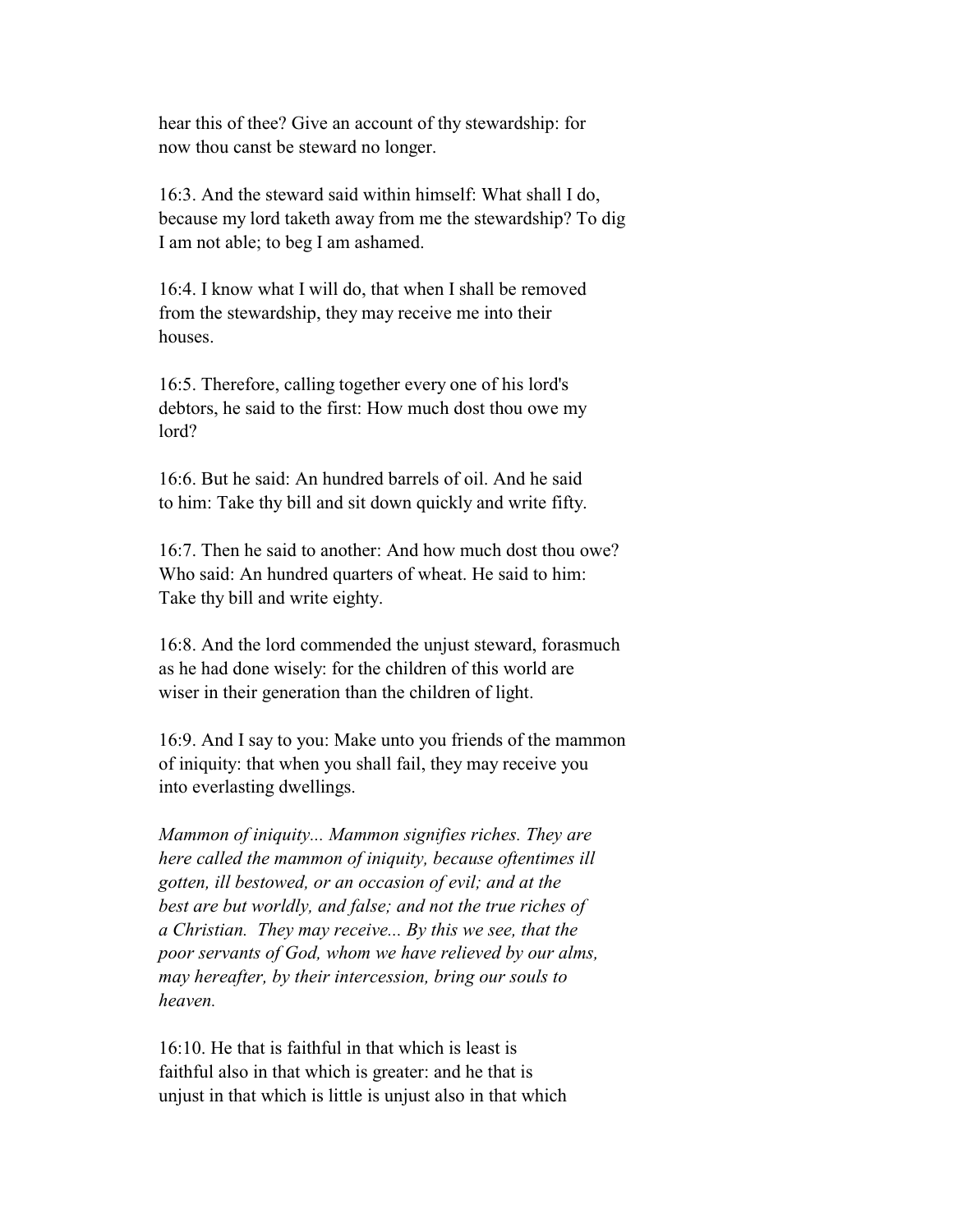is greater.

 16:11. If then you have not been faithful in the unjust mammon, who will trust you with that which is the true?

 16:12. And if you have not been faithful in that which is another's, who will give you that which is your own?

 16:13. No servant can serve two masters: for either he will hate the one and love the other: or he will hold to the one and despise the other. You cannot serve God and mammon.

 16:14. Now the Pharisees, who were covetous, heard all these things: and they derided him.

 16:15. And he said to them: you are they who justify yourselves before men, but God knoweth your hearts. For that which is high to men is an abomination before God.

 16:16. The law and the prophets were until John. From that time the kingdom of God is preached: and every one useth violence towards it.

 16:17. And it is easier for heaven and earth to pass than one tittle of the law to fall.

 16:18. Every one that putteth away his wife and marrieth another committeth adultery: and he that marrieth her that is put away from her husband committeth adultery.

 16:19. There was a certain rich man who was clothed in purple and fine linen and feasted sumptuously every day.

 16:20. And there was a certain beggar, named Lazarus, who lay at his gate, full of sores,

 16:21. Desiring to be filled with the crumbs that fell from the rich man's table. And no one did give him: moreover the dogs came and licked his sores.

 16:22. And it came to pass that the beggar died and was carried by the angels into Abraham's bosom. And the rich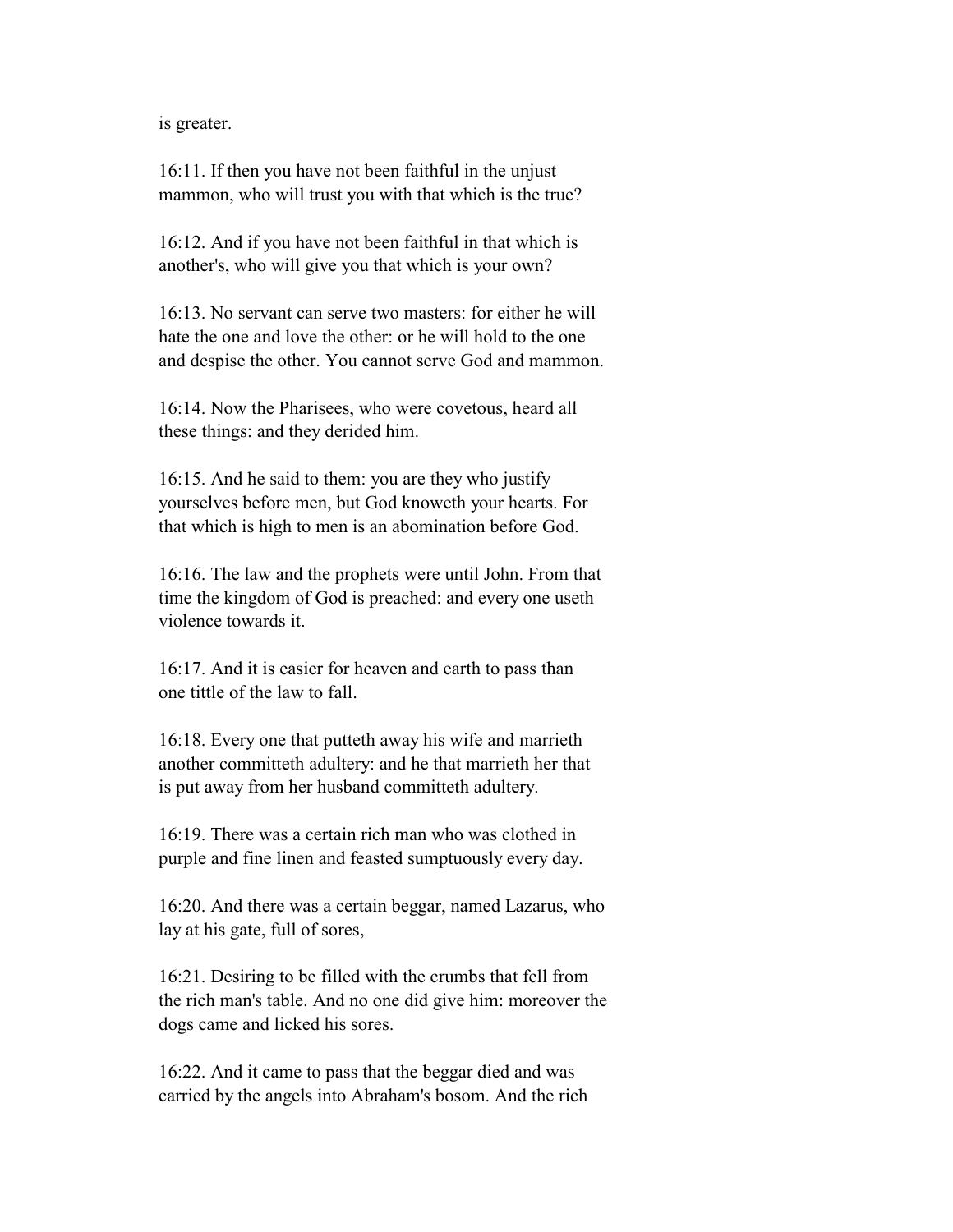man also died: and he was buried in hell.

 *Abraham's bosom... The place of rest, where the souls of the saints resided, till Christ had opened heaven by his death.*

 16:23. And lifting up his eyes when he was in torments, he saw Abraham afar off and Lazarus in his bosom:

 16:24. And he cried and said: Father Abraham, have mercy on me and send Lazarus, that he may dip the tip of his finger in water to cool my tongue: for I am tormented in this flame.

 16:25. And Abraham said to him: Son, remember that thou didst receive good things in thy lifetime, and likewise Lazarus evil things: but now he is comforted and thou art tormented.

 16:26. And besides all this, between us and you, there is fixed a great chaos: so that they who would pass from hence to you cannot, nor from thence come hither.

 16:27. And he said: Then, father, I beseech thee that thou wouldst send him to my father's house, for I have five brethren,

 16:28. That he may testify unto them, lest they also come into this place of torments.

 16:29. And Abraham said to him: They have Moses and the prophets. Let them hear them.

 16:30. But he said: No, father Abraham: but if one went to them from the dead, they will do penance.

 16:31. And he said to him: If they hear not Moses and the prophets, neither will they believe, if one rise again from the dead.

### **Luke Chapter 17**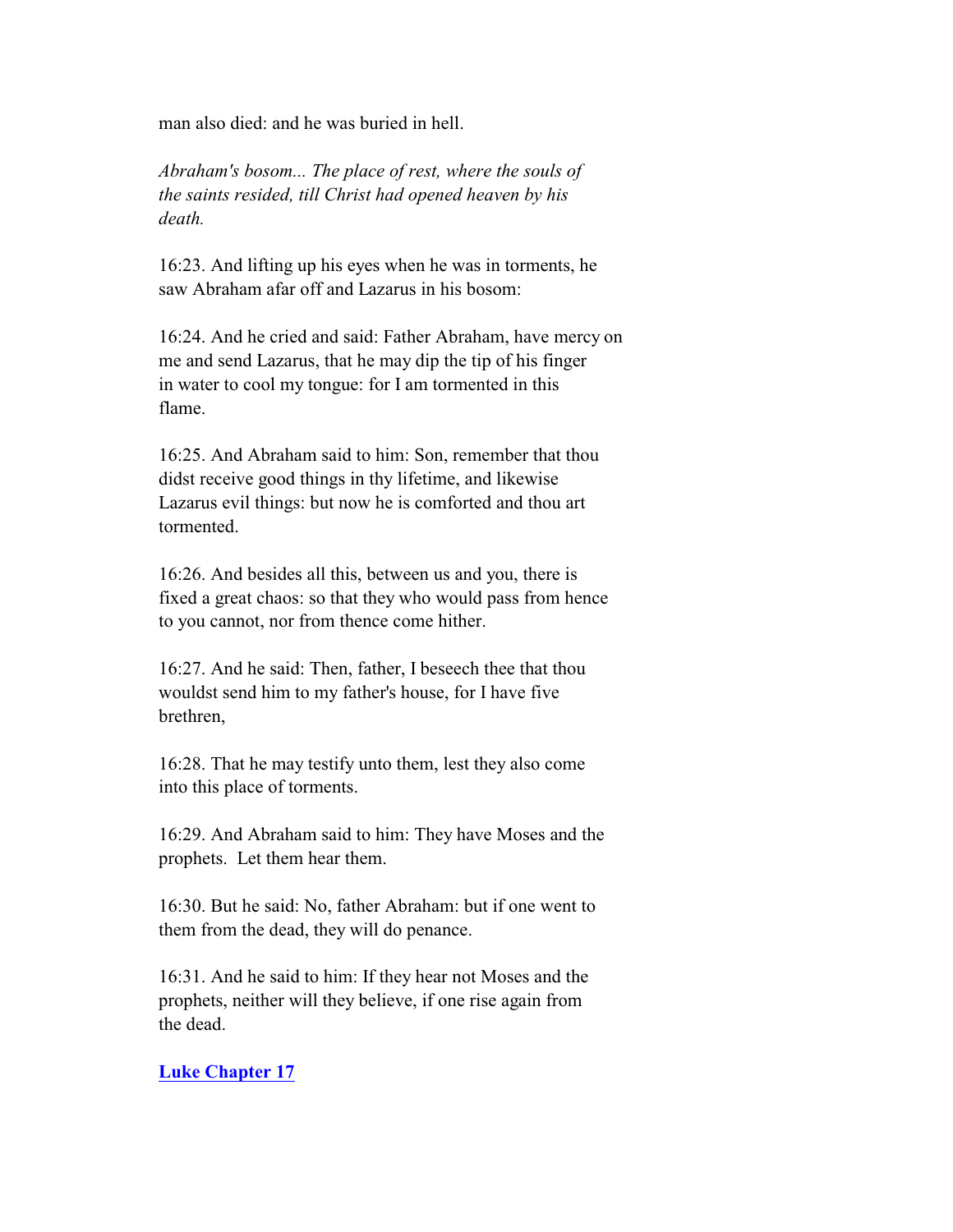Lessons of avoiding scandal and of the efficacy of faith. The ten lepers. The manner of the coming of Christ.

 17:1. And he said to his disciples: It is impossible that scandals should not come. But woe to him through whom they come!

 17:2. It were better for him that a millstone were hanged about his neck and he cast into the sea, than that he should scandalize one of these little ones.

 17:3. Take heed to yourselves. If thy brother sin against thee, reprove him: and if he do penance, forgive him.

 17:4. And if he sin against thee seven times in a day, and seven times in a day be converted unto thee, saying: I repent: forgive him.

 17:5. And the apostles said to the Lord: Increase our faith.

 17:6. And the Lord said: If you had faith like to a grain of mustard seed, you might say to this mulberry tree: Be thou rooted up and be thou transplanted into the sea. And it would obey you.

 17:7. But which of you, having a servant ploughing or feeding cattle, will say to him, when he is come from the field: Immediately go. Sit down to meat.

 17:8. And will not rather say to him: Make ready my supper and gird thyself and serve me, whilst I eat and drink; and afterwards thou shalt eat and drink?

 17:9. Doth he thank that servant for doing the things which he commanded him?

 17:10. I think not. So you also, when you shall have done all these things that are commanded you, say: We are unprofitable servants; we have done that which we ought to do.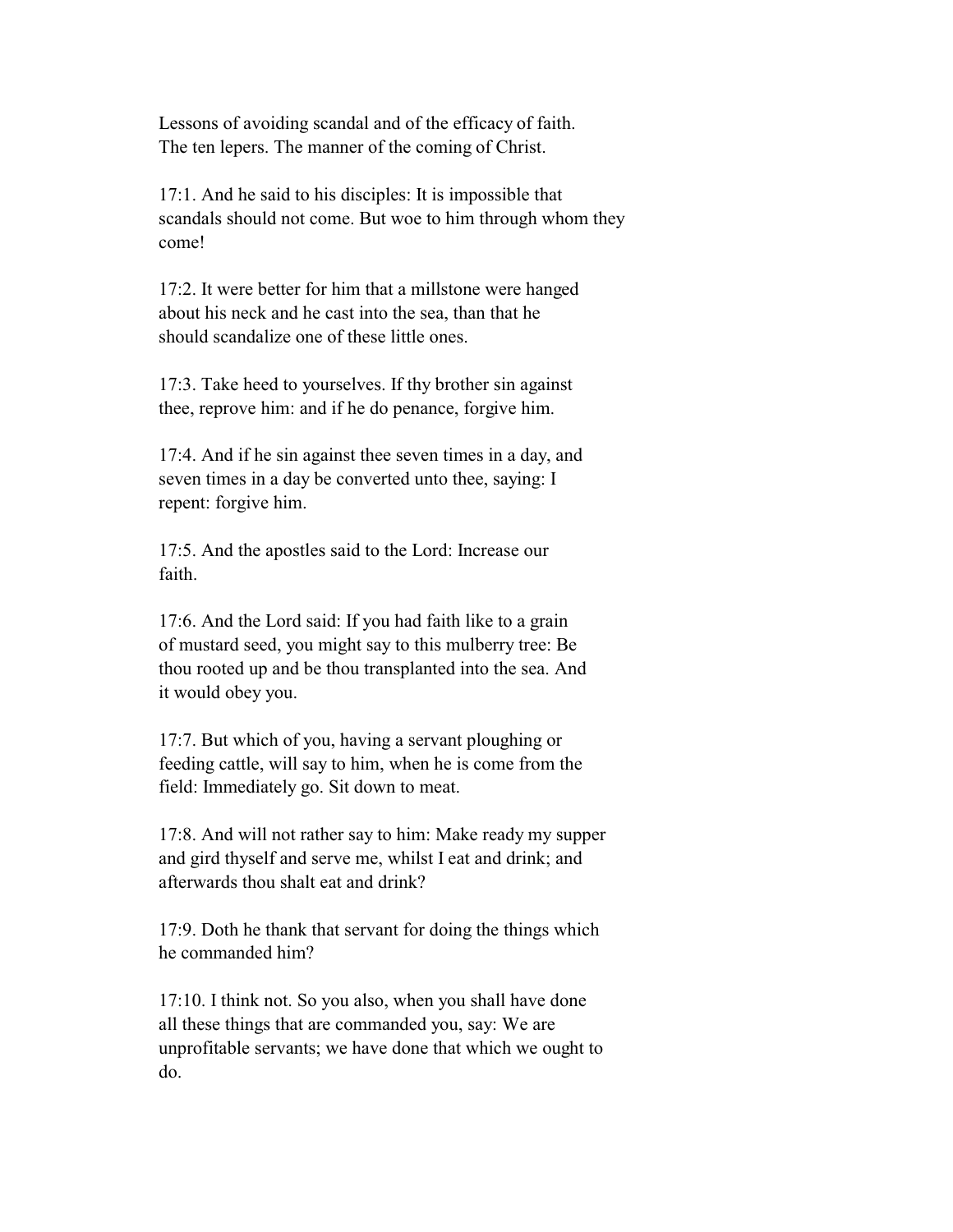*Unprofitable servants... Because our service is of no profit to our master; and he justly claims it as our bounden duty. But though we are unprofitable to him, our serving him is not unprofitable to us; for he is pleased to give by his grace a value to our good works, which, in consequence of his promise, entitles them to an eternal reward.*

 17:11. And it came to pass, as he was going to Jerusalem, he passed through the midst of Samaria and Galilee.

 17:12. And as he entered into a certain town, there met him ten men that were lepers, who stood afar off.

 17:13. And lifted up their voice, saying: Jesus, Master, have mercy on us.

 17:14. Whom when he saw, he said: Go, shew yourselves to the priests. And it came to pass, as they went, they were made clean.

 17:15. And one of them, when he saw that he was made clean, went back, with a loud voice glorifying God.

 17:16. And he fell on his face before his feet, giving thanks. And this was a Samaritan.

 17:17. And Jesus answering, said: Were not ten made clean? And where are the nine?

 17:18. There is no one found to return and give glory to God, but this stranger.

 17:19. And he said to him: Arise, go thy way; for thy faith hath made thee whole.

 17:20. And being asked by the Pharisees when the kingdom of God should come, he answering them and said: The kingdom of God cometh not with observation.

 17:21. Neither shall they say: Behold here, or behold there. For lo, the kingdom of God is within you.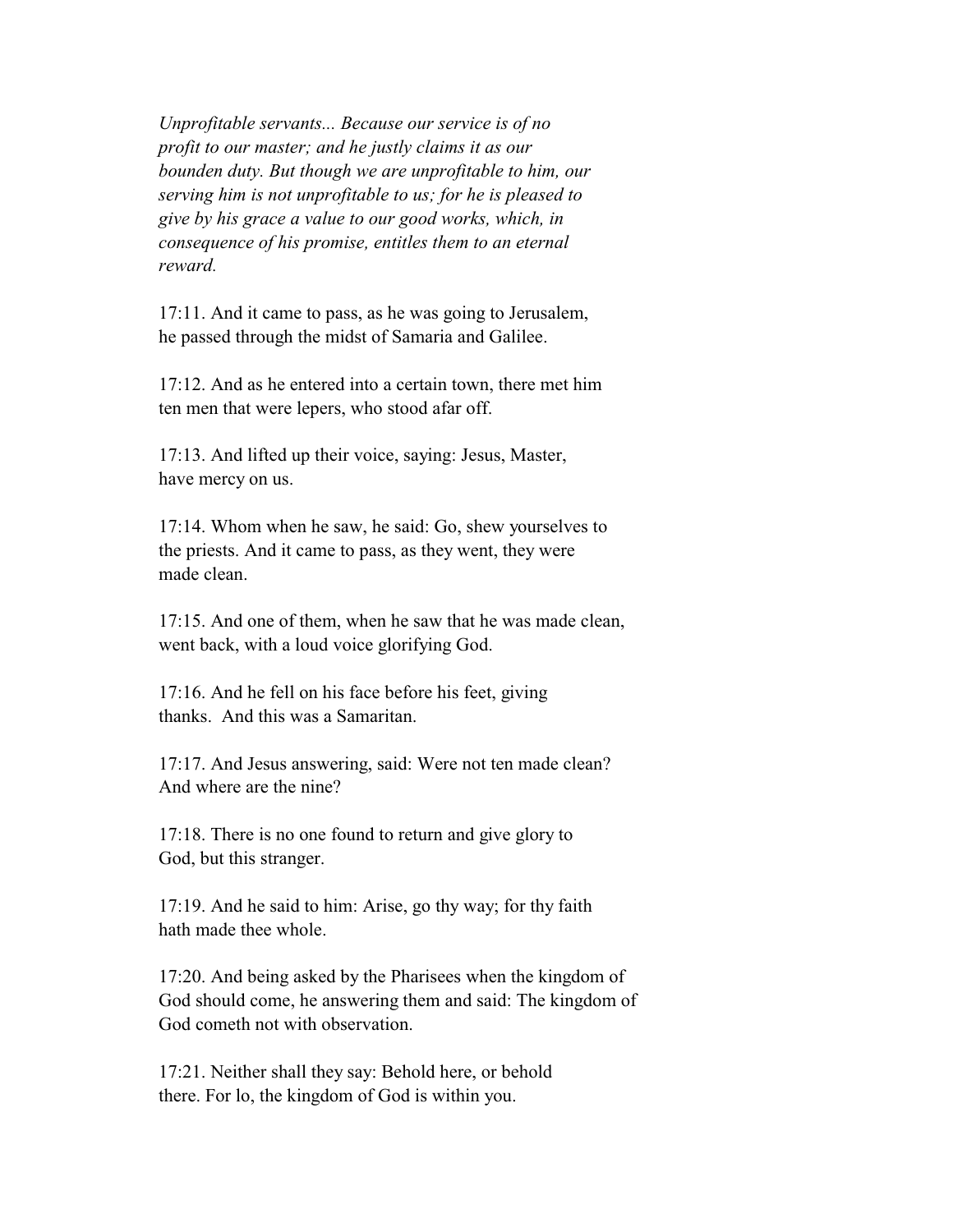17:22. And he said to his disciples: The days will come when you shall desire to see one day of the Son of man. And you shall not see it.

 17:23. And they will say to you: See here, and see there. Go ye not after, nor follow them.

 17:24. For as the lightning that lighteneth from under heaven shineth unto the parts that are under heaven, so shall the Son of man be in his day.

 17:25. But first he must suffer many things and be rejected by this generation.

 17:26. And as it came to pass in the days of Noe, so shall it be also in the days of the Son of man.

 17:27. They did eat and drink, they married wives and were given in marriage, until the day that Noe entered into the ark and the flood came and destroyed them all.

 17:28. Likewise as it came to pass in the days of Lot. They did eat and drink, they bought and sold, they planted and built.

 17:29. And in the day that Lot went out of Sodom, it rained fire and brimstone from heaven and destroyed them all.

 17:30. Even thus shall it be in the day when the Son of man shall be revealed.

 17:31. In that hour, he that shall be on the housetop, and his goods in the house, let him not go down to take them away: and he that shall be in the field, in like manner, let him not return back.

17:32. Remember Lot's wife.

 17:33. Whosoever shall seek to save his life shall lose it: and whosoever shall lose it shall preserve it.

17:34. I say to you: In that night there shall be two men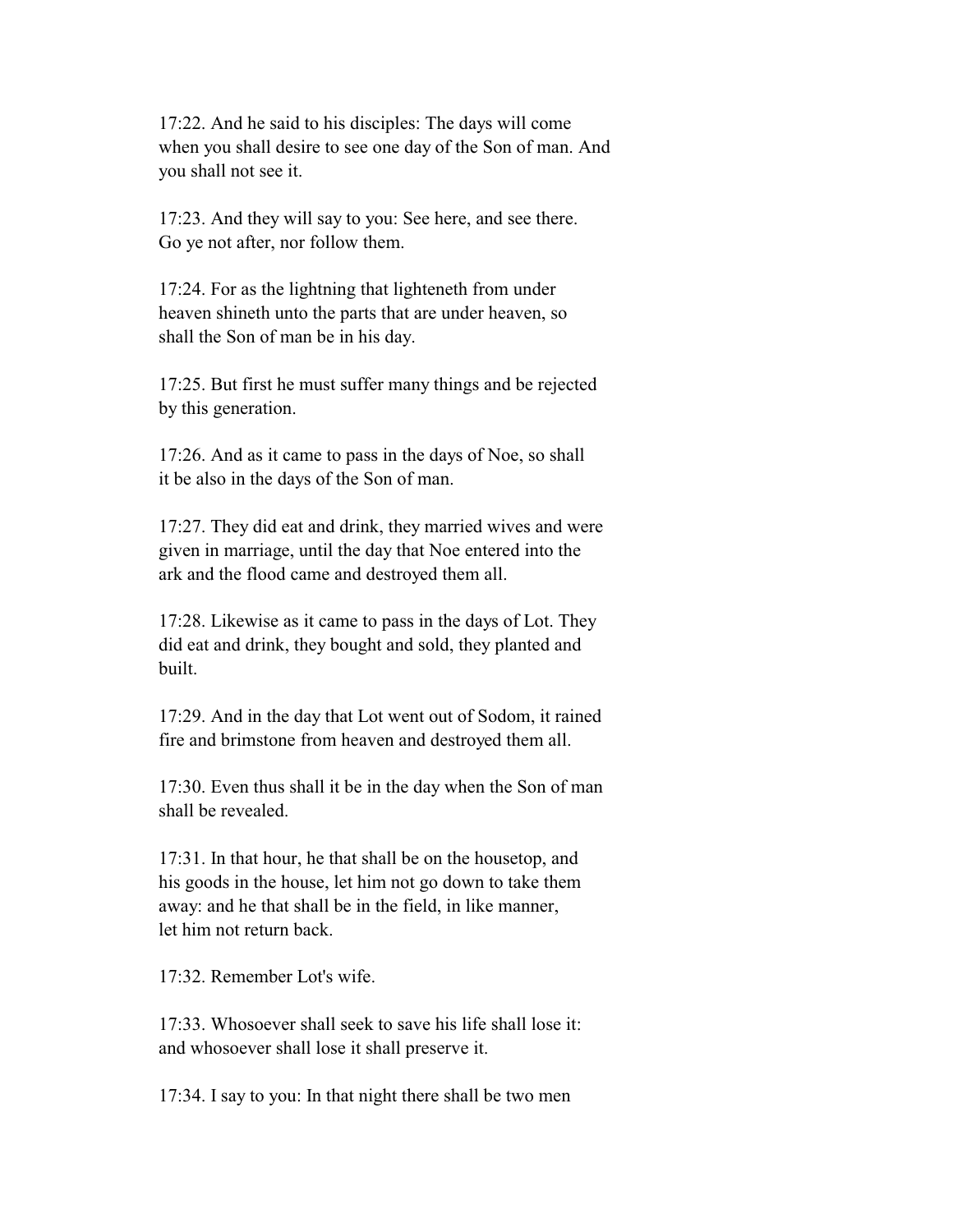in one bed. The one shall be taken and the other shall be left.

 17:35. Two women shall be grinding together. The one shall be taken and the other shall be left. Two men shall be in the field. The one shall be taken and the other shall be left.

17:36. They answering, say to him: Where, Lord?

 17:37. Who said to them: Wheresoever the body shall be, thither will the eagles also be gathered together.

## **Luke Chapter 18**

 We must pray always. The Pharisee and the publican. The danger of riches. The blind man is restored to sight.

 18:1. And he spoke also a parable to them, that we ought always to pray and not to faint,

 18:2. Saying: There was a judge in a certain city, who feared not God nor regarded man.

 18:3. And there was a certain widow in that city; and she came to him, saying: Avenge me of my adversary.

*Avenge... That is, do me justice. It is a Hebraism.*

 18:4. And he would not for a long time. But afterwards he said within himself: Although I fear not God nor regard man,

 18:5. Yet because this widow is troublesome to me, I will avenge her, lest continually coming she weary me.

18:6. And the Lord said: Hear what the unjust judge saith.

 18:7. And will not God revenge his elect who cry to him day and night? And will he have patience in their regard?

18:8. I say to you that he will quickly revenge them. But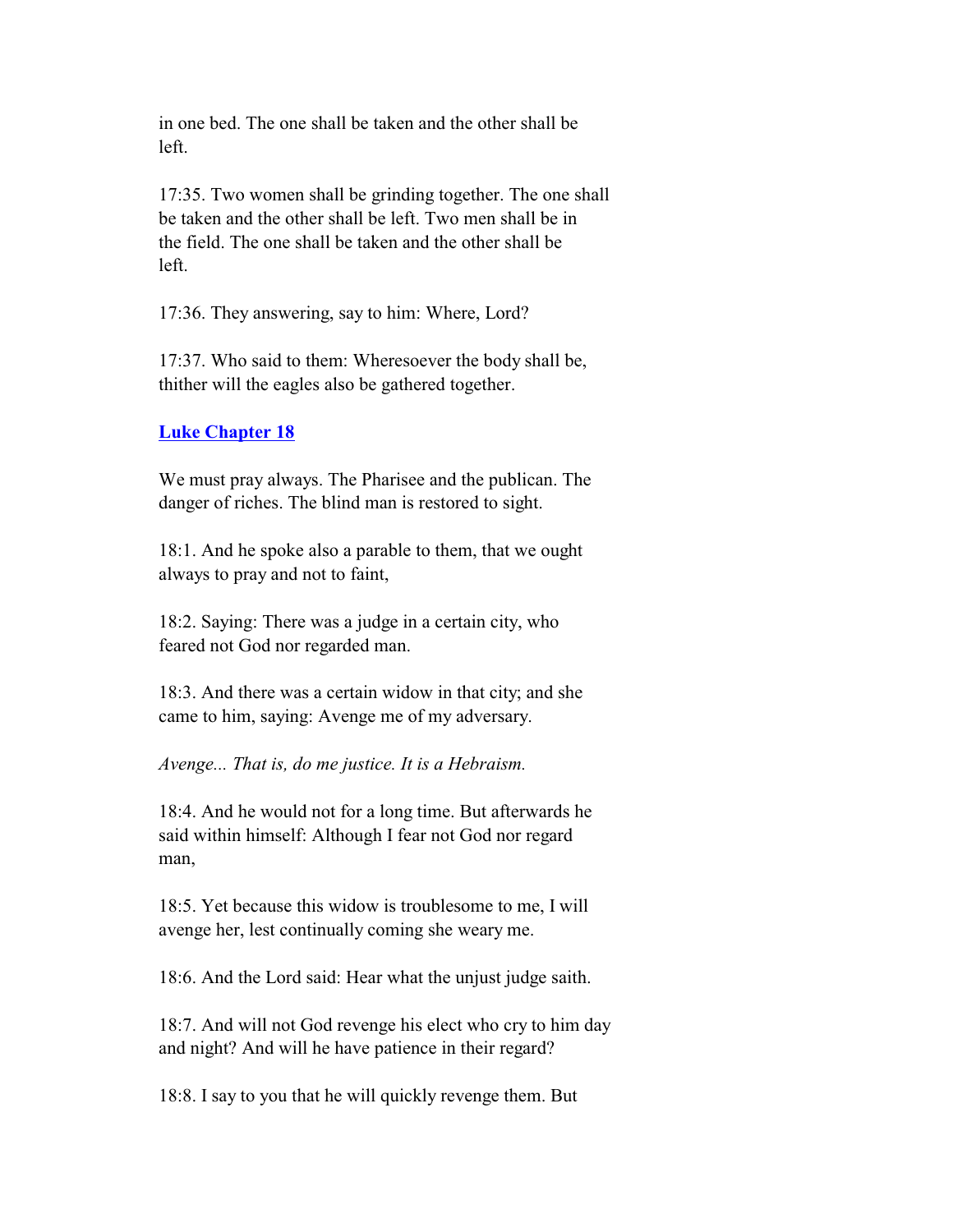yet the Son of man, when he cometh, shall he find, think you, faith on earth?

 18:9. And to some who trusted in themselves as just and despised others, he spoke also this parable:

 18:10. Two men went up into the temple to pray: the one a Pharisee and the other a publican.

 18:11. The Pharisee standing, prayed thus with himself: O God, I give thee thanks that I am not as the rest of men, extortioners, unjust, adulterers, as also is this publican.

 18:12. I fast twice in a week: I give tithes of all that I possess.

 18:13. And the publican, standing afar off, would not so much as lift up his eyes towards heaven; but struck his breast, saying: O God, be merciful to me a sinner.

 18:14. I say to you, this man went down into his house justified rather than the other: because every one that exalteth himself shall be humbled: and he that humbleth himself shall be exalted.

 18:15. And they brought unto him also infants, that he might touch them. Which when the disciples saw, they rebuked them.

 18:16. But Jesus, calling them together, said: Suffer children to come to me and forbid them not: for of such is the kingdom of God.

 18:17. Amen, I say to you: Whosoever shall not receive the kingdom of God as a child shall not enter into it.

 18:18. And a certain ruler asked him, saying: Good master, what shall I do to possess everlasting life?

 18:19. And Jesus said to him: Why dost thou call me good? None is good but God alone.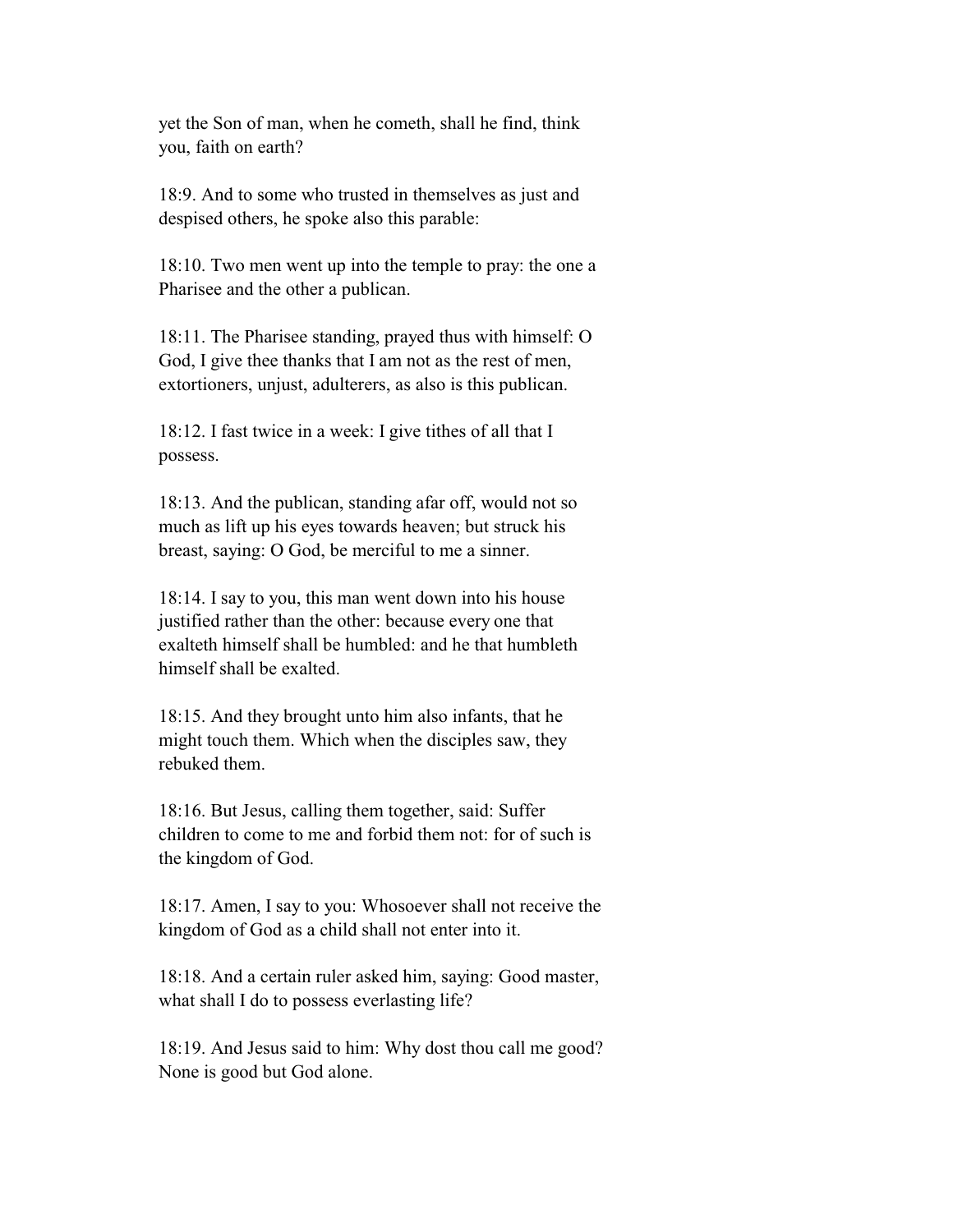18:20. Thou knowest the commandments: Thou shalt not kill. Thou shalt not commit adultery: Thou shalt not steal: Thou shalt not bear false witness: Honour thy father and mother.

 18:21. Who said: All these things have I kept from my youth.

 18:22. Which when Jesus had heard, he said to him: Yet one thing is wanting to thee. Sell all whatever thou hast and give to the poor: and thou shalt have treasure in heaven. And come, follow me.

 18:23. He having heard these things, became sorrowful: for he was very rich.

 18:24. And Jesus seeing him become sorrowful, said: How hardly shall they that have riches enter into the kingdom of God

 18:25. For it is easier for a camel to pass through the eye of a needle than for a rich man to enter into the kingdom of God.

18:26. And they that heard it said: Who then can be saved?

 18:27. He said to them: The things that are impossible with men are possible with God.

 18:28. Then Peter said: Behold, we have left all things and have followed thee.

 18:29. Who said to them: Amen, I say to you, there is no man that hath left home or parents or brethren or wife or children, for the kingdom of God's sake,

 18:30. Who shall not receive much more in this present time, and in the world to come life everlasting.

 18:31. Then Jesus took unto him the twelve and said to them: Behold, we go up to Jerusalem; and all things shall be accomplished which were written by the prophets concerning the Son of man.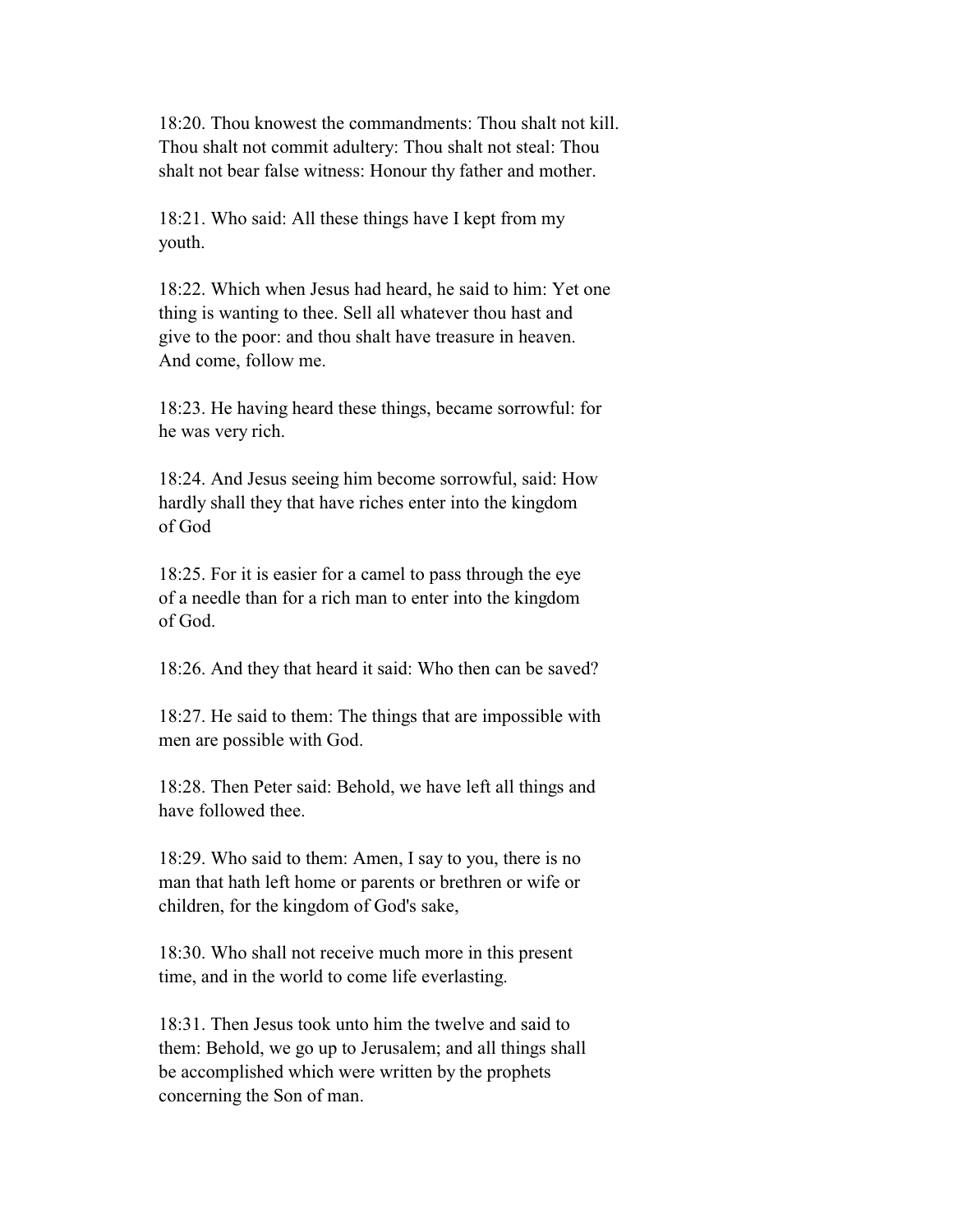18:32. For he shall be delivered to the Gentiles and shall be mocked and scourged and spit upon.

 18:33. And after they have scourged him, they will put him to death. And the third day he shall rise again.

 18:34. And they understood none of these things, and this word was hid from them: and they understood not the things that were said.

 18:35. Now it came to pass, when he drew nigh to Jericho, that a certain blind man sat by the way side, begging.

 18:36. And when he heard the multitude passing by, he asked what this meant.

 18:37. And they told him that Jesus of Nazareth was passing by.

 18:38. And he cried out, saying: Jesus, Son of David, have mercy on me.

 18:39. And they that went before rebuked him, that he should hold his peace: but he cried out much more: Son of David, have mercy on me.

 18:40. And Jesus standing, commanded him to be brought unto him. And when he was come near, he asked him,

 18:41. Saying; What wilt thou that I do to thee? But he said: Lord, that I may see.

 18:42. And Jesus said to him: Receive thy sight: thy faith hath made thee whole.

 18:43. And immediately he saw and followed him, glorifying God. And all the people, when they saw it, gave praise to God.

# **Luke Chapter 19**

Zacheus entertains Christ. The parable of the pounds.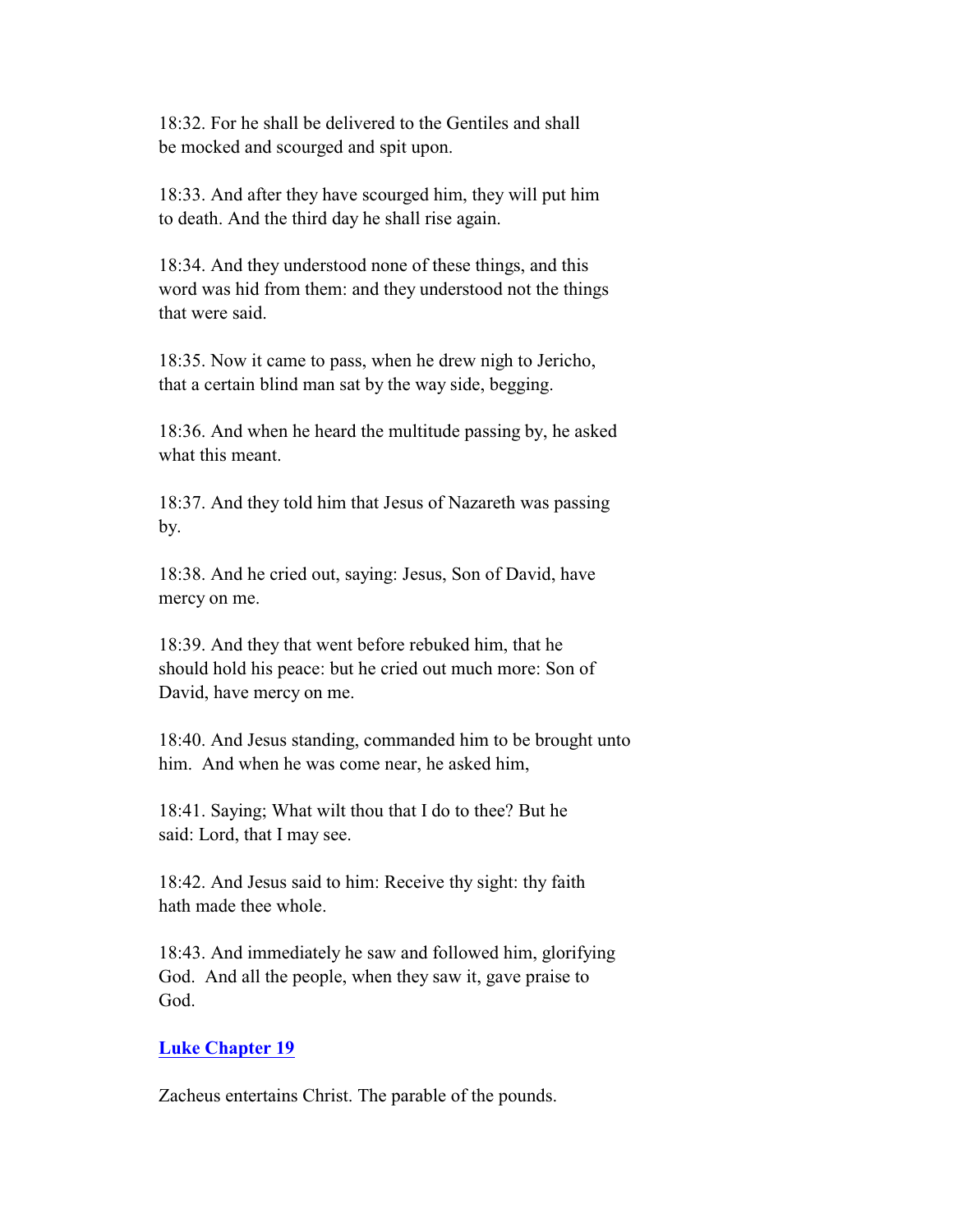Christ rides upon an ass and weeps over Jerusalem.

19:1. And entering he walked through Jericho.

 19:2. And behold, there was a man named Zacheus, who was the chief of the publicans: and he was rich.

 19:3. And he sought to see Jesus who he was: and he could not for the crowd, because he was low of stature.

 19:4. And running before, he climbed up into a sycamore tree, that he might see him: for he was to pass that way.

 19:5. And when Jesus was come to the place, looking up, he saw him and said to him: Zacheus, make haste and come down: for this day I must abide in thy house.

 19:6. And he made haste and came down and received him with joy.

 19:7. And when all saw it, they murmured, saying, that he was gone to be a guest with a man that was a sinner.

 19:8. But Zacheus standing, said to the Lord: Behold, Lord, the half of my goods I give to the poor; and if I have wronged any man of any thing, I restore him fourfold.

 19:9. Jesus said to him: This day is salvation come to this house, because he also is a son of Abraham.

 19:10. For the Son of man is come to seek and to save that which was lost.

 19:11. As they were hearing these things, he added and spoke a parable, because he was nigh to Jerusalem and because they thought that the kingdom of God should immediately be manifested.

 19:12. He said therefore: a certain nobleman went into a far country, to receive for himself a kingdom and to return.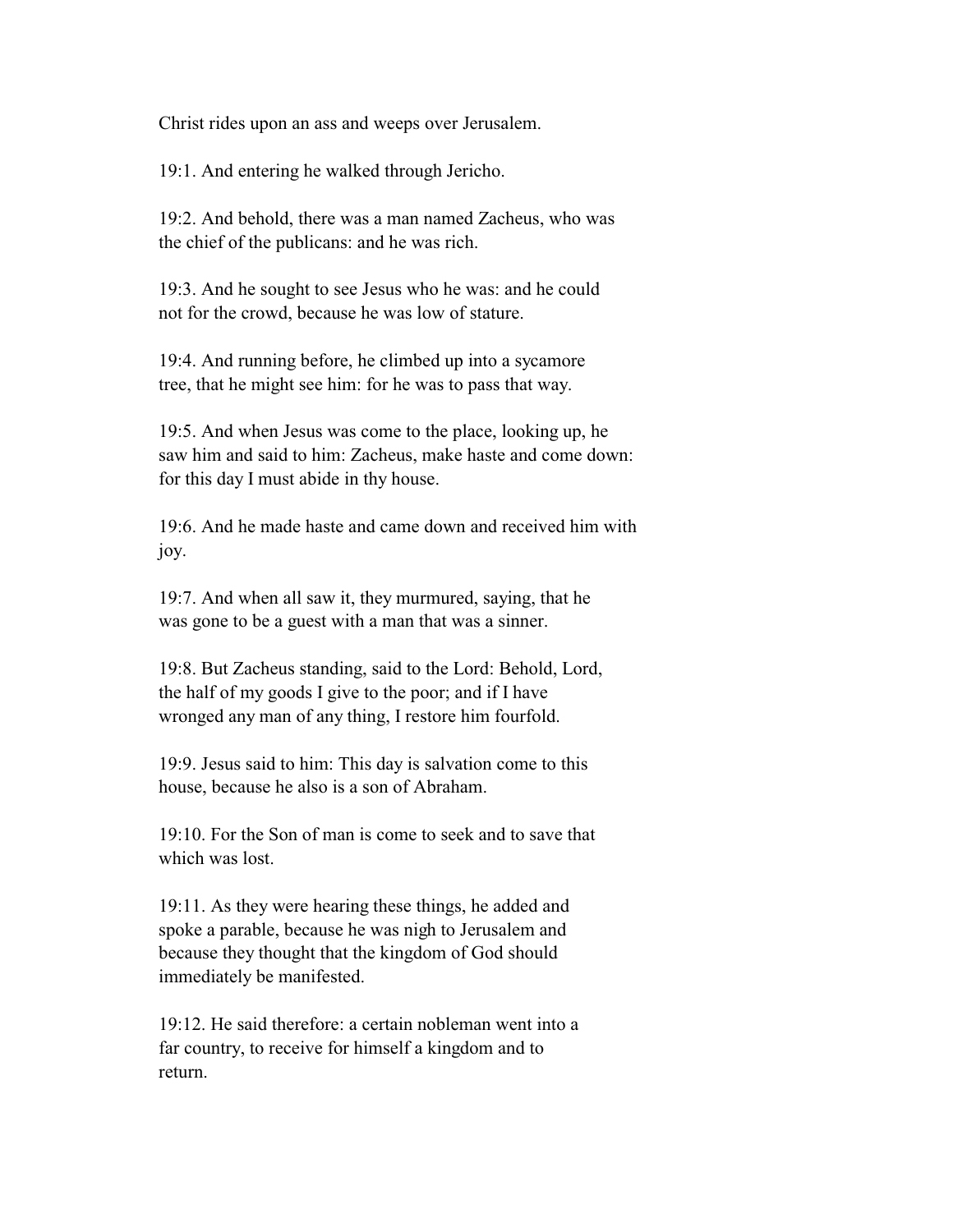19:13. And calling his ten servants, he gave them ten pounds and said to them: Trade till I come.

 *He gave them ten pounds... In the original, what is here translated a pound, is in Latin, mina, in value of our coin, three pounds two shillings and sixpence.*

 19:14. But his citizens hated him and they sent an embassage after him, saying: We will not have this man to reign over us.

 19:15. And it came to pass that he returned, having received the kingdom: and he commanded his servants to be called, to whom he had given the money, that he might know how much every man had gained by trading,

 19:16. And the first came saying: Lord, thy pound hath gained ten pounds.

 19:17. And he said to him: Well done, thou good servant, because thou hast been faithful in a little, thou shalt have power over ten cities.

 19:18. And the second came, saying: Lord, thy pound hath gained five pounds.

 $19.19$  And he said to him: Be thou also over five cities.

 19:20. And another came, saying: Lord, behold here is thy pound, which I have kept laid up in a napkin.

 19:21. For I feared thee, because thou art an austere man: thou takest up what thou didst not lay down: and thou reapest that which thou didst not sow.

 19:22. He saith to him: Out of thy own mouth I judge thee, thou wicked servant. Thou knewest that I was an austere man, taking up what I laid not down and reaping that which I did not sow.

 19:23. And why then didst thou not give my money into the bank, that at my coming I might have exacted it with usury?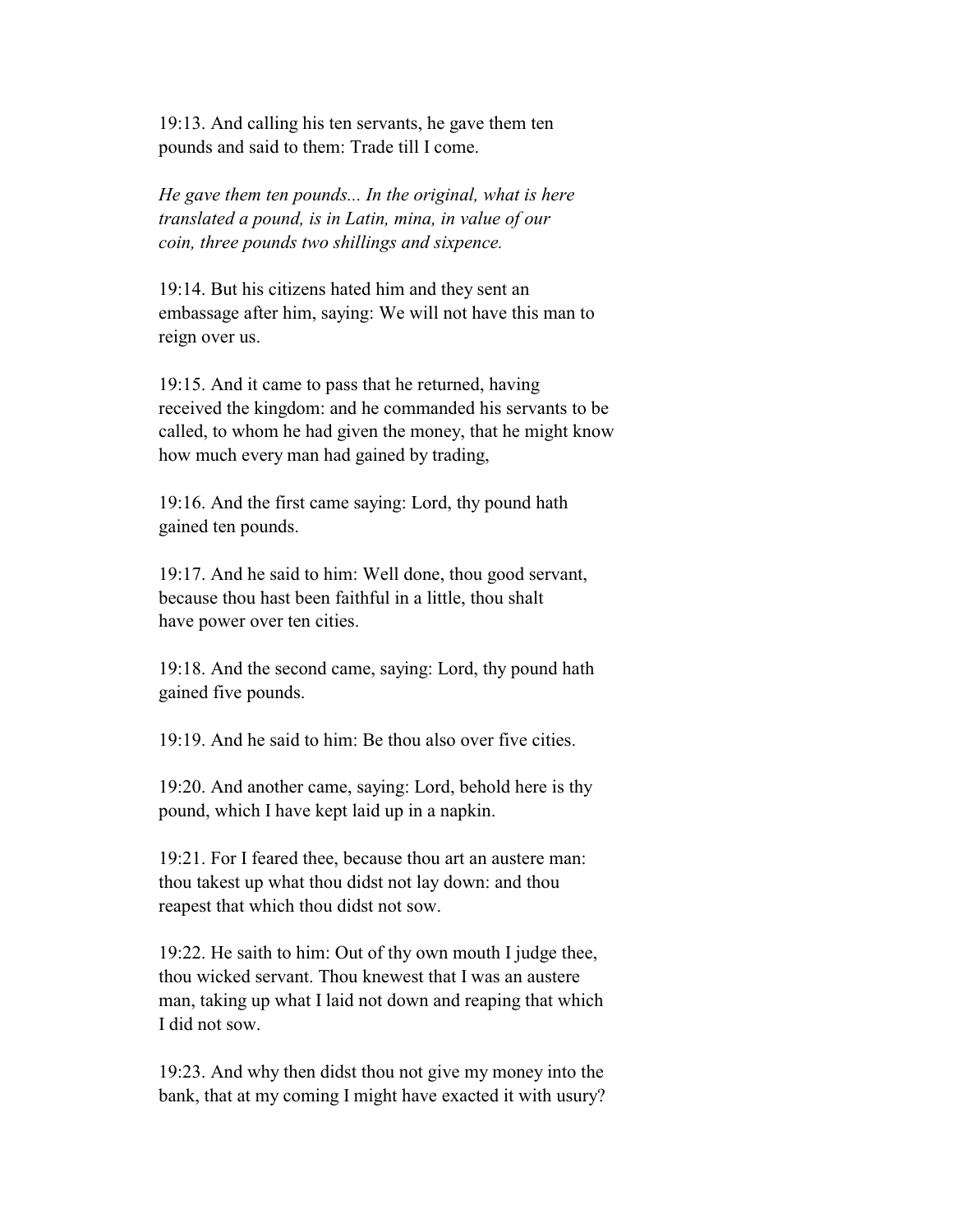19:24. And he said to them that stood by: Take the pound away from him and give it to him that hath ten pounds.

19:25. And they said to him: Lord, he hath ten pounds.

 19:26. But I say to you that to every one that hath shall be given, and he shall abound: and from him that hath not, even that which he hath shall be taken from him.

 19:27. But as for those my enemies, who would not have me reign over them, bring them hither and kill them before me.

 19:28. And having said these things, he went before, going up to Jerusalem.

 19:29. And it came to pass, when he was come nigh to Bethphage and Bethania, unto the mount called Olivet, he sent two of his disciples,

 19:30. Saying: Go into the town which is over against you, at your entering into which you shall find the colt of an ass tied, on which no man ever hath sitten: loose him and bring him hither.

 19:31. And if any man shall ask you: Why do you loose him? You shall say thus unto him: Because the Lord hath need of his service.

 19:32. And they that were sent went their way and found the colt standing, as he said unto them.

 19:33. And as they were loosing the colt, the owners thereof said to them: Why loose you the colt?

19:34. But they said: Because the Lord hath need of him.

 19:35. And they brought him to Jesus. And casting their garments on the colt, they set Jesus thereon.

 19:36. And as he went, they spread their clothes underneath in the way.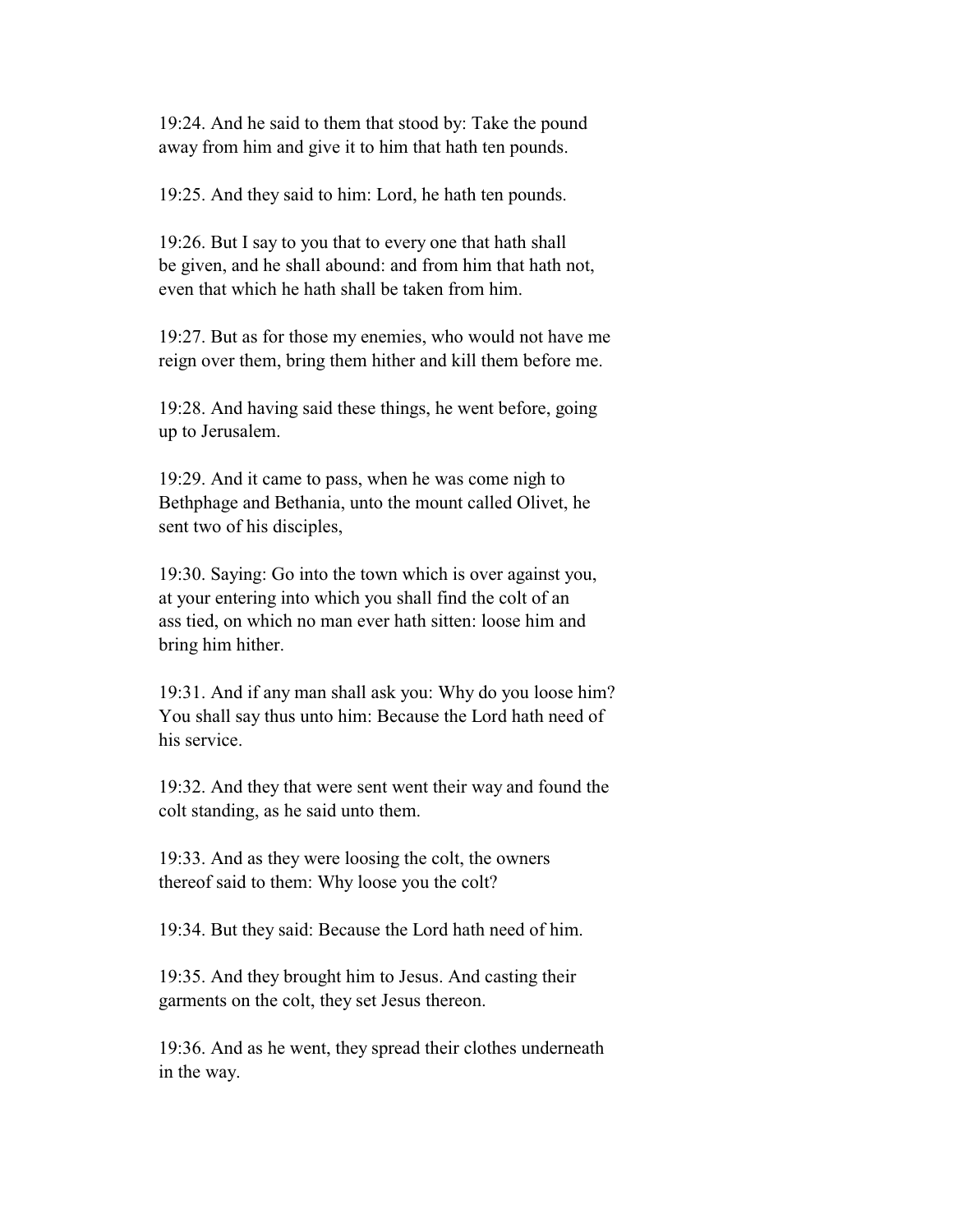19:37. And when he was now coming near the descent of Mount Olivet, the whole multitude of his disciples began with joy to praise God with a loud voice, for all the mighty works they had seen,

 19:38. Saying: Blessed be the king who cometh in the name of the Lord! Peace in heaven and glory on high!

 19:39. And some of the Pharisees, from amongst the multitude, said to him: Master, rebuke thy disciples.

 19:40. To whom he said: I say to you that if these shall hold their peace, the stones will cry out.

 19:41. And when he drew near, seeing the city, he wept over it, saying:

 19:42. If thou also hadst known, and that in this thy day, the things that are to thy peace: but now they are hidden from thy eyes.

 19:43. For the days shall come upon thee: and thy enemies shall cast a trench about thee and compass thee round and straiten thee on every side,

 19:44. And beat thee flat to the ground, and thy children who are in thee. And they shall not leave in thee a stone upon a stone: because thou hast not known the time of thy visitation.

 19:45. And entering into the temple, he began to cast out them that sold therein and them that bought.

 19:46. Saying to them: It is written: My house is the house of prayer. But you have made it a den of thieves.

 19:47. And he was teaching daily in the temple. And the chief priests and the scribes and the rulers of the people sought to destroy him.

 19:48. And they found not what to do to him: for all the people were very attentive to hear him.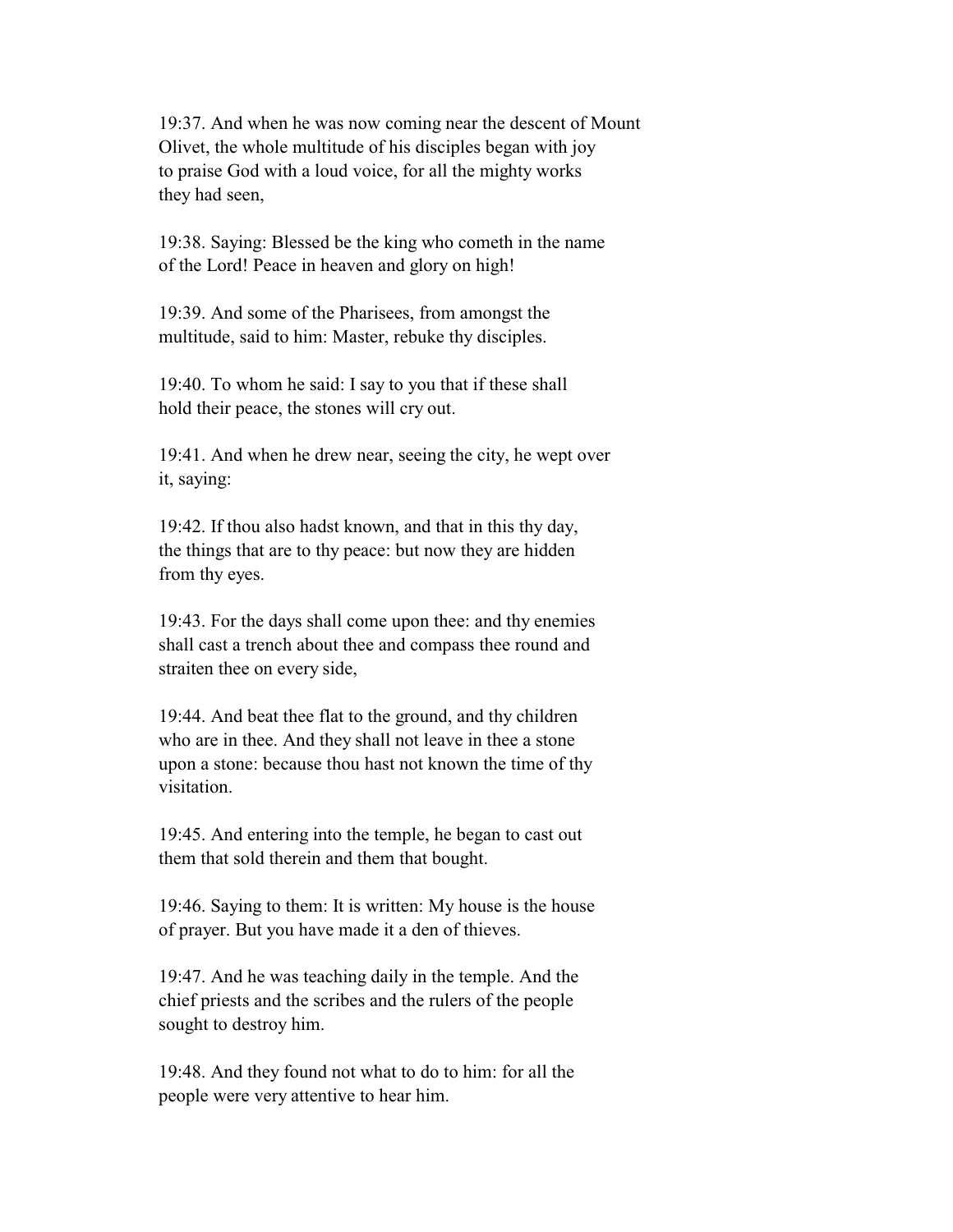#### **Luke Chapter 20**

 The parable of the husbandmen. Of paying tribute to Caesar and of the resurrection of the dead.

 20:1. And it came to pass that on one of the days, as he was teaching the people in the temple and preaching the gospel, the chief priests and the scribes, with the ancients, met together,

 20:2. And spoke to him, saying: Tell us, by what authority dost thou these things? Or, who is he that hath given thee this authority?

 20:3. And Jesus answering, said to them: I will also ask you one thing. Answer me:

20:4. The baptism of John, was it from heaven, or of men?

 20:5. But they thought within themselves, saying: If we shall say, From heaven: he will say: Why then did you not believe in him?

 20:6. But if we say, of men: the whole people will stone us. For they are persuaded that John was a prophet.

20:7. And they answered that they knew not whence it was.

 20:8. And Jesus said to them: Neither do I tell you by what authority I do these things.

 20:9. And he began to speak to the people this parable: A certain man planted a vineyard and let it out to husbandmen: and he was abroad for a long time.

 20:10. And at the season he sent a servant to the husbandmen, that they should give him of the fruit of the vineyard. Who, beating him, sent him away empty.

 20:11. And again he sent another servant. But they beat him also and, treating him reproachfully, sent him away empty.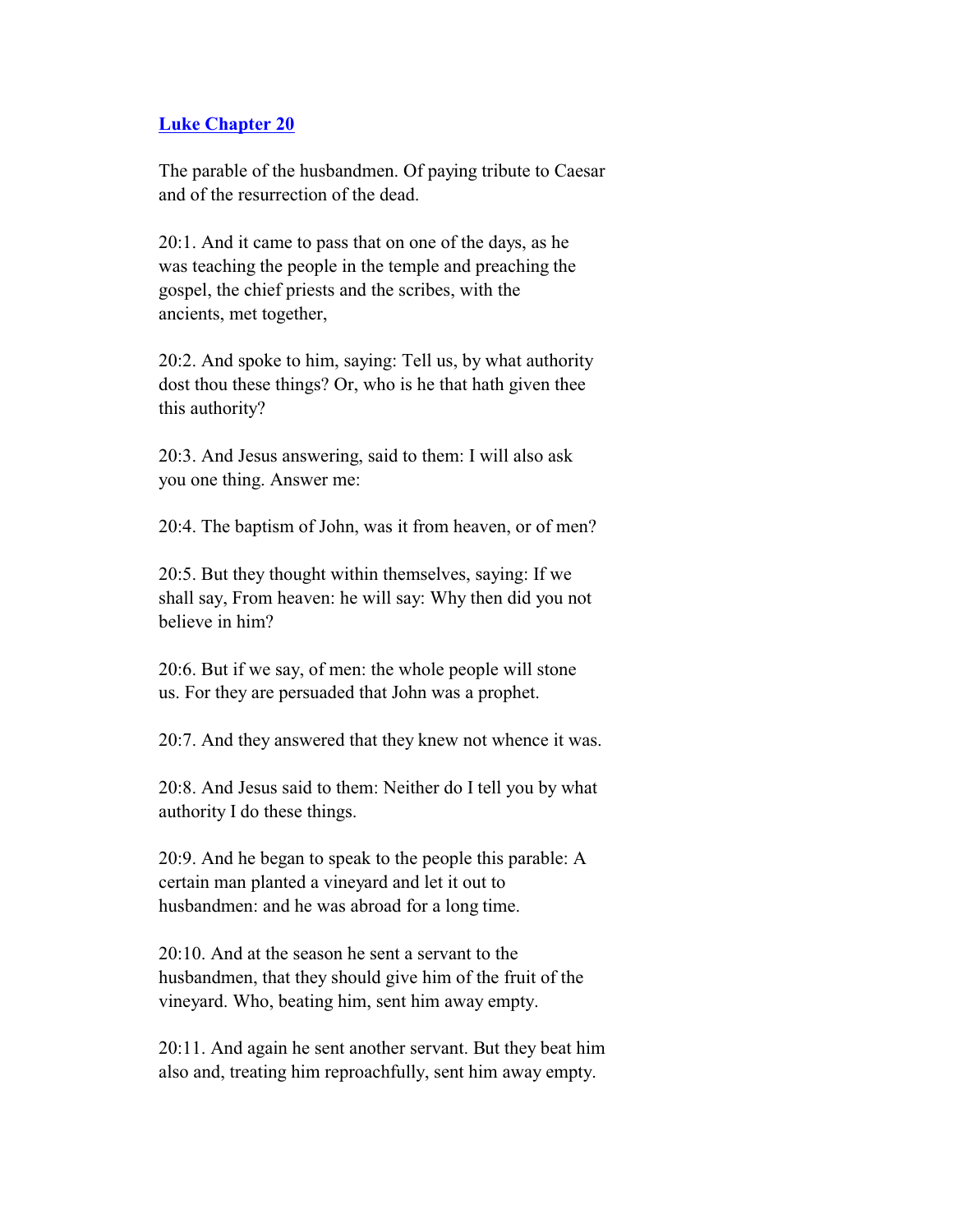20:12. And again he sent the third: and they wounded him also and cast him out.

 20:13. Then the lord of the vineyard said: What shall I do? I will send my beloved son. It may be, when they see him, they will reverence him.

 20:14. Whom, when the husbandmen saw, they thought within themselves, saying: This is the heir. Let us kill him, that the inheritance may be ours.

 20:15. So casting him out of the vineyard, they killed him. What therefore will the lord of the vineyard do to them?

 20:16. He will come and will destroy these husbandmen and will give the vineyard to others. Which they hearing, said to him: God forbid.

 20:17. But he looking on them, said: What is this then that is written, The stone, which the builders rejected, the same is become the head of the corner?

 20:18. Whosoever shall fall upon that stone shall be bruised: and upon whomsoever it shall fall, it will grind him to powder.

 20:19. And the chief priests and the scribes sought to lay hands on him the same hour: but they feared the people, for they knew that he spoke this parable to them.

 20:20. And being upon the watch, they sent spies, who should feign themselves just, that they might take hold of him in his words, that they might deliver him up to the authority and power of the governor.

 20:21. And they asked him, saying: Master, we know that thou speakest and teachest rightly: and thou dost not respect any person, but teachest the way of God in truth.

 20:22. Is it lawful for us to give tribute to Caesar, or no?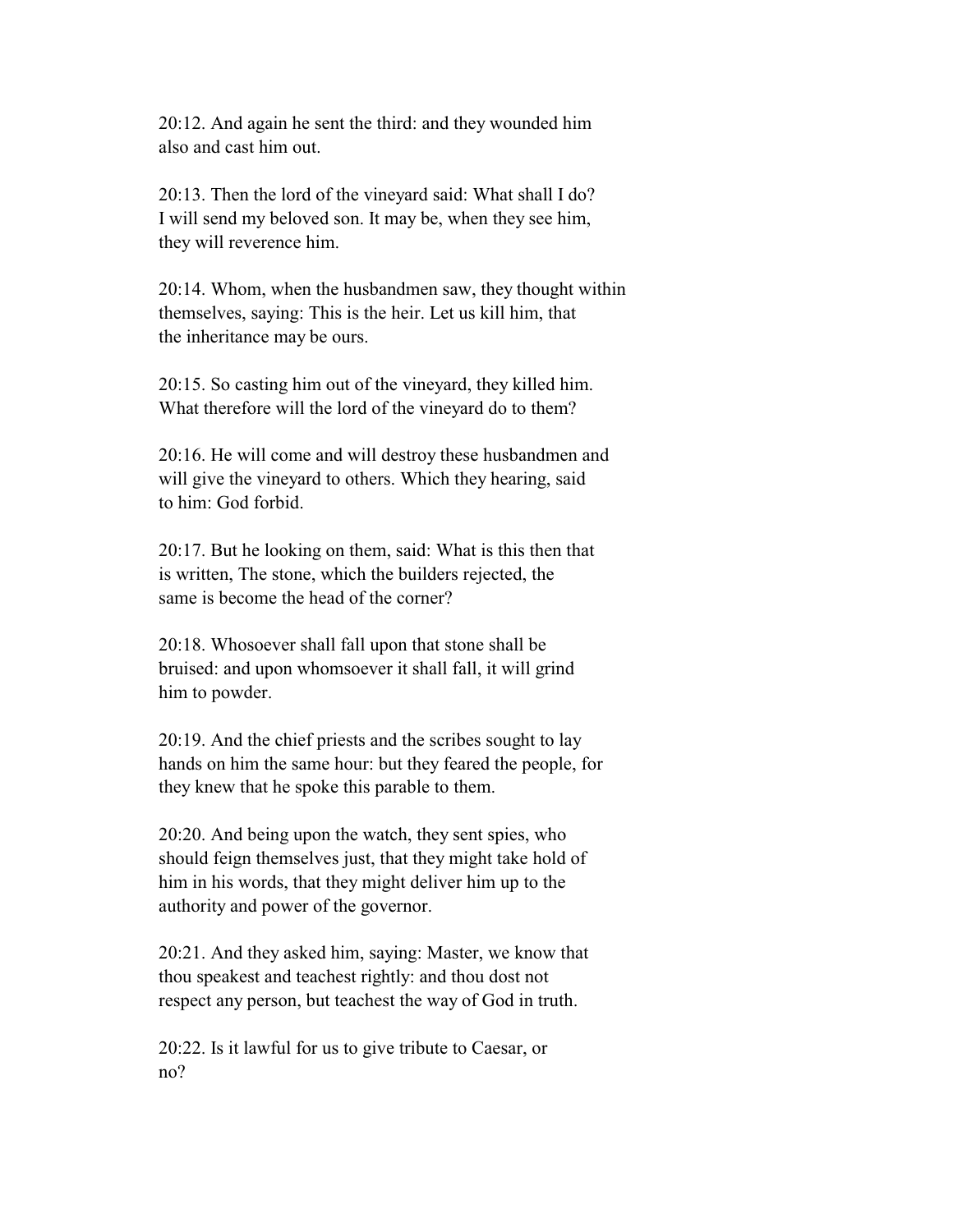20:23. But he, considering their guile, said to them: Why tempt you me?

 20:24. Shew me a penny. Whose image and inscription hath it? They answering, said to him: Caesar's.

 20:25. And he said to them: Render therefore to Caesar the things, that are Caesar's: and to God the things that are God's.

 20:26. And they could not reprehend his word before the people: and wondering at his answer, they held their peace.

 20:27. And there came to him some of the Sadducees, who deny that there is any resurrection: and they asked him,

 20:28. Saying: Master, Moses wrote unto us: If any man's brother die, having a wife, and he leave no children, that his brother should take her to wife and raise up seed unto his brother.

 20:29. There were therefore seven brethren: and the first took a wife and died without children.

 20:30. And the next took her to wife: and he also died childless.

 20:31. And the third took her. And in like manner, all the seven: and they left no children and died.

20:32. Last of all the woman died also.

 20:33. In the resurrection therefore, whose wife of them shall she be? For all the seven had her to wife.

 20:34. And Jesus said to them: The children of this world marry and are given in marriage:

 20:35. But they that shall be accounted worthy of that world and of the resurrection from the dead shall neither be married nor take wives.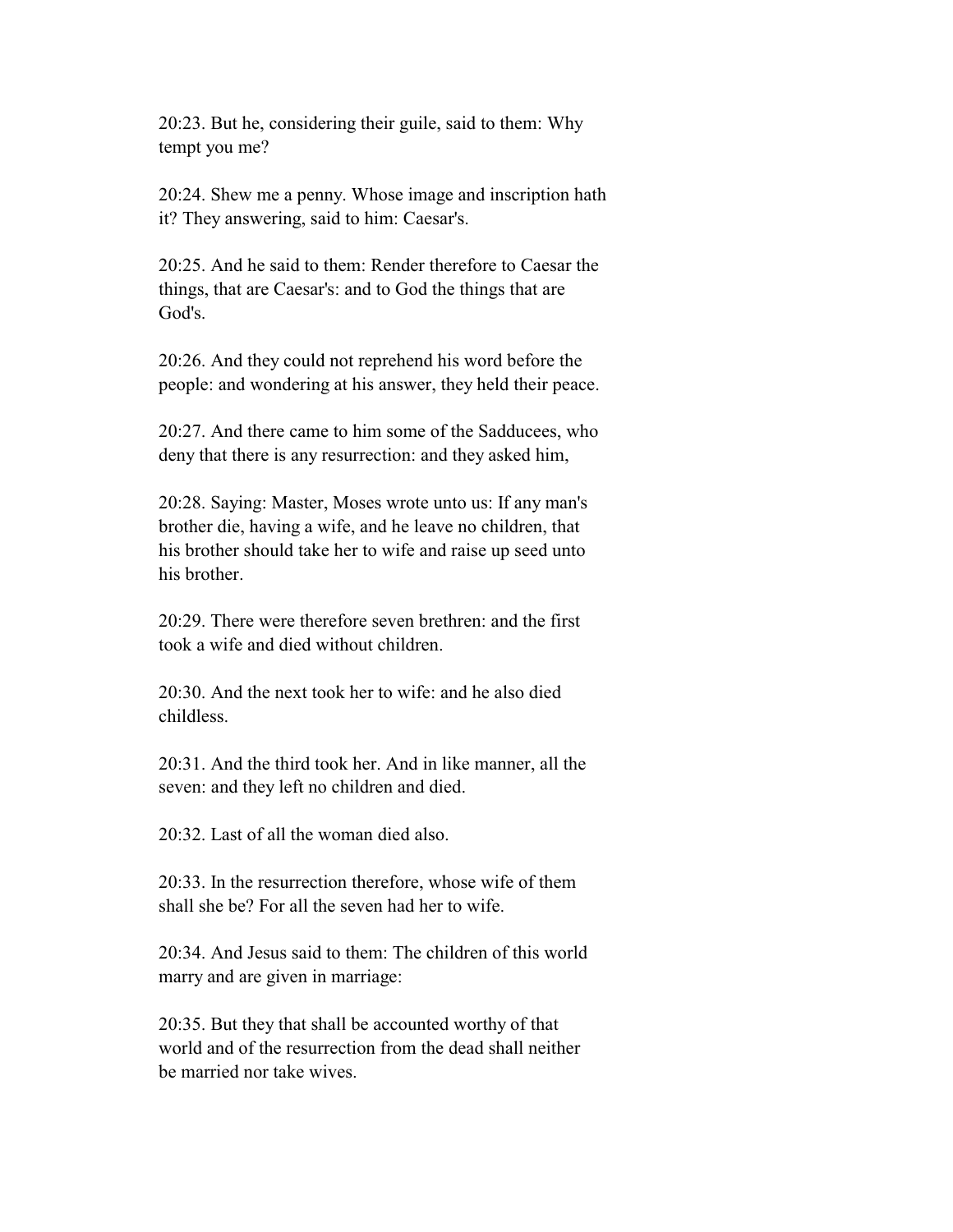20:36. Neither can they die any more for they are equal to the angels and are the children of God, being the children of the resurrection.

 20:37. Now that the dead rise again, Moses also shewed at the bush, when he called the Lord: The God of Abraham and the God of Isaac and the God of Jacob.

 20:38. For he is not the God of the dead, but of the living: for all live to him.

 20:39. And some of the scribes answering, said to him: Master, thou hast said well.

 20:40. And after that they durst not ask him any more questions.

 20:41. But he said to them: How say they that Christ is the son of David?

 20:42. And David himself saith in the book of Psalms: The Lord said to my Lord, sit thou on my right hand,

20:43. Till I make thy enemies thy footstool.

20:44. David then calleth him Lord. And how is he his son?

 20:45. And in the hearing of all the people, he said to his disciples:

 20:46. Beware of the scribes, who desire to walk in long robes and love salutations in the market place and the first chairs in the synagogues and the chief rooms at feasts:

 20:47. Who devour the houses of widows, feigning long prayer. These shall receive greater damnation.

#### **Luke Chapter 21**

 The widow's mites. The signs that should forerun the destruction of Jerusalem and the end of the world.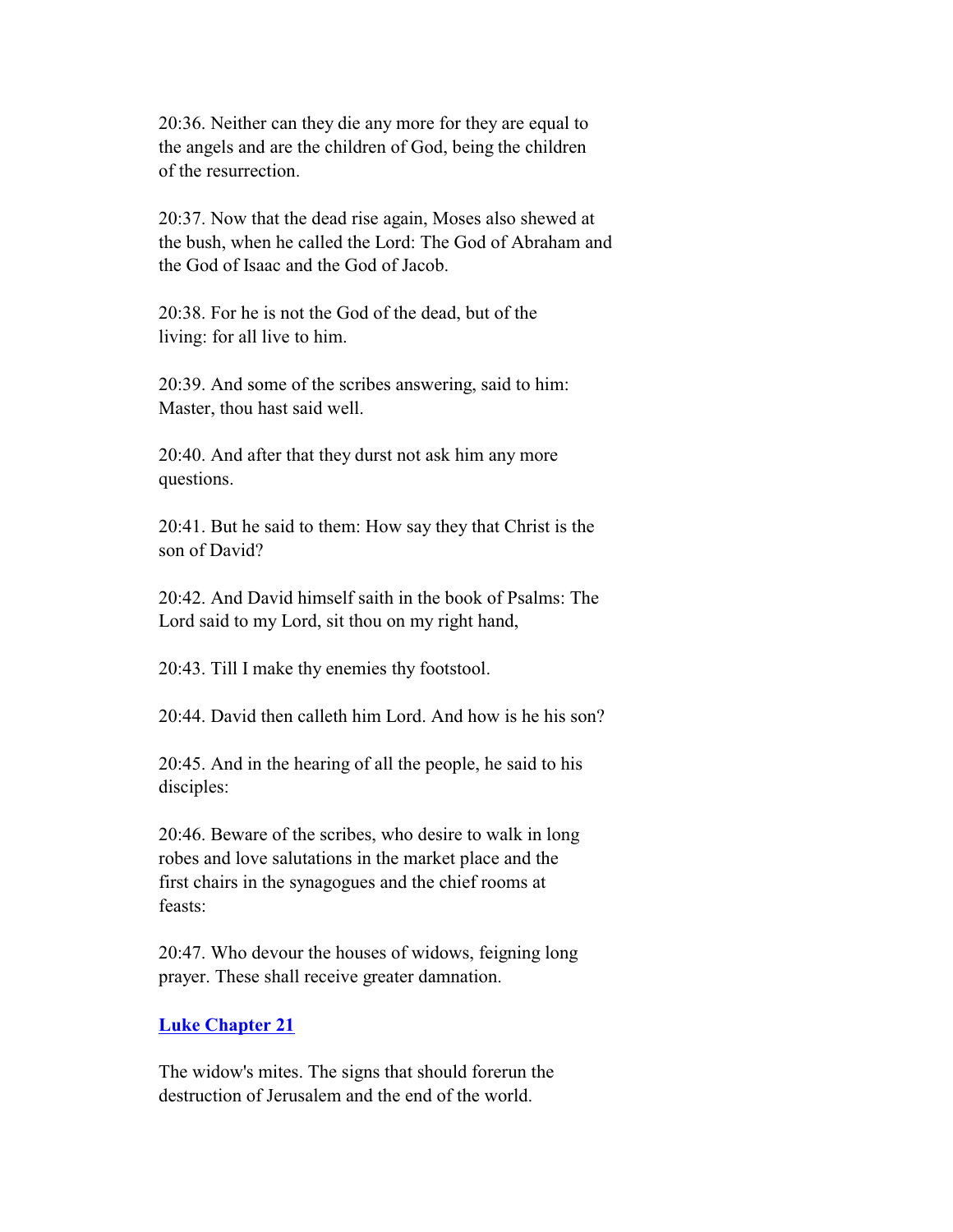21:1. And looking on, he saw the rich men cast their gifts into the treasury.

 21:2. And he saw also a certain poor widow casting in two brass mites.

 21:3. And he said: Verily, I say to you that this poor widow hath cast in more than they all.

 21:4. For all these have of their abundance cast into the offerings of God: but she of her want hath cast in all the living that she had.

 21:5. And some saying of the temple that it was adorned with goodly stones and gifts, he said:

 21:6. These things which you see, the days will come in which there shall not be left a stone upon a stone that shall not be thrown down.

 21:7. And they asked him, saying: Master, when shall these things be? And what shall be the sign when they shall begin to come to pass?

 21:8. Who said: Take heed you be not seduced: for many will come in my name, saying: I am he and the time is at hand. Go ye not therefore after them.

 21:9. And when you shall hear of wars and seditions, be not terrified. These things must first come to pass: but the end is not yet presently.

 21:10. Then he said to them: Nation shall rise against nation, and kingdom against kingdom.

 21:11. And there shall be great earthquakes in divers places and pestilences and famines and terrors from heaven: and there shall be great signs.

 21:12. But before all these things, they will lay their hands on you and persecute you, delivering you up to the synagogues and into prisons, dragging you before kings and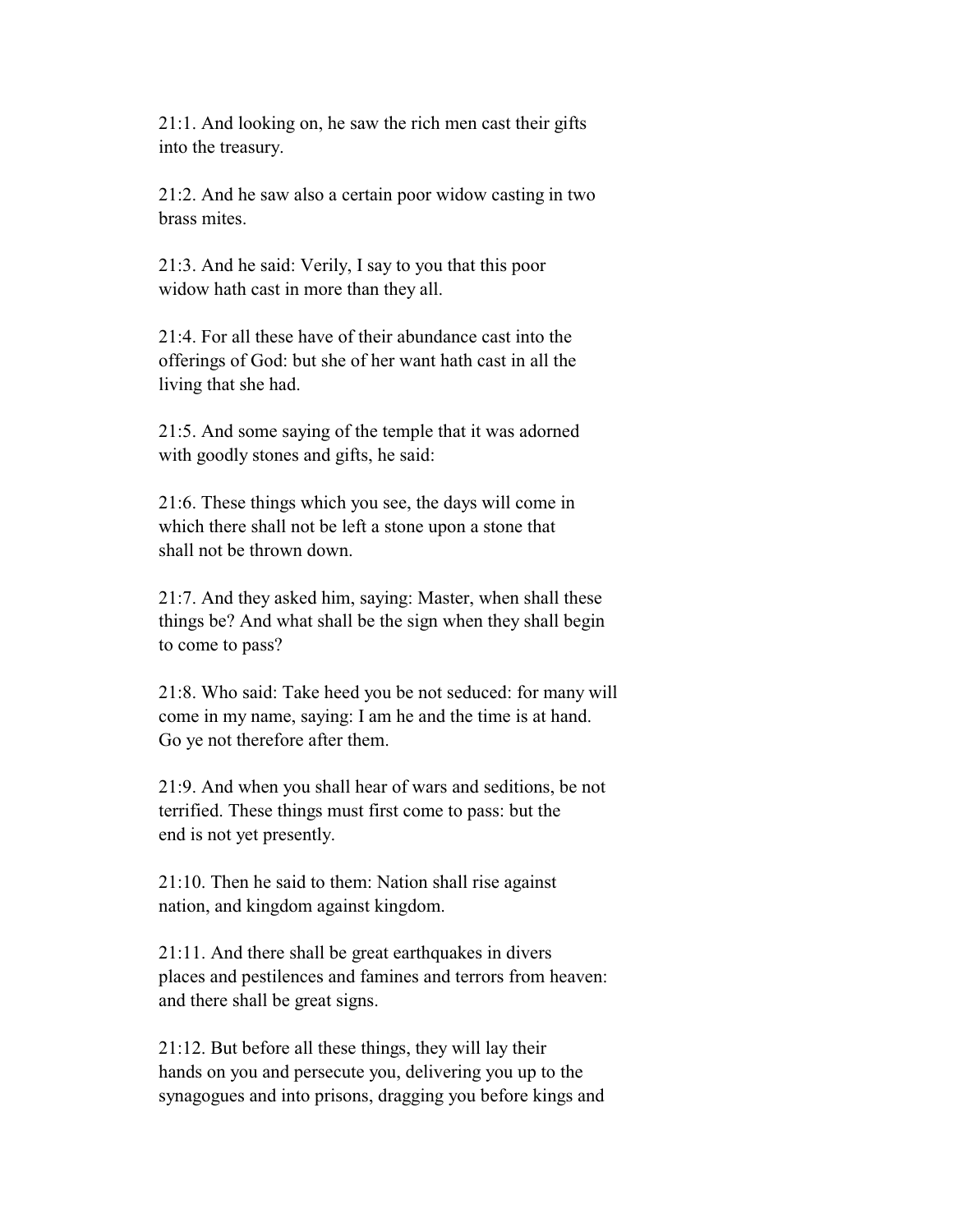governors, for my name's sake.

21:13. And it shall happen unto you for a testimony.

 21:14. Lay it up therefore in your hearts, not to meditate before how you shall answer:

 21:15. For I will give you a mouth and wisdom, which all your adversaries shall not be able to resist and gainsay.

 21:16. And you shall be betrayed by your parents and brethren and kinsmen and friends: and some of you they will put to death.

 21:17. And you shall be hated by all men for my name's sake.

21:18. But a hair of your head shall not perish.

21:19. In your patience you shall possess your souls.

 21:20. And when you shall see Jerusalem compassed about with an army, then know that the desolation thereof is at hand.

 21:21. Then let those who are in Judea flee to the mountains: and those who are in the midst thereof depart out: and those who are in the countries not enter into it.

 21:22. For these are the days of vengeance, that all things may be fulfilled, that are written.

 21:23. But woe to them that are with child and give suck in those days: for there shall be great distress in the land and wrath upon this people.

 21:24. And they shall fall by the edge of the sword and shall be led away captives into all nations: and Jerusalem shall be trodden down by the Gentiles till the times of the nations be fulfilled.

21:25. And there shall be signs in the sun and in the moon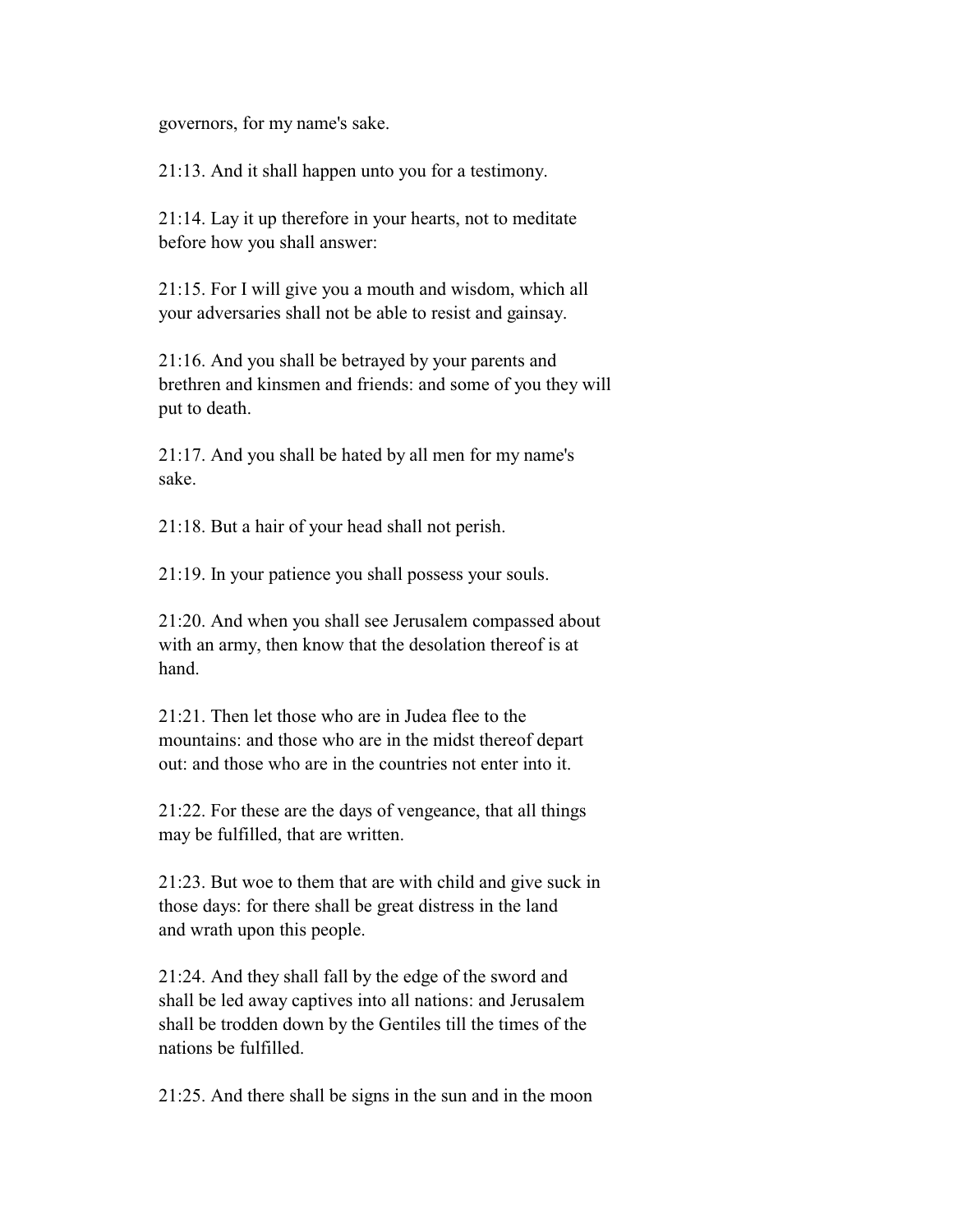and in the stars; and upon the earth distress of nations, by reason of the confusion of the roaring of the sea, and of the waves:

 21:26. Men withering away for fear and expectation of what shall come upon the whole world. For the powers of heaven shall be moved.

 21:27. And then they shall see the Son of man coming in a cloud, with great power and majesty.

 21:28. But when these things begin to come to pass, look up and lift up your heads, because your redemption is at hand.

 21:29. And he spoke to them a similitude. See the fig tree and all the trees:

 21:30. When they now shoot forth their fruit, you know that summer is nigh;

 21:31. So you also, when you shall see these things come to pass, know that the kingdom of God is at hand.

 21:32. Amen, I say to you, this generation shall not pass away till all things be fulfilled.

 21:33. Heaven and earth shall pass away: but my words shall not pass away.

 21:34. And take heed to yourselves, lest perhaps your hearts be overcharged with surfeiting and drunkenness and the cares of this life: and that day come upon you suddenly.

 21:35. For as a snare shall it come upon all that sit upon the face of the whole earth.

 21:36. Watch ye, therefore, praying at all times, that you may be accounted worthy to escape all these things that are to come and to stand before the Son of man.

21:37. And in the daytime, he was teaching in the temple: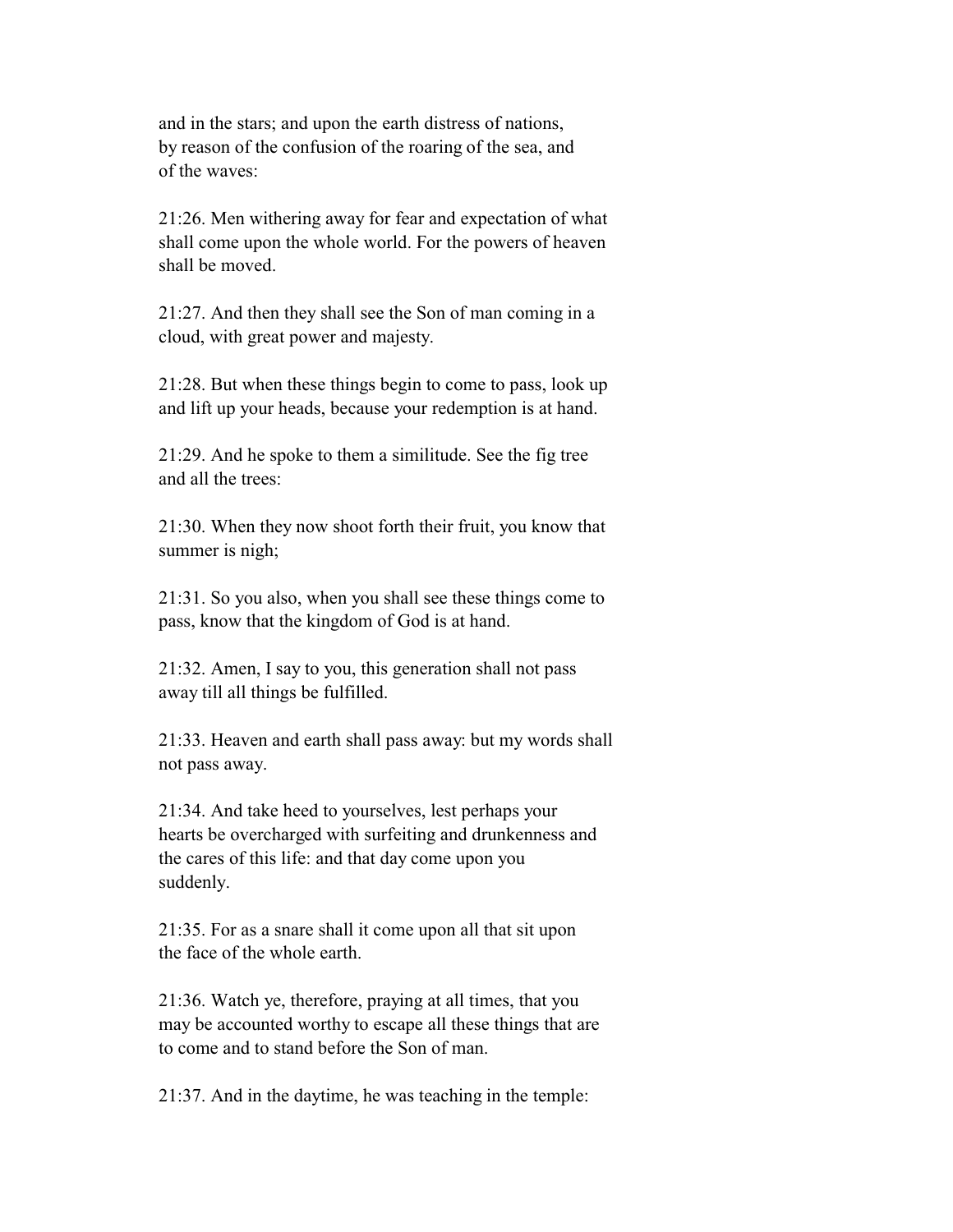but at night going out, he abode in the mount that is called Olivet.

 21:38. And all the people came early in the morning to him in the temple, to hear him.

## **Luke Chapter 22**

 The treason of Judas. The last supper. The first part of the history of the passion.

 22:1. Now the feast of unleavened bread, which is called the pasch, was at hand.

 22:2. And the chief priests and the scribes sought how they might put Jesus to death: but they feared the people.

 22:3. And Satan entered into Judas, who was surnamed Iscariot, one of the twelve.

 22:4. And he went and discoursed with the chief priests and the magistrates, how he might betray him to them.

22:5. And they were glad and covenanted to give him money.

 22:6. And he promised. And he sought opportunity to betray him in the absence of the multitude.

 22:7. And the day of the unleavened bread came, on which it was necessary that the pasch should be killed.

 22:8. And he sent Peter and John, saying: Go, and prepare for us the pasch, that we may eat.

22:9. But they said: Where wilt thou that we prepare?

 22:10. And he said to them: Behold, as you go into the city, there shall meet you a man carrying a pitcher of water: follow him into the house where he entereth in.

 22:11. And you shall say to the goodman of the house: The master saith to thee: Where is the guest chamber, where I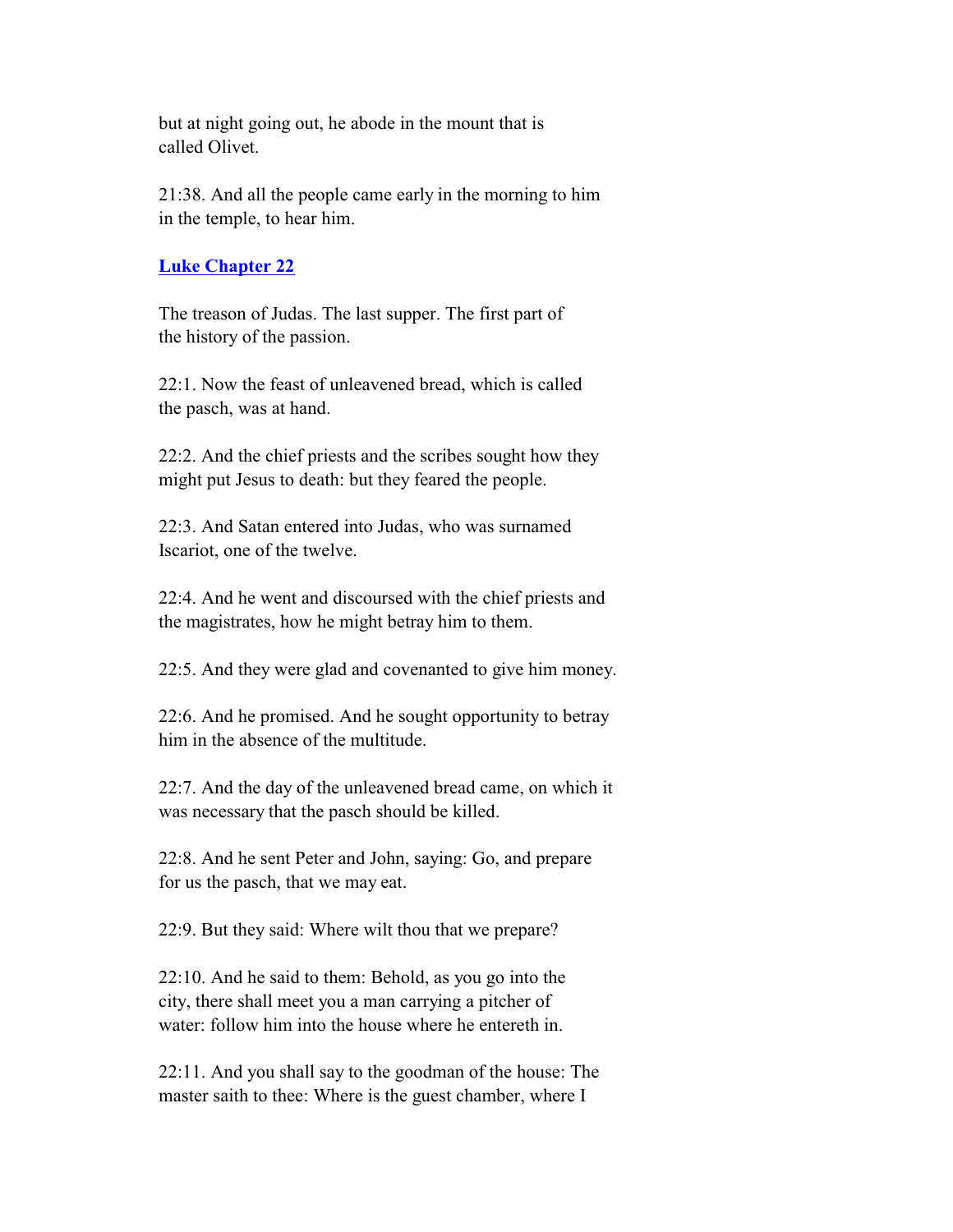may eat the pasch with my disciples?

 22:12. And he will shew you a large dining room, furnished. And there prepare.

 22:13. And they going, found as he had said to them and made ready the pasch.

 22:14. And when the hour was come, he sat down: and the twelve apostles with him.

 22:15. And he said to them: With desire I have desired to eat this pasch with you, before I suffer.

 22:16. For I say to you that from this time I will not eat it, till it be fulfilled in the kingdom of God.

 22:17. And having taken the chalice, he gave thanks and said: Take and divide it among you.

 22:18. For I say to you that I will not drink of the fruit of the vine, till the kingdom of God come.

 22:19. And taking bread, he gave thanks and brake and gave to them, saying: This is my body, which is given for you. Do this for a commemoration of me.

 *Do this for a commemoration of me... This sacrifice and sacrament is to be continued in the church, to the end of the world, to shew forth the death of Christ, until he cometh. But this commemoration, or remembrance, is by no means inconsistent with the real presence of his body and blood, under these sacramental veils, which represent his death; on the contrary, it is the manner that he himself hath commanded, of commemorating and celebrating his death, by offering in sacrifice, and receiving in the sacrament, that body and blood by which we were redeemed.*

 22:20. In like manner, the chalice also, after he had supped, saying: This is the chalice, the new testament in my blood, which shall be shed for you.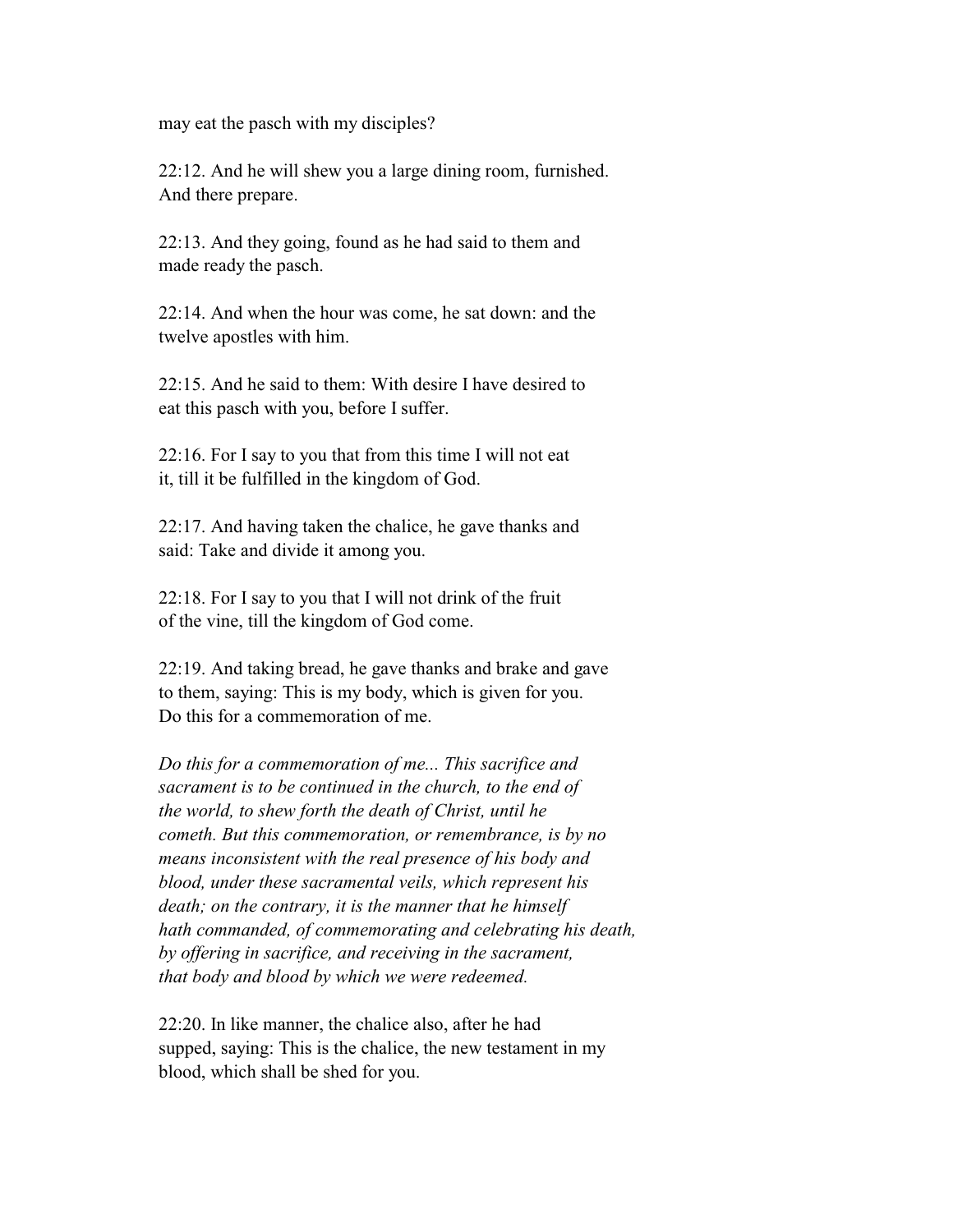22:21. But yet behold: the hand of him that betrayeth me is with me on the table.

 22:22. And the Son of man indeed goeth, according to that which is determined: but yet, woe to that man by whom he shall be betrayed.

 22:23. And they began to inquire among themselves, which of them it was that should do this thing.

 22:24. And there was also a strife amongst them, which of them should seem to be the greater.

 22:25. And he said to them: The kings of the Gentiles lord it over them; and they that have power over them are called beneficent.

 22:26. But you not so: but he that is the greater among you, let him become as the younger: and he that is the leader, as he that serveth.

 22:27. For which is greater, he that sitteth at table or he that serveth? Is not he that sitteth at table? But I am in the midst of you, as he that serveth.

 22:28. And you are they who have continued with me in my temptations:

 22:29. And I dispose to you, as my Father hath disposed to me, a kingdom;

 22:30. That you may eat and drink at my table, in my kingdom: and may sit upon thrones, judging the twelve tribes of Israel.

 22:31. And the Lord said: Simon, Simon, behold Satan hath desired to have you, that he may sift you as wheat.

 22:32. But I have prayed for thee, that thy faith fail not: and thou, being once converted, confirm thy brethren.

22:33. Who said to him: Lord, I am ready to go with thee,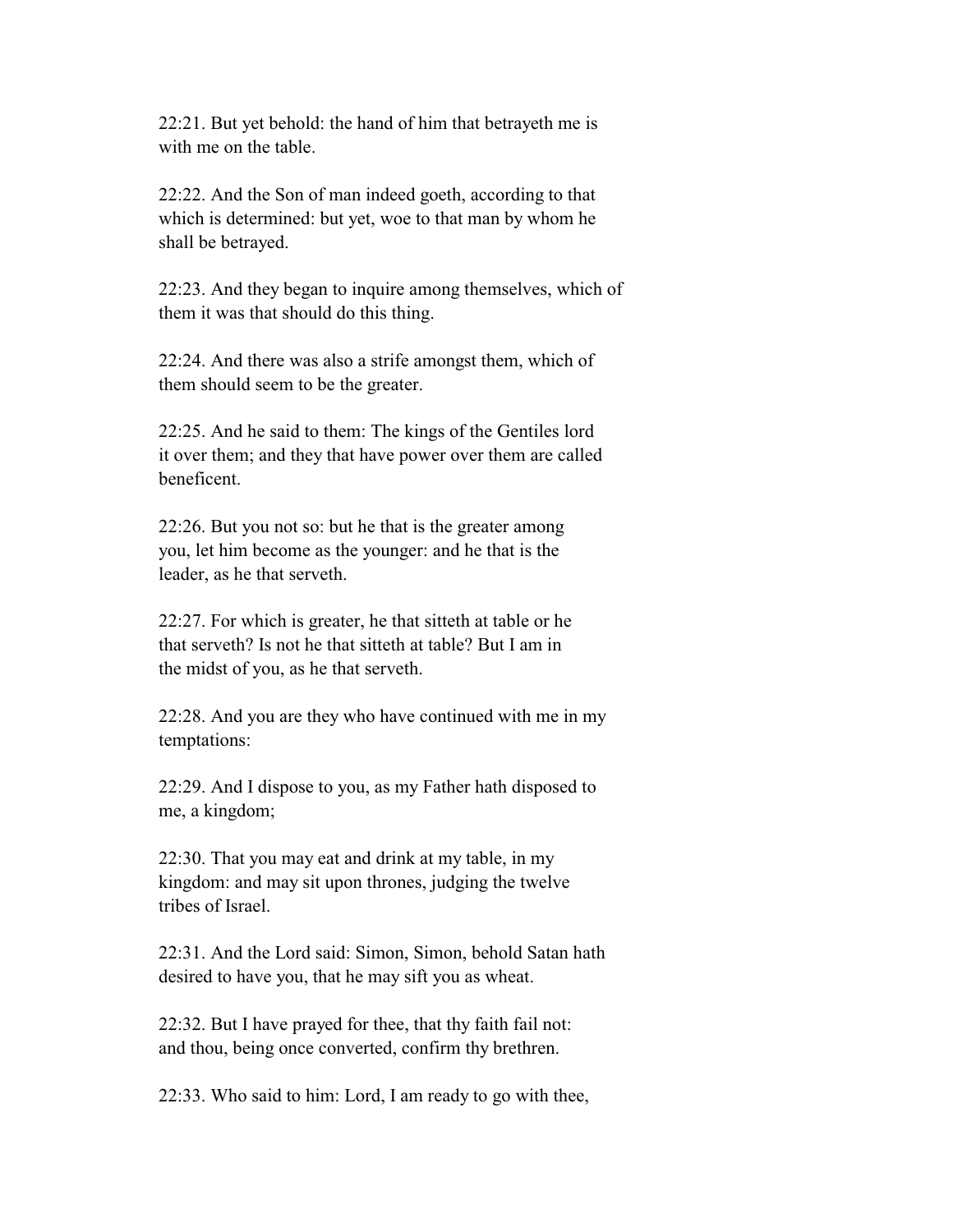both into prison and to death.

 22:34. And he said: I say to thee, Peter, the cock shall not crow this day, till thou thrice deniest that thou knowest me. And he said to them:

 22:35. When I sent you without purse and scrip and shoes, did you want anything?

 22:36. But they said: Nothing. Then said he unto them: But now he that hath a purse, let him take it, and likewise a scrip: and he that hath not, let him sell his coat and buy a sword.

 22:37. For I say to you that this that is written must yet be fulfilled in me. And with the wicked was he reckoned. For the things concerning me have an end.

 22:38. But they said: Lord, behold, here are two swords. And he said to them: It is enough.

 22:39. And going out, he went, according to his custom, to the Mount of Olives. And his disciples also followed him.

 22:40. And when he was come to the place, he said to them: Pray, lest ye enter into temptation.

 22:41. And he was withdrawn away from them a stone's cast. And kneeling down, he prayed.

 22:42. Saying: Father, if thou wilt, remove this chalice from me: but yet not my will, but thine be done.

 22:43. And there appeared to him an angel from heaven, strengthening him. And being in an agony, he prayed the longer.

 22:44. And his sweat became as drops of blood, trickling down upon the ground.

 22:45. And when he rose up from prayer and was come to the disciples, he found them sleeping for sorrow.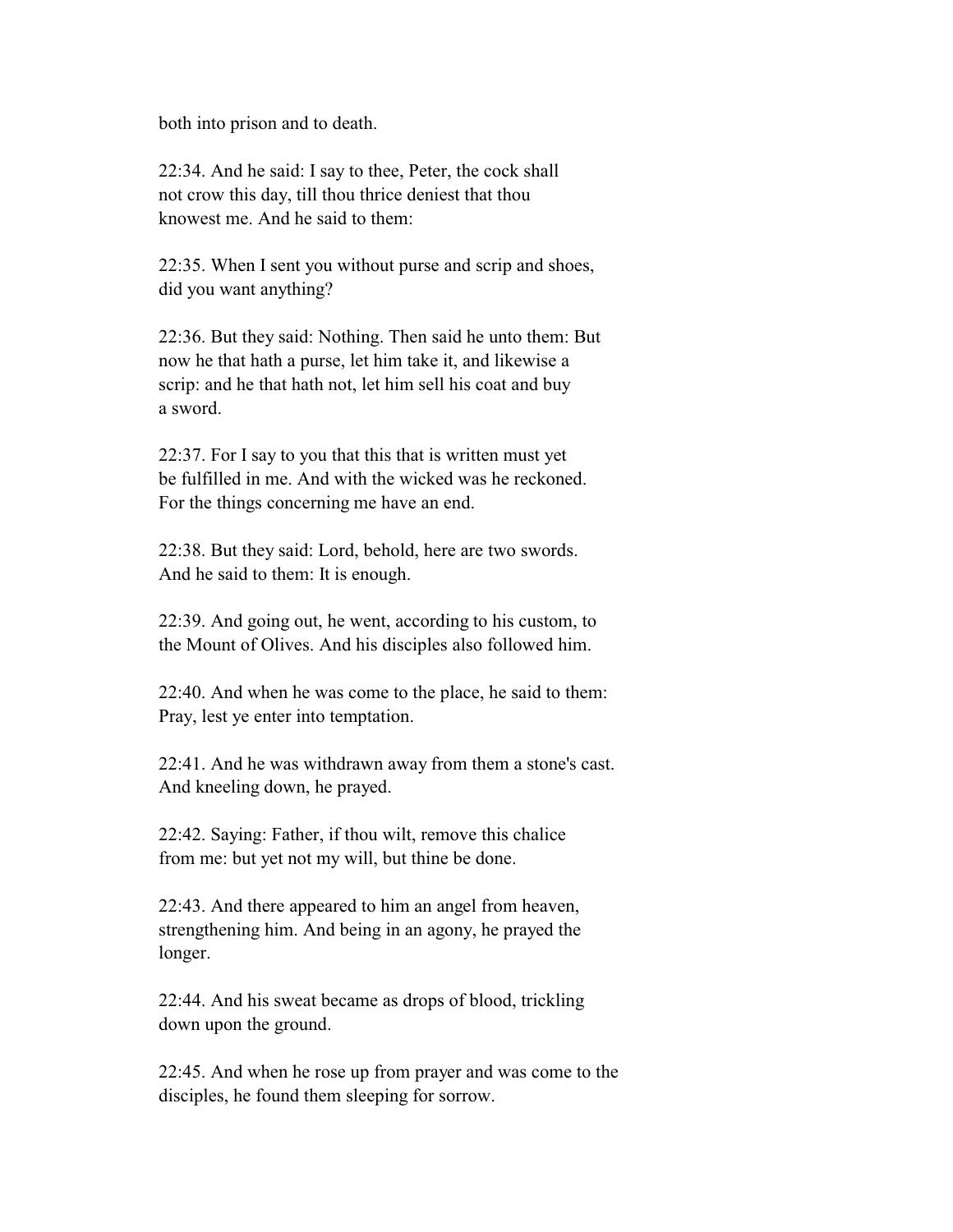22:46. And he said to them: Why sleep you? Arise: pray: lest you enter into temptation.

 22:47. As he was yet speaking, behold a multitude; and he that was called Judas, one of the twelve, went before them and drew near to Jesus, for to kiss him.

 22:48. And Jesus said to him: Judas, dost thou betray the Son of man with a kiss?

 22:49. And they that were about him, seeing what would follow, said to him: Lord, shall we strike with the sword?

 22:50. And one of them struck the servant of the high priest and cut off his right ear.

 22:51. But Jesus answering, said: Suffer ye thus far. And when he had touched his ear, he healed him.

 22:52. And Jesus said to the chief priests and magistrates of the temple and the ancients, that were come unto him: Are ye come out, as it were against a thief, with swords and clubs?

 22:53. When I was daily with you in the temple, you did not stretch forth your hands against me: but this is your hour and the power of darkness.

 22:54. And apprehending him, they led him to the high priest's house. But Peter followed afar off.

 22:55. And when they had kindled a fire in the midst of the hall and were sitting about it, Peter was in the midst of them.

 22:56. Whom when a certain servant maid had seen sitting at the light and had earnestly beheld him, she said: This man also was with him.

22:57. But he denied him, saying: Woman, I know him not.

22:58. And after a little while, another seeing him, said: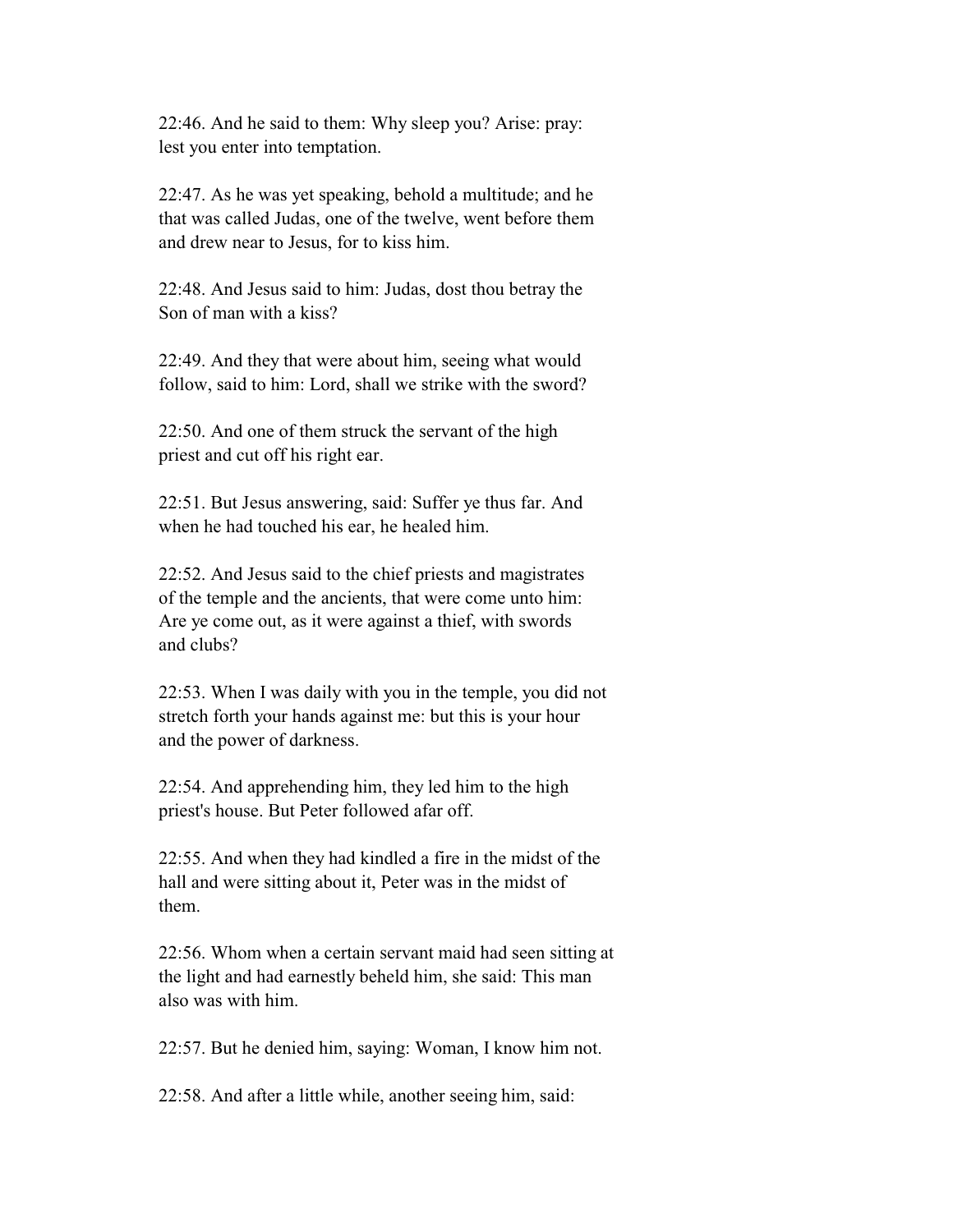Thou also art one of them. But Peter said: O man, I am not.

 *Another, etc... Observe here, in order to reconcile the four Evangelists, that divers persons concurred in charging Peter with being Christ's disciple; till at length they brought him to deny him thrice. 1. The porteress that let him in, and afterwards seeing him at the fire, first put the question to him; and then positively affirmed that he was with Christ. 2. Another maid accused him to the standers by; and gave occasion to the man here mentioned to renew the charge against him, which caused the second denial. 3. Others of the company took notice of his being a Galilean; and were seconded by the kinsman of Malchus, who affirmed he had seen him in the garden. And this drew on the third denial.*

 22:59. And after the space, as it were of one hour, another certain man affirmed, saying: Of a truth, this man was also with him: for he is also a Galilean.

 22:60. And Peter said: Man, I know not what thou sayest. And immediately, as he was yet speaking, the cock crew.

 22:61. And the Lord turning looked on Peter. And Peter remembered the word of the Lord, as he had said: Before the cock crow, thou shalt deny thrice.

22:62. And Peter going out, wept bitterly.

22:63. And the men that held him mocked him and struck him.

 22:64. And they blindfolded him and smote his face. And they asked him saying: Prophesy: Who is it that struck thee?

 22:65. And blaspheming, many other things they said against him.

 22:66. And as soon as it was day, the ancients of the people and the chief priests and scribes came together. And they brought him into their council saying: If thou be the Christ, tell us.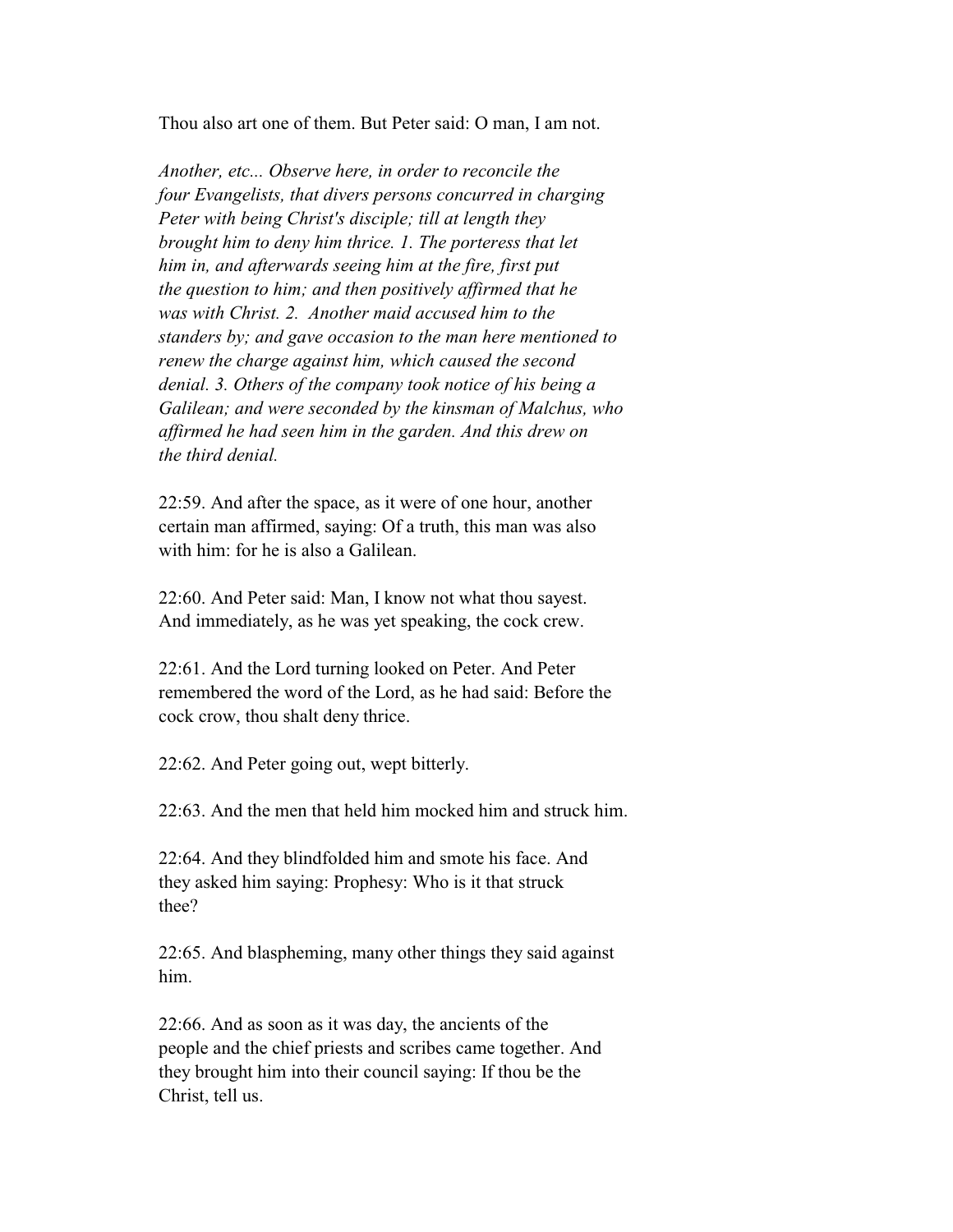22:67. And he saith to them: If I shall tell you, you will not believe me.

 22:68. And if I shall also ask you, you will not answer me, nor let me go.

 22:69. But hereafter the Son of man shall be sitting on the right hand of the power of God.

 22:70. Then said they all: Art thou then the Son of God? Who said: You say that I am.

 22:71. And they said: What need we any further testimony? For we ourselves have heard it from his own mouth.

## **Luke Chapter 23**

The continuation of the history of the passion.

 23:1. And the whole multitude of them, rising up, led him to Pilate.

 23:2. And they began to accuse him, saying: We have found this man perverting our nation and forbidding to give tribute to Caesar and saying that he is Christ the king.

 23:3. And Pilate asked him, saying: Art thou the king of the Jews? But he answering, said: Thou sayest it.

 23:4. And Pilate said to the chief priests and to the multitudes: I find no cause in this man.

 23:5. But they were more earnest, saying: He stirreth up the people, teaching throughout all Judea, beginning from Galilee to this place.

 23:6. But Pilate hearing Galilee, asked if the man were of Galilee?

 23:7. And when he understood that he was of Herod's jurisdiction, he sent him away to Herod, who was also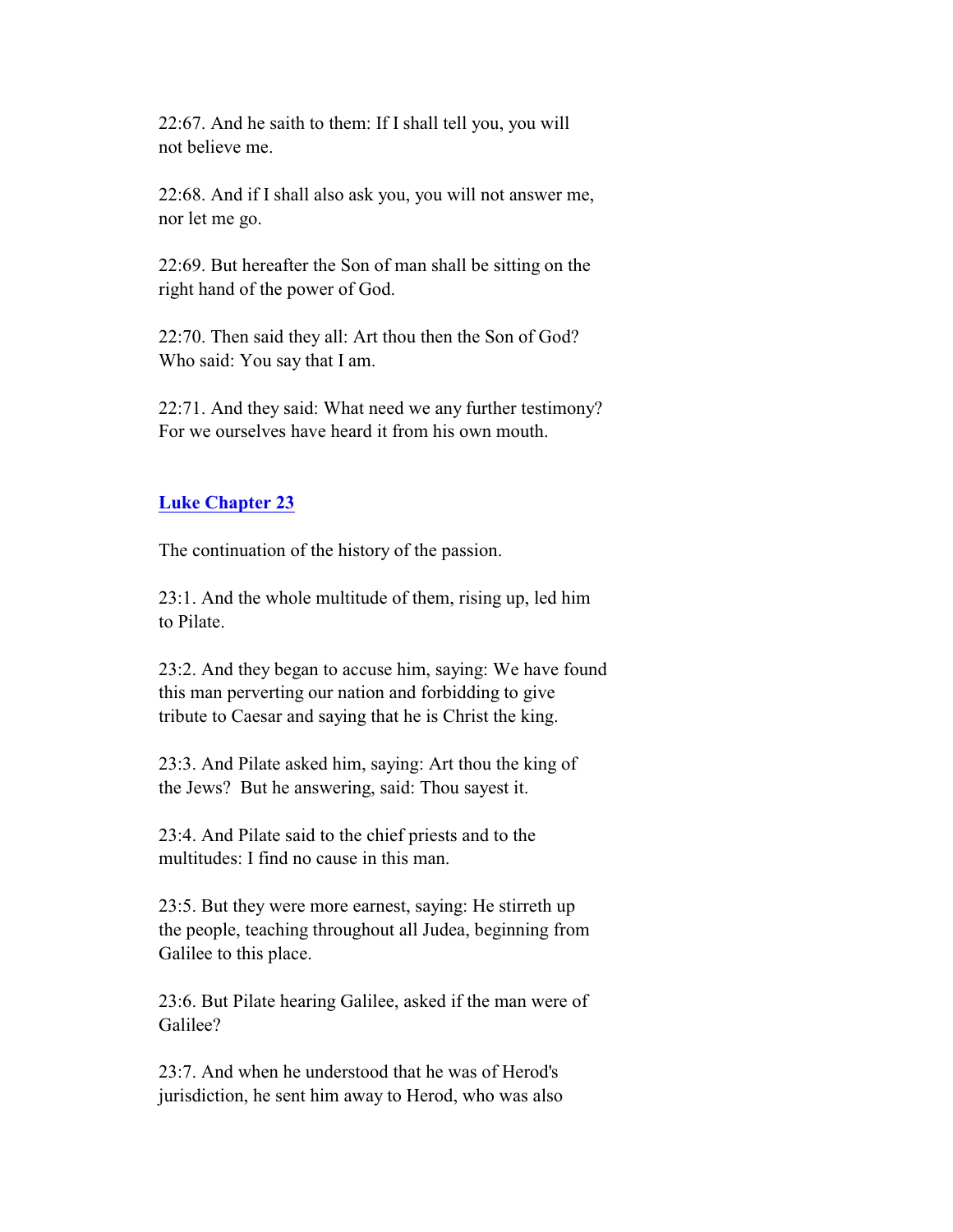himself at Jerusalem in those days.

 23:8. And Herod seeing Jesus, was very glad: for he was desirous of a long time to see him, because he had heard many things of him; and he hoped to see some sign wrought by him.

 23:9. And he questioned him in many words. But he answered him nothing.

 23:10. And the chief priests and the scribes stood by, earnestly accusing him.

 23:11. And Herod with his army set him at nought and mocked him, putting on him a white garment: and sent him back to Pilate.

 23:12. And Herod and Pilate were made friends, that same day: for before they were enemies one to another.

 23:13. And Pilate, calling together the chief priests and the magistrates and the people,

 23:14. Said to them: You have presented unto me this man as one that perverteth the people. And behold I, having examined him before you, find no cause in this man, in those things wherein you accuse him.

 23:15. No, nor Herod neither. For, I sent you to him: and behold, nothing worthy of death is done to him.

23:16. I will chastise him therefore and release him.

 23:17. Now of necessity he was to release unto them one upon the feast day.

 23:18. But the whole multitude together cried out, saying: Away with this man, and release unto us Barabbas:

 23:19. Who, for a certain sedition made in the city and for a murder, was cast into prison.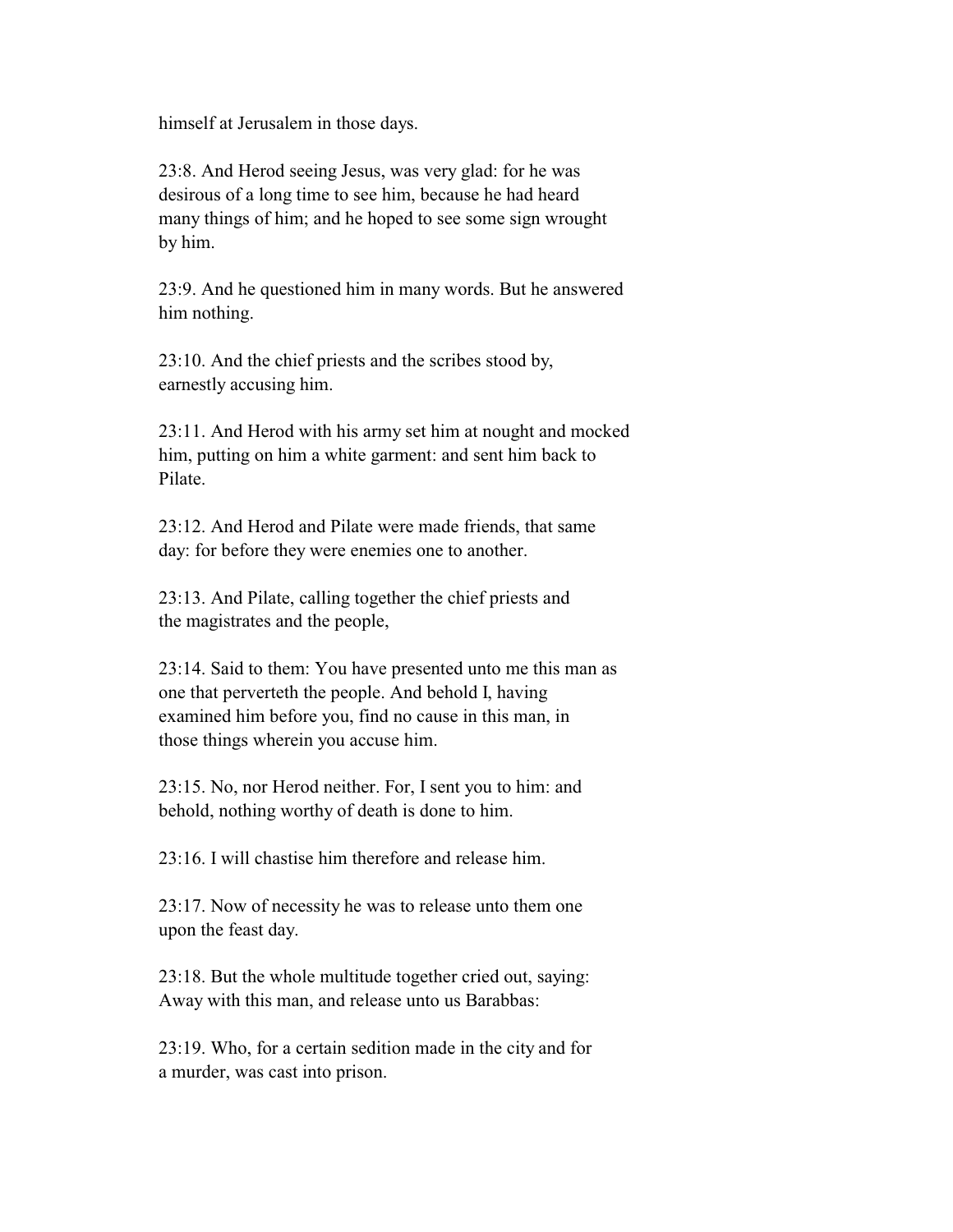23:20. And Pilate again spoke to them, desiring to release Jesus.

 23:21. But they cried again, saying: Crucify him, Crucify him.

 23:22. And he said to them the third time: Why, what evil hath this man done? I find no cause of death in him. I will chastise him therefore and let him go.

 23:23. But they were instant with loud voices, requiring that he might be crucified. And their voices prevailed.

 23:24. And Pilate gave sentence that it should be as they required.

 23:25. And he released unto them him who for murder and sedition had been cast into prison, whom they had desired. But Jesus he delivered up to their will.

 23:26. And as they led him away, they laid hold of one Simon of Cyrene, coming from the country; and they laid the cross on him to carry after Jesus.

 23:27. And there followed him a great multitude of people and of women, who bewailed and lamented him.

 23:28. But Jesus turning to them, said: Daughters of Jerusalem, weep not over me; but weep for yourselves and for your children.

 23:29. For behold, the days shall come, wherein they will say: Blessed are the barren and the wombs that have not borne and the paps that have not given suck.

 23:30. Then shall they begin to say to the mountains: Fall upon us. And to the hills: Cover us.

 23:31. For if in the green wood they do these things, what shall be done in the dry?

23:32. And there were also two other malefactors led with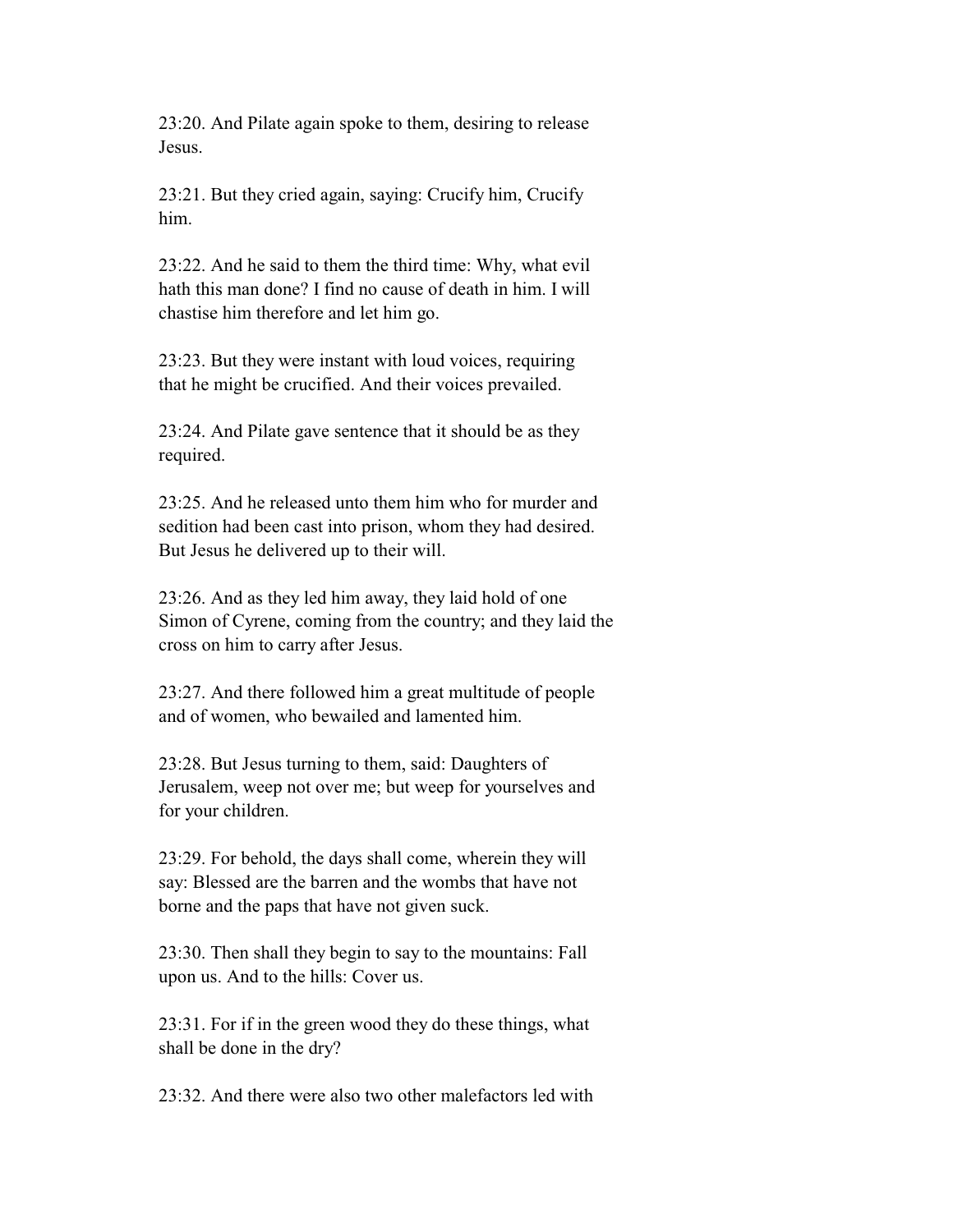him to be put to death.

 23:33. And when they were come to the place which is called Calvary, they crucified him there: and the robbers, one on the right hand, and the other on the left.

 23:34. And Jesus said: Father, forgive them, for they know not what they do. But they, dividing his garments, cast lots.

 23:35. And the people stood beholding. And the rulers with them derided him, saying: He saved others: let him save himself, if he be Christ, the elect of God.

 23:36. And the soldiers also mocked him, coming to him and offering him vinegar,

 23:37. And saying: If thou be the king of the Jews, save thyself.

 23:38. And there was also a superscription written over him in letters of Greek and Latin and Hebrew THIS IS THE KING OF THE JEWS.

 23:39. And one of those robbers who were hanged blasphemed him, saying: If thou be Christ, save thyself and us.

 23:40. But the other answering, rebuked him, saying: Neither dost thou fear God, seeing; thou art under the same condemnation?

 23:41. And we indeed justly: for we receive the due reward of our deeds. But this man hath done no evil.

 23:42. And he said to Jesus: Lord, remember me when thou shalt come into thy kingdom.

 23:43. And Jesus said to him: Amen I say to thee: This day thou shalt be with me in paradise.

 *In paradise... That is, in the happy state of rest, joy, and peace everlasting. Christ was pleased, by a special*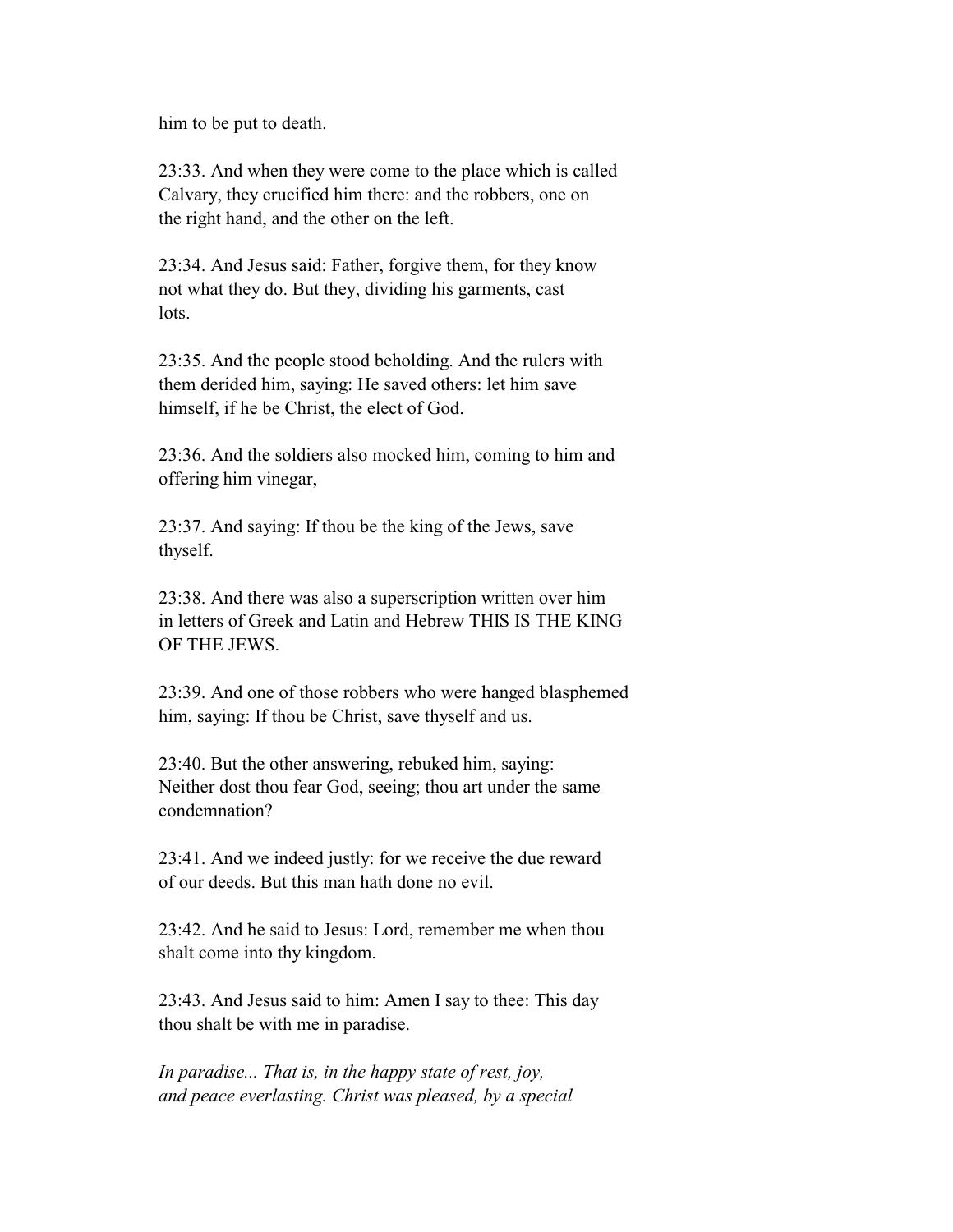*privilege, to reward the faith and confession of the penitent thief, with a full discharge of all his sins, both as to the guilt and punishment; and to introduce him immediately after death into the happy society of the saints, whose limbo, that is, the place of their confinement, was now made a paradise by our Lord's going thither.*

 23:44. And it was almost the sixth hour: and there was darkness over all the earth until the ninth hour.

 23:45. And the sun was darkened, and the veil of the temple was rent in the midst.

 23:46. And Jesus crying with a loud voice, said: Father, into thy hands I commend my spirit. And saying this, he gave up the ghost.

 23:47. Now, the centurion, seeing what was done, glorified God, saying: Indeed this was a just man.

 23:48. And all the multitude of them that were come together to that sight and saw the things that were done returned, striking their breasts.

 23:49. And all his acquaintance and the women that had followed him from Galilee stood afar off, beholding these things.

 23:50. And behold there was a man named Joseph who was a counsellor, a good and a just man,

 23:51. (The same had not consented to their counsel and doings) of Arimathea, a city of Judea: who also himself looked for the kingdom of God.

 23:52. This man went to Pilate and begged the body of Jesus.

 23:53. And taking him down, he wrapped him in fine linen and laid him in a sepulchre that was hewed in stone, wherein never yet any man had been laid.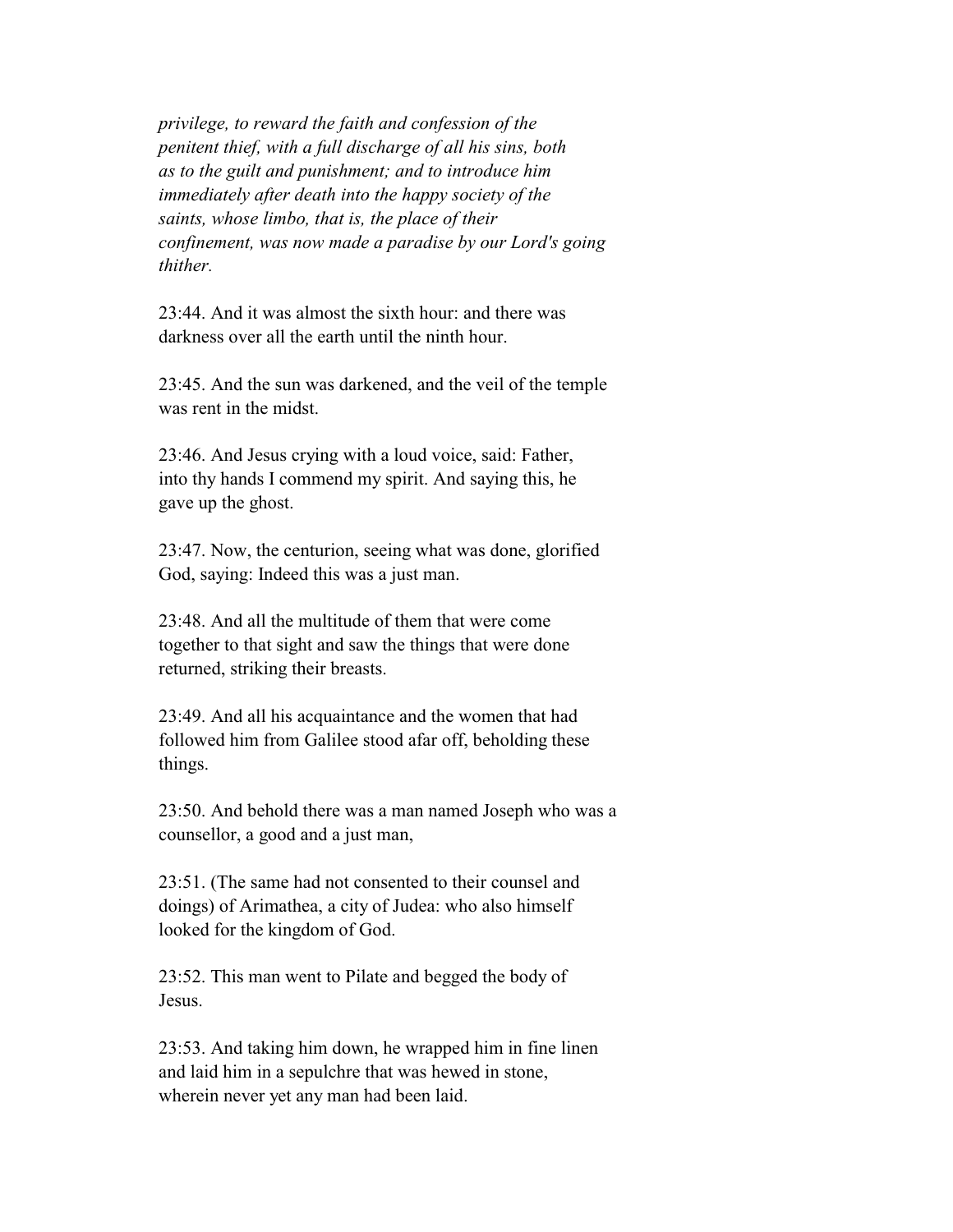23:54. And it was the day of the Parasceve: and the sabbath drew on.

 *Parasceve... That is, the eve, or day of preparation for the sabbath.*

 23:55. And the women that were come with him from Galilee, following after, saw the sepulchre and how his body was laid.

 23:56. And returning, they prepared spices and ointments: and on the sabbath day they rested, according to the commandment.

## **Luke Chapter 24**

 Christ's resurrection and manifestation of himself to his disciples.

 24:1. And on the first day of the week, very early in the morning, they came to the sepulchre, bringing the spices which they had prepared.

 24:2. And they found the stone rolled back from the sepulchre.

 24:3. And going in, they found not the body of the Lord Jesus.

 24:4. And it came to pass, as they were astonished in their mind at this, behold, two men stood by them, in shining apparel.

 24:5. And as they were afraid and bowed down their countenance towards the ground, they said unto them: Why seek you the living with the dead?

 24:6. He is not here, but is risen. Remember how he spoke unto you, when he was yet in Galilee,

 24:7. Saying: The Son of man must be delivered into the hands of sinful men and be crucified and the third day rise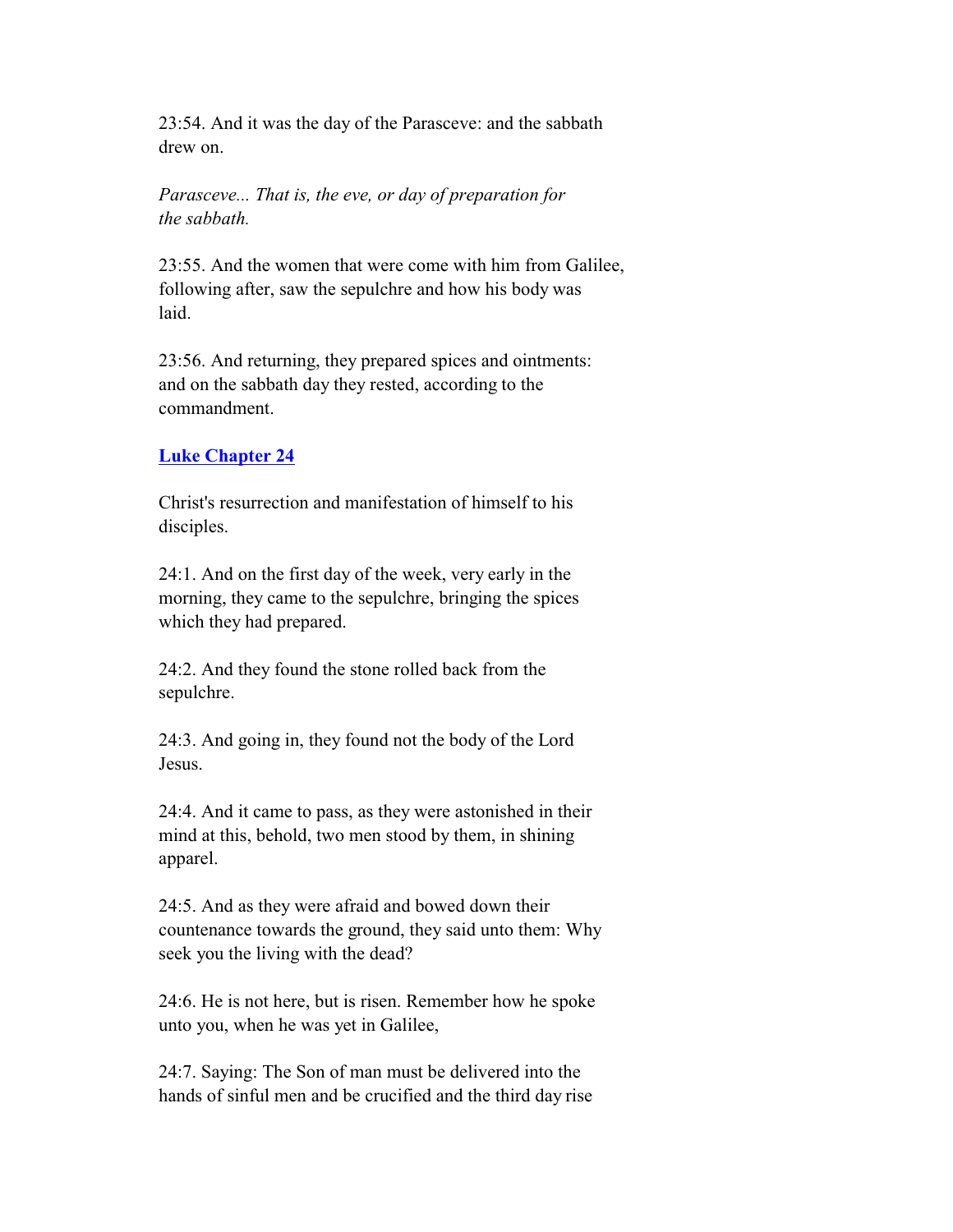again.

24:8. And they remembered his words.

 24:9. And going back from the sepulchre, they told all these things to the eleven and to all the rest.

 24:10. And it was Mary Magdalen and Joanna and Mary of James and the other women that were with them, who told these things to the apostles.

 24:11. And these words seemed to them as idle tales: and they did not believe them.

 24:12. But Peter rising up, ran to the sepulchre and, stooping down, he saw the linen cloths laid by themselves: and went away wondering in himself at that which was come to pass.

 24:13. And behold, two of them went, the same day, to a town which was sixty furlongs from Jerusalem, named Emmaus.

 24:14. And they talked together of all these things which had happened.

 24:15. And it came to pass that while they talked and reasoned with themselves, Jesus himself also, drawing near, went with them.

 24:16. But their eyes were held, that they should not know him.

 24:17. And he said to them: What are these discourses that you hold one with another as you walk and are sad?

 24:18. And the one of them, whose name was Cleophas, answering, said to him: Art thou only a stranger in Jerusalem, and hast not known the things that have been done there in these days?

 24:19. To whom he said: What things? And they said: Concerning Jesus of Nazareth, who was a prophet, mighty in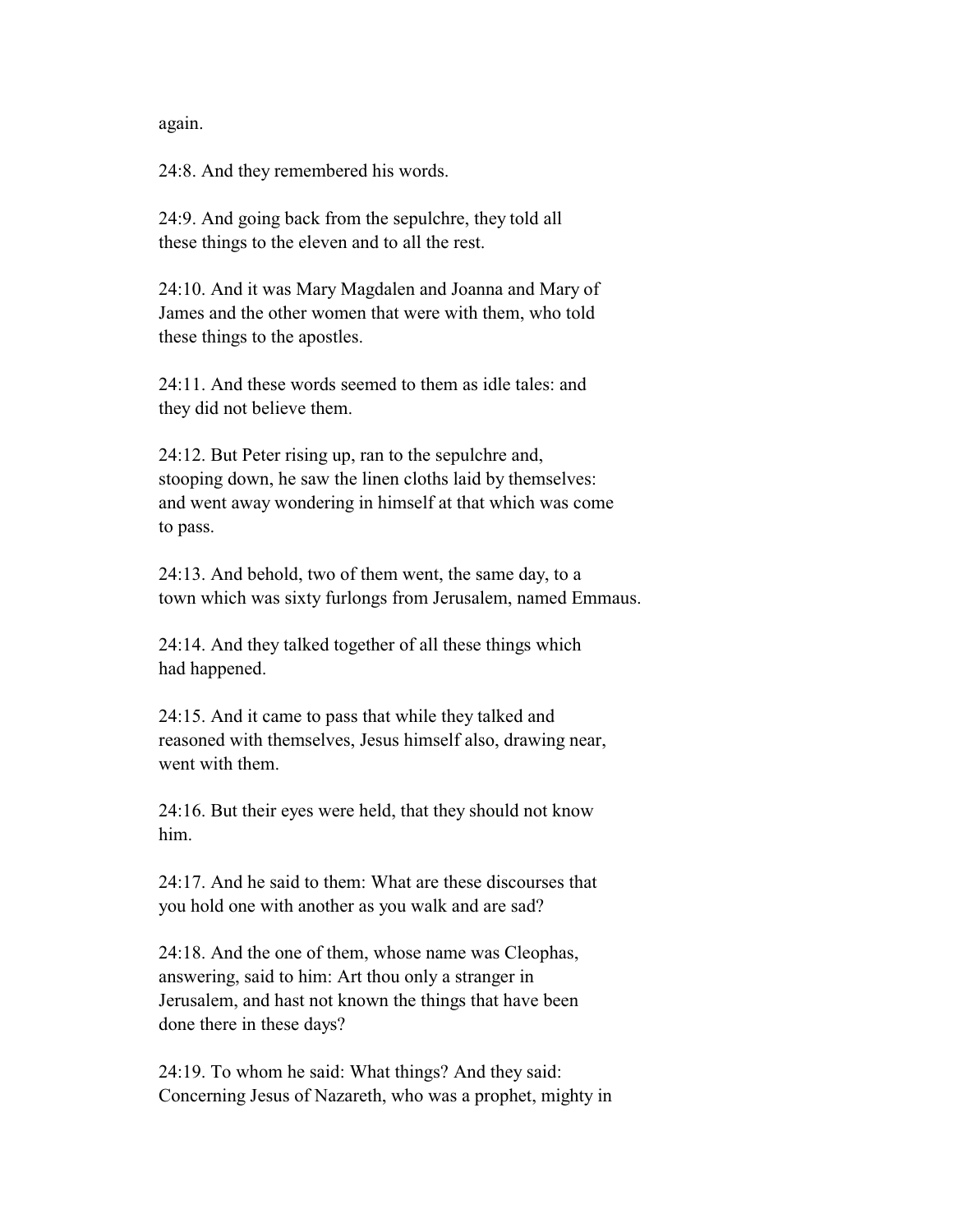work and word before God and all the people.

 24:20. And how our chief priests and princes delivered him to be condemned to death and crucified him.

 24:21. But we hoped that it was he that should have redeemed Israel. And now besides all this, to-day is the third day since these things were done.

 24:22. Yea and certain women also of our company affrighted us who, before it was light, were at the sepulchre,

 24:23. And not finding his body, came, saying that they had all seen a vision of angels, who say that he is alive.

 24:24. And some of our people went to the sepulchre and found it so as the women had said: but him they found not.

 24:25. Then he said to them: O foolish and slow of heart to believe in all things, Which the prophets have spoken.

 24:26. Ought not Christ to have suffered these things and so, to enter into his glory?

 24:27. And beginning at Moses and all the prophets, he expounded to them in all the scriptures the things that were concerning him.

 24:28. And they drew nigh to the town whither they were going: and he made as though he would go farther.

 24:29. But they constrained him, saying: Stay with us, because it is towards evening and the day is now far spent. And he went in with them.

 24:30. And it came to pass, whilst he was at table with them, he took bread and blessed and brake and gave to them.

 24:31. And their eyes were opened: and they knew him. And he vanished out of their sight.

24:32. And they said one to the other: Was not our heart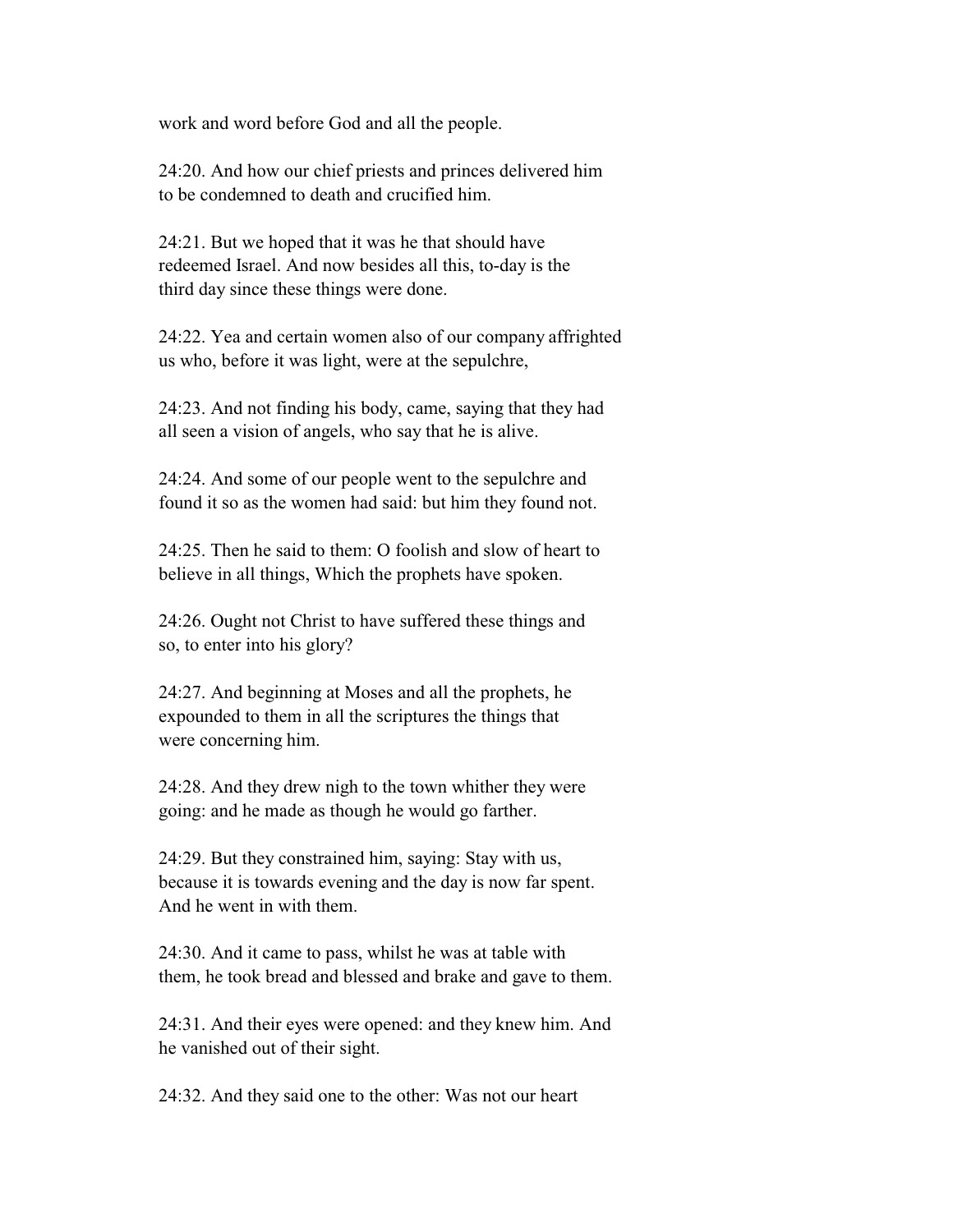burning within us, whilst he spoke in the way and opened to us the scriptures?

 24:33. And rising up, the same hour, they went back to Jerusalem: and they found the eleven gathered together, and those that were with them,

 24:34. Saying: The Lord is risen indeed and hath appeared to Simon.

 24:35. And they told what things were done in the way: and how they knew him in the breaking of bread.

 24:36. Now, whilst they were speaking these things, Jesus stood in the midst of them and saith to them: Peace be to you. It is I: Fear not.

 24:37. But they being troubled and frightened, supposed that they saw a spirit.

 24:38. And he said to them: Why are you troubled, and why do thoughts arise in your hearts?

 24:39. See my hands and feet, that it is I myself. Handle, and see: for a spirit hath not flesh and bones, as you see me to have.

 24:40. And when he had said this, he shewed them his hands and feet.

 24:41. But while they yet believed not and wondered for joy, he said: Have you here any thing to eat?

 24:42. And they offered him a piece of a broiled fish and a honeycomb.

 24:43. And when he had eaten before them, taking the remains, he gave to them.

 24:44. And he said to them: These are the words which I spoke to you while I was yet with you, that all things must needs be fulfilled which are written in the law of Moses